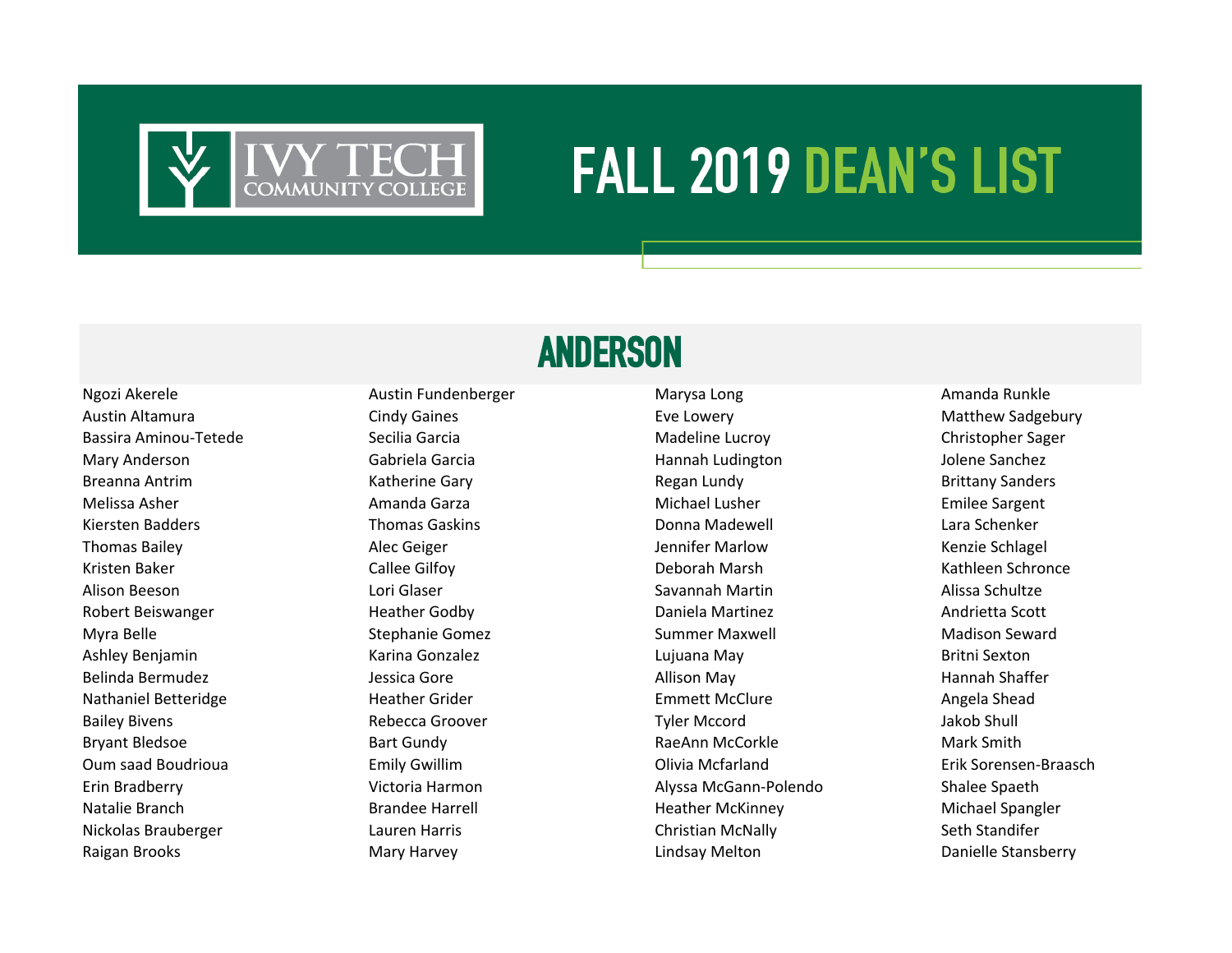Steven Doucette **Amanda Kelley Amanda Kelley** Axel Ramirez-montes **Axel Ramirez-montes** Dustin Whitaker

Kylee Brunson **Example 20 Transon** Dalton Hatcher **Network Celena Mercer** Celena Mercer **Angel Stapleton** Shelby Buchanan **Sanya Hatimi** Sanya Hatimi Michelle Merryman Daniel Stapleton Reilly Burdsall **Brittney Hawkins** Tiffani Michael **Zaquisa Steans** Zaquisa Steans Ann Butler **Abigail Heffernan** Theresa Michales Liana Stith Liana Stith Logan Caldwell **Communist Communist Communist Communist Communist Communist Communist Communist Communist Communist Communist Communist Communist Communist Communist Communist Communist Communist Communist Communist Commun** Jessica Calloway **Hannah Henry Christy Miller** Christy Miller **Christy Miller** Daris Strickland Jason Campbell **Meagan Hershman** Joantya Miller **Meagan Hershman** Joantya Miller **Meagan Hershman** Joantya Miller Courtney Campbell Jacquelyn Hewitt Taylor Milligan Stephen Swenk Scott Carey **Subsett Carewall Abram Morton** Abram Morton **Hannah Taphorn** Boott Carey Hannah Taphorn Taylor Carl **Example 20 Taylor Carl Emily Mote** Emily Mote **Alisa Tennant** Emily Mote Kerby Carloman **Garagian Alysis and Serby Carloman** Joshua Holden **Alyssa Muraoka Carloman Alyssa Muraoka** Elizabeth Terry Emma Carpenter **Austin Hollenback** Lindsey Mustard Lindsey Hustard Jillian Thayer Amanda Case The Cassidy Hopkins Casses and Cassidy Hopkins Cases and Cases and Cases and Cases and Cassidy Hopkins Cassidy Hopkins Cassidy American Cases and Cases and Cases and Cases and Cases and Cases and Cases and Case Minorka Castillo **Minorka Castillo Chelsea Norfleet** Austin Thompson Chelsea Norfleet Austin Thompson Daisy Cazares **Timothy Hughes** and the ruth ntenga Cazares Ranthima Thompson Cesar Chaparro Taylor Humphries Michelle Ohls Drayke Tift Hannah Choe **The Choice Community Communicutt** Channel Choice Choice Choice Choice Tipton Choice Tipton Nicholas Clapp **Alexis Inman** Alexis Inman **Alexis Inman** Olissa Oonjai Amanda Todtenbier Kristin Clark **Example 20 Server Clark Clark** David Jackson **Dyllan Orth Sarah Tomlinson** Sarah Tomlinson Sara Clark Taylor Jennings Computer Patterson Spencer Patterson Terry Tompkins Raven Cobb **Rebecca Jennings** Sha Paris Pearson Sha Paris Pearson Ruong Tran Abby Coffman The Tiffany Johnson The Harley Peavler Harley Peavler Alboshua Trout Brandi Cole **Example 20 Timothy Johnson** Ariel Peckham Amy Truitt Amy Truitt Desiree Cook Clinton Johnson Mallorie Penix Briseyda Trujillo-Lopez Bradley Cordes **Cassidy Tuttle** Lauren Johnson **Cassidy Tuttle Cassidy Tuttle** Cassidy Tuttle Jennifer Crolley **Abigail Jonas** Celeste Phelps Controlley Scott Vannoy Context Scott Vannoy Sara Darlington **Timothy Jones** Charles Phelps Charles Phelps Neilly Vazquez Jenna Davis **Nathaniel Jordan Nathaniel Jordan** Kayla Philbert **Nathaniel Accord Rusty Voss** Ray Dreesha Davis **Emily Jordan Loni Plack** Loni Plack **Communist Communist Communist Communist Communist Communist Communist Communist Communist Communist Communist Communist Communist Communist Communist Communist Commun** Amber DeFreese The Sierra Jordan Nicholas Polus Nicholas Polus Nicholas Polus Naeghan Walls Andrew DeHaven Narden Perry Joslin Perry Joslin Andrew DeHaven Narden Perry Joslin Andrew Marden Lauren Warden Laura Deken Cameron Kaczmarek Viktoriia Popovych Laci Weaver Koren Delaplane Taylor Wells Gurpreet Kaur Timothy Powers Taylor Wells Abigail Delong Namelle Keene Danielle Keene Dylan Ralph Dylan Ralph Jenna Whaley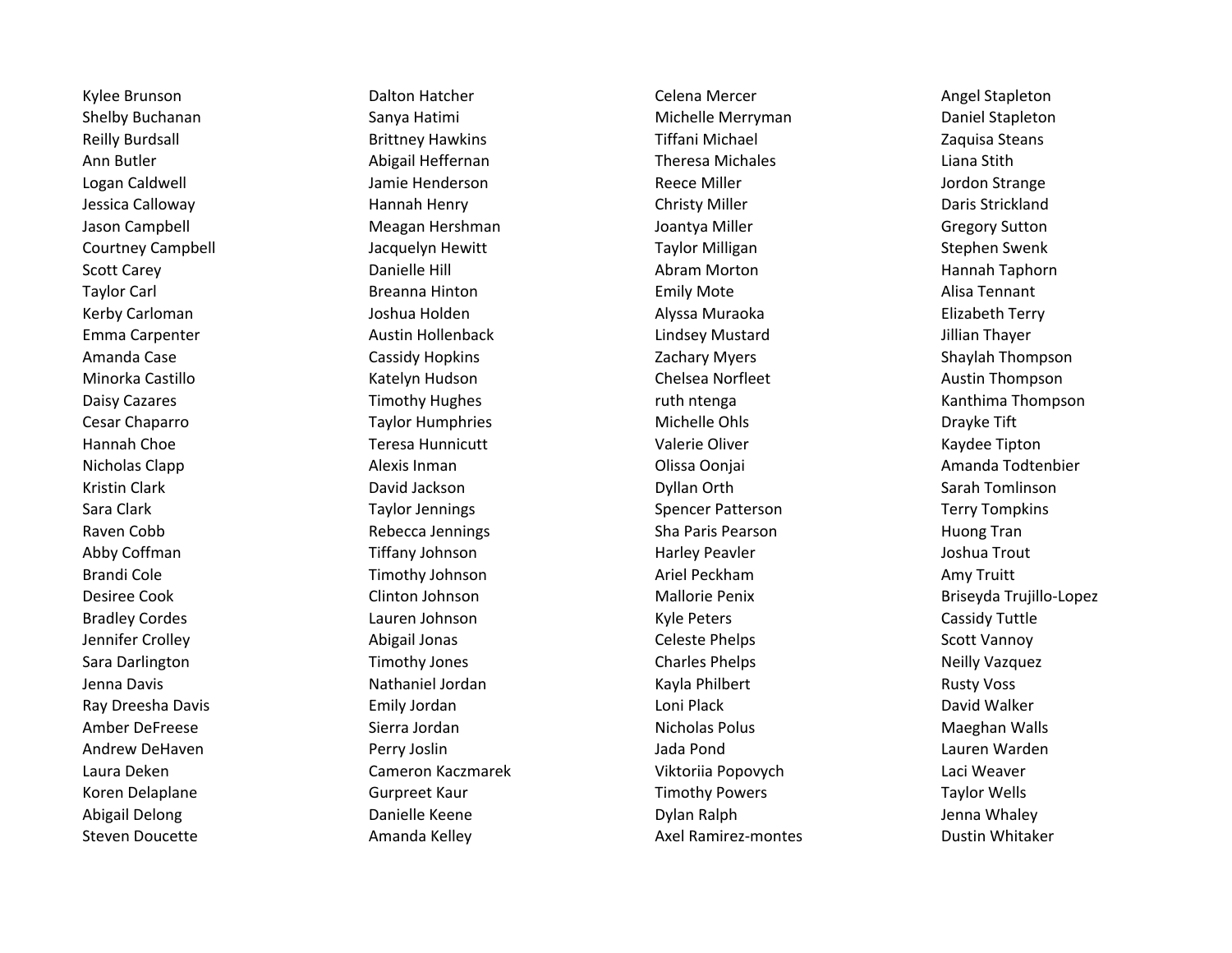Jennifer Fuller Nicholas Lockhart

Shannon Duncan **Alexis Kelly Courtney White** Alexis Kelly Alexus Ray **Alexis Ray Courtney White** Cene Dyson **Allison Kennedy** Allison Kennedy **Maggie Rector** Amy White Brooke Edwards **Subset Example Stephannie KIng Sean Sean Sean Sean Whittaker** Sean Whittaker Dee Ehrhardt **Erin King School as Anderse Expansion Constanting Constanting Constanting Constanting Constanting** Johnathan Elder **Kimberly King Allison Remington** Brittany Wild Emily Emmert **Emily Emmert** Brandi King **Brandi King Communist Cyrie Rhodes** Matthew Wildridge Larissa Everett Tiffany Kirby Cale Richeson Brett Wiley Benjamin Falling **Griffin Knepp** Griffin Knepp Alisha Richey Alisha Richey **Alisha Richey** Heather Wilkins Alex Farr **Alex Farr** Melinda Williams **Melinda Williams** Melissa Ridder **Melinda Williams** Melinda Williams Rachel Felton **Kaci Koons** Kaci Koons Larissa Rigas Larissa Rigas Lindsey Williams Loriann Ferguson Matthew Kottlowski Michael Riley Christina Wills Sheridan Flint Chronic Communication Chronic Kiesha Lamontagne Chronic Bruce Riley Chronic Chronic Lauren Winter Brandi Foley **Grandi Foley Accord Contract Contract Contract Contract Contract Contract Contract Contract Contract Contract Contract Contract Contract Contract Contract Contract Contract Contract Contract Contract Contract** Maryanne Forler **Macking Madison Lassiter** Mackisch Mackisch Dakota Roberts Travis Wise Melissa Fort **Emily Wisehart** Comayma Leal **Network Communist Communist Communist Communist Communist Communist Communist Communist Communist Communist Communist Communist Communist Communist Communist Communist Communist** Tricia Frank **Matthew LeCrone** Melissa Rodriguez Melissa Rodriguez Kaley Woolard Taylor Freed **The Contract Contract Contract Contract Contract Contract Contract Contract Contract Contract Contract Contract Contract Contract Contract Contract Contract Contract Contract Contract Contract Contract Contra** Bayla French **Anna Lister** Anna Lister **Anna Lister Andrea Ruiz** Andrea Ruiz Ashlynn Ziegler

### BATESVILLE

Logan Burleson **Michelle King** Michelle King Superset Construction Construction Meyer **Accord Evan Smith** Evan Smith Tyler Deamron **Example 2018** National Ryan Krohn New York Controller Management Controller Management Controller Rebekah Dodge Samus Aryce Kroll Collin Parcell Collin Parcell Collin Parcell Collin Parcell Collin Parcell Raitlyn Tuttle Nicole Enneking **Shane Shane Loftin** Shane Shane Peters Shane Peters Andrew Wahman Kyle Hountz **Melissa Lonneman** Melissa Lonneman Samantha Popp **Margaret West** 

Trey Bradshaw **Michael Jarbo** Beau McKinney Beau McKinney Kyle Short

Marsha Combs **Tyler Klein** Tyler Klein **Network Combust Combust Area** Dru Niedenthal Madison Thompson Regan Dwenger **Emily Kruthaupt** Emily Kruthaupt Clarice Peters **Alexander Vogelsang**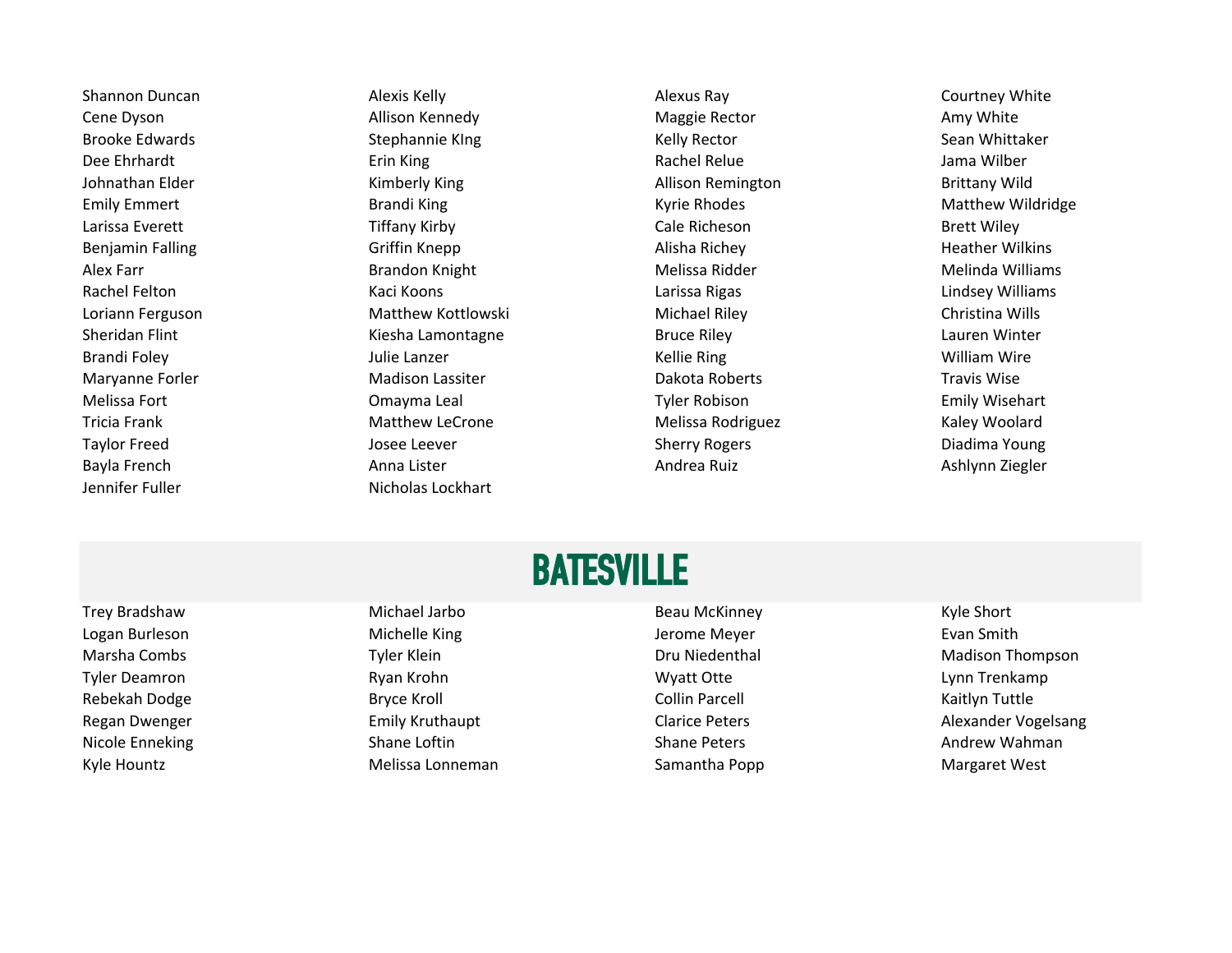#### BLOOMINGTON

Nathaniel Abston **Nathaniel Abston Constant Communist Club** Darian Evans **Michael Lowe Michael Lowe** Brook Schutte Amber Adair **Australian Company Aimee Lower** Aimee Lower **Company Aimee Lower** Adair Kaitlyn Sears Zoe Adams **Levi Farlee Levi Farlee Robert Lowry Robert Lowry** Agatha Sem Logan Addison Nation Matthew Ludwiski Matthew Ludwiski Mariah Sexton Mariah Sexton Omar Adly **Samuel Faust** Samuel Faust Madison Lyons **Mation Lyons** ROMAN SEYMOUR Emily Akers **Emily Akers** Seth Feeler **Seth Feeler** Emily Macy **Emily Macy** Abdul Sharifi Rami Alazzawi **Rami Alazzawi** Kerguson **Bethany Ferguson** Megan Shaw Yilang Mai Negan Shaw Mackenzi Alexander Samuel Fields **Samuel Fields** David Majercak **National Sheridan** David Majercak Amanda Sheridan Cassandra Allen Chiara Fitzgerald Viktor Maksimov Kristen Shields Anna Marie Alvendia Michelle Fleener Jordan Maley Jordan Shields Sarah Anderson **Frank Fleser Amanda Maloney** Amanda Maloney Hannah Shields Erica Anderson **Aaron Flick** Hailey Mangelsdorf Charlie Shields Charlie Shields Anderson Laura Andis **Election Community Community Community** 2001 Mantha Alisha Shillings Alisha Shillings Allison Antilla Sydney Foreman Leanne Marchand Bryce Shook Neela Aseel **Abir Shrivastava** Clarissa Foster **Abir Shrivastava** Andrea Marsh Abir Shrivastava Kimberly Atkins **Michelle Martin Accord Shrum** Jacob Shrum Jacob Shrum Emily Avila Serena Fox Amy Martin Yelena Shumakova Jonah Ballard Nichael Fox Nichael Fox Alexis Martin National Simera-Saldana and Michael Fox Alexis Martin Alexis Martin Alexis Martin Alexis Martin Alexis Martin Alexis Martin Alexis Martin Alexis Martin Alexis Martin Alex Becky Bandy **State Commons** Jefferson Freeman Martinez Kiara Martinez **Alicia Simmons** Alicia Simmons Nora Barber **National Caleb Freeman** Caleb Freeman Elayne Mason **Fitz Simmons** Dreama Barden **Music Company Company Company** Owen Freese-Posthuma Karah Massey **Music Company Monte Simonton** Shelby Bargo **Shelby Bargo Community Community** Jessica French Jacquelyn Mathis **Adrianna Sisk-Novak** Adrianna Sisk-Novak Meghan Barnhart **National Barnhart** David French **National Barnhard Rebekah Mathis Nathis Sydnee Jo Skinner** Andrew Barnhart **All Adrienne Fritch Adrienne Fritch** Ian May **Derek Smith** Derek Smith Benjamin Barnhart **Sean Fuson** Sean Fuson Meghan McCarthy Meghan McCarthy Anabelle Smith Taylor Bastin **The Communist Communist Communist Communist Communist Communist Communist Communist Communist Communist Communist Communist Communist Communist Communist Communist Communist Communist Communist Communist Com** Colin Baugh **Colin Baugh Arika Gaddis** Arika Gaddis **Colin Baugh Arika Caddis** Dennis Smith Stephen Beall **Stephen Beall** Jaime Gardner **Tessa McConnell** Jenny Smith Sarah Beardsley **Alysha Garmon** Alysha Garmon Brittany McCullough Jessi Smith Cassidy Beavin **Chelsea Gaston** Chelsea Gaston **Chelsea Gaston** Margaret McGowen Stephen Smith Laura Becraft **Eleanor Gatewood** Eleanor Gatewood **Eleanor Snyder** Kristin McIntosh **Eleanor Snyder** Donovan Snyder Jona Beczkiewicz **Marissa Soles** Kristina Gatlin Marissa Soles Nanna McIntosh Marissa Soles Marifat Bekova Lauren Gatlin Kali McKinney Justin Sorrells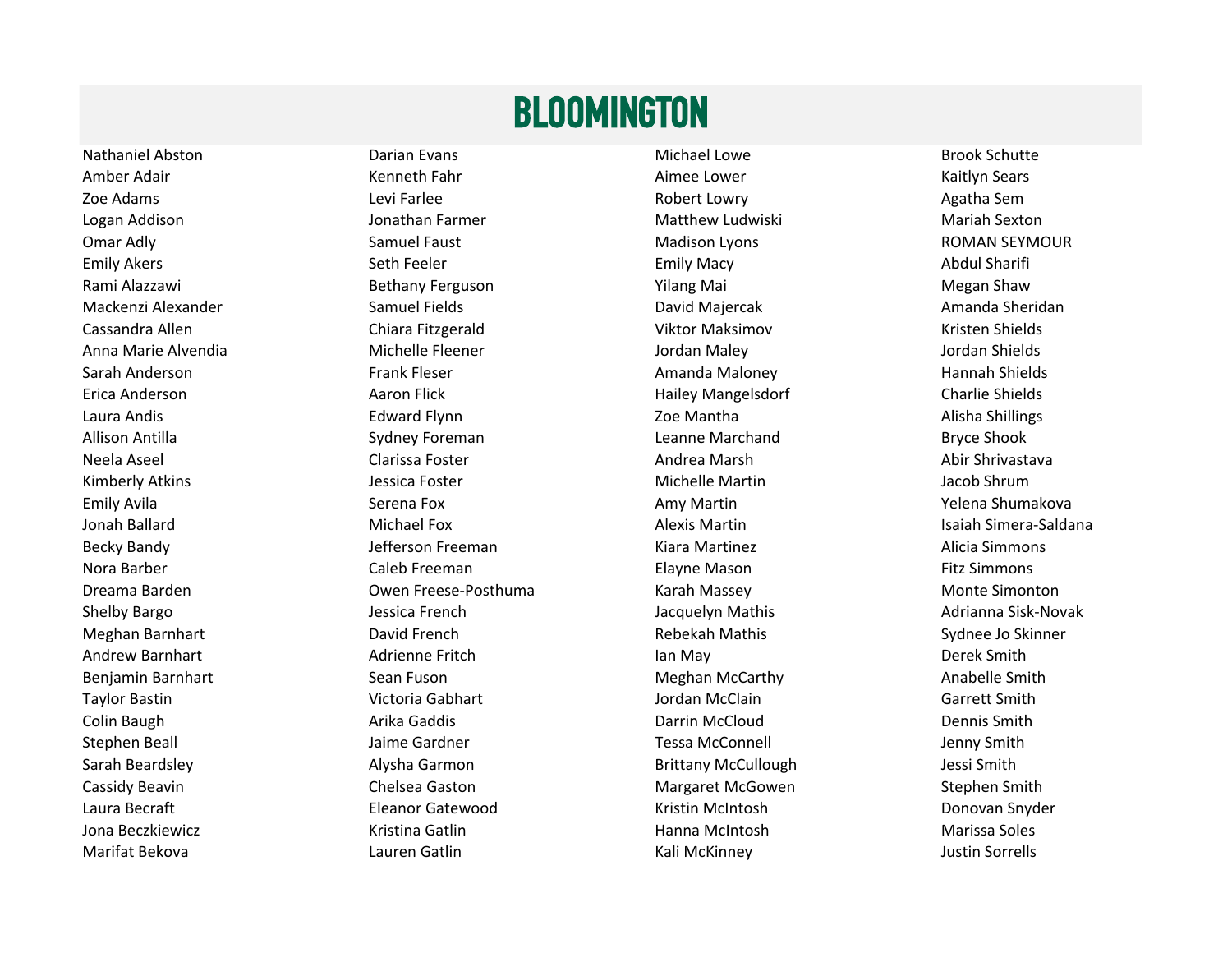Evan Cantrell **Example 20 Tana Caitlin Caitlin Nash** Caitlin Nash Caitlin Nash Jacob Swing

Sable Beyers **Exelyn George Exelyn George Communist Communist Communist Communist Communist Communist Communist Communist Communist Communist Communist Communist Communist Communist Communist Communist Communist Commun** Carrie Biddle **Carrie Biddle** Carrie Biddle Carrie Biddle Lillian George Carrie Desiree McPherson Communication Kayla Sparks Sarah Bilyeu **Mary George Mary Sexteen Amanda McPike** Matthew Spartz Zachary Boardman and Constance Giesbrecht Sara Meadimber Sara Meadimber Robert Spears II Sydney Bock **Subset Constructs Constructs Constructs** Delena Gill Roxanne Meadows **Daniela Spindler** Kennedy Bohland **Riana Gilliland** Riana Gilliland Marissa Meehan Marissa Meehan Alexandria Spohn Mallory Bolender **National Science Communist Communist Communist Communist Communist Communist Communist Communist Communist Communist Communist Communist Communist Communist Communist Communist Communist Communist Communi** Nicholas Borovac **Nicholas Borovac Nicholas Borovac** Darrick Gingles **Nicholas Borovac** Evan Spradling Gabrielle Bowie **East Communist Constructs Haley Godsey Brook Melton** Brook Melton **Communist Constructs** Kenneth Stabler Derek Bowles **Daniel Goebbert** Daniel Goebbert Cacy Merchant Lacy Merchant Reed Patrick Stackman Jordan Bowman Shirley Goodwin Erika Messer Whitney Stacy Hannah Branaman Alyssa Gray Miranda Meyer Joshua Staley Neely Branham Mistie Staples (Yelizaveta Grechina Mistie Staples Elijah Middleton Mistie Staples Mistie Staples Jessica Breeden **Alison Green** Alison Green Alison Green Alison Creen Alison Creen Alison Creen Alison Stephens Sydney Brinegar **Subset Constructs Transformation** Tiona Greer Cody Miles **Cody Miles** In Stephens Elizabeth Britt **In the Community Communist Communist Communist Communist Communist Communist Communist Communist Communist Communist Communist Communist Communist Communist Communist Communist Communist Communist Communis** Dorinda Brock **Taylor Griffin** Taylor Griffin Ross Miller Ross Miller Ross Miller Scott Brown **Subsett Brown Angela Griffin** Angela Griffin Stevens Sean Milligan Stevens and Stevens Brittany Brown **Mary Griffith** Mary Griffith Tricia Mitchell **Molly Stevens** Molly Stevens Clayton Brown **Nickolas Grimes** Nickolas Grimes Kalin Molique **Nickolas Accord Erika Stewart** Sean Bucklin **Irina Gritsenko Makenzie Stewart** Anthony Monroe **Anthony Monroe** Makenzie Stewart Colton Bunten The Sydney Stephen Brittney Groomer Stephen Moore Stephen Moore Sydney Stockmann Joseph Burrell **Taylor Gross** Taylor Gross Kelli-Jo Moore **Sydney Stone** Sydney Stone Cydney Burris **Channel Communist Communist Communist Communist Communist Communist Communist Communist Communist Communist Communist Communist Communist Communist Communist Communist Communist Communist Communist Communist** Bailey Bush Clayton Grumieaux Theresa Moore Nathan Stonecipher Nathan Stonecipher Holly Butterfield **National State of Tanacce** Yuzhou Guan Samuel Moore Samuel Moore Sarah Stout Brittney Bynum Zachary Gunderman Katie Moore Aidan Strawder Marcus Byrd **Thomas Gunderson Thomas Gunderson** Abby Morris Thomas And Abby Moras Abby Morris And Abby Morris Kaylee Streeter Whitney Callahan **Drae Hackbarth Luke Morris Communist Containst Communist Contains Communist Communist Communist Communist Communist Communist Communist Communist Communist Communist Communist Communist Communist Communis** Samantha Campanelli **Melissa Hafford** Melissa Hafford Meredith Morron **Meredition** Landon Stremming Kali Campbell **Eric Elisabeth Brandi Hall** Eric Morrow **Eric Morrow** Kaylin Stultz Devon Campbell **State Faithe Hall Community** Campbell According Faithe Hall According to the United States of the Kelly Sturgeon Erika Campbell **Erika Campbell** Robert Hannah **Carrie Napier** Carrie Napier **Carrie Napier** Bode Swango

Jerrel Bennett Tetyana Gehres Christina McKowen Carrie Sowder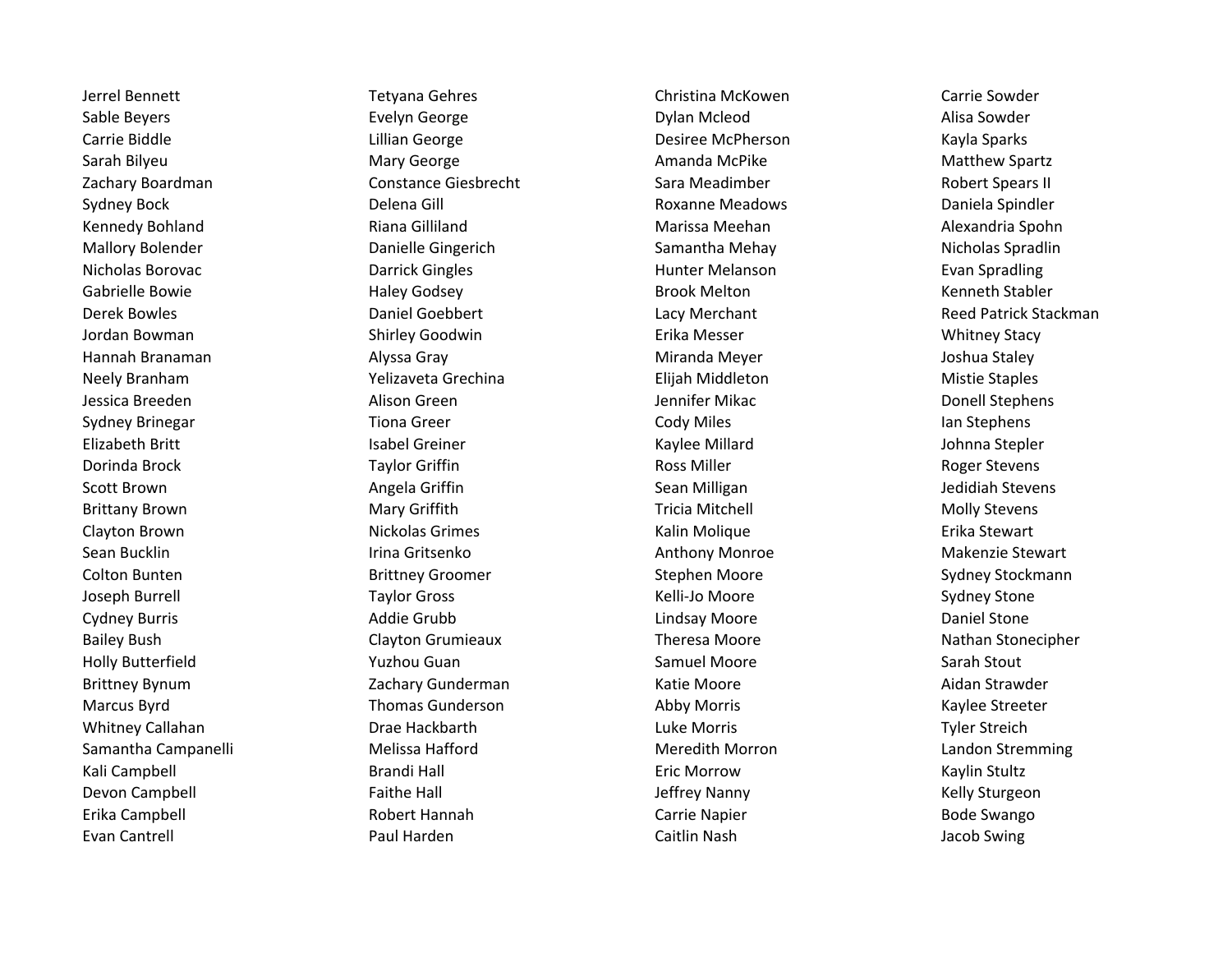Mackenzie Colston Christopher Hughes Benjamin Pettry John Vandevanter

Kylie Capps National Melanie Hardy National Salem Naylor Naylor Salem Naylor 2achariah Sykes Nicole Carlisle **Amy Harris-Smith** Amy Harris-Smith Samuel Ndjambe Edimo Lauren Sylvester Amber Carmichael **Annichael Cortney Hart Cortney Hart** Anna Newberry **Alayna Sylvester** Alayna Sylvester Elizibeth Carmichael Danielle Hatton Elias Newlin-Blackwell Carol Sylvester Faith Carmichael **East Communist Carees and Tait** Kara Hatton Harriet Nichols And Tait Asson Tait Alex Carpenter **Alex Carpenter Alex Carpenter** Trenton Tanglao Emily Carroll **Emily Carroll** Brianna Hawkins **Communist Cauren Noble Communist Cauren Derika Tanksley** Michael Carroll **Michael Carroll** Kennedy Haynes **Annika Noll** Annika Noll William Taylor Kiran Carter **Samua Access Example 2** Bailey Hazel-Graves **Mulliam Noll Savannah Taylor** Savannah Taylor Chris Carver **Example 20 Transformation** Hanyong He **Liza Norden Liza Norden** Lyndsey Tegnell Erin Certolic **Collection Collision Coll Austin Heckman** Coll Noriega **Coll Noriega** Ethan Terrell Cassandra Chamberlin Stephen Helpling Keenan Norris Sydni Terry Maleah Chaney **Gracie Hensinger** Jeric Nunez **Jeric Nunez** Oni Thomas Kaitlyn Chapman **Leigha Herendeen** Deni O'Brien **Deni O'Brien** Jena Thomas Candice Chasteen **Stephanie Herrington** Jaime O'Shea Diana Diana Thomas Renee Chavez **Alaina Hershberger** Alaina Hershberger Kevin Oliver **Alaina Holly Thomason** Angela Childers **Felicia Hershman** James Owens **Michael Thompson** Michael Thompson Angela Christianson Benjamin Hertel Josephine Pace Conrad Thompson Hyungeun Chun Gulab Parab Kayla Heston Gulab Parab Gulab Parab Ben Tidd Reba Clapp **Emily Hewitt** Emily Hewitt Elizabeth Parker **Elizabeth Parker** Jack Tillawi Dustin Clark **National Clark Christine Titus** Zachary Hey **Alyssa Parker Christine Titus** Christine Titus Matthew Clark Cynthaney Hignite Cynthaney Hignite Kori Parrish Charles Heather Todd Jack Clark **Andrea Himes** Andrea Himes **Andrea Himes** Kenneth Paschall Amy Tomey Analeyce Clarkson **Analeyce Clarkson** Jeremiah Hoag Lawrence Pate **Lawrence Pate** Emily Toney Ariel Clausman **Andrea Hoda** Andrea Hoda Nirali Patel **Andrea Hoda** Nirali Patel Andrea Hoda Nirali Patel Elson Tracey Brittany Clayton **Canadial Clayton Clayton Clayton Lillian Hodges** Clayton Clayton Lillian Hodges Clayton Clayton Rocco Travisano Chase Cleveland **Exercise State And Actrice Chase Cleveland** Briana Trisler Rachel Clidienst **Samantha Hogan** Samantha Hogan Hans Paulus Hans Paulus Adrianne Tuck Kelsey Clouse **Samuel Hohlt** Samuel Hohlt Kaitlyn Pearson Superson Alle Sayson Tucker Noah Cocquyt **Example 20 Footbook** Priscilla Holley **Noah Cocquyt** Margaret Turner Madison Coffey **State Agency Corresponds And Jackyn Hovis-Tedrow** Jillian Pennington **Corresponds** Emma Unversaw Isobel Collins **Michelle Huffman** Joseph Perry **Michelle Huffman** Joseph Perry **Brett Van Keppel** Jarrett Colson **Galact Colson** Jerry Hughes **Jerry Hughes** Zachary Perry **Jordan Vance** 

Nicole Collins **Nicole Collins Matthew Perrin** Chimeddori Uuganbayar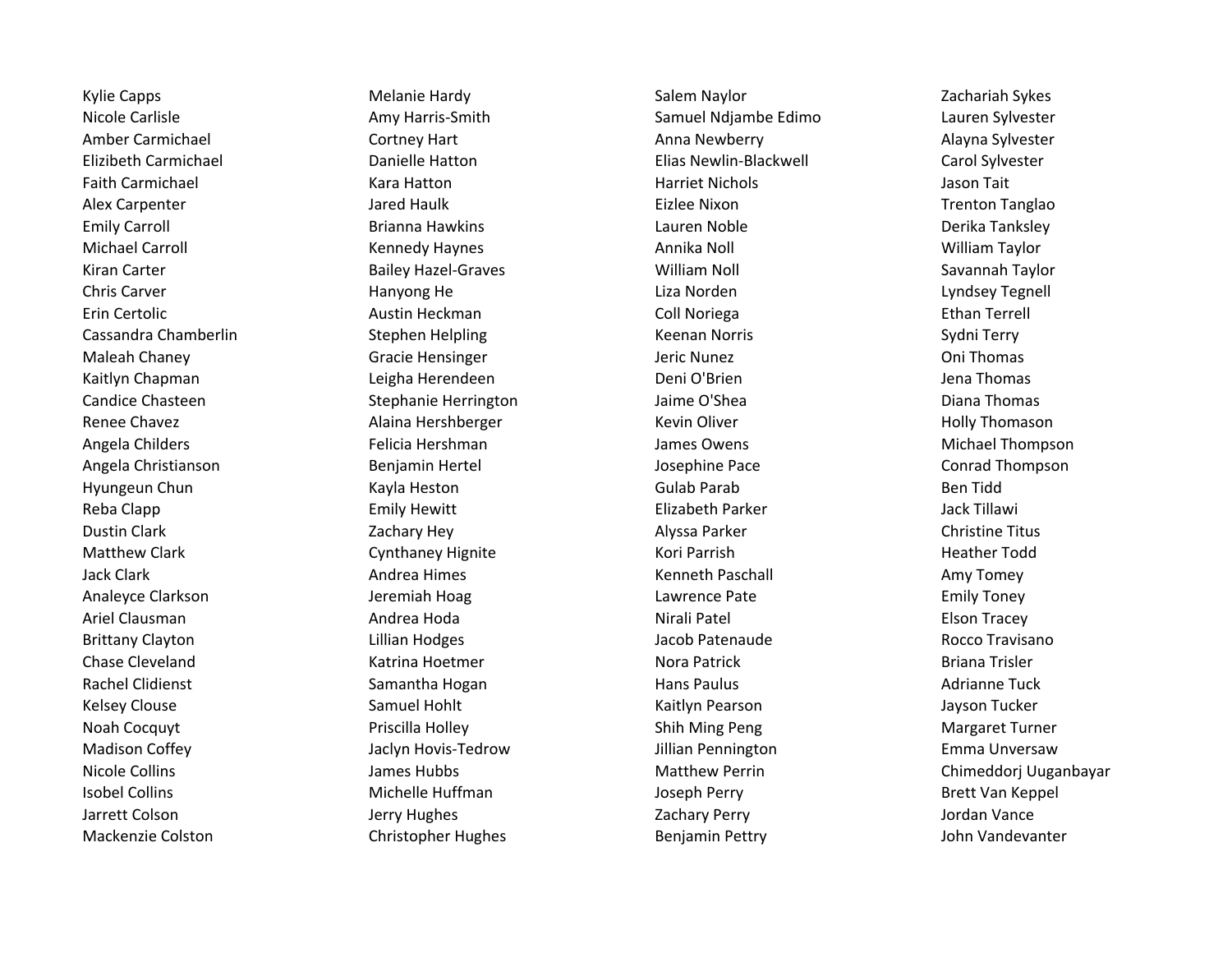Caitlyn Cook **Christopher Hunt** Christopher Hunt Jacob Pfeiffer **Christopher Australia Verderami** Maxwell Cook **Nation Cook** Joel Huston Sharissa Phillips Sharissa Phillips Karlee Vernon Zachary Cook Evan Hutchinson Hank Phillips Sherilee Vitacco Serene Coons **Subset Coons** Riley Hutson **Claire Phillips** Claire Phillips Cheney Wagler Melissa Corbin **Mitchell Misoon Hwang Night Corpins** Sophia Pirozek **Night Corpinsol** Jayleigh Wagoner Emily Corcoran **Example 20 Transformation** Derek Hyser **Mary Pitman** Mary Pitman Payton Walker Katelynn Couch **Samantha Ireland** Samantha Ireland Jaden Porreco **Alexander Walker** School Alexander Walker Harrison Cox **Samantha Porter Mailouda Wallet Mohamed** Jeramyha Ishman Samantha Porter Samantha Porter Mailouda Wallet Mohamed Elliott Crabb Julia Jackson Samantha Powers Nolan Wampler Zoie Cramer Emily Jacobs Abigail Presson-Wallace Shayne Warner Webb Crane **Machina Communist Communist Communist Communist Communist Communist Communist Communist Communist Communist Communist Communist Communist Communist Communist Communist Communist Communist Communist Communist Co** James Crane **Anna Janssen Sunny Proctor** Sunny Proctor **Anna Janssen** Sunny Proctor **Anna Lanssen** Sunny Proctor Ronda Warren Adam Crotzer **Samuel Jeatran** Samuel Jeatran Luke Przybyla Courtney Waskow Aaron Crouch **Claire Jenness** Claire Jenness Claire Jenness Claire Version Stephen Weaver Julihannah Cruz **Rhema Johnson** Casey Quast Casey Quast Casey Quast Megan Webster Willie Cummings and Christopher Johnson and Alexandria Quinlan Cummings Kyla Welch Kimberly Curell **Christopher Johnston** Gloria Quraan Gloria Australia Mackenzie Welch Owen Curry **Angela Jones** Angela Jones Jailynne Radcliff **Angela Jones Angela Angela Angela** Jones Angela Angela A Tienisha Daemon Steven Jones Samuel Ragsdale Loki Westgard Jessica Daulton Natura Annual Chara San Annual Chara Kara Jones Naomi Ramirez Naomi Ramirez Naomi Ramirez Kiara Wheat Charles Davies **Sainquta Jones** Sainquta Jones Alexia Ramirez **Alexia Ramirez** Mark Wheeler Zora Davis **Marku Charlotte Charlotte Charlotte Charlotte Charlotte Charlotte Charlotte Charlotte Charlotte Charlotte Charlotte Charlotte Charlotte Charlotte Charlotte Charlotte Charlotte Charlotte Charlotte Charlotte Char** Andrew Davis **Stephanie Juan-Gonzalez** Kayla Rash Misty White Misty White Brittany Davison **Sarah Junkins** Sarah Junkins David Ratliff **Brittany White** Brittany White Anya De Haan Nixth Sarah White Colufemi Kareem Nixth Sarah Sarah White Sarah White Viridiana De Santiago Theorem New Kyle Katschke New Yoseph Reames and Brianna White Michael Deckard **Beth Kean** Beth Kean **Beth Kean** Beth Kean River Reeve **Constant Account Constant Account Constant** Morgan Deckard **Amber Kendall** Amber Kendall Kaetlynn Reuter **Amber Amber Kendall** Kaetlynn Reuter **Rachel Wigington** Devin Decker **Notally Contasia Kimbrough Contaging Contaging Brittani Reynolds** Morgan Wigley Morgan Wigley Ezra Dehner **Example 20 Example 20 Example 20 Example 20 Example 20 Example 20 Example 20 Example 20 Example 20 Example 20 Example 20 Example 20 Example 20 Example 20 Example 20 Example 20 Example 20 Example 20 Example 20** Yijun Deng Brandon Kingston Brandon Kingston Jack Richards Aaliyah Wilcoxen Sharonda Denney Bailey Kirkland Login Richardson Jailyn Wilder Rylan Deremiah **Matthew Richardson** Hannah Wilken Juan Kirkman Matthew Richardson **Matthew Richardson** Hannah Wilken

Madison Combs **Grace Hunt** Grace Hunt Lydia Pfaff Amy Venters Aaron Deuschle Jenna Kirkpatrick Kristin Richhart Eliza Williams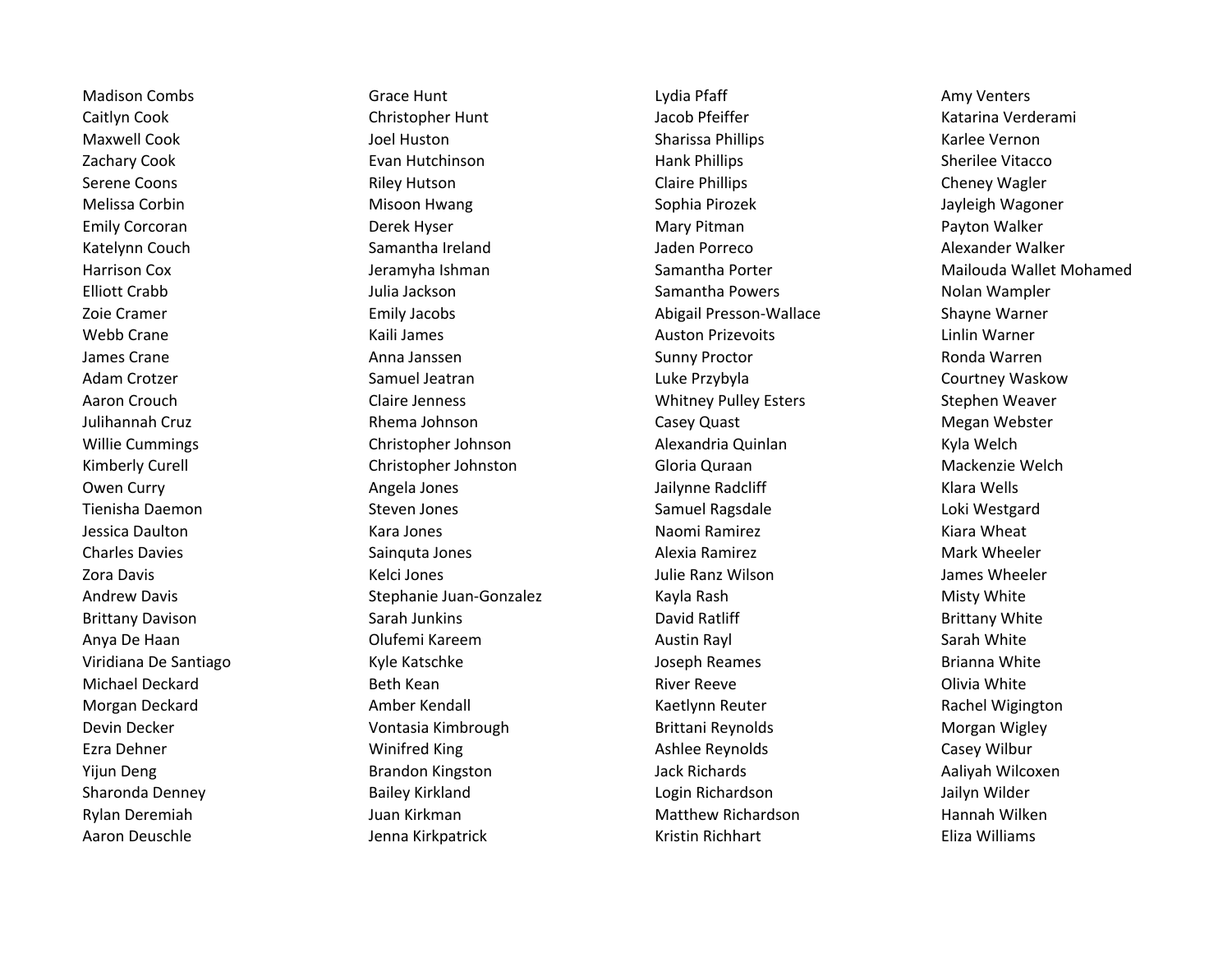Elizabeth Esboldt Elina Lobodyuk Jason Schunn Jacob Zinman Isaiah Evans

Krystal DeWees **Nicki Kleinbauer** Micki Kleinbauer Aryel Richter Mischeal Williams Katrina DeWitt **Emmily Kolinek Makensi Ricks** Makensi Ricks Makensi Ricks Aleremy Williams Tania Dimick **The Communist Communist Communist Communist Communist Communist Communist Communist Communist Communist Communist Communist Communist Communist Communist Communist Communist Communist Communist Communist Comm** Elizabeth Dine **Saxannah Krise** Savannah Krise Spencer Rippy Spencer Rippy Aaron Williamson Carrie Dobbs **Kendra Kyle** Kendra Kyle Heath Ritchie Heath Ritchie Rebecca Willig Cara Dobson Nation Susan La Mar National Susan La Mar National Syler Roberts Cara Dobson National Sennifer Wilson Lori Donica Quinn Laird Erika Robertson Casey Winnecke William Doub **Kimberly Land** Communist Chea Robertson Communist Chea Robertson Chea Robertson Indigo Wolf Sarah Droeger Sarah Landis Angelia Robinson Sarah Droeger Sarah Sarah Landis Angelia Robinson Sarah Jaclyn Wolfe Taylor Dronkers Loretta Lane Charles Rodriguez Shelby Wood Stephanie Duncan Theorem Brenna Langley Communication Charles Communication Charles Control Daniel Woodruff Virginia Durlacher **Shana Lavender** Shana Lavender **Edward Rome** Debra Woodruff Osman Durmaz **Gailey Woods** John Lawson **Communist Communist Communist Communist Communist Communist Communist Communist Communist Communist Communist Communist Communist Communist Communist Communist Communist Communist C** Dawn Durnil **Communist Constructs Constructs Constructs** Joshua Rowland Moodward Jaden Woodward Thomas Duwelius **Angela Leach** Angela Leach Jacob Rudzinski **Angela Angela Leach** Divia Wright Andrew Eads **Garage Communist Communist Communist Communist Communist Communist Communist Communist Communist Communist Communist Communist Communist Communist Communist Communist Communist Communist Communist Communist Co** Angela Eaton **Francisco Ruiz Lee Francisco Ruiz Lemus** Ezekiel Wysong Christene Base of the Henri Lee Francisco Ruiz Lemus Ezekiel Wysong Jill Edie Anne Leonard Chad Russ Amanda Xu Rica Edwards **Maria Lequerica** Communications and Lauren Ryan Ting Yeung Ting Yeung Melanie Edwards **Bailey LeRoy** Bailey LeRoy **Bailey LeRoy** Shalee Rybolt **Patric York** Patric York Andreas Elliott **Network Cling-Hui Liao Sameed Salam Clivia York** Olivia York Jerika Ellis Cameron Liden Christopher Sandage Elizabeth York Christian Emery **Gretchen Lieffers** Gretchen Lieffers **Rebeca Sandow** Samantha Young Bradley Enneking Transform Todd Liston Savannah Sater Savannah Sater Savannah Sater Savannah Sater Savannah Sater Savannah Sater Savannah Sater Savannah Sater Savannah Sater Savannah Sater Savannah Sater Savannah Sater Sav Marea Enochs **Marea Enochs** Winnie Littlepage **Alexander Schalk Seongwon Yun** Madison Epeards Danielle Littrell Olivia Scherschel Jing Zhou Jasmine Erlien Gage Livingston Gage Livingston Christian Communication Christian Muslim Christian Amanda Ziegler

#### **COLUMBUS**

Malorie Ackerman and Sidney Doss and Sidney Doss and Sidney Doseph Maples Natalie Russell Atinuke Akinsunlola Xamanda Rust Aulia Dunham Isaac Marchand Isaac Marchand Amanda Rust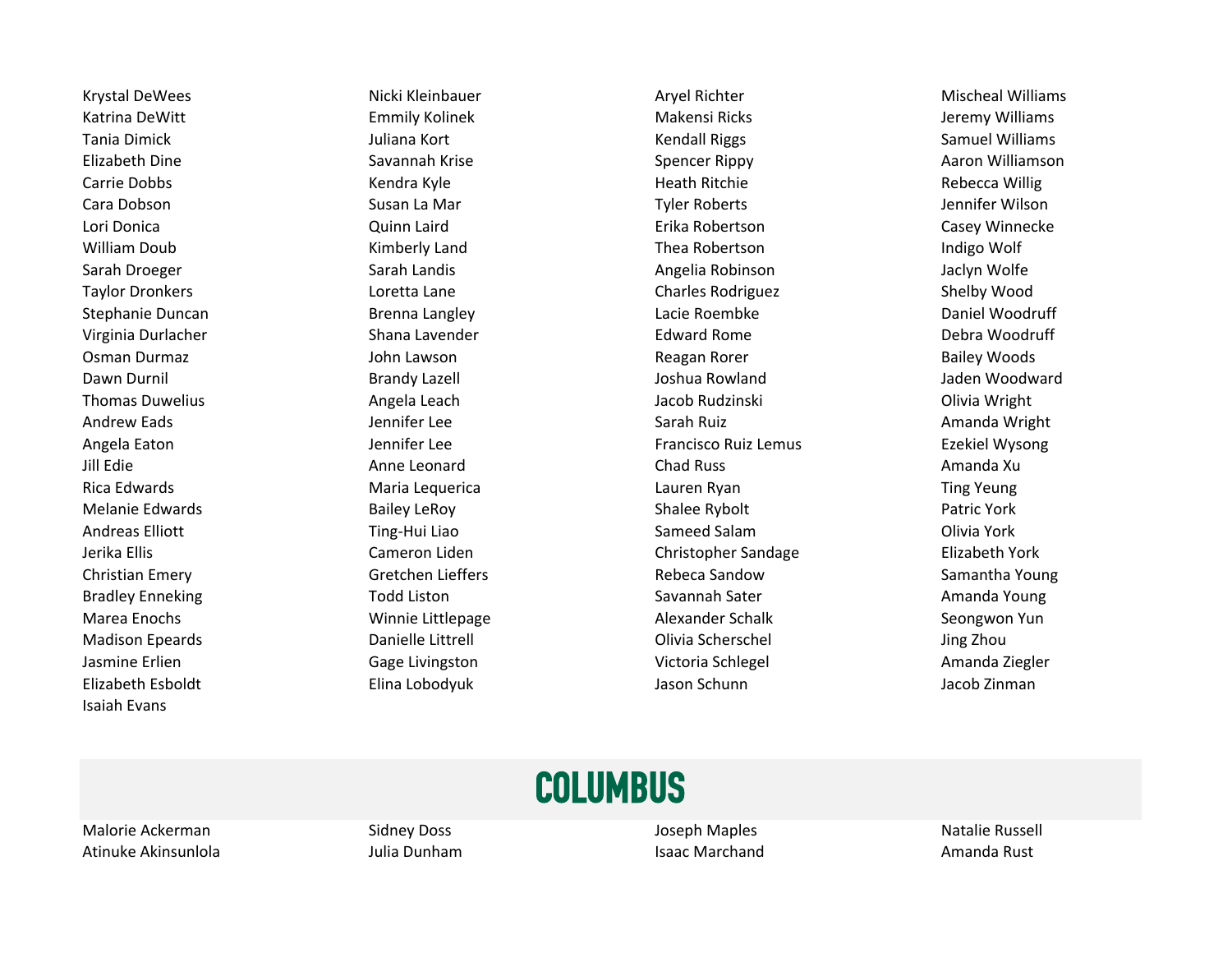Ana Alejos **Australia Exception Controller Alexandrie Alexandrie Rory Martin** Alejandro Sachinas Alejandro Sachinas Sydnee Allen **Lauren Eads** Lauren Eads Morgan Martindale Allen Anthony Sanders Bryce Allison **Gottom Communist Communist Communist Communist Communist Communist Communist Communist Communist Communist Communist Communist Communist Communist Communist Communist Communist Communist Communist Communist** Karen Almaraz Rivera **Martine Elien Gattereau** Elizabeth Martinie **Nartinie** David Santiago Karen Alvis **Andrew Emily Andrew Emily** Amber Marzheuser Austin Schriver Austin Schriver Jenniffer Andrews **Schroet Example 2** Andrews Dylan Everett Name 2011 Mascola Cachary Schroer Zachary Schroer Sierra Armentrout **Margaret Everetts** Charissa Mason Clinton Schroll Clinton Schroll Aidan Armstrong Schrougham (Kassidy Fath Amelia Maynard Stephanie Schrougham (Stephanie Schrougham Christopher Arthur **Christopher Arthur** Kyle Ferguson **Britney McBurnett** David Schultz Samantha Artis **Allyson Fields** 2008 23 Connor Scifres 2008 23 Connor Scifres 2008 23 Connor Scifres Jazmin Avianeda Chanler Fleetwood Eden McCleary Jason Seals Whitney Axsom **Austin Fleetwood** Austin Fleetwood **Amanda McCoy** 2achary Seals Evelyn Baker Meredith Fogle Chanson McDaniel Michael Seaton David Baker Clint Forrest Zachary McDonald Mickayla Sefton Jennifer Baker Abigail Fredericksen Brooke McElroy Kathy Sekiguchi Matison Baker **Heather Friend** Beverly McFarland John Sevakis Nikita Baker Nakecia Shafer Joseph Frost Nakecia Shafer Hannah McKee Nakecia Shafer Neena Bali Negali Leshane Fugate New Yorki Jaida McKenney Neena Bali Sean Sharp Taylor Barkes **Kathryn Gahimer** Sierra Mckillips **Sierra Mckillips** Debra Shelley Angela Barr **Subatat Scott Gant** Scott Gant Kashmira Mehta Kyrsta Shockley Lathan Bass The Common Sameron Garlitch Commons Grayson Mellencamp Sydney Simmons Garrett Bates **Gartes Communist Communist Communist Communist Communist Communist Communist Communist Communist Communist Communist Communist Communist Communist Communist Communist Communist Communist Communist Communist** Etta Beaty **Etta Beaty** Charles Connue Connue Connue Connue Connue Connue Connue Connue Connue Connue Smith Noah Beaty **Martia Component Component Component Component Component Component Component Component Component Co** Simone Beauregard **Subset Contains Contains Contains Contains Contains Contains Contains Contains Contains Conta** Joel Beck **Gabrielle Genda** Gabrielle Genda Shelby Messer Shelby Messer Shelby Messer Victoria Belford **Example 20 Times Constructs Constructs** Emily Meyers **Rachel George Emily Meyers** Matthew Smith Robert Benavides **State Constant Constitution** Jonathan Geralds **Constant Construction Darreyn Michael Lucy Smyth** Jamie Berdandino and Brittany Gholston Larry Miller Cameron Spegal Cameron Spegal Louis Bienaime **Angelika Gibson** Angelika Gibson Mitchell Miller **Angelika Gibson** Mitchell Miller Chessler Biggs **Sheila Gladback** Sheila Gladback Jaden Miller Sean Staples Jasmine Bingham Garrett Graham Garrett Graham Ron Miller Cortney Steinkamp Gracie Block **Gracie Block** Taylor Steinmetz Julia Graves **Times Taylor Steinmetz** Taylor Steinmetz Austin Boas **Austin Boas** Christie Green **Channel Christie Green** Joshua Miller **Channel Stevens** Nathaneal Bonesteel **Nathaneal Bonesteel** Dakota Green Nathaneal Bonesteel Skylar Stewart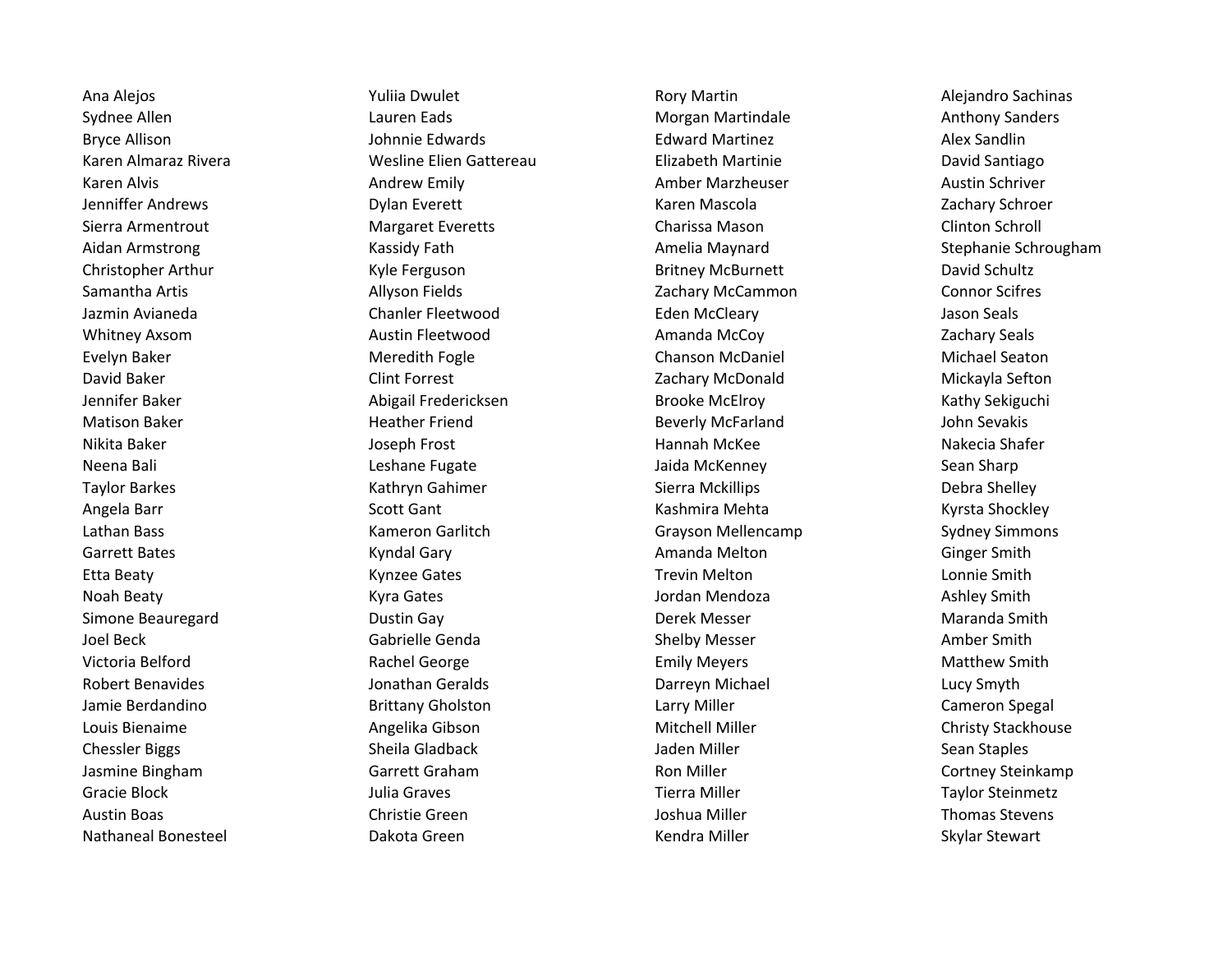Ian Cavanaugh **Harrison Howard** Mariah Owens Mariah Owens Heather Vogel

Jacob Borntreger Rachael Green William Miller Lesley Stillabower Kelly Bowers **Example 20 Notain Contract Contract Contract Contract Contract Contract Contract Contract Contract Contract Contract Contract Contract Contract Contract Contract Contract Contract Contract Contract Contract C** Allison Bowling The Robert Grindstaff The Joaquin Montero Maldonado Zachary Storrs Toni Bowling-Bricker **Heather Gross** Heather Gross Brittaney Moore Samantha Struver Logan Boyd **The Croup of Tyler Groth** Aubrey Moore **Aubrey Moore** William Sullivan Jalyn Boyd **Yan Gurgel Mand Communist Communist Communist Communist Communist Communist Communist Communist Communist Communist Communist Communist Communist Communist Communist Communist Communist Communist Communist Comm** Chulandon Bradley Cameron Hadley Lesley Moss Olivia Sweet Kimberly Brock **Kyler Hall** Kyler Hall Michael Moulder Moulder Ryan Swineford Emily Brock **Emily Brook** Charles Hamilton Charles Hamilton Kyla Muller Charles Maureen Tabor Carley Brock **Carley Brock** Carley Brock Carley Brock Lacinda Handt Mullis Carley Brock Michelle Mullis Carley Brock Chelsea Brooks Jameson Harris William Muncy Olivia Tam Lindsey Brown **Andrew Hartsock** Hartsock Hayden Myers **Andrew Hartsock** Hayden Myers Andrew Hartsock Emily Brown **Emily Brown Anna Haste** Anna Haste **Katelin Nading Trey Tebbe** Brown Anna Haste David Brown Jack Haunert Madelyn Napier Teddie Teipen Andrew Brown **Anita Havron** Anita Havron **Anita Havron** Nikita Newman **Andrew Michaela Thompson** Mackenzie Brown **Chrystal Hawkins** Chrystal Hawkins Corey Newnum Corey Newnum Rachel Thompson Makenzie Brown **Example 20 Example 20 Heather Hayes** Ashley Newsom Cheyenne Thompson Cheyenne Thompson Jessica Browning **State Communist Communist Communist Communist Communist Communist Communist Communist Communist Communist Communist Communist Communist Communist Communist Communist Communist Communist Communist Communis** Lisa Bruce **Example 20 Times Constructs Constructs** Lavonna Nichols **Constructs Addison Tomson** Marshall Bryan Nacie Townsend Keria Hendrickson New York Teresa Nickerson Nickerson Lacie Townsend Veronica Buckland Katrina Henry Ana Nieto Gomez Ashley Tucker Britt Burgmeier **Abby Herene** Abby Herene Anita Nischol Anita Nischol Jeremiah Tungate Nicholi Burkholder **Nicole Tuttle** Jeffrey Hermann **Nicole Tuttle Courtney Nolting Nicole Tuttle** Nicole Tuttle Kiana Burns **Ramela Hester Communist Communist Communist Communist Communist Communist Communist Communist Communist Communist Communist Communist Communist Communist Communist Communist Communist Communist Communist Commu** Ralyssa Burton **Brennan Heter** Cassie Normile Cassie Normile Austin Underwood John Bush Sherry Hill Kyle Norton Emily Vaidadi Tackett Brandon Busselberg The Christian Hirstein Christian Hirstein Rachelle Nymann Lindzay VanDusen William Byrd **Matthew Nymann** Zackary Vanosdol Julie Hirtzel Matthew Nymann **Matthew Nymann** Zackary Vanosdol Alexandria Caldwell **Alexa Hoene** Alexa Hoene **Alexandria Caldwell** Jessica Vansickle Kristen Campbell **Kelly Hoevener** Cameron VanSickle Cameron VanSickle Sara Carmen Natiyah Holden-Miley Marianne Liezel Oraye Heather VanVolkenburgh Christy Casey **Christy Casey Katherine Holmes** Patrick Orth-Farrell **Eleanor Vawter Christy Casey** Ryan Cauble **Edwin Hopkins** Edwin Hopkins Desong Ouyang Stephanie Vidal Dillon Caudell **Tyler Hostetler** Tyler Hostetler Xiaofei Ouyang Cristina Villani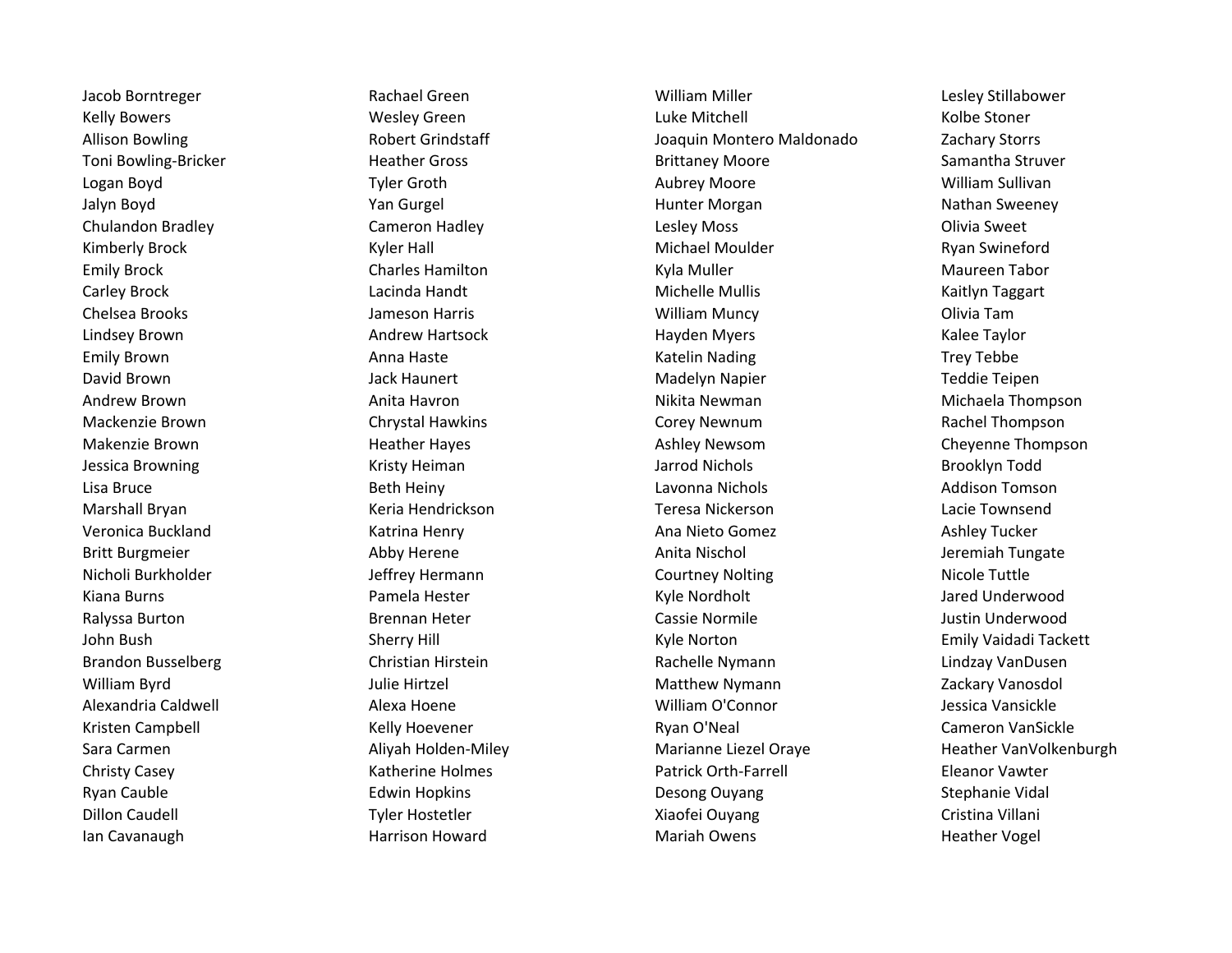Cayden Davis **Canada Carry Carry Carry Cases** Cayden Davis Kitra Woodhull

Ting Cer **Internal Community Certify Certify Certify Certify Certify Certify Certify Certify Certify Certify Community Certify Certify Certify Certify Certify Certify Certify Certify Certify Certify Certify Certify Certify** Melissa Chadd **Eric Page Action Controller Controller Controller Controller Controller Controller Controller Controller Controller Controller Controller Controller Controller Controller Controller Controller Controller Con** Phillip Chamberlin The Maggoner Jacara Hupp **Brittany Parker Chamberlin** Kylee Waggoner Chloe Chambers **Travis Hurd** Travis Hurd Shreyaben Patel Shreyaben Patel Shreyaben Patel Shreyaben Patel Shreyaben Patel Shreyaben Patel Shreyaben Patel Shreyaben Patel Shreyaben Patel Shreyaben Patel Shreyaben Patel Shrey Lacy Chandler **The Contract Contract Todd Imfeld** Shawn Patterson Shammer Sharon Ward Barry Chandler **Mikayla Irvine Channel Ashley Patterson** Bradley Ward Bradley Ward Tracey Chaney **And Ashleigh Ison** Ashleigh Ison Chance Patterson Samantha Weaver Chris Childers **Ronni Jaeger Ronni Jaeger** Renee Patton Childers David Webb Sravanthi Chinta **Ashley Jarnagin** Ashley Jarnagin Preston Pearson **Alisha Webber** Alisha Webber Eric Ciskowski Virthie Jayaram Josh Peckenpaugh Julia Weber Jackson Clark **Jaleasa Jenkins** Jaleasa Jenkins Angela Pena Angela Pena Mary Webster Abigail Clark **Candice Jent Candice Jent Emma Perry** Candice Tensis Emma Perry Alexander Section Meddell Hannah Clark **Zane Jett** Zane Jett Tyler Petro **Accompany Accompany Accompany 2** and the **Tyler Petro** Bailey Weeks David Clayton **Nikolas John Nikolas John Nathan Pevlor** Nathan Pevlor Cynthia Wehmiller Gabriel Colbert **All Exercise School** Amanda Johnson **Mason Phillips** Amanda Johnson Mason Phillips **Benjamin Weir** Natalie Colbert **Matalia Colbert** Madelin Johnson **College College College College College Colle**r and Meller Ashley Coleman **Cailey Jones** Cailey Jones Nicholas Ploeger Sydney Wendel Tammy Collins **Tammy Colling Colling Colling Colling Colling Colling Danyel Jones Macey Premitt** NiKayla Wesseler Teresa Combs **Aden Jones** Aden Jones **Aden Interventional Control Communist Communist Communist Communist Communist Communist Communist Communist Communist Communist Communist Communist Communist Communist Communist Commun** MacKenzie Cook **Cook** Lawana Jordan Mendy Quirino Mendy Quirino Dustin Westerfeld Ashley Coomer **Example 20 Emily Joslin** Emily Joslin Laura Radcliffe **Timon White** Timon White Jasmine Copple **1988** Morgan Junge **Morgan Lunge Edgar Ramos Garcia** Morgan Morgan White Taylor Cornett **The Cole Cole Kaiser** Cole Kaiser Cole Kaiser Cole Kaiser Cole Kaiser Cole Kaiser Cole Kaiser Cole Kaiser Cole Kaiser Cole Kaiser Cole Kaiser Cole Kaiser Cole Kaiser Cole Kaiser Cole Analysis (Cole Analysis Dustin Cothron **Example 20 Travis Williams** Gobinder Kaur **Communist Communist Communist Communist Communist Communist Communist Communist Communist Communist Communist Communist Communist Communist Communist Communist Com** Stephen Craig Natasha Kearney Natasha Kearney Natasha Kearney Natasha Deidree Redleaf National Danielle Williams Jack Critser **Sang Jun Kim Changes Communist Communist Communist Communist Communist Communist Communist Communist Communist Communist Communist Communist Communist Communist Communist Communist Communist Communist Communi** Angel Cross **Alyssa Kissinger** Alyssa Kissinger **Alyssa Kissinger** Paul Rees **Alyssa Sunner Wilson** Connor Curlin **Connor Curlin** Kristian Koons **Ronald Reid** Ronald Reid Seth Wilson Levi Curry **Reset Contract Contract Contract Contract Contract Contract Contract Contract Contract Contract Contract Contract Contract Contract Contract Contract Contract Contract Contract Contract Contract Contract Contra** Alyssa Curry **Andrew Laker** Andrew Laker Chantelle Richey Chantelle Richey Tyler Wilson Ashley Curry **Curry Curry Curry Constructs** Joseph Lampton **Curry Rhonda Rigby Curry Constructs** Kenny Wolfe Taylor Daniels **Scott Land** Scott Land Coreen Roberts **Scott Land** Coreen Roberts Melisa Wong Galaz Samantha Darby **Shania Langdon** Shania Langdon Kayla Robertson Shania Shania Langdon Kayla Robertson Shania Amber Wood Lisa Daugherty **Cristifer Lawles** Cristifer Lawles Gabrielle Rodriguez Russell Woodhouse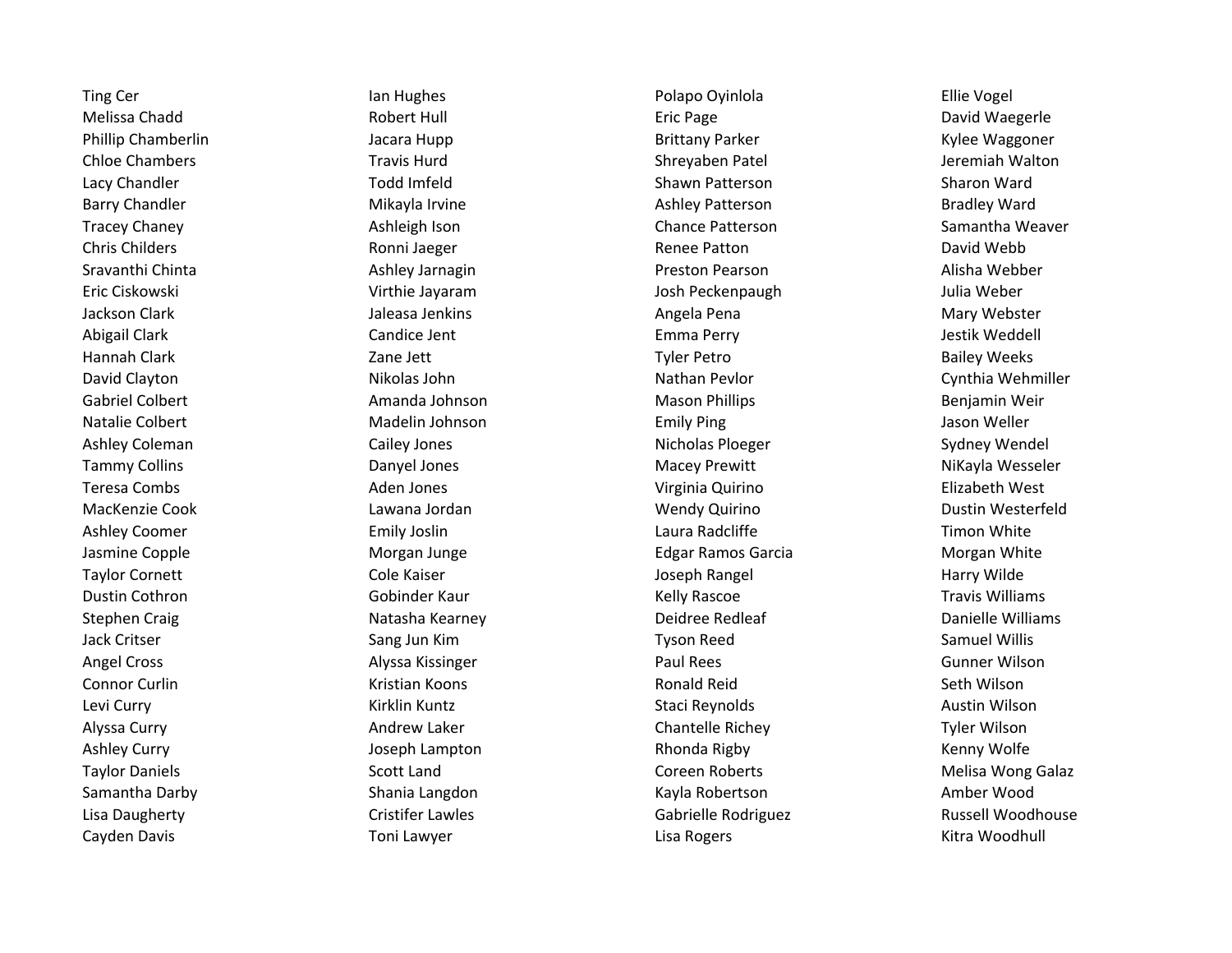Shawnna De Jesus Martinez **Lori Leahigh Nickie Woodson** Kevin Romero Martinez **Nickie Woodson** Julian Deaton Trace Leapley Nakayla Roney Makayla Roney Elizabeth Wullenweber Julia Decker **The Caleb Litmer** Caleb Litmer **Caleb Litmer** Morgan Roney **Tianye Xu** Nathan Decker **Nicholas Lortz** Nicholas Lortz Leah Root Nicholas Lortz Leah Root Taylor Zakrzewski Jaron Denney Erika Loveland Jose Rosales Roblero Wendolinne Zarate Bailon Marcus Desanto **Marcus Desanto Constructs Constructs** Treyton Lubker **Mitchell Zieles** Jordan Rosner Mitchell Zieles Hannah Dobson Michael Mahoney Heather Rowe Jacob Zink Maria Dold **Bryce Malan** Bryce Malan **Bryce Malan** Penelope Rozhkova Rachel Zins Boone Dorsett

## DISTANCE APPRENTICE

Scott Graf **Michael Schuster** Brandon Tiek

#### EAST CHICAGO

Lannette Barge **Sonya Delgado Sonya Delgado Nayra Hurtado** Mayra Hurtado Sacob Rhoady Ameer Barksdale **Anita Rivera** Jakob Delich **Daniel Ibeabuchi** Daniel Ibeabuchi Anita Rivera Moses Bear **Noah DelReal** Noah DelReal Georven Johnson Stephanie Robles Natasha Boilek **Slobodan Dimitrijevic** Chemical Telesha Jordan Andrea Rodgers Andrea Rodgers Brittney Bronecke Sherry Dismuke Sherry Dismuke Monica Juarez Sherry Dismuke Monica Juarez Rachel Rodriguez Gloria Bustamante **Gloria Contra Contra Contra Contra Contra Contra Contra Contra Contra Contra Contra Salinas** Francisco Calderas Jacqueline Farris Jax Laflech Marcello Sansone Eddie Campbell **Gage Fleming** Caleb Sluis Caleb Sluis Caleb Sluis Caleb Sluis Caleb Sluis Julie Campbell **Savanna Freitag Michael Solberg** David Linderman Michael Solberg David Linderman Simone Carter **Gourn Chardee' Starr** Jessika Gonzalez **New York Chardee' Starr** Richard Mayer Chardee' Starr Chardee' Starr Juan Castro **Electro Edgar Gonzalez** Herbert Ashley Szczepanski Denna Miegl **Ashley Szczepanski** Maria Castro **Maria Castro Contracts Conzalez** Tymie Morrow **National Castro Contracts Constants Contracts** Consumers Conzalez Kyle Center **Lori Gospodarek Lori Gospodarek** Paul Nadon Nadon Alejandra Tinoco Tyler Cline **National Ashley Trumbull** William Granados **National Patrick Pawloski** Ashley Trumbull Ashley Trumbull Steven Coleman The Coleman Coleman Kenneth Grunwald **Erica Plant** Erica Plant Brittany Williams Wonda Day Dareen Haddad Cynthia Quiroz John Williams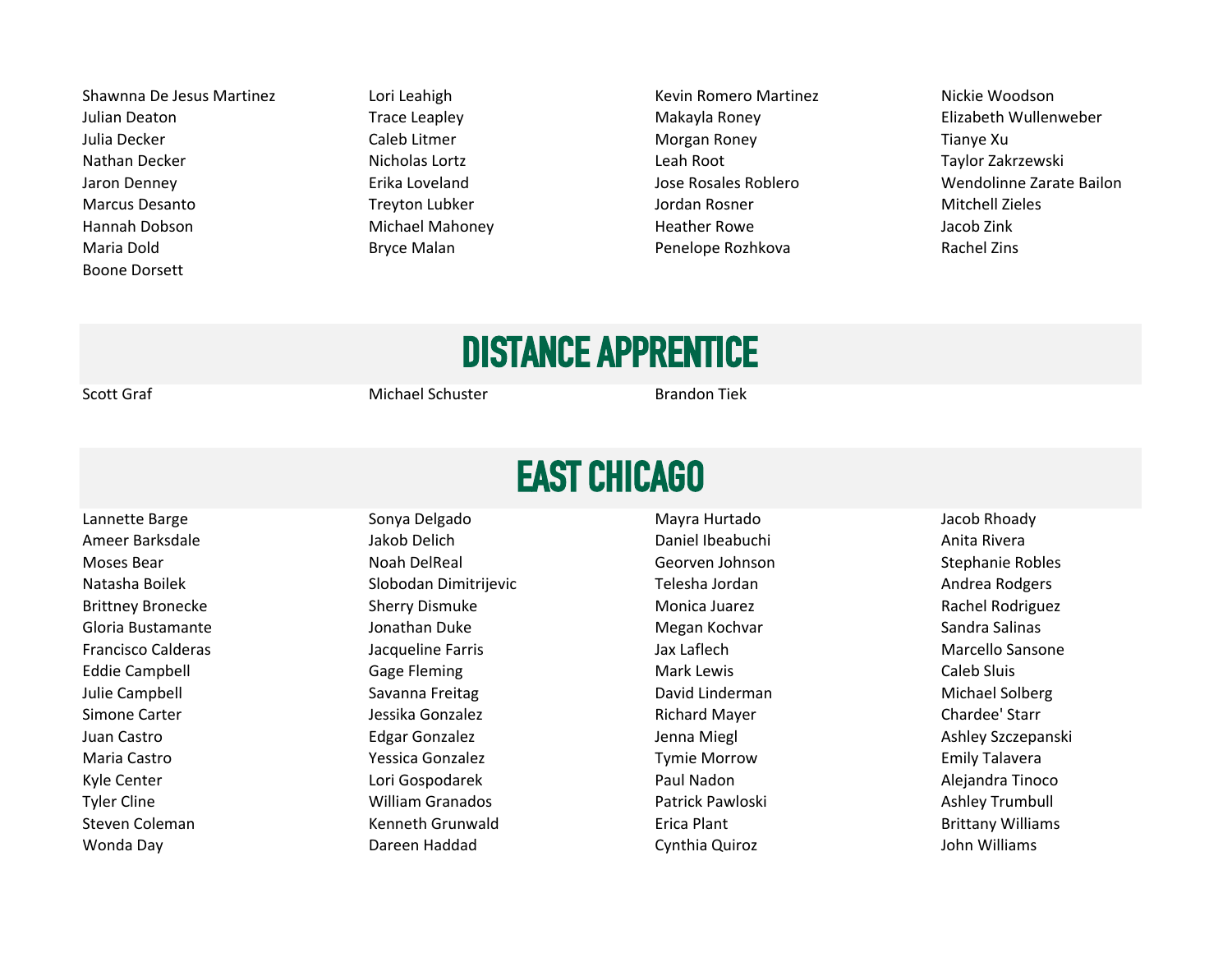#### EVANSVILLE

Rachel Ahrenholtz **Eric Dotson** Eric Dotson Mitchell Konerding Tanner Rickard Massarah Alim **Alim Colton Adam Downs** Colton Krohn Colton Krohn Nictoria Ricketts Brooke Allen **ABria Drake** ABria Drake Nathanael Kuechenberg **Nathanael Kuechenberg** Justin Rietman Collin Almquist **Travis Driver** Travis Driver **Kaleb Lamb** Kaleb Lamb Logan Risse Eresha Amarasekara Cody Drone Christopher Lamkin Pamela Robb Hannah Anderson Delmy Dubon Dylan Landes Becky Roberson Hailey Anderson Rachel Dudley Junior Lang Elizabeth Robertson Katherine Andrews **Richard Dulin Ember Lannan** Ember Lannan Hannah Robinson Margaret Angermeier **Mayela Duran de Navarro** Shawn Lannan Names Alexandria Rogal Kaycie Arehart **Erangen Branden Durcholz** Maggie Laster **Branden Branden Dakota Rogers** Maggie Laster **Dakota Rogers** Jonathan Ashby **Ethan Eckert** Ethan Eckert Ross Lehman Ross Lehman Renee Romig Stacy Aunspach **Sarah Ellis** Sarah Ellis Sarah Ellis Jack Lehman Jack Lehman Stacy Aunspach Stace Joselynn Ross Bobby Baggerly **South America Elicia Elrod** Devon Lehmkuhler Devon Lehmkuhler **Owen Roy** Ross Bailey **Englehardt** Zana Engelhardt Symphony LeJeune Laura Ruminer Candice Bailey **Kaylee Russelburg Katrina Enright** Kaylee Kusselburg Kaylee Russelburg Kaylee Russelburg Alyssa Baize **Zebulon Etienne** Christopher Russell Christopher Russell Christopher Russell Tina Baker **Rachel Lile State Communist Communist Communist Communist Communist Communist Communist Communist Communist Communist Communist Communist Communist Communist Communist Communist Communist Communist Communist Co** Dale Ball **Sophia Evans** Carrie Loeffler Senator Meanne Sandage Carrie Loeffler Senator Senator Sandage Priscilla Ball **Exercicia Exits Contract Paloma Evia** Brandi Lovell Ashley Sanders Ashley Sanders Regina Barnes **Andrea Fahrlender** Kassandra Ludlow Ken Sanners Ken Sanners Rita Barnett **Amy Feltner** Amy Feltner Alee Lythgoe **Alee Lythgoe** Sara Santilli Kala Barnett **Andrea Ferguson** Andrea Ferguson Traci Mack House Mathew Sash Jordan Basham Lauren Fields Jordan Madison Earl Scavella Jasmine Batts **Alexandrea Fisher** Shakendra Madlock Eric Schaefer Shakendra Madlock Eric Schaefer Kody Beal **Emmanuel Fletcher** Jessica Mahon Jessica Mahon Whitney Schaefer **Jessica Mahon** Whitney Schaefer Karl Beard **Rabert Fox** Robert Fox Sable Maltese **Rabia Controller Seart Accord Schapker** Constant Accord Schapker Ryan Beard **Travis Francis Travis Francis** Amanda Marriott **Exercise Exercise Exercise Exercise** Eric Schepers Candice Beck **The Candice Beck Candice Beck According to the Schminke** Zachary Marsh Madeline Schminke Candice Beck Kent Beeny **Matthew Martin Clyde Frazier** Matthew Martin **Clyde Frazier** Matthew Martin **Matthew Martin** Deborah Schmits

Zachary Adkins **And Ashley Dorsey Community Community** Matthew Kohl Gary Richardson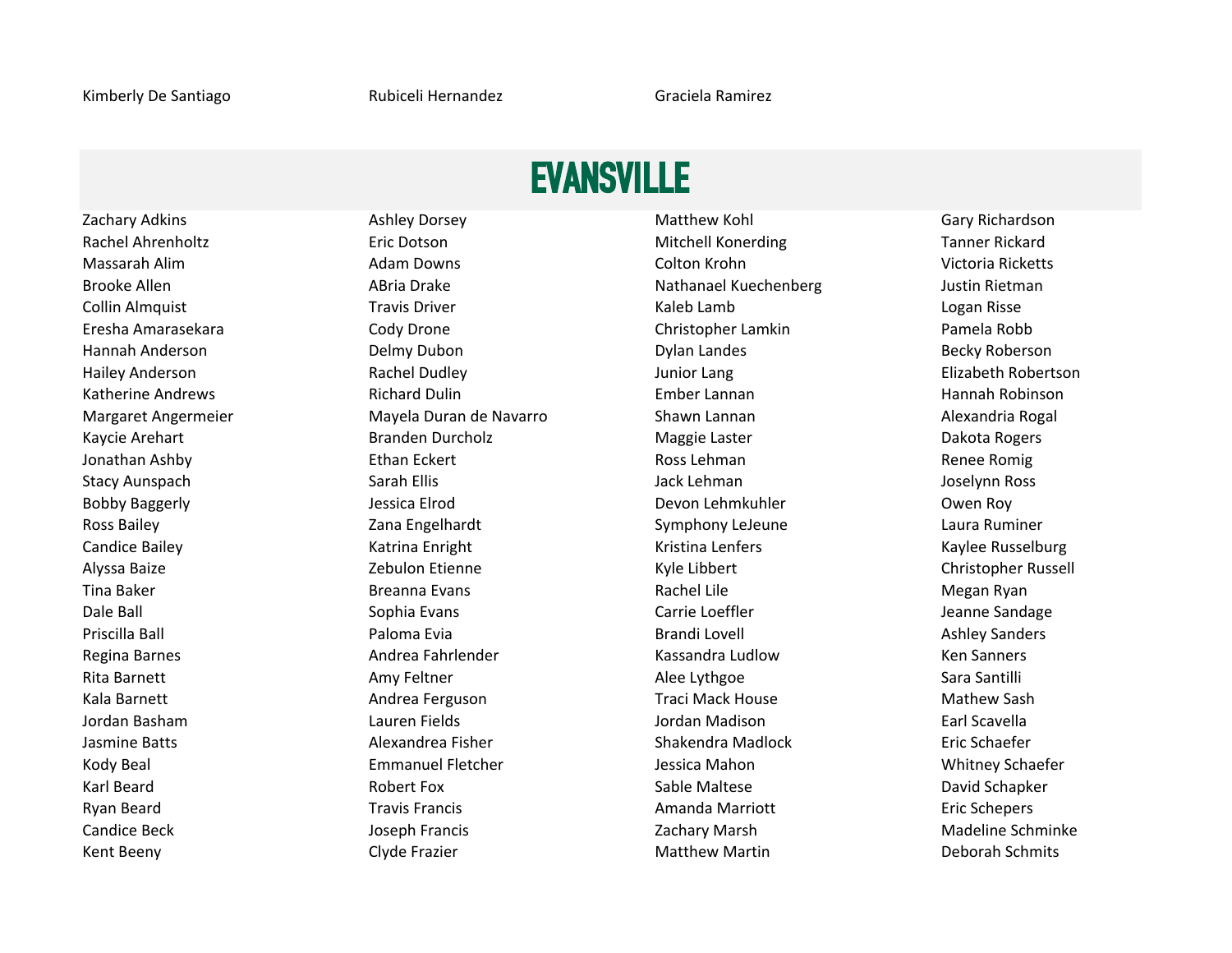Ashley Bryant **Example 20 Sara Gulledge** Caramy Morton Caramy Morton Rachel Strickland

Alex Behme **Isaac Freeman** Isaac Freeman Adam Martin Adam Martin Emily Schmitt George Belt **East and Tannah Schofield** Kelli French **Communist Cause Clauren Martin** Lauren Martin Hannah Schofield Rachel Bender **Audrianna Fuchs** Karena Martinez **Martinez** Danny Sconiers Summer Bennett **Nicholas Fulling** Angela Masden Angela Masden Johnathon Scott Sarah Benton **Angela Fuquay Community Community** Kathryn Mason Trey Scott Community Community Community Community Brianna Benton Eric Gallegos Jacqueline Masterson Linda Sensmeier Patrick Berryhill **Exercise Server Community** Dane Gallion Sandra Matthews-Spann Sandra Matthews-Spann Bridget Sgroi Jake Betz Ashley Galloway Cicely McBride Andrew Shea Veronica Bevans **Lance Gardner** Cardo Entertainment Construction Callister Amaris Sheaks Amber Blackburn **Mary Sheetz** Julia Gary **Julia Gary Sheetz** Jason McCracken Mary Sheetz Dominique Bland **Example 2** Client Controller Kim Gauer **Client Controller Controller Client Controller** Dustin Shepherd Teaira Bloodworth **Heather Geier** And American Caroline Shetler Caroline Shetler Caroline Shetler Alicia Blubaum Joseph Gerhardt Tiffani McGuire Jeri Shields Addison Boerner **Samuel Gibbs** Samuel Gibbs Katelyn McHaley Brendon Shoptaugh Cassandra Bogard Michael Gibson Cory McIntosh Bralyn Shripka Tkeyland Bolton **Chesba Glass** Chesba Glass **Chesba Class** Daniel McKinney **Chesba Communist Chesba Class** Daniel McKinney Jessica Boren Paige Godsey Brittany Mennenga Grant Silen Angela Borst **Music Community Community Community** Megan Goetz **Manarae Silverwillow** Kaylee Mercer **Anarae Silverwillow** Allie Bosacker **Allie Bosacker Consumerse Example 2018** Lori Merkel Lori Merkel Trevor Simmons Julie Bourassa **Collect Communist Cody Goodall** Cody Goodall Ariel Merriman Matthew Sitzman Matthew Sitzman Joshua Boze Sand Scott Goodman Norgan Metzger Scott Goodman Scott Scott Goodman Norgan Metzger Scott Scott Scott Scott Scott Scott Scott Scott Scott Scott Scott Scott Scott Scott Scott Scott Scott Scott Scott Scott Scott S April Brand **Angela Gore** Angela Gore **Angela Gore Madison Miles** And Madison Miles And Madison Miles Regan Brandt **Mackenzie Gore Mackenzie Gore** John Miller **Mackenzie State Brandt** Dava Smith Jennifer Brandt Ashley Gray Ethan Miller Collin Smith Mitchell Bretz **Exercise State Contract Haley Green** And Blake Miller Contract Contract Gabriel Spindler Haley Brewer **Elizabeth Green** Elizabeth Green **Patricia Mone** Patricia Mone Rachel Stahl Sarah Brewer **Maxon Green** Maxon Green Mark Moore Mark Moore Mark Moore Nicole Stanker Zenda Brooks **CODY Greene** Cody Greene Catherine Moore Catherine Moore Lisa Stephens Melissa Broshears **Angela Gregory** Andrea Moore Andrea Moore Deborah Stephens Belinda Brown **Samuel Griepenstroh** Jessica Moore **David Stephenson** David Stephenson Hannah Brown **Melissa Griffin** Melissa Griffin Tony Moree Tony Moree Hannah Stewart Jonathan Brown Patrick Griffin Alexandra Morgan Elizabeth Strader Sierra Bruggeman **Statton** Emily Grillo **Sandy Morlock Sean Stratton** Sandy Morlock Sean Stratton Emma Bryant **Emma Bryant Abigail Gross** Abigail Gross **Sarah Morris Communist Ashley Strickland**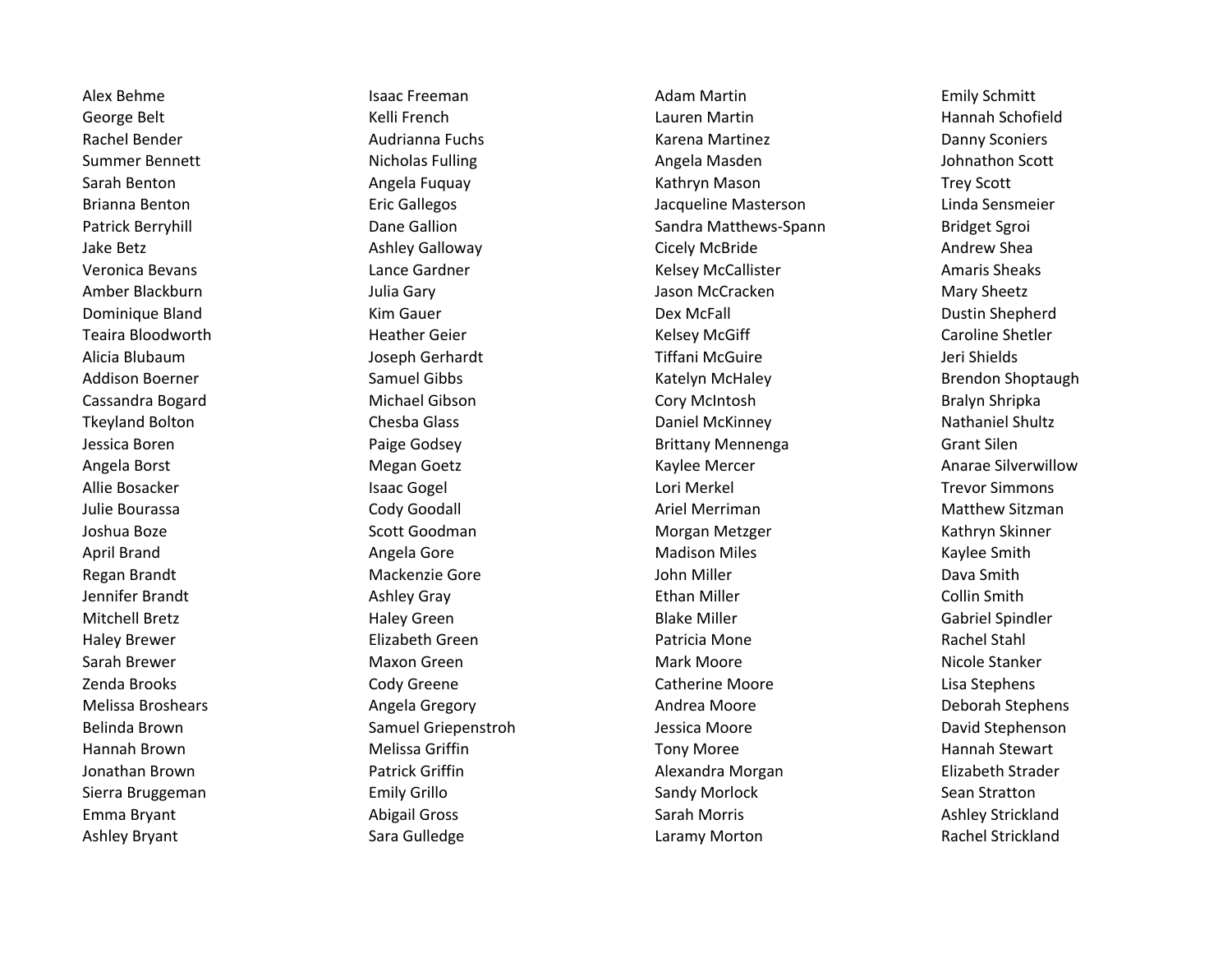Ryan Cosby **Noah Holley Mykinzie Persinger** Mykinzie Persinger and Jess Wagner **National Intervals** 

Jennifer Burbidge The Robert Haag Colufunmilayo Moses Columbus Risten Stringfellow Brittany Burch **Alexander Hagan** Jarrett Motz **Music Rebecca Sturgis** Alexander Hagan Jarrett Motz Jenalin Burdette **Randi Hagedorn** Randi Hagedorn Rebecca Muller **Rebecca Muller** Valerie Sullivan Stephanie Burgdorf Steven Hamilton Steven Hamilton Jacob Murphey Nendrick Sundys Ann Burk **Shelby Hammers** Matthew Nance Mary Sutton Mary Sutton Dana Burkes Aaron Hammond Grace Nankwenya Lisa Sutton Stephen Burnett **Lisa Hamrick** Chromosom Channel Kiley Nash Nakebi Swanigan Hannah Burns **Matter and Turns Curtis Swearer** Julie Hanes **Matter and Turns Curtis Swearer** Curtis Swearer Jose Calderon Laura Happe Jodi Neighbors Tammy Tanner Plarent Cane **Samuel Harmes** Cannel Harmes Cannel Neumann-Ohning Samuel Neumann-Ohning Kyle Taylor Grace Carlton **Carlich Carlich Carlich Alexis Harmes** Alexis **Harmes Alexis Harmes Isidore Ngefac** Steven Taylor Kyleigh Carpenter **Luke Harris Community Community** Madison Niemeier Kathryn Taylor Courtney Carr Summann Steven Hatfield Steven Hatfield Samantha Nilges Samantha Nilges Summann Steven Hatfield Steven Hatfield Steven Samantha Nilges Summann Steven Hatfield Steven Steven Steven Steven Steven Steven Steven Rachel Carroll **Rachel Carroll Carroll Caucal** Luke Hatfield **Pauline Nomula Caucal Accord Trenton Terrell** Jennifer Carter **Sage Hawkins** Sage Hawkins Christina Nugent **Christina Nugent** Rianna Thomas Joshua Carter **Lilly Hawkins** Colton O'Brien Shaun-Nika Thomas Colton O'Brien Shaun-Nika Thomas Clifton Carter Lily Hayden Kayla Oglesby Phillip Titzer Cory Cartwright **Cortney Heck** Cortney Heck Stephanie Orth Stephanie Orth Ryan Titzer Heather Carwile **Monalita Hedgpeth** Emmaline Osborne **Tanya Tiuo** Jacklyn Chandler The Summer Heistand David Osborne David Osborne Maranda Towery Scott Chanley **Scott Chanley Keanan Helming Communist Channel Account Channel Brandon Tran** Lydia-Anne Chord **Stacey Henderson** Stacey Henderson Brandon Parker **Marshall Tucker** Marshall Tucker Joshua Chun Danniece Henderson Matthew Parson Michael Tunny Ashlyn Clark **Margaret Henderson** Kenil Patel Chanda Turpin Chanda Turpin Christopher Clayton **Christopher Clayton** Donald Henning **Jenna Pauli** Jenna Pauli Brandon Tussey Cassandra Conder **Ashleigh Hess** Ashleigh Hess Amanda Payne Amanda Payne Victoria Vashon Megan Connelly **Network** Tabitha Hester **Network Connelly** Patricia Pearce **Patricia Pearce** Briana Vasquez Jacob Conner **State Conner** Beverly Hildreth **Kathryn Penland Lynndred Vertein** Brandon Cook Ellison Hill Heather Peralta Jamie Villines Keeja Corlett **Trevor Hoehn** Trevor Hoehn Valerie Perez Ayla Vincent Sydney Corn **Symbol Christian Holder** Christian Holder Kathryn Perkins Sydney Corn Jacob Waggoner Aurora Corn **Aurora Corn Cornelis Cornelis Cornelis Cornelis Cornelis Cornelis Cornelis Cornelis Cornelis Cornelis Cornelis Cornelis Cornelis Cornelis Cornelis Cornelis Cornelis Cornelis Cornelis Cornelis Cornelis Cornelis** 

Phillip Clark Drew Henderson William Pate Lataneshia Turner-Johnson Arica Cole **Erika Hernandez Colley Exercise Serverse** Melissa Payne **Alexandria Varnado-Colley** Alexandria Varnado-Colley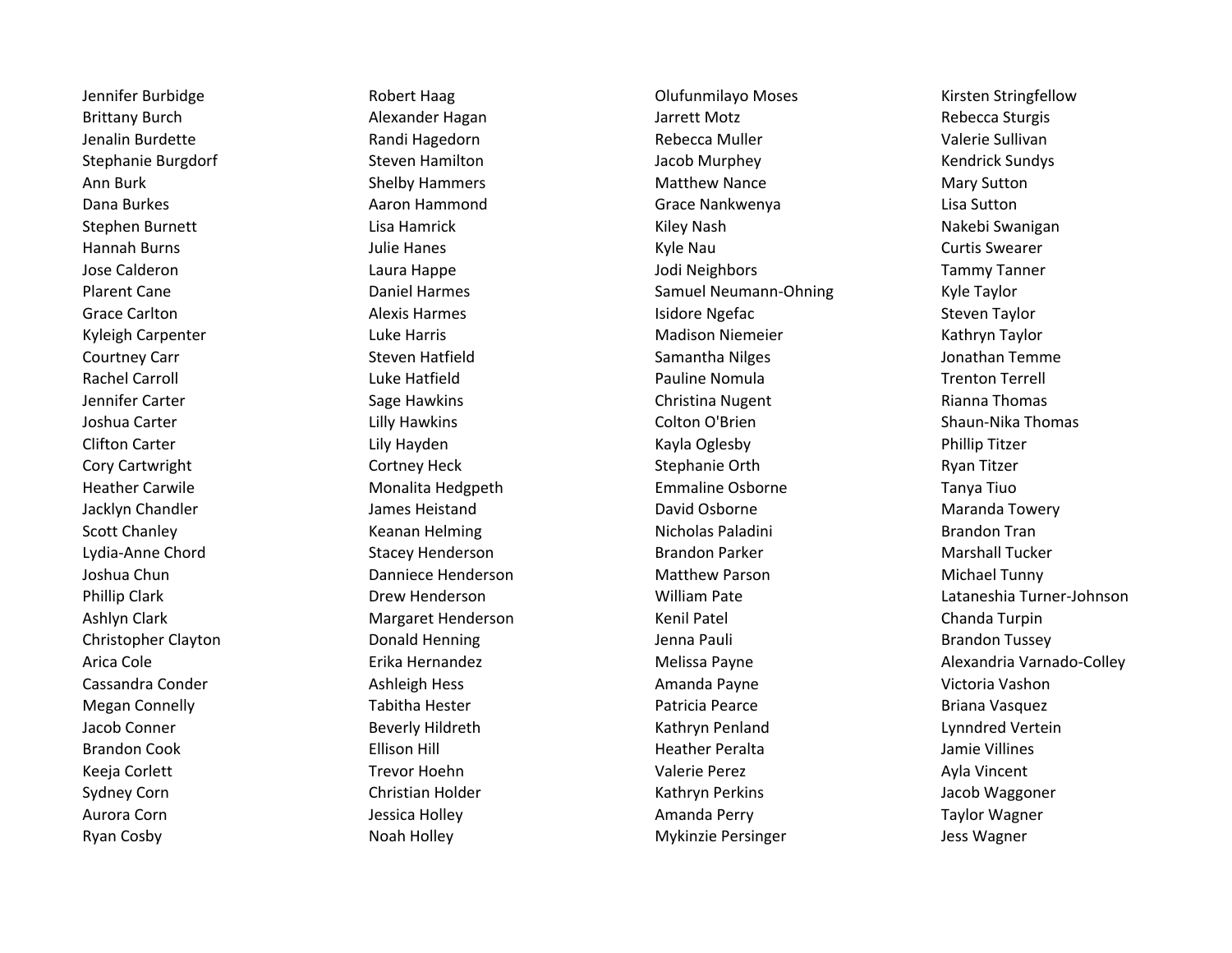Andrea Dodson Taylor Koester Michael Richardson Amanda Zwingelberg Danielle Dolan

John Costello **Alyssa Hollingsworth** Hope Peters **Alyssa Hollingsworth** Hope Peters **Lauren Wagner** Lauren Wagner David Coultas **Miriah Walters** Kaitlyn Hopkins **Neillie Petty** Neillie Petty Neillie Petty Miriah Walters Katrina Cowan **Nathan Cowan Cowan Lydia Hoppenstedt** Nathan Pfeffer Nathan Pfeffer Luke Wargel Kassandra Cowin-Patton **Matson** Jessica Hornby **Jessica Hornby Jonas Phillips** Jonas Phillips Cecilia Watson Candace Crabtree **Amber Houser** Colin Watson Lydia Pike Lydia Pike Colin Watson Stacy Craig Chardonnay Howell **Chardonnay Howell** Danielle Ping Vermicki Watts Beverly Crawford **Example 2 Carlin Huang Carlin Huang** Jacob Pitts Lauren Weigant Lisa Crist **Nicholas Hubert** Caitlin Plumlee **Caitlin Plumlee** Eric Weinzapfel Joseph Crow Valeska Hubert Peter Pohlman Makayla Welborn Adam Cullison **Bryan Humphries** Lydia Politano Haley Wester Haley Wester Natalie Cummings **Taylor Humpton Taylor Humpton** Brittany Poulson **Ashley Weyer** Ashley Weyer Marc Curry **Katie Hunt** Katie Hunt Alison Prewitt Alison Prewitt Tracy Weyer Heaven D'Angelo Lisa Hutton Loren Pritchett Daniel Wheeler Lisa Daugherty **In the Community Community** Isabella Ijames Lance Proctor Communist Cori White Dawnn Davis **Michelle Izzo White** Lane Proctor **Communist Claim Michelle Izzo Whitlock** Lane Proctor Communist Clement Michelle Izzo Whitle Charles Davis **Charles Davis Charles Daphne Wilhite** Justin Jagielski **Jasmine Ragland** Daphne Wilhite Daphne Wilhite Luey Davis **Sheila Jeandenis** Sheila Jeandenis Robert Raley **Robert Raley** Chad Will Rebekah Day **Ketaria Johnson** Keiaria Johnson Jose Ramirez Termis Kyerra Willem Amanda Debault **Brock Johnson** Brock Johnson David Randle **Brianna Williams** Brianna Williams Sarah Deckard **Ally and Addison Johnson** Addison Breanna Williams **Robert Ratcliff** Breanna Williams Kendall Dees **East Communist Connor Rausch Connor Rausch** Connor Rausch Connor Rausch Lisa Williams Sarah DeHaven **The Communist Communist Communist Communist Communist Communist Communist Communist Communist Co** Casey Dellafosse **Avery Jones-Taylor Bailey Reinoehl** Malik Winfield Malik Winfield Kathrine Deller **Elizabeth Jost** Linda Reising **Linda Communist Communist Communist Communist Communist Communist** Laura Denoncour **Amber Jude** Amber Jude **Brogan Reneer** Brogan Reneer Mendy Woehler Russell Denton **Alixandria Revell** Amy Woods Alecia Kalaher **Alixandria Revell** Amy Woods Amy Woods Erin Devine Gretchen Kellams Gladis Reyes Luna Macey Wright Mackenzie Dickhaut **Kane Kellems** Kane Kellems Raquel Reyes-Taleno Alex York Emaleth Dismukes **Emales Access Clubse Career Career Clubse Clubse Clubse Clubse Clubse Clubse Clubse Access Morgan Young** Taylor Dixon **Ashton Kilby-Benefield** Mallory Reynolds Christian Zeggling Ashton Kilby-Benefield Christian Zeggling Zillah Dixon Ronda Koch Erica Rhinerson Brittany Zehner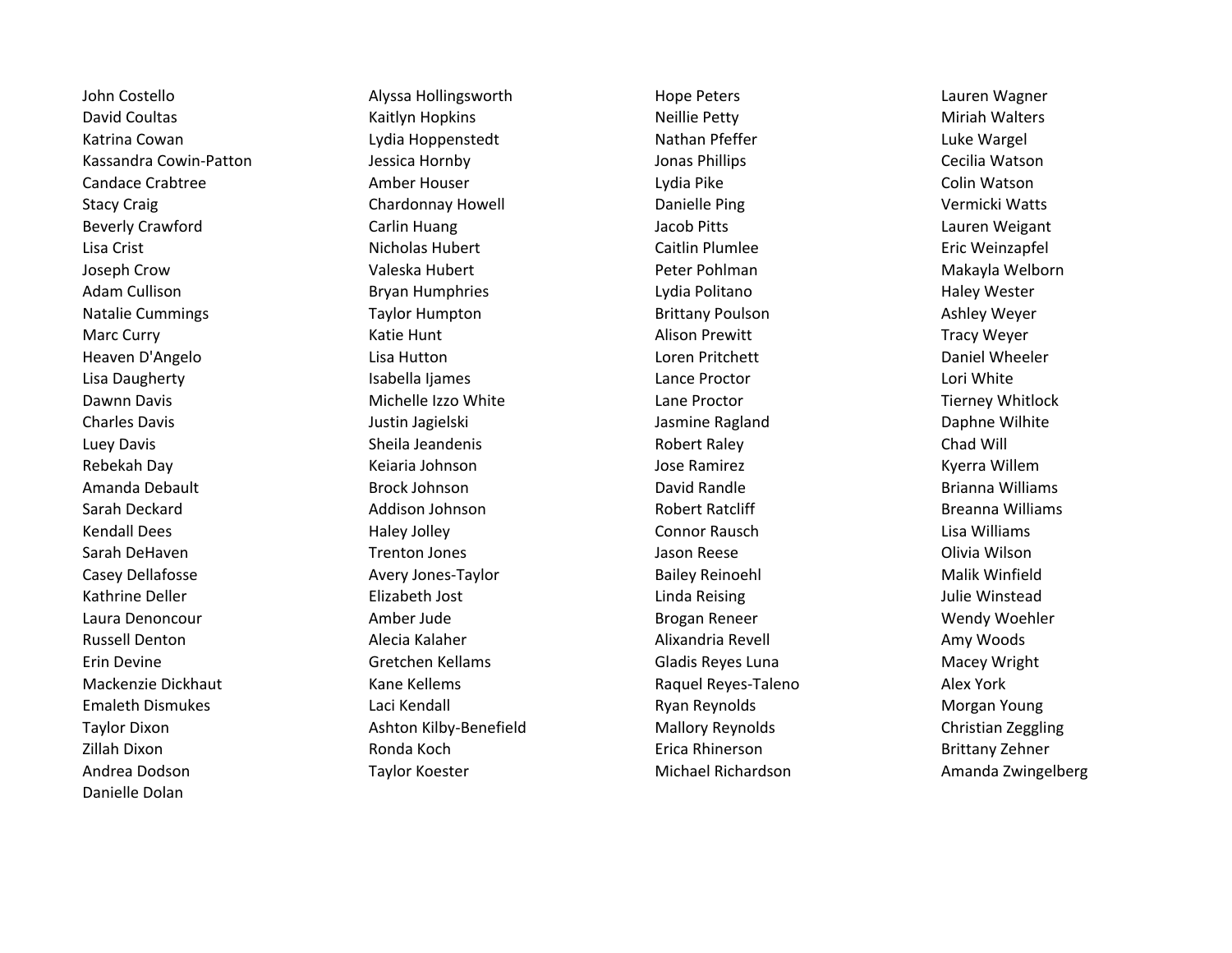## FT. WAYNE

Aditya Abraham Catrina Ferguson Rosalinda Lopez James Sandman Emily Adams **Angela Ferrell Angela Ferrell** Everardo Lopez **Angles** Everardo Lopez Henry Santoyo Steven Adjei **Autumn Fiedler** Autumn Fiedler Robert Losey **Autumn Expanditus Automatic Expanditus Sauer** Niklas Sauer Diana Adkins **Example 20 Times Construct Constructs Figgins** Construct Construction and Density Anna Scantlin Daysha Affolder **Paul Fischer** Paul Fischer Anita Scheiderer Jennifer Love **Anita Scheiderer** Anita Scheiderer Elizabeth Aguilera **March 20 Elizabeth Aguilera** Kenneth Lowe **Kace Scheitlin** Kace Scheitlin Agustin Aguirre **Shane Fishbaugh** Catherine Luckadoo Felicia Scheumann Nurliza Ahmad Edward Fisher Logan Luffman Shiloh Schleppi Jeffery Akers **Marta Flippen** Marta Flippen Jesse Luley **Accommenge Charis Schmidt** Michael Alejandro **National Schwidt** Ethan Follett National Alejandrom Sarah Schmidt Sarah Schmidt Taeler Allen Nustin Schoeff and Blaire Foote Nustin Schoeff and Rebecca Lund Nustin Schoeff and Allen Schoeff Jonathan Almanza Daniel Forberger Jacob Luneke Melissa Schoenle Herbert Almo Meredith Ford James Lynn Kenna Schrader McKayla Alspach Justin Foss Eunice Macharia Sara Schroeder Leslie Alter **Leslie Alter Schutte** Jocelyn Fought **Courtney Schutte** Philip Macino **Courtney Schutte** Ana Alvarenga Emily Franks Mackenzie Maddox Eric Schwab Jaqueline Alvarez Audra Fravel Jared Maggart Doug Schwartz Sarah Amaya **Destiny Fruchey Najed Maktari** Majed Maktari Neborah Selby Julia Andress Chad Fryer John Maners Lucas Sellers Michael Anikoh **Katherine Fyfe** Ravilyn Mangompit Dorothy Selner Ravilyn Mangompit **Ravilyn Mangompit** Dorothy Selner Karen Arambula Carrasco Kassandra Gallagher Rebekah Mankey Rebekah Mankey Alex Serna Tara Arbuckle **Casey Gallant** Casey Gallant Ashley Manprasert Casert Casey Gallant Ashley Manprasert Casey Casey Gallant Kayla Arbuckle Rock Garcia Carrie Mantle Travis Setser Megan Archbold Alexis Garduno Mora Jason Marker Lindsey Settles Kathleen Armour **Katelynn Shambaugh** Kenna Garrett **Allison Marlowe** Katelynn Shambaugh Katelynn Shambaugh Shawna Armstrong Trista Michael Garrett Trista Marsden Trista Marsden Trista Marsden Caleb Shannon Nehemiah Arnett **Michael Garrett** Michael Garrett Tiffany Marsh Eugene Sharkey Matthew Arnos **Anita Garrison** Anita Garrison Eric Marshall **Example 20 Marshall** Kaci Sheets Ghazal Astifan **The Communist Contract Contract Contract** Anniah Marshall Travis Garrison Anniah Marshall Keri Sheets Dylan Atchley **Show Acknow Chelsee Marshall Chelsee Marshall** Chelsee Marshall Chelsee Marshall William Shelmadine Todd Austin **Andrea Gaskill** Andrea Gaskill Karlene Martin Matthew Shepard

Isaiah Abel **Internaties and Stephen Abel Stephen Isaiah Abel** David Looker **Communist Communist Communist Communist Communist Communist Communist Communist Communist Communist Communist Communist Communist Communist Commu** 

Jamie Back **Marting Angela Shephard** Holly Gaskill Ana Martinez Ana Martinez Angela Shephard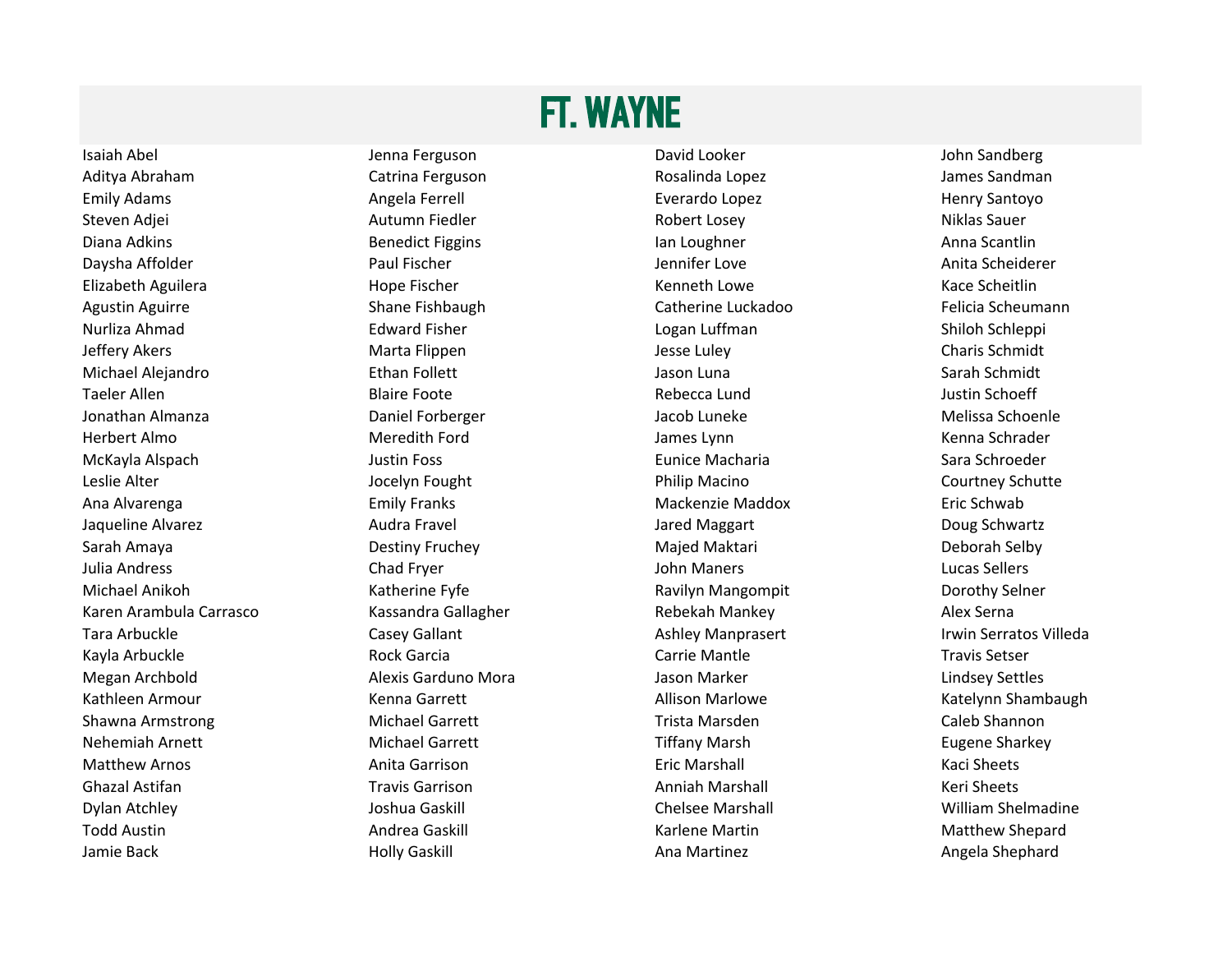Bonnie Bigelow **Grannie Elizabeth Miller** Channes Grover **Channie Elizabeth Miller** Channes Soe

Jacob Baeumler Morgan Gebhart Jacob Martinez Cole Shepherd Benjamin Baez **Sophia Gebhart** Sophia Gebhart Senella Martinez Senella Martinez Randy Shepherd Patricia Banter **Subset Constructs Constructs Constructs** Pedro Martinez **Pedro Martinez** Alanson Shock Sean Barker **Geat Communist Communist Communist Communist Communist Communist Communist Communist Communist Communist Communist Communist Communist Communist Communist Communist Communist Communist Communist Communist Comm** Naudia Barker **Michelle Gensel Michelle Gensel** Zachary Massman Number 2011 Kathryn Shoudel Myah Barker **National Barker Sharet Barker Barker Barker Sharet Barker Sharet Barker Shrader** Ryan Shrader Joshua Barkey **Lexi George Communist Communist Communist Communist Communist Communist Communist Communist Commu** Yelena Barnard **Gailee Matthes Communist Communist Communist Communist Communist Communist Communist Communist Communist Communist Communist Communist Communist Communist Communist Communist Communist Communist Communist C** Nicholas Barnett **Nicolette Gerber** Nicolette Gerber Niki Mattingly Niki Mattingly Account of the Silba Ethen Barry **Ethen Barry Anthony Gerbers** Anthony Gerbers Ansley Mbah Sierra Silvers Alexis Bartrom **Addison McCann** Justin Sisson Kayla Gervais **Addison McCann** Addison McCann Justin Sisson Brittany Bashore **Shekinah McClellan** Taylor Sisti Communic Gigax Shekinah McClellan Taylor Sisti Scott Batdorf **Eather Heather Gill** DeWayne McClish Brandi Sitko Brandi Sitko Travis Bauer **The Communist Communist Communist Communist Communist Communist Communist Communist Communist Communist Communist Communist Communist Communist Communist Communist Communist Communist Communist Communist Comm** Tyler Bauer **Alyssa Gingerich** Music McCormick **Communist Communist Communist Communist** Communist Communist Communist Communist Communist Communist Communist Communist Communist Communist Communist Communist Communist Com Heather Baumgardner Victoria Gladin Quinton McCormick Hannah Slone Lourdes Beard **Arben Gliafce** Arben Gliafce **Nikki McCoy** Arben Smalley Boshua Smalley Ransom Beard **Mason Goddard** Mason Goddard Taylor McCroskey Sara Smart Alec Beatty **Ruger Goeltzenleuchter** Nicolas McCullough Tyler Smekens Conner Beatty **Sethe Smith Sethe Smith** Holly Goings **Ryan McDonough** Sethe Smith June Ma Bee **New South America** Paige Golden New York Megan McKeever New York Ryan Smith Candy Beekman The Samuel Smith Jose Gomez Marquez The Salyssa McKinley Samuel Smith Samuel Smith Amy Beert **Shellee Goodman** Michael McKinley Michael Moment Michael Smith Claudia Behne **Claudia Behne** Claudia Behne Nicole Smith Luke Behringer The San Medevielle County of the Logan Smith San Medevielle County County Logan Smith Kassanesh Belay Nicholas Smith Davontay Graham Steven Medford Steven Medford Nicholas Smith Nina Ben-Tsvulun Names and Tracey Graham Nina Wade Mellon Number of Chelsey Smith Jeremy Benson **Machina Grant** Katrina Grant Ramiro Mendoza **Seth Smith** Seth Smith Abby Benya Namang Sentember 2018. Ini di Jonathan Gray Namang Kyr'e Mercer New Sentember 2018. Ini dikenali Sm Timothy Berkshire **Erin Gray** Erin Gray Christina Merritt Merritt Megan Smitley Christina Merritt Megan Smitley Joseph Berndt Zoe Green Rebecca Meyer Sara Snavley Candyce Betancourt Joshua Grimes Danielle Meyer-Vonbank Darrell Snyder Allyson Bickel Sara Griswold Aaron Miller Melissa Snyder Triceten Bickford **Channel Communist Channel School Channel School Samuel Miller** Makyla Snyder Makyla Snyder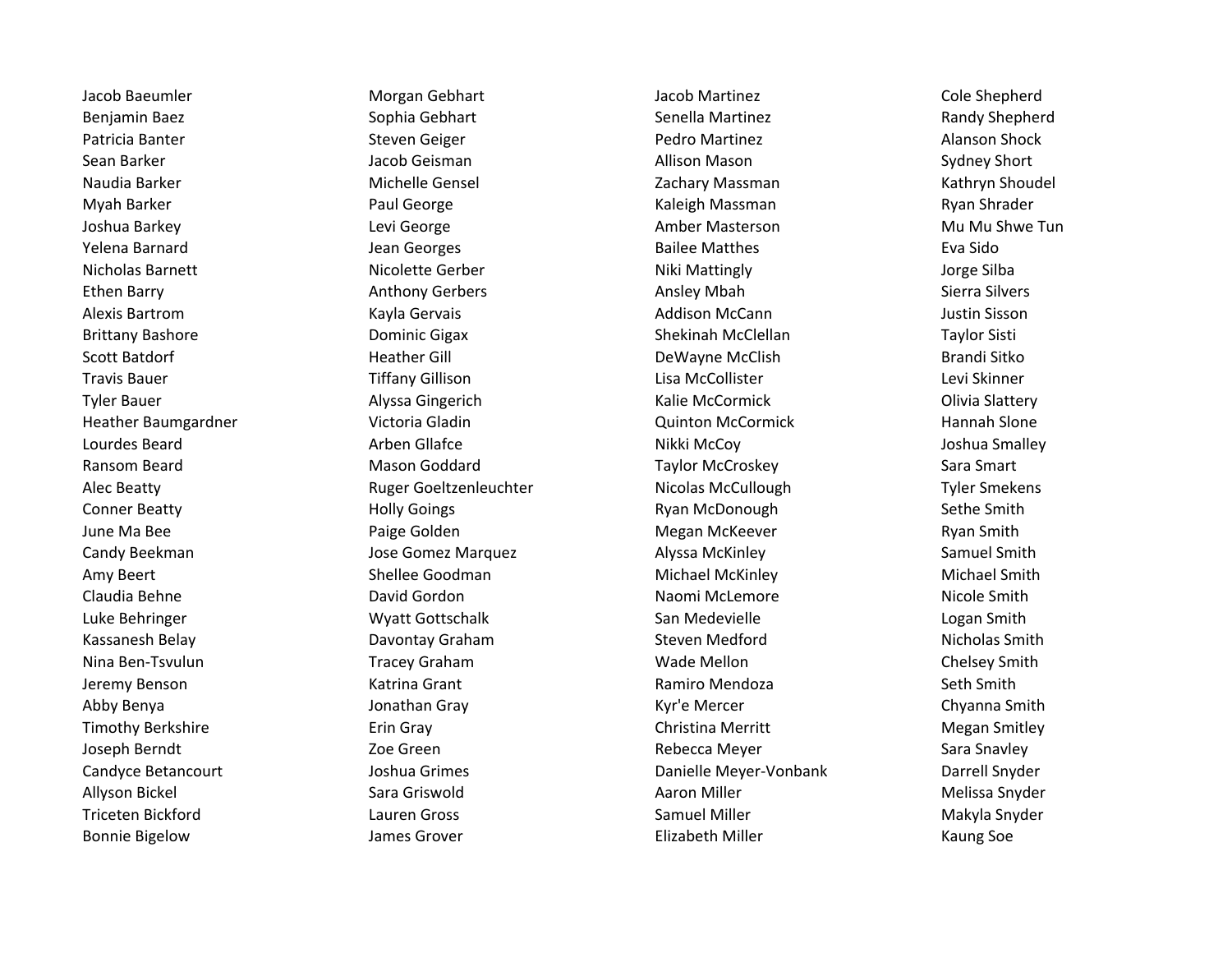Cassidy Bigelow **Abigail Grover** Abigail Grover **Cassidy Bigelow** Thet Soe Robert Blake **Braden Groves** Braden Groves Nathan Miller **Nathan Miller** Khaing Soe Elizabeth Bleich Glenn Gruny Pathy Mimpongo Gregory Solon Camden Bodey Charity Gudakunst Ya Min Kaitlyn Sorg Heath Bodkin **Guerrier Fourther Contains a Communist Executive Contains Contains Area** Brandon Soto Kristen Bonjour **Mark Steven Guivencan** Emily Mink Brent Souder Brent Souder Beteselam Bonka **Alma Gutierrez Alma Gutierrez** Greg Miser **Communique Sower** Dominique Sower Brian Boone **Grace Gutwein** Grace Gutwein **Brian Mitchener** Brian Mitchener Cauren Speck Umut Boran Vanessa Guzman Abdiwahab Moburuk John Sproat Jocelyne Bordallo **Mason Gynn** Brandon Mock Brandon Mock Katherine Sprunger Maggie Boren **Example 20 Transformation** Cucas Hacker **No. 18 Transformation Controller Spencer Stafford** Spencer Stafford Canyon Bostick **Example 20 Tony Stanley** Hannah Haffenden Coral Lee Molion Tony Stanley Tony Stanley Brad Botteron **Grad Botteron Constructs Constructs** Jennie Haiflich Nawannda Moore Brooke Stanley Brooke Stanley Erica Bowen **Arthur Haines Arthur Haines** Autumn Steed Ayden Bowers **National Community Community Community** Ayden Bowers and Logan Steere John Bradin Kristen Hall Angela Morales Javonuna Stephens Melissa Brady **Galaxy Component Component Component Component Component Component Component Component Component Component Component Component Component Component Component Component Component Component Component Component** Ashly Brancfield **Ack Constructs Cassie Hamilton** Cassing Cassie Hamilton Ellen Morrow **Ack Constructs Constructs** Matthew Brandon Mackenzie Hamilton Jacob Morse Emmy Stoiche Kyle Branstrator **Nan Hammel** Nan Hammel Rebekah Mort **Rebekah Mort** Beryl Stoner Kelty Bratton **Reading the Stone Constructs** Ryan Hampton **Constructs INMES MOSELEY** Abbegayle Stoner Samuel Brinneman Joshua Handshoe Trent Motycka Jacob Storer Lucas Britton **Communist Communist Communist Communist Communist Communist Communist Communist Communist Communist Communist Communist Communist Communist Communist Communist Communist Communist Communist Communist Communi** Scott Brooks **Cole Hapner** Cole Hapner **Cole Hapner** Jaclyn Mullins Noah Stovall Cameron Brooksher **Tristen Hardiek Artyom Murbach Artyom Murbach** Jordan Straessle Collin Bross Aleigh Harmon Alejandra Murillo Cameron Straessle Steven Brown **State Cory Harmon** Cory Harmon Cory Leah Murphy Corporation Corporation Corporation Corporation Corporation Corporation Corporation Corporation Corporation Corporation Corporation Corporation Corporation Corp Andrew Brown **Hannah Harp Hannah Harp Hannah Murphy** Hannah Murphy Christopher Straley Nathan Brown **Example 20 Trans and Brianna Harpel** Robin Murphy **Robin Murphy** Robin Murphy **Hillary Straley** Timothy Brown **Manuel Communist Communist Communist Communist Communist Communist Communist Communist Communist Communist Communist Communist Communist Communist Communist Communist Communist Communist Communist Communist** Ashley Bryan **Blade Harris** Blade Harris **Ackward Stewart Strickler** Jay Myers **Stewart Strickler** Stewart Strickler Taylor Buchanan **Rebekah Harris** Rebekah Harris **Rebekah Harris Eucas Myers** Lucas Myers **Randee Stroud** Ray Budd **Kelleigh Hart** Kelleigh Hart Esther Myint **Kelleigh Hart** Esther Myint Logan Stroud

Robert Bolinger **Aaron Guiff Nicole Minier** Nicole Minier Nicole Minier Natasha Soto Melendez Rose Brunjes **Chantelle Harris** Chantelle Harris **Chantelle Harris** Kelly Myers **Chantel Accommon Persiste Strickland-Sutherlin**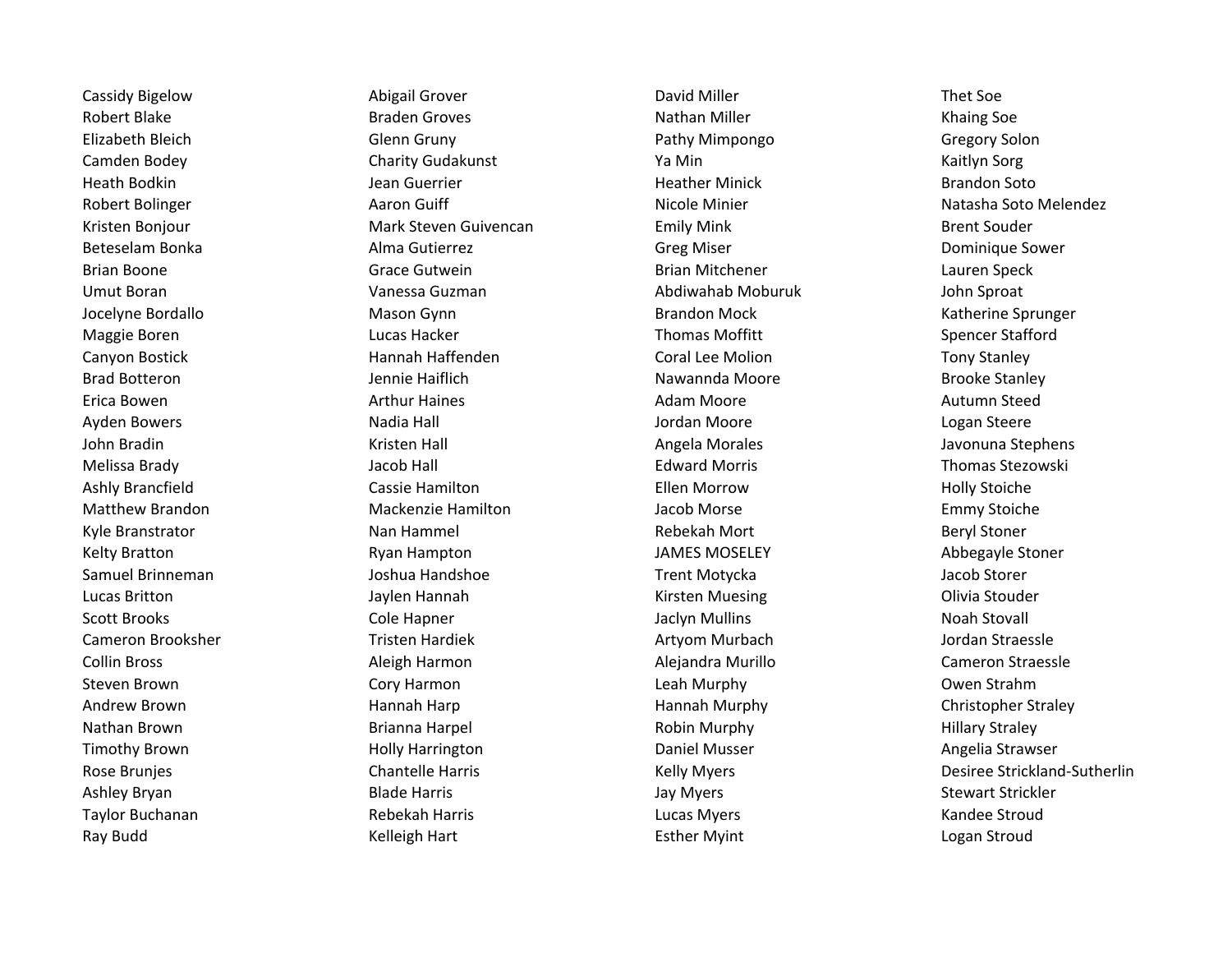Sergio Castro **Abigail Holt** Abigail Holt **Abigail Holt** Ingrid Ortega **Erin Tuttle** 

Elizabeth Buell **Guild Communist Communist Communist Communist Communist Communist Communist Communist Communist Communist Communist Communist Communist Communist Communist Communist Communist Communist Communist Communist** Ngoc Bui **And Study** Ashlee Hartsock **And Study** John Nash John Nash Thad Study Seth Bullock Mackenzie Harvey Michael Nash Pamela Suarez Brandon Bultemeier **Milliam Harwell** Danica Navarrete Morgynn Summers Alec Bunt Abigayle Hathaway Christopher Neece Uzma Surhio Jeremiah Burdick Stephanie Haverstock Jamin Nelson Daniel Swain-Brown Haven Burnett **Mary States Constructs Taylor Heckley** Mary Newell Samantha Swann Samantha Swann Jessica Burress **Glues Channel Ashley Swanson** Joshua HeffelFinger **Chad Newman** Chad Newman Ashley Swanson Todd Bury **Example 20 Total Daniel Heflin** Anh Nguyen Anh Nguyen Rachel Swing Olivia Busch **Matthew Heil** Matthew Heil **Matthew Heil** Kendall Nichols **Matthew Heil** Kendall Nichols Amanda Taing Jacob Buschatzke **Gott Charlotter Heimann** Amy Nichter Amy Nichter Blane Taper Breana Bush Brett Helmkamp **Brett Helmkamp** Allison Nitza and Dulie Tarlton Luke Butler **Connor Helmkamp** Andrea Nix Andrea Nix Brody Taylor Lindsay Byers **Alexandra Helms Alexandra Helms** Evans Njuguna **Communist Constructs** Devin Teders Elijah Caballero **Garrett Helpling** Carrett Helpling Amy Noel Amy Noel Leeann Terrell Zachary Caenepeel **Haley Henline** Haley Henline Samson Nofzinger **Samson Haley Henline** Samson Nofzinger Server Server Server Server Server Server Server Server Server Server Server Server Server Server Server Server Serve Nicholas Cafolla Genesis Hernandez Jessika Normil Krista Thieme Abigail Cain **Acker Active Astrid Hernandez** Astrich Hernandez Katelynn Norris **Active Active Active Active Active** Chasitee Caldwell **Ashley Herrick** Ashley Herrick Juliette Norwood **Chasitee Caldwell** Deborah Thompson Joseph Callow Zachary Hibbert Katrina Nsamala Clayton Thompson Debra Campos Paul Higginbotham Jaclyn Nuzum Katherine Thompson Esteban Campos **Audrey Hilkey Community Caudence Nyirabahire** Randi Thompson Care Randi Thompson Jessica Campos Antion Hill Rachel O'Nan Eh Thwee Heather Capps Shampree Hilliard Nicholas Oberley Jennifer Timberlin Vanessa Carapia North Carapia di Summer John Hipskind North Holly Obregon North Holly Obregon Nacey Tinnel Chad Carlson Brianna Hisey Chris Okoli Jessica Todd Kyleigh Carmean **Catherine Hissong Cathering Catherine Hissong** Anthony Oliver **Catherine Brianna Todd** Francisco Carrizales Megan Hite Monica Olivo Kayla Traina Mahogany Carson **Exercise Science Cindy Hively** Harrietta Omoregie **Cindy Harrietta Omoregie** Rebecca Trammel Stephen Carson Theorem Carson Leslie Hoeppner Carson Melody Omoregie Theorem Hien Tran Jacob Carson Corey Hoff Victoria Ong Elizabeth Trauner Julia Carter Theodore Hogan Lilian Ordonez PaZ Mariah Trentacosti Cesar Casiano Heather Holden Jordan Oren Benjamin Truesdale Michael Caskey **Exan Holliday Cathlin Ormsby** Enrique Trujillo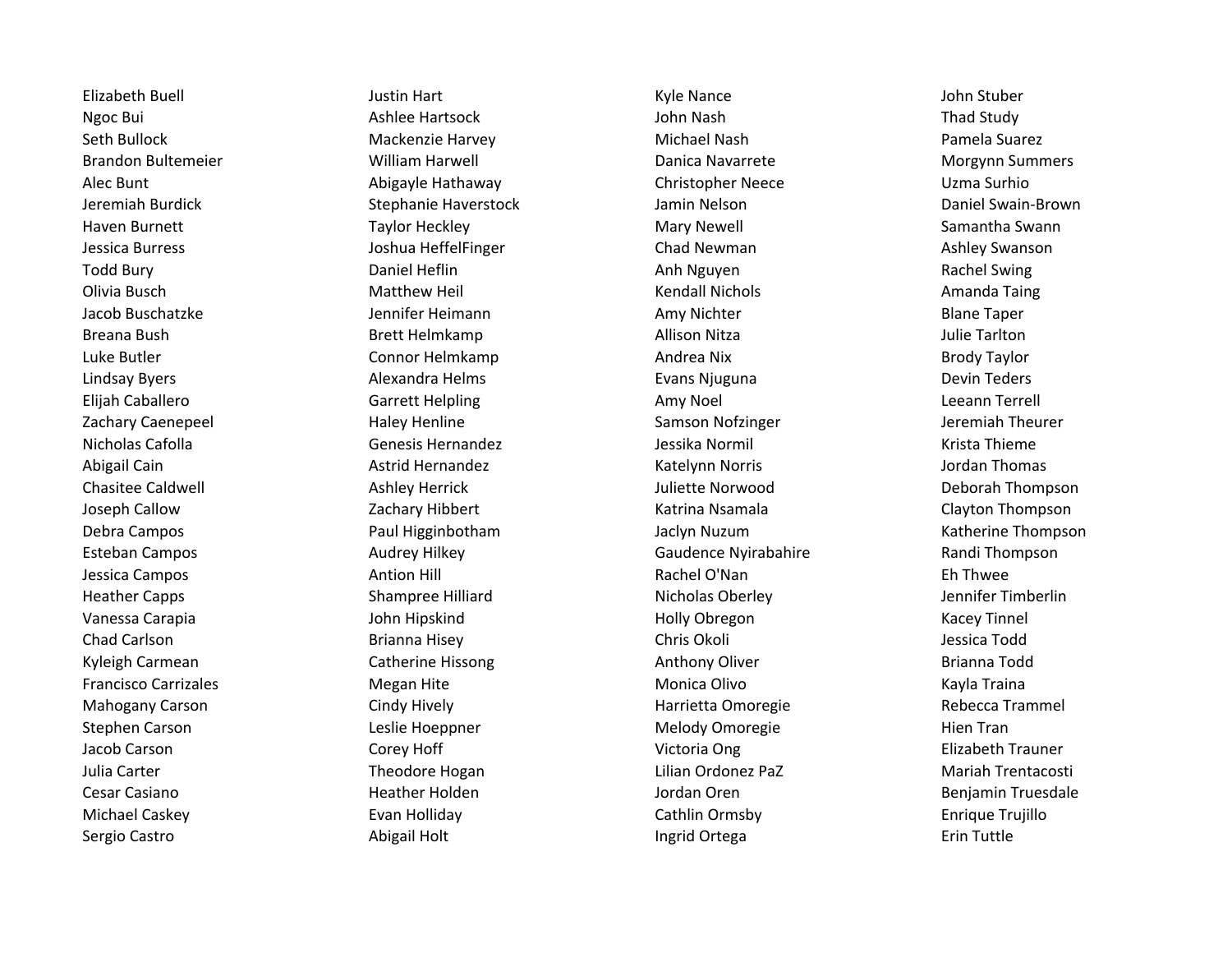Enrique Castro **Gastro Castro Castro Castro Castro de Se**ssica Holzman Castro Castro Ellen Tyler Floyd Causey **Tang Bao Ngoc Hong Stephenie Osborn** Stephenie Osborn Stephenie Osborn Honore Ukundji Benjamin Caylor **Bayloc Baylee Honn** Baylee Honn Jeannie Owsley **Jeannie Communist Cayloc Bessica Updike** Lorena Ceballos **Megan Horner** Megan Horner Andrea Paniagua **Dillon Valenti** Dillon Valenti schayla cecil Breeanna Hout Erik Parcell Russell Van Pelt Sally Chaffins **Sally Charges Charges 2.** Zachary Howald **Christopher Van Pelt** Damien Parish Christopher Van Pelt Bo Bo Nyein Chan Nation New Kai Doh Htoo New Samuel Parker Samuel Parker Samuel Vanderleest Javier Chang ThawZin Htun ThawZin Htun William Passino Jennifer Vanderpool Timothy Charles **Elizabeth Hubley** Elizabeth Hubley Dakota Patrick **Elizabeth Hubley** Dakota Patrick Kacey VanWagner Tracy Christen **Example 20 Tracy Christen Avery Veazey** Dillon Hunt **Number 2018** Sophie Patton **Avery Veazey** Joseph Christensen NIomie Hunt Carly Paulus Tyler Vegas Sierra Clark **The Clark Clark Clark Clark Trevor Hunter** Clark Clark Dustin Pease Clark Clark Emira Veseli Hazel Clark Camden Hurley Cheyenne Peden Christopher Vibbert Karlee Clear **Thao Hutchings** Sarah Pemberton Sarah Pemberton Joshua Vice Shelton Clemons **Manual Hannah Hyde** Noal Pence Noal Pence **Gabriela Vigil** Michelle Coburn **Edin Ilmic** Edin Ilmic et a computer of the Haylie Pepper Cinthia Villalobos Nichole Coburn **Example 20 Trandon Inskeep** Communist Communist Communist Communist Communist Communist Communist Christopher Coder **Christopher Coder Faith Peralez** Faith Peralez **Faith Peralez** Molly Waddell Stephen Coil **Subset Cole Isbell** Cole Isbell Alexis Perez Alexis Perez **Mason Waggoner** Coil Gary Coker **Teddis Jackson** Teddis Jackson Darrin Perry **Darrin Perry Bradon Waggoner** Trinity Coker **Gillian Jackson** Gillian Jackson Jamie Perry **Ackway Heather Waggy** Wanita Coleman **Michael Jacoby Michael Jacoby** Marion Peterman **Marion Peterman** Emily Wagoner Kelsey Coles **National State Coles** Dana James **Coles According to Coles According Coles** Michal Wahli Zachary Collisi **Tanisha Jefferson** Tanisha Jefferson Taylor Peters Taylor Peters Emily Walker Joshua Congleton **Stephanie Piedra** Gongleton Mallace (Stephanie Piedra Jason Wallace Jason Wallace Colten Conley **Tiffany Jellison** Tiffany Jellison Jules Pinchinat **Colten Conley** Dylan Wallace Lillie Conn Elizabeth Jenkins Josilyn Platt Laura Wallstrom Michelle Cook **Nicole Jennings** And Bethany Plattner Sophia Walsh Sophia Walsh Becka Cook **Exercica Extending Exercise Extending Emma** Walton Cerrica Jerrall Seth Pomerantz Morgan Cooley **Austin Jett** Austin Jett **Austin Jett** Nathan Pomeroy **Austin Austin Jett** Nathan Pomeroy **Tye Walton** Brett Cooper **Maria de Lourdes Jimenez** Jodie Powell **Mikayla Ward** Mikayla Ward Virgil Cordova **Stephanie Johnson** Bonnie Priest Isabel Warren Isabel Warren Scott Corpe **Kendral Johnson** Kendral Johnson Alida Priest **Bethany Washler** Bethany Washler Michaela Cottrell Johnnie Johnson Ethan Prince Teresa Waterman Ashley Cowen **Exting the Coupon Community** Denise Johnson **Community Community Community Community** Haley Waugh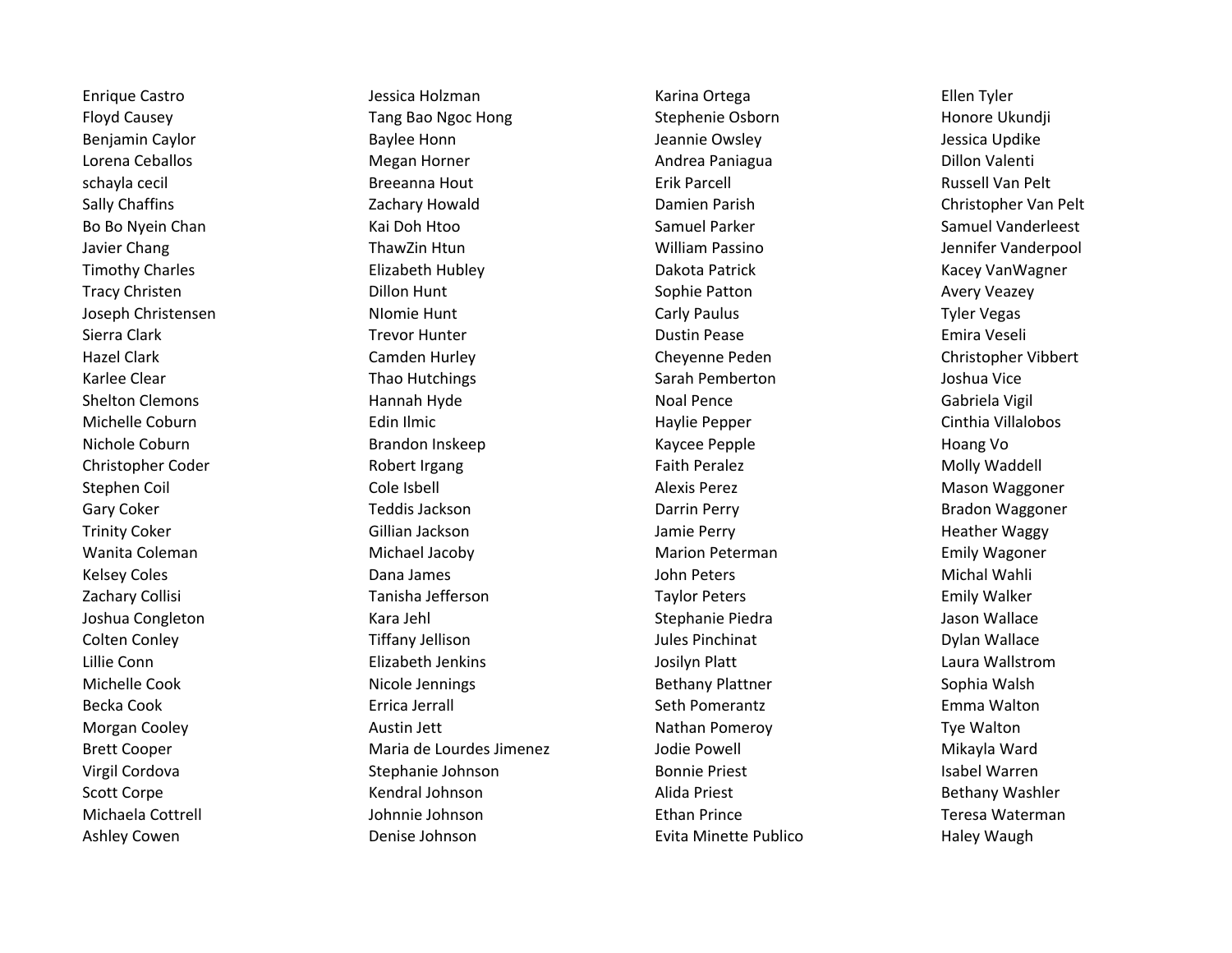Ricky Crager **Alicia Johnston** Alicia Johnston Breashia Queary **Alicia Breashia Cumman** Breashia Queary Andrea Weaver Gina Craig **Calculation Craig Community Community** Dakota Jones **Craig Community Community Community Community Community Community Community Community Community Community Community Community Community Community Community C** Celina Crawford Carrie Jones Lauren Quinn Jace Welborn Cody Cross Morgan Jones Monserrat Quintana Joshua Welch Berenice Cruz **Example 20 Taylor Jones** Taylor Jones Ali Rahimi Ali Rahimi Jason Welker Cristian Cruz **Critian Cruz Cristian Cruz Abigail Jordan** Cristian Cruz Communication Cruz Cristian Cruz Alyson Wenger Raegan Cureton Paul Joyce Isabella Ramirez Dylan Werner Faree Da **Abraham Juarez Vazquez** Evan Ramp **Alexis Wetoskey** Alexis Wetoskey Kayla Daniels **Elizabeth Jungk Elizabeth Jungk** Abigail Ramsey **Benjamin Wheeler** Se Dar **Blake Justice** Allexa Ramsey Allexa Ramsey Cauren Whitaker Jonathan Dathe **Elizabeth Kahn** Michael Rathburn Scott White Denise Daugherty-Crampton Nolan Kalka Laura Read Carsten White Alyssa Davenport **Shanna Kammer** Shanna Kammer Reginald Reed Samuel Whiteman Helen Davenport **Felicia Kamphues Felicia Kamphues** Alyssa Reed Travis Whiteside Brianna Davis **Example 20 Studies Constructs Ariza Constructs** Brendon Reed Tyler Wilder Oussama Debzi Audra Kaszowski Keely Reed Jessica Wiley Troy Deetz **Bailey Kauffman** Shannen Regan Shannen Regan Daphne Williams Caleb DeKeyser **Galeb DeKeyser Makawa Shatearra Shatearra Shatearra Shatearra Milliams** Shatearra Williams Dean DeLaughter **Emily Kazman** Emily Kazman Nicholas Reinking Chaddese Williams Chaddese Williams James DeLeon **Alexis Relue Communist Communist Communist Communist Relue** Alexis Relue Torrey Wilson Britianie Denton and Kevin Kell Vance Renninger Client Constants Client Client Client Client Client Client Client Colby Denton **Taylor Kennedy** Taylor Kennedy Makayla Rentfrow Monica Wilson Isaac Di Domenico Isabel Kern Calib Resor Karl Wilson Cristal Diaz **Trent Kessler** Trent Kessler And Museum Cristal Diaz George Wilson Orfelinda Dick Seth Keyes Terra Reynolds David Wilson Brandon Dickmeyer **Exercise School Conducts** Don Kiel Kiera Kiera Reynolds Chemister Chemister According Keondre Wilson Cody Dietz **Spencer Rhoades** Min Tun Win Jeffery Kimpel Spencer Rhoades Min Tun Win Nafia Din Mark King Ashley Rhoades Soe Win John Dirig **Leann Kinney Communist Communist Communist Communist Communist Communist Communist Communist Commun** Kozeta Dishnica **Manassee Kisonga** Manassee Kisonga Dani Rice **Adam Misz** Adam Wisz David Dixon **David Dixon** Jasper Kissinger **Anthony Richards** Deane Witham Alexander Doege Brian Kleinschmidt Tristan Richmond Mallory Wittwer Sajra Dolic **Sagraman Amanda Rickert Communist Constants Constanting Peter Klingaman** Amanda Rickert Thomas Woenker Jesse Dominguez Michael Klopfenstein Paige Ricketts Matthew Wolf Lindy Doster **Example 20 Tiara Wood** Regina Klotz **Michael Ridenour** Michael Ridenour **Reginal Accord Ridenour** Tiara Wood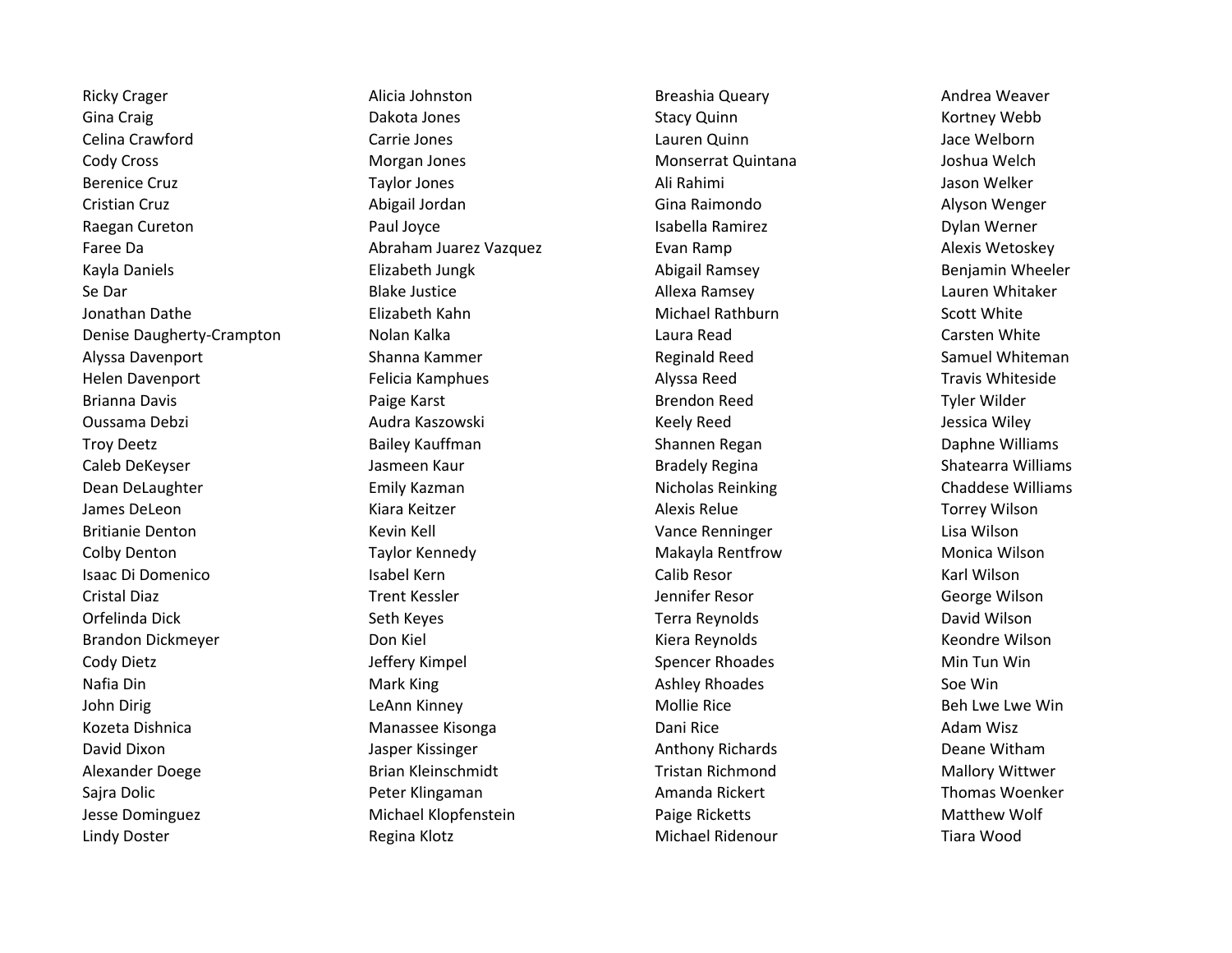Trevor Faull **Samuel Lonsbury** Samuel Lonsbury

Wyatt Douglas **Connor Knoblauch** Colton Ringel Colton Ringel Colton Ringel **Colton Ringel** Jennifer Woodcox Gavin Dove **Gavin Communist Communist Communist Communist Communist Communist Communist Communist Communist Communist Communist Communist Communist Communist Communist Communist Communist Communist Communist Communist Comm** Jessie Downes Melissa Kohne Gianni Rivera Jakkobba Woodworth Danina Downing **Mateline Koos** Madeline Koos Ashley Robbins Ashley Robbins Jasmine Wooster Amber Drake **Matthew Kwiatkowski** Micah Robbins Micah Robbins Mckenzie Working Michelle Drayer **Michelle Drayer Community Community** Ka Le Lot La North Communisty Communisty Communisty Communisty Sean Dreer Nora Wright (Kelly Lacey New York Andrew Robinson Nora Wright Nora Wright Julie Dufault **Suite Austin Communist Communist Communist Communist Communist Communist Communist Communist Communist Communist Communist Communist Communist Communist Communist Communist Communist Communist Communist Comm** Joshua Dull **Alexis Landis** Alexis Landis Alexis Landis And Michal Rogers **Alexis Alexis Alexis Landis** And Michal Rogers Alexis And Myatt Victoria DuMont Zachary Lane Leonard Rogers Kayla Wyckoff Daisha Duran Naman Brandon Lapp Naman Denna Rollins Naman Rollins Area Kyle Wyss Jonathan Durgan Abigail Larrison Deborah Romine Kyaw Ya Jason Durnell **Galact Communist Communist Communist Communist Communist Communist Communist Communist Communist Communist Communist Communist Communist Communist Communist Communist Communist Communist Communist Communist** Monica Duvalon Christopher Larson Connor Rorick Roshni Yadav Charles Dyess Charles Grant Lashure Charles Charles Dyess (Grant Lashure Charles Dyess And The Museum of the S Kathleen Easterday **Mudah Laung Adam Rosswurm** Adam Laung Adam Rosswurm Alexis Yaryan Tara Eddy Maddison Lawson Roger Rowe Joshua Yoder Mo Eh Christina Le Christopher Royer Josh Yoquelet Joshua Ehinger **Games Channell Ruch Channell Ruch** Dwight Young Halie Ehrlich **Alan Lee** Alan Lee **Dalia Ruelas** Dalia Ruelas Samuel Young Laura Elward **Monnaie Young Ryan Lehman** And Theorem Connect Lennifer Ruiz Ruiz Ruiz Monnaie Young Heidi Ely **Susana Ruiz-Vieyra Susana Ruiz-Vieyra** Jenilyn Yrttima Larz Engquist Luzviminda Lehrman Taylor Ruoff Omer Yurdabakan Andrew Erickson **Courtney Leitch Courtney Leitch** Nicholas Rupert Child Childa Kristina Erickson **Kristina Erickson** Cynthia Leon **Cynthia Leon Susan Ruschhaupt Kyra Zadylak** Kyra Zadylak Eric Espinosa **Garathon Lewis** Jonathon Lewis **Brittani Russell** Andrew Zajac Jhon Estevez **Anika Lewis** Anika Lewis **Angela Russell** Angela Russell Angela Russell Maria Zamudio-Nino Itati Estrada Gomez **Matter Comez Stationary Carrie Sailors** Carrie Sailors Carrie Sailors Carrie Sailors Kendyl Zank Ashley Evans **Noah Lien** Noah Lien Kathleen Salazar Chasity Zartman Chasity Zartman Charlotte Ewing The Silas Little Silas Little School Stephen Silas Little School Silas Little Jerri Saldivar Na Zee Chelsie Exford Moesha Littlejohn Dalton Salmon Quenten Zimmerman Derek Farley **Adrian Long Market Adrian Long Kimberly Sanchez** Kylee Zizelman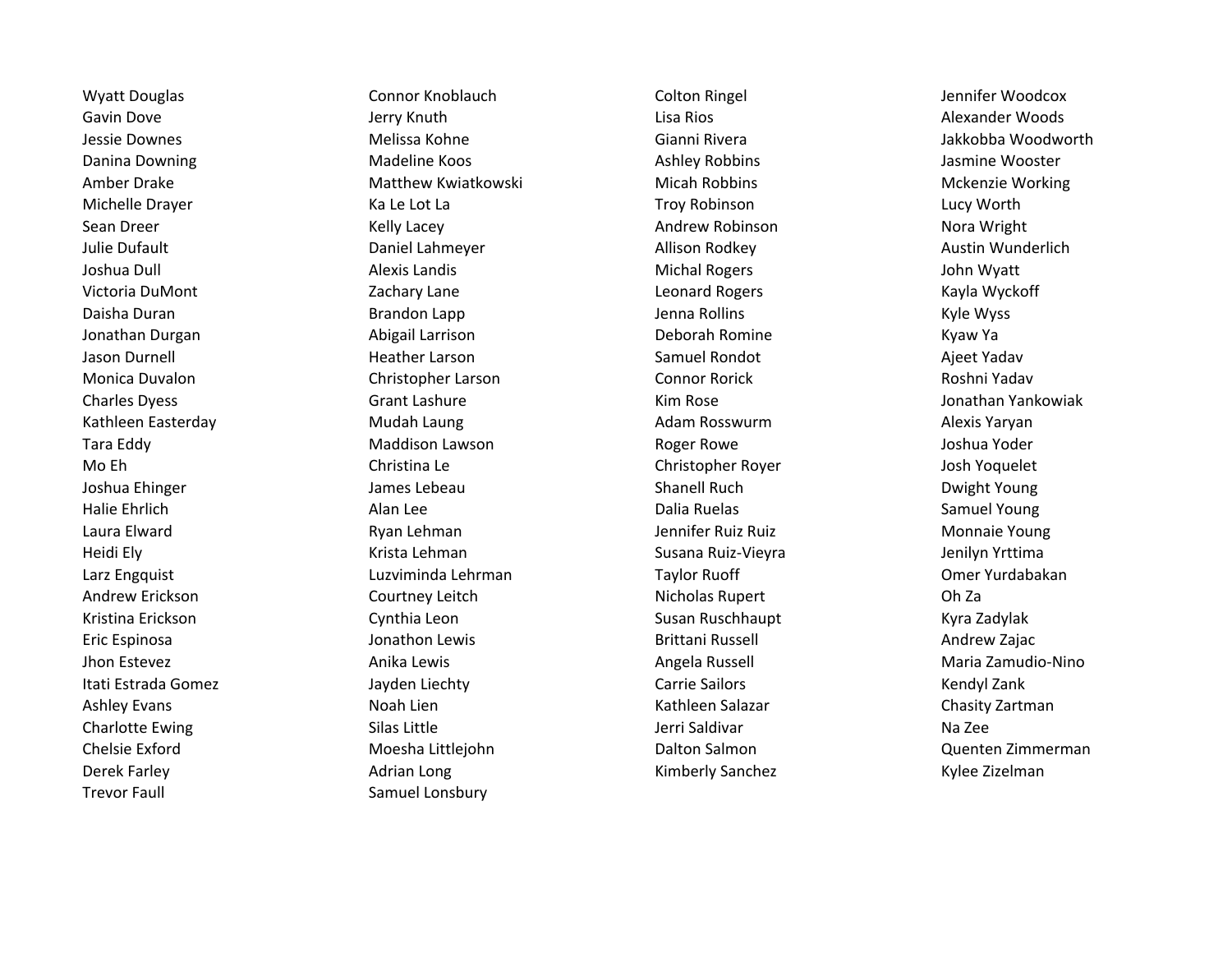#### FRANKLIN

Chase Abernathy **Show The Show Alexis Shepperd** Joshua Fitzgerald Caleb King Caleb King Alexis Shepperd Rachel Abrams **Cara Fitzwater Cara Fitzman Cara Chante Simmons** Apostolos Klimentzos Chante Simmons Robert Allgood **Example 20 Footbook** Paige Fleek Paige Fleek **Olga Klimentzou Christine Skomp** Donald Atkins **Construction Construction Construction** Justin Fletcher **Construction Construction Construction** Jacey Smith Aniston Axsom **Example 20 Times Constructs Constructs** Danielle Kuhn Brandon Smith Brandon Smith Austin Baecke **The Collin Collin Collin Collin Collin** Kuhstoss Adam Smith Alexis Bay **Shareh Caudian** Spencer Gaudian **Caudian** David Lay David Lay Marlena Smith Daniel Beasley **Bogdan Golinski** Bogdan Golinski Logan Liffick **Canada Access Access Access Access** Zane Smith Monthira Benslay **Music Caleb List Caleb Lisby** Caleb Lisby **Andrew Smith** Caleb Lisby **Andrew Smith** Eric Blakeman **Example 20 Terms Constant Constructs And Terms Constructs And Terms Constructs And Terms Advantagator Constructs And Terms Advantagator Constructs And Terms Advantagator Constructs And Terms Advantagator Con** Justin Blankinship **Marking Communist Communist Communist Communist Communist Communist Communist Communist Communist Communist Communist Communist Communist Communist Communist Communist Communist Communist Communist Comm** Patricia Blazek **Gary Hall Emma Manzione** Gary Hall Emma Manzione and Sousa and Sousa Megan Borter **Mateur Communist Communist Communist Communist Communist Communist Communist Communist Communist Communist Communist Communist Communist Communist Communist Communist Communist Communist Communist Communist C** Danielle Brandenburg Jill Hanson Casey McKenzie Dallas Stockdale Angela Bruce **Lightnich Clean Clean Angela Bruce** Llewellyn Harrington **New York Travis Mills** Ashleigh Thompson Evan Bunten **Melisha Harris** Melisha Harris **Tanya Monroe** Trans and Monroe and Tanya Monroe Kolin Burns **Randing Clare Communism CJ Moore** CJ Moore **Anh Kiet Tran** April Butler **Ack Acknow Contract Acknow Rebecca Hawkins** Kristen Moscan Timothy Trezzo Tyler Carver **The Carver Carver Carver Carver Carver Carver Carver Carver Carver Carver Carver Carver Carver Carver Carver Carver Carver Carver Carver Carver Carver Carver Carver Carver Carver Carver Carver Carver Carver C** Timothy Clark **Kathryn Heasley-Sanchez** Vivian Mwangi Kameron Tucker Kameron Tucker Brooke Clark **Lily Heffren** Erica Tyler Christine Neumeyer **Christine Clark** Erica Tyler Jennifer Cloe Susan Hicks Tram Nguyen Christina Vanosdol Mitchell Coffey **Mitchell Coffey Kathryn Hiott** Brooke Olson Brooke Olson Laura Vaughn Josh Craig **Stephen Otchere-Danso** Amanda Vaughn Shelby Crowthers **Shelby Community Corpin Hoffman** Jennifer Peoples **Community Payton Walters** Payton Walters Katelyn Daulton **Courtney Hughes** Courtney Hughes Victoria Phillips **Amy White** Amy White Haley Davis **Example 20 Andrew White** Gabrielle Hussion **Communist Canadian Communist Communist Communist Communist Communist Communist Communist Communist Communist Communist Communist Communist Communist Communist Commun** Chloe Davis **Easily Chilip Wicker** Hannah Irish **Baljeet Raggi** Baljeet Raggi Philip Wicker Brittney Davis **Markov Exercise State And Taracchillum** Phillip Reiboldt **Carlos Destinie Wilkins** Destinie Wilkins Peggy Deer **Lisa Jones** Communication Communication Communication Communication Communication Communication Communication Communication Communication Communication Communication Communication Communication Communication Co Megan Dennis **Magali dan Kali Williams** Heidi Jordan **Magali dan Kali Dina Robinson** Kali Williams Nancy DeSpain **Brenten Kearney Marisa Rogers** Marisa Rogers Morgan Wilson Evan Devine **Abby Keeton** Abby Keeton Nendy Rosado Wendy Rosado Kenzie Woolery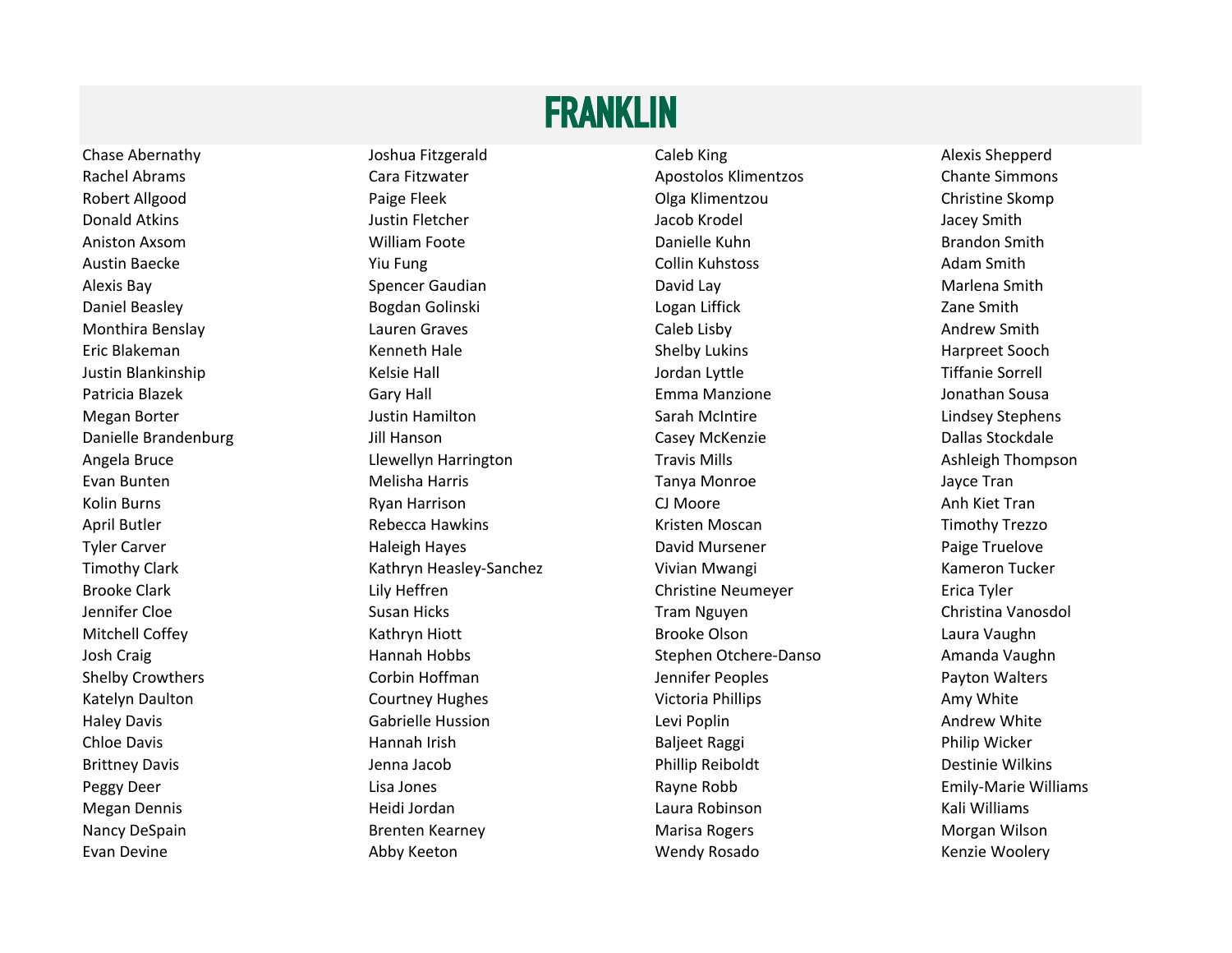### **GARY**

Richard Adams **Kimberly Derr Kimberly Derr** Travis Ison **Travis Ison** Violet Phillips Josephine Agheyisi Holly Dotson Leo Jimenez James Pierson Amanda Bazaldua **Katherine Dravet** Katherine Dravet kierra Johnson Sarah Plant Joanna Becerra Elisa Espinosa Lindsay Johnson Maria Pozos Danielle Bradley **School Elisha Communist Communist Communist Communist Communist Communist Communist Communist Communist Communist Communist Communist Communist Communist Communist Communist Communist Communist Communist** Shanan Brambert **Tristan Fulwider** Chromosom Careth Keeble Chromosom Ceah Scartozzi Christopher Branch Christopher Branch Christopher Branch Latanya Gaiser Christopher Reema Khan Ashley Schoon Andrew Britton **Melissa Ganser** Melissa Ganser **Tianna King** Melissa Ganser Conservation Conservation Conservation Conservation Conservation Conservation Conservation Conservation Conservation Conservation Conservation Con Kaitlyn Brownewell **Nathan Imani Gardner** Nathan King Nathan King Rebecca Soboleski Jordan Brutans **Linda Gates** Contemporary Contemporary Contemporary Contemporary Contemporary Contemporary Conte Jennifer Campion Jennifer Goodman Jessica Lamb Tori Spear Amy Carter **Accord Contract Contract Contract Contract Contract Contract Contract Contract Contract Contract Contract Contract Contract Contract Contract Contract Contract Contract Contract Contract Contract Contract Contr** Mindy Casto **Mindy Casto Constructs** Keisha Harris **Raymond Lucies** Construction Chew Taylor Erin Chariton **The Chariton Chariton Chariton Tianna Haymon** Chariton Chariton Maki Jamaal Taylor Tiffany Cole **The Cole Collection Collection Collection** Teare Heard **The Collection Collection Breanna Thomas** Nathan Courtney **Michelle Hernandez** Ezekiel Miley **Example 2008** William Warnke Patrick Criswell **Sakena Holland** Bakena Holland Robert Miller **Robert Miller** Bethany West Makayla Cunningham Lavisha Holmes Lisa Mongold Lester Young Fairouz Dager-Zeter **Ratrice Hope Angel Muloski** Angel Muloski April Yurtsever Tiffany Davis Adam Howard Deborah Musa Wesley Zackary Mary Deering

Austin Adams **National Community Community** Dahlia Deluna National Communisty Communisty Communisty Meagan Oblon

## **GREENCASTLE**

Anthony Baker **Thomas Kirk Erin Pitt** Erin Pitt Erin Pitt Cody Taylor

Alexandria Allen Nichelle Shirley Susan Grivas Nichelle Shirley Kedric Nees Nichelle Shirley Nichelle Shirley

Ciara Allen **Ciara Allen Ciara Allen Ciara Allen** Elizabeth Siddons **Justin Holderfield** Patricia Ocampo **Elizabeth Siddons**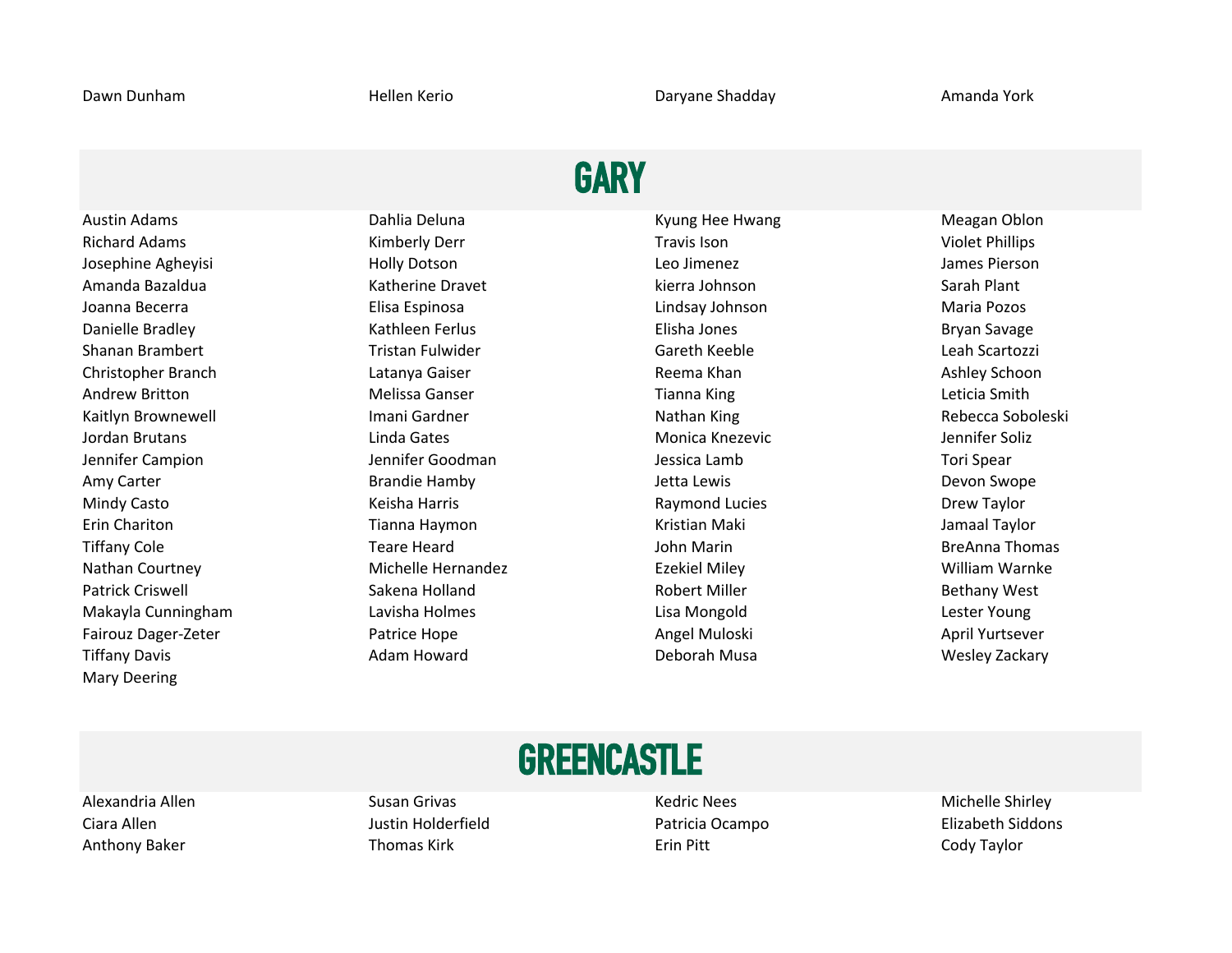Valerie Black **Sarah McGregor** Sarah McGregor Kentlea Rominger Kaitlin Tuminella Jenna Cloud Nicole McKinney Tristyn Sharpee Elliott Williamson Olivia Denny Chris Murray

Christopher Barger Jamie Long Jocelyn Roberts MacKenzie Thompson

## INDIANAPOLIS/LAWRENCE

Nathalie Abair **Nathalie Abair Trevor Duncan** Trevor Duncan Barbara Kuntz **Marycruz Rivera** Marycruz Rivera Mohammed Abashaer **Allison Duncan** Cassi Kurbursky **Liset Rivera** Liset Rivera Liulseged Abate **Braden Dunn** Braden Dunn **Kee Lab** Kee Lab **Braden Burges Abate Salinas** Cuadalupe Rivera Salinas Jessica Abbett **Galact Community Community Community** Tycen Durham *Julie Lagos* Julie Lagos **Julie Lagos** Zachary Roach Anesa Abdalla **Asia Durham Component Asia Durham** Frantso Laguerre **Asia Durham** Frantso Laguerre Asia Durham Asia Durham Erantso Laguerre and Asia Durham Asia Durham Bacob Robbins Omar Abdelalim Ann Durham Donna Laird Kristin Robbins Usiwat Abdul **Isaac Durham** Isaac Durham Sagar Lalla Sagar Lalla Megan Robbins Oluwadamilare Abegunde Michael Dyer Joseph Lalmawia Abigail Robbins Thomas Abraha **National Component Contract Component Curran Curran Roberts** Curran Roberts Obada Abusuleiman Elise Eads Lauren Lamb Christina Roberts Joseph Acheson **Elizabeth Lamb** Rachel Robertson Kayrone Earl **Elizabeth Lamb** Rachel Robertson Mauricio Acuna **Cara Cara Cara Lanctot** Cara Lanctot Cara Cara Cara Cara Cara Cara Caren Robie John Adams Andrew Edgington Brian Landaverde Zuniga Jason Robinson Sydney Adams **Emily Edmundson** Karyn Lander Karyn Lander Karly Robinson Karly Robinson Siera Adams **Kenna Edwards** Amos Lander Amos Lander Giselle Robinson Dana Adams **Elana Edwards Elana Edwards** Sierra Lange **Stand Adams** Jared Robinson Augustina Adegbeminiyi Aishat Egbinade Mauriah Lanier Ethan Roche Ngozi Adegbeminiyi Sierra Ehlinger Naman Adeline Lantrip Tarina Roche Naman Sierra Ehlinger Naman Adeline Lantrip Foluso Adegboye **Blake Eichelberger** Ramon Lapaz **Mark Rodriguez** Mark Rodriguez Damilola Adesanya Kayla Einhorn Dana Larsen Jason Rodriguez Latifa Adouli Daniel Ekanem Maria Laso Salazar Jonathan Rodriguez olajumoke adubiaro **Mariya Eldridge** Mariya Eldridge Ashley Lattz Carmen Rodriguez Carmen Rodriguez Gavin Agnew **Gaussian Click Communist Clivia Eli** Clivia Eli Zoey Laughner **Communist Clivia Emma Rodriguez** Salome Ago **Eliud Elizondo** Eliud Elizondo Samuel Lautzenhiser Samuel Lautzenhiser Samuel Lautzenhiser Suan Rodriguez Rodriguez Rodriguez Eliud Elizondo Samuel Lautzenhiser Suan Rodriguez Rodriguez Rodriguez Eliud Elizondo Ibrahim Ahmad **International Constant Constant Austin Lawler** Austin Lawler **Constant Constant Constant Constant** 

Heather Aadson Alyiah Duncan Ethan Kuntz Quinton Ritter Olaronke Ajayi Naman Manazarta Paul Elliott Naman Rachel Lawson Naman Darell Rogers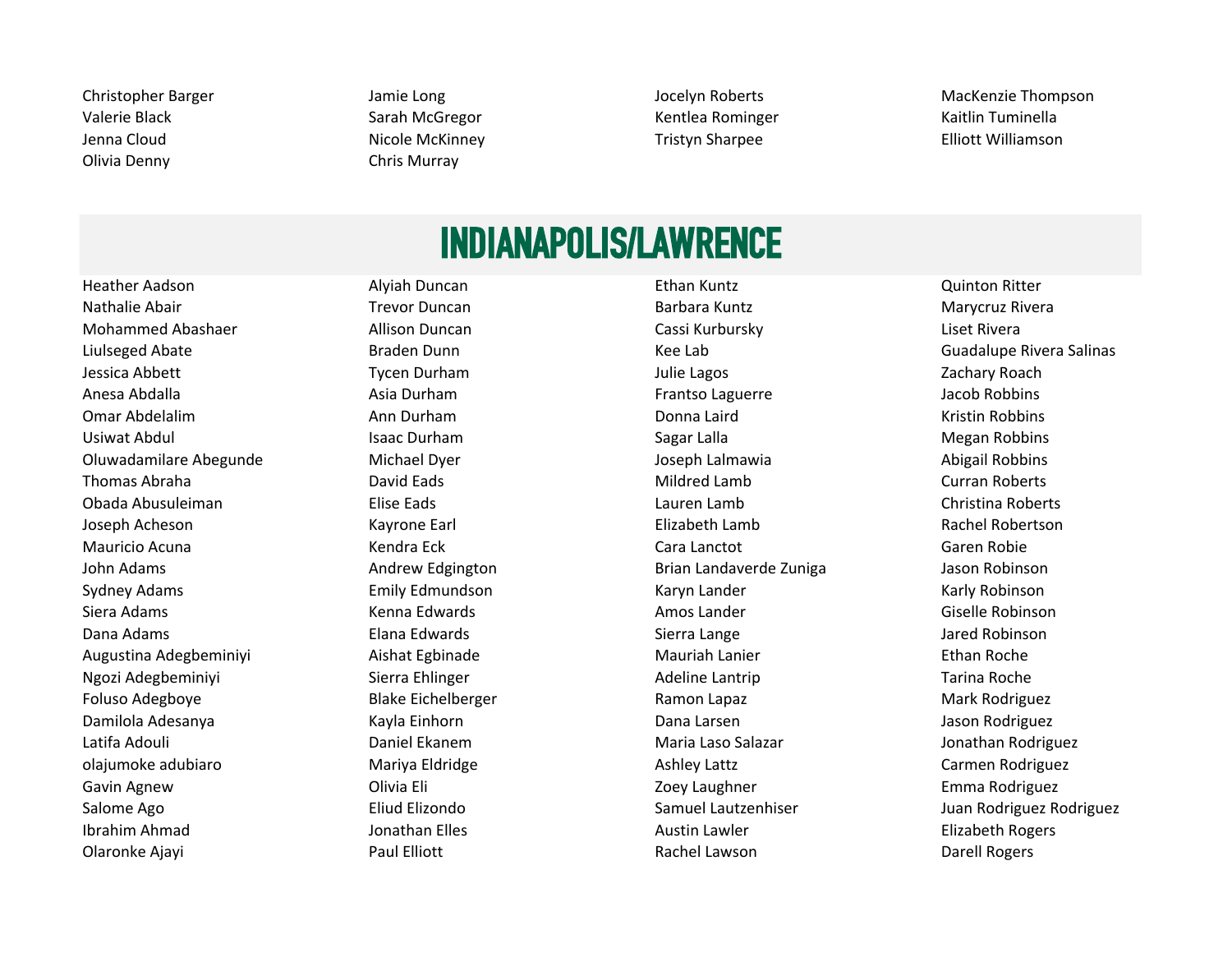Funminiyi Ajekigbe Tyler Elliott Christine Lawson Christine Lawson Calista Rogers-Vaarmala Bolanle Ajibade **Marko Elliott** Kiley Elliott Janine Lawton Douglas Romano-Ziebarth Douglas Romano-Ziebarth Farah Akber **Greek Christina Ellis** Christina Ellis Christina Ellis Character Christina Lacob Lay Christina Lacob Lay Christina Ellis Character Christina Ellis Character Christina Ellis Christina Lacob Lay Character Christ Deborah Akeni Nicholas Ellis Nicholas Ellis Nighia Le Nghaman Ngha Le Nighia Le Reather Romine Yetunde Akinbode **Betty Elmore** Betty Elmore Carmen Leavitt Corina Romo Corina Romo Oluwaseyifunmi Akinola-Afolabi Andrew Else Christopher Lebrato Alin Romonita Funmilayo Akinrinlola Heather Elson Jose Lebron Lugo Aja Roome Afolabi Akinsowon and Khadijat Emakirun New Lauren Ledbetter Pedro Rosas Maus Oluwatoyin Akintelure **Thomas Endejan** and Duvall Lee **Adrienne Rosemeyer Conservent Conservet** Conserver Maryam Al-jaibachi Peter Engelhardt Robert Lee Susan Rosenthal Naif Al-Mohanna Christina England Jaysen Lee Joe Roundtree Taofeek Alao **Eric Engle** Eric Engle **Eric Engle** Kiara Lee Kiara Lee Danny Rowe Rawa Albazerbashi Max Enoch Teri Leever Dieon Roy Aimee Albright Lisa Erdosy John Patrick Lehmann Xueqin Ruan Azhia Alexander Amanda Erisman Emma Leinenbach Arthur Ruelas-Ayala Lindsay Alexander **Claricia Ernstes-Watt** Carson Lenza Zathang Bradley Rundquist Carson Lenza Zathang Bradley Rundquist Maha Ali **Makuma Makuma Maxwell Escamilla** Sarah Lepine Maci Runkel Maci Runkel Nadav Alkaslassy **Matamora Computer Computer Computer Computer** David Lester **Computer Computer Computer Computer** Rebecca Allen Ivan Escobedo Ivan Escobedo Tiffany Leszcynski Syerra Rusher Samuel Allen **Nancy Escobedo Nancy Escobedo** Madison Levi **Madison Levi** Brianna Russell Bret Allen **Example 20 Standar March 2018** Eric Levin **Fried Levin** March 2018 Ruvalcaba-Pacheco Kathryn Allen **Monica Esparza** Monica Esparza Ryan Lewis Ryan Lewis Sean Ryan Lindsey Allison **Mathem Abigail Essig Community** Rachel Lewis **Rachel Lewis** Merlene Ryan-Peters Rachel Allison **Bryan Evans** Bryan Evans Samuel Lewis Samuel Lewis **Samuel Allison** Dominick Sabella Katherine Alonzo **Charles Ezell** Charles Ezell **Charles Exell** Dolan Lewis Alonzo Dolan Sabotin Raquel Alos **Example 20 Transferrer Contract Contract Contract Contract Contract Contract Contract Contract Contract Contract Darla Faber** Michael Lewis and Michael Lewis and Michael Lewis and Michael Lewis and Michael Lew Mohannad Alqaruoti Genessa Faitelson Nasir Lewis Dzevit Saitovski Shala Alred **Abiodun Falodun** Abiodun Abiodun Ani Lill Lian Ni Ull Lian Lindita Saitovski Samantha Alvarez-Seves **Akinseye Famutimi** Chu Lian Chu Lian Bianca Salas Bianca Salas Karly Alvey **Lillian Farley Communist Chin Par Lian** Tha Chin Par Lian Elizabeth Salazar Ximena Ambriz Hailey Farmer Jennifer Licha Carlos Salguera Joshua Ammerman Alexander Farrand Isabella Lima Brenna Sallee Jacqueline Amos **Tanner Faulkner** Fault Communication of Feifei Lin Lindsey Salley Communication Communication Ajoke Amosun amb Linnea Favel New Yoshua Lindvall New Yoshua Lindvall Amosun Blizabeth Samuels Jennifer Anderson Diana Fearrin Gretchen Lineback Yusuf San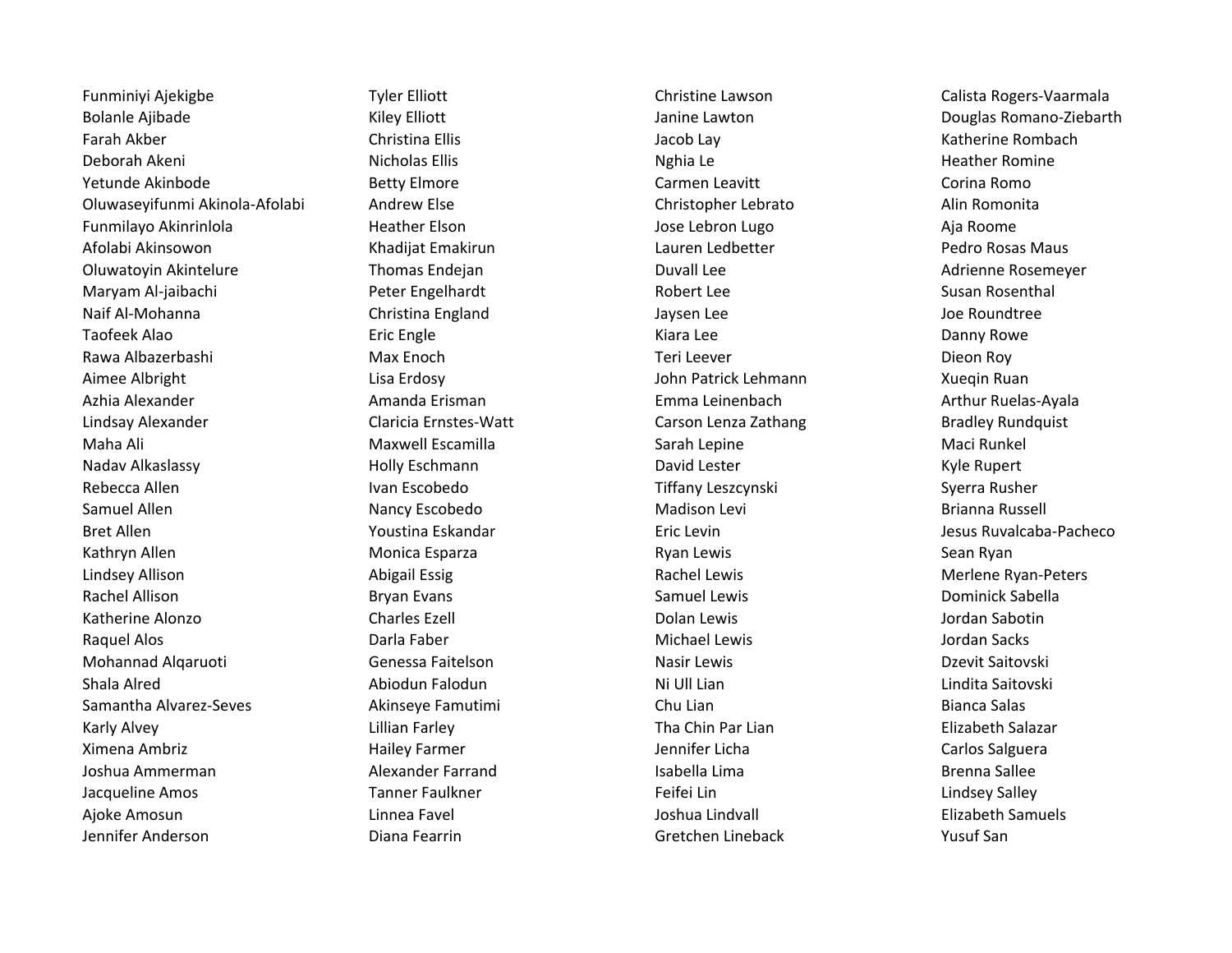Baleigh Anderson **Nicholas Lingenfelter** Nicholas Lingenfelter **Nicholas Lingenfelter** Kimberly Sanchez Nicholas Anderson **Nicholas Anderson** Joshua Felts Natasha Lining Natasha Lining Michael Sanchez Patrick Anderson **Tangela Feltz** Chroman Banielle Lintner Atoye Sanders Atoye Sanders Timothy Anderson **Cody Fenimore** Cody Fenimore **Demi Linton** Demi Linton Ashley Sanders Tabitha Anderson **Sydney Fentz** Sydney Fentz Alvaro Lira Alvaro Lira **Alvaro Lira** Devin Sanders Alexander Andrade **Sarah Ferguson** Sarah Ferguson Matt Little **Sandin** Matt Little Sandlin Macarena Angeles **Exercice Felicia Fernandez** Felicia Fernandez **Eric Little Communist Communist Communist** Ahmed Sangare Katy Anthony **Katerina Ferree** Katerina Ferree Kyle Litz Kyle Litz Suan Santillan german apolaya New Solid Alex Ficalora New Solid Communication Communication Communication Communication Commun Samantha Apollo **Mikayla Fidler** Mikayla Fidler Delia Logan Delia Logan Tadayuki Sayama Mark Appleman **Mark Australian Heather Fields** Andrew Logan Adam Sayers Adam Sayers Uriel Armendariz **Exercical Contract Contract Contract Contract Contract Contract Contract Contract Contract Contract Contract Contract Contract Contract Contract Contract Contract Contract Contract Contract Contract Contr** Charis Armstroff **Leah Fillinger** Charis Alfredo Lomeli **Charis Alfredo Lomeli** Denell Schacht Spencer Arnault **Emily Fiscus** Emily Fiscus Luke Loney Luke Loney Andrew Schaeffer Kaaviya Arunkumar Christopher Fisher Jill Long Mike Schafer Mariah Asbell **Connor Fisher** Connor Fisher Matthew Long Carl Schallig Carl Schallig Ty Ashby **Briley Fisher** Briley Fisher **Briley Fisher** Burner Bonald Long and Bonald Long and Bamie Schave Krista Asher **Sophia Long Christine Fisher** Christine Fisher Sophia Long Chertz Jeremy Schertz Stephamie Ataba **Lauren Fisher** Erica Looper Erica Looper Breanna Schiele Marlena Auberry **Maria Fisher** Maria Fisher **Elizabeth Lopes** Elizabeth Lopes Tracy Schilling Jasnoor Aulakh Shannon Fitzgerald Jose Lopez Sarah Schilling Jonah Austin Ian Fitzpatrick Ericka Lopez Rudolph Schinderle Amber Austin **Austin Communist Communist Communist Communist Communist Communist Communist Communist Communist Communist Communist Communist Communist Communist Communist Communist Communist Communist Communist Communist C** Lindsey Austin **Austin Community Community Community** Avery Lopez Austin Allyson Schmitt Kiara Avant **Matthew Flesher** Matthew Flesher Mariela Lopez-Sanchez Theresa Schott Isabel Avila-Hernandez Marie Fletcher Kurtis Losey Michael Schrock Vanessa Aviles **Caymon Caystal Flores** Crystal Flores **Thomas Lott** Cay Schubert Kay Schubert Oluwatoyin Awosanya Monica Flores Rhys Louden Mitchel Schubert John Awoyungbo Stephen Flynn **Aaron Love** Aaron Love Jack Schuck Chiazor Ayaegbunem Shelby Lovelace Amanda Schutte Shelby Lovelace Shelby Lovelace Amanda Schutte Marlon Ayala **Bob Fodstad** Bob Fodstad **Amy Low** Amy Low **Kayce Scott** Evodio Ayala Matthew Follo Jacob Low Samantha Scott Babatunde Ayeni **Matthew Fonfara** Randy Lowry **Communist Constructs** Sidney Scoville Nureni Ayinla **Nureni Ayinla** Cristy Ford Cristy Ford Brittany Ludlow Brittany Ludlow

Robert Anderson **Michael Feichtinger** Brandon Lingenfelter Lance Sanchez Lance Sanchez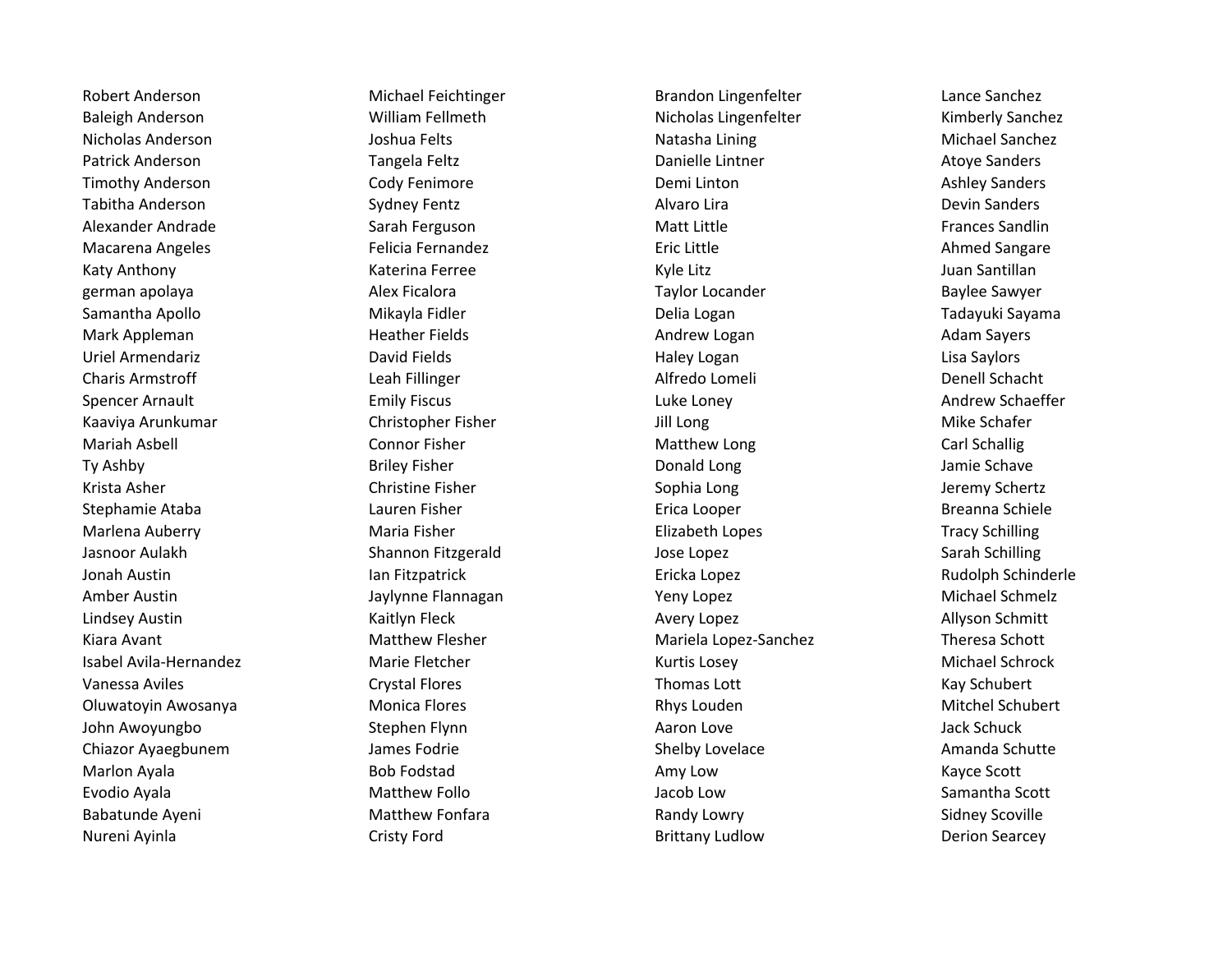Kathleen Ashley Azembop Sydney Fortino Nicole Ludwig Nicole Ludwig Andrea Searcy

Jerrod Backus Jennifer Foudray Zach Luellwitz Peter Searfoss Drew Badell **Example 20 Transfout** Thomas Fout **Benjamin Luo** Benjamin Luo Scott Seay omolayo badmus **Samus** Natalie Fox **Natalie Fox** Jennifer Lusby **Emmaleigh Sedam** Caitlin Bagshaw **Nathan Fraley Catherine Lush** Catherine Lush AKOS SEGNANOU Yury Bahdanovich **Kasandra Franklin** Michael Lutes Michael Lutes Zackary Sell Jonathan Bailey Christopher Franklin Jasmine Luther Ernest Sellers Alexis Bailey **Sarah Franz** Sarah Franz **Sarah Franz Abigayle Lutz** Colohu Togni Senou Bryan Baise National Sujin Seo National Kiara Frazier National Sugin Seo National Sujin Seo Sujin Seo Gabrielle Baker **Danielle Freeman** Danielle Freeman Jill Lyons Sara Serna Sara Serna Thomas Baker **The Communist Communist Communist Communist Communist Communist Communist Communist Communist Communist Communist Communist Communist Communist Communist Communist Communist Communist Communist Communist Comm** Tyler Baker The Stephfonique Seymour Johnathon Froelich Aria Lyons Tyler Baker Stephfonique Seymour Mikaela Baker Edgardo Fuentes Victor MacDonald Jacob Shadburn Nicole Baker **Cassie Fullen** Cassie Fullen **Blair Mace** Cassandra Shado Cassandra Shado Stephanie Baker **Grand Communist Communist Communist Communist Communist Communist Communist Communist Communist Communist Communist Communist Communist Communist Communist Communist Communist Communist Communist Communist** Michelle Baldwin **Emily Madden** Charlene Sharp Stephen Fuller **Emily Madden** Charlene Sharp Charlene Sharp Cody Ballard **Shannon Fuller** Shannon Fuller Shannon Fuller Sharts Joshua Maddox Chloe Sharts Rachael Bandy **Allect Contract Abbigail Fultz Abbigail Fultz** Elizabeth Magers **Allect Contract Accob Shaw** Amy Bane Monica Fyfe Monica Fyfe John Magers Amy Bane Michael Sheable John Banholzer Angelina Gagliano Isabella Maginn Mysen Shearer Daniel Banks **Galicia Calicia Calicia Casey Sheedy** Alicia Mahadeo Casey Sheedy Casey Sheedy Travis Banks Michaela Galka Feras Mahafzah Abigaile Sheedy Tracey Banks **Manufation Communist Communist Communist Communist Communist Communist Communist Communist Communist Communist Communist Communist Communist Communist Communist Communist Communist Communist Communist Communi** Merouane Baoch **Mayerick Galo Mejia** Somarie Maier Somarie Maier Alexia Sheets Matthew Baquero **National Communist Communist Communist Communist Communist Communist Communist Communist Communist Communist Communist Communist Communist Communist Communist Communist Communist Communist Communist Commun** Dylan Barker **Ganey Charles Magacity Charles Majors** Bryan Shell Wade Barnes **Amie Gant** Amie Gant Amie Gant Leonida Makori **Amie Shelton** Conservation and Explorer Amie Gant Kaila Barnes Esmeralda Garcia Chileshe Malama Fei Shen William Barnett **Christian Garcia** Christian Garcia Nicole Maldonado Medina Kristy Shene Halie Barnhorst **All Exercic Extending Ashley Garcia** Amel Mallem Amel Mallem Amel Mallem Amel Mallem Jacob Shepherd Nico Barrett **School Communist Communist Brandon Garelli** Salaithang Mang Aminda Sheppard Aminda Sheppard John Barrett **Natural Community Community Community** Corvonna Garner **Community Community Community Community** David Sherman Bryant Barrios-Chavez **State State Chaves** Jose De Jesus Garrido Iniguez John Manning The Sherrill Brian Sherrill Darien Barta **Brianna Garth** Brianna Garth Nya Mantor Number of Michayla Shields Caitlin Bartnik **Tyler Garza** Tyler Garza **Melissa Marks** Melissa Marks Nichole Shipley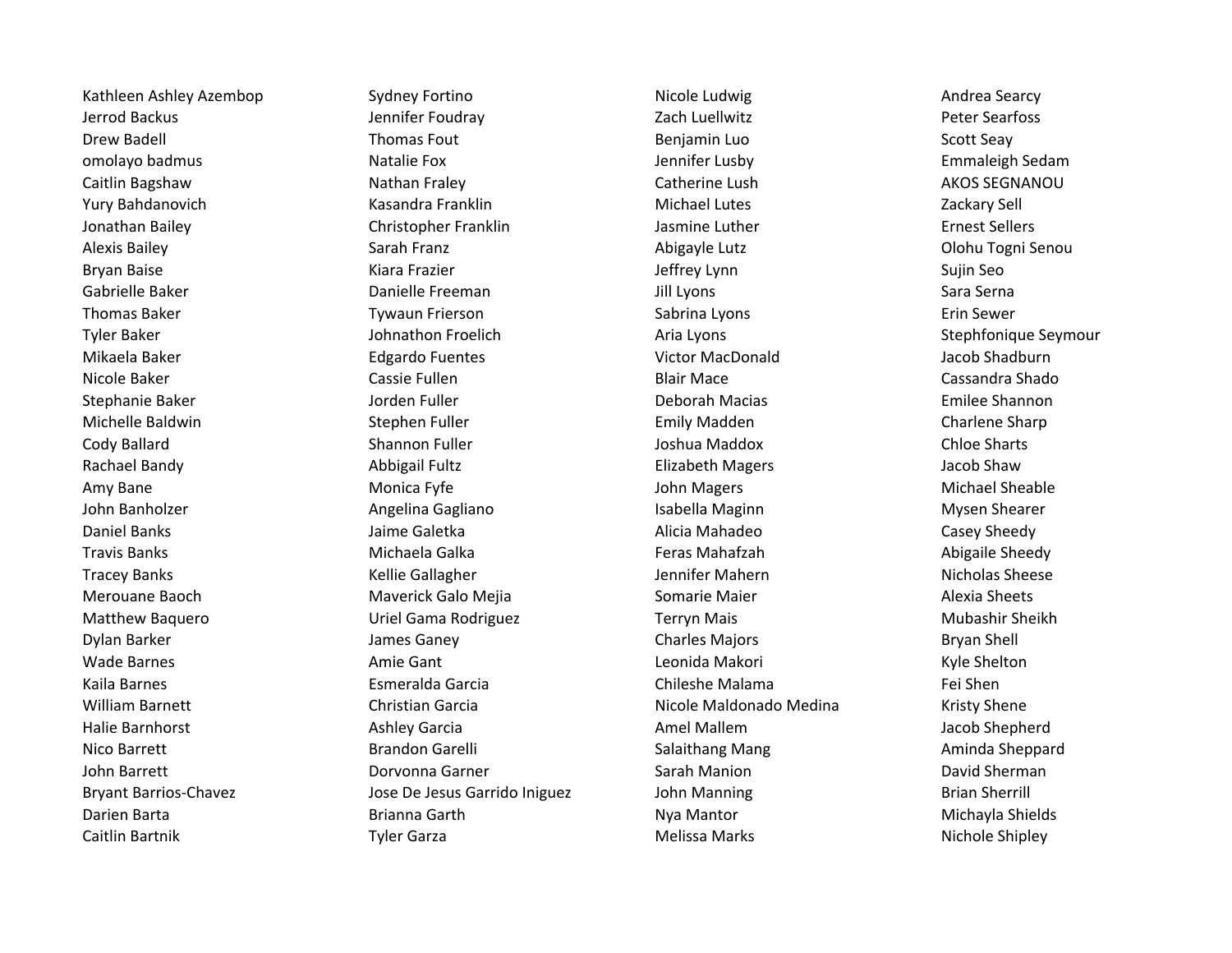Jennifer Bass Noah Gascho Anastasia Maroney Joseph Shofner Cydny Bass Benjamin Gaskins Curt Marsh Phillip Shonkwiler Roxie Bastida **Carlos Gauillen Sanchez** Julia Marshall **Ryan Shotts** Ryan Shotts nickolas batres **Example 20 Finalis Calcular Control** Dennis Gaviria Vargas Taylor Marshall Sara Shuck Sara Shuck Sarah Batta **Alicia Gay** Alicia Gay **Danielle Martich** Danielle Martich Zoe Shugart Chloe Baughman Sandy Gaytan-Lucas Ranisha Martin Sawyer Shull Sawyer Shull Travis Baumann **Martin Chann An Travis Baumann** Stephanie Shuptar Nang Bawk **Kristina Genrich** Mang Asha Martin Asha Martin Caleb Sica Taylor Baxter **Narrow Brittanni George** Narrow Valentina Martin **Philip Sideras** Philip Sideras Ian Bays **Britney George** Camera Lacey Martin **Cameraou Sidikou** Lacey Martin Lacey Martin Lacey Martin Lacey Martin Lacey Martin Lacewane Distribution and Martin Lacewane Distribution and Martin Lacewane Distribution and Lily Beachler **School Community Community Community** Riley George **Albanely Martinez** Matthew Sidwell Communisty Matthew Sidwell Amanda Beals **Muller Melvin George** Manuel Manuel Martinez and Manuel Martinez and Supervisional American Manuel Martinez Donna Beard **Nicholas Georgiou Nicholas Georgiou** Fermin Martinez **Nicholas Beard** Andrew Simmons Jessica Beardsley **Sebastian Center Carriers** Kariem Gerges Caitlyn Simon Caitlyn Simon Juan Beasley Stephanie Gerholt Mirycela Martinez-Davis Marcellus Simon Brad Beatty **Samantha Gibson** Samantha Gibson Tessy Martins **Samantha Cibson** Tessy Martins **Tessy Martins** Johnathan Simpson Mitchell Becher **Nicholas Masopust** Atinder Singh Nicholas Masopust Atinder Singh Dallas Beck **Ashton Giertz** Ashton Giertz **Milliam Massey** Ashton Giertz Bingh Eric Becker **Cheyenne Gilbert** Stephanie Massing Jatinderpal Singh Jatinderpal Singh Luke Beckman **Tyler Giles** Tyler Giles Gabrielle Mast Gabrielle Mast Kelsey Sinn Minkah Becktemba **Andrew Gillespie** Andrew Gillespie Erika Maxwell Heather Skaggs Heather Skaggs Emily Beechler **Andrew Gilliam** Andrew Gilliam Nina May Nina May Angela Skehan Cory Beeles **Cory Beeles Cory Beeles** Jared Gilmer **Cory Books According to Accord 22** Cory Beeles **Cory Beeles** Riley Beers **East Clubs and Accord Constructs** Kaitlin Giltner **Constructs Constructs Donald McAninch** and Jordan Sloan Keith Belakiewicz **Machina Component Constructs Component Constructs** Amber McAtee Serquitto Sloan Alisha Bell **National Community Community Community** Dana Ginter **Community Community Community Community Community** Jill Bell Daniel Gipson Sean McCarty Rachelle Smiley Fayth Bellamy **Michel Girgis Michel Girgis** Charles McCash Charles McCash Amber Smith Temitope Bello Oluwatomisin Giwamogorewa Terrell McClain Thomas Smith Allison Benge The Matthew Glennon Claim Charles Allison Benge Sonia Smith Miranda Benson **Music Carla Glodowski** Carla Glodowski Rhonda Mcclelland Heather Smith Joseph Benson Sally Glover Jacklyn McClimon Libby Smith Madison Bentley **South Accord Contract Contract Contract Contract Contract Contract Contract Contract Contract Contract Contract Contract Contract Contract Contract Contract Contract Contract Contract Contract Contract Con** Kayla Bentson **Muhammed McCollum** Muhammed McCollum Miriam Smith Theresa Benz Thomas Goldberg **Paige McCormick** Paige McCormick Elexus Smith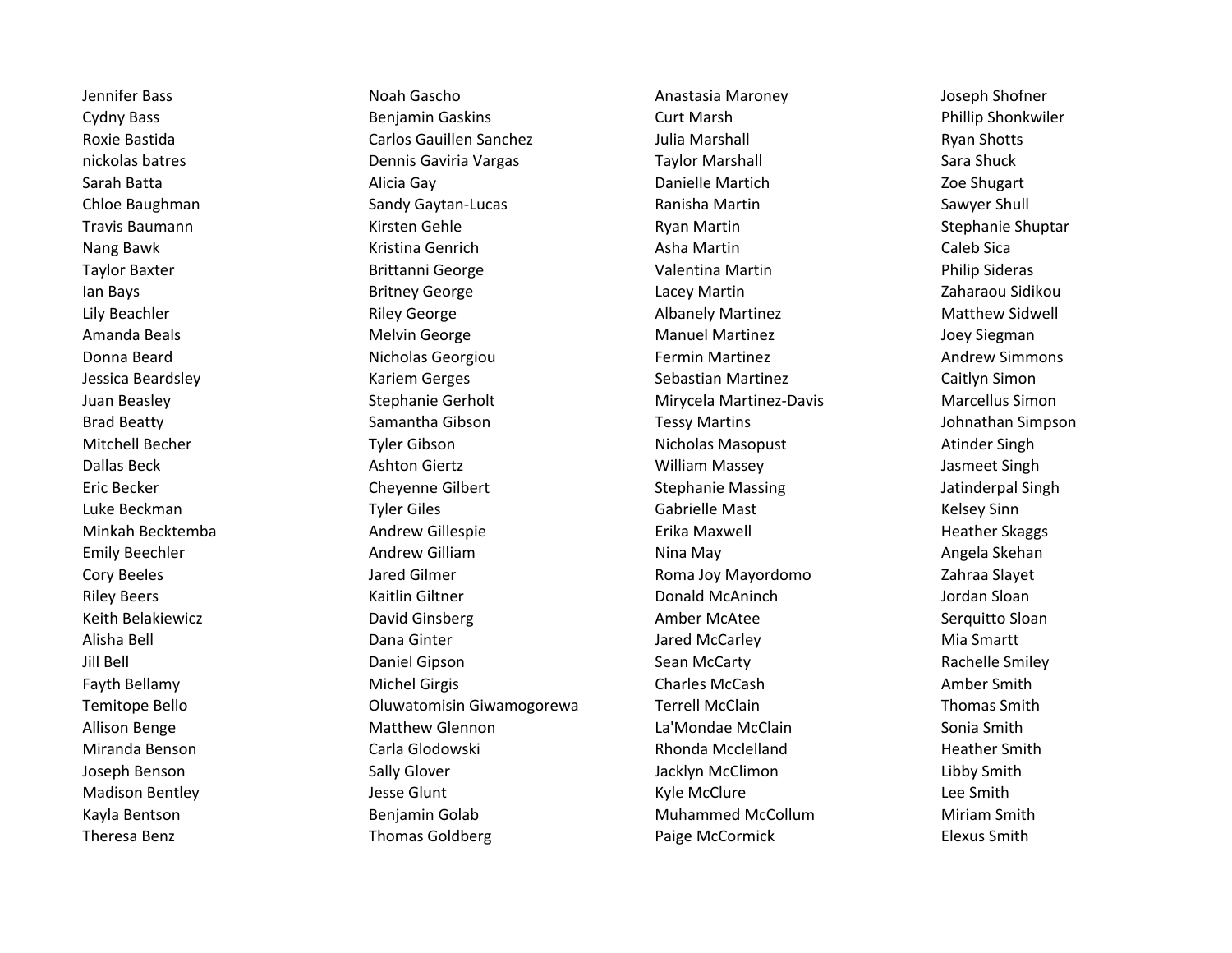Martine Berger **Lourdes Gomez** Courdes Gomez **Dontez McCraig** Jeremy Smith Diamond Berkowitz **Matthew McCreary Content Accommunist Content** Matthew McCreary Matthew McCreary **Matthew McCreary** Leticia Bernal **Nicolas Gonzalez Nicolas Gonzalez** Justin McCurley **Nicolas Accurding Teresa Smith** Robert Bernd **Ana Gonzalez** Ana Gonzalez **Ana Expedition Constant Addison Smith** Bernifer McDonald Addison Smith Taylor Berry **Taylor Berry Communist Club** Jesse Goode Anna McDonald Anna McDonald Hanna Smith Erin Berry **Example 20 Terms Amber Goodloe Communist Communist Communist Communist Communist Communist Communist Communist Communist Communist Communist Communist Communist Communist Communist Communist Communist Communi** Kristen Betzner **Natalie Smith Comyno Goodman-Vogt** Alyssa McEwen Natalie Smith Natalie Smith Fred Beveridge The Lindsey Goodnight All Jamie Mcfatridge The Robert Smith Andrew Bex **Andrew Bex Andrew Bex Andrew Bex** Jessica Goodwin **Megan Smith** Hollie McGaha Megan Smith Melissa Beyer **Steven Goodykoontz** Steven Goodykoontz Keith McGavock Serven Melissa Beyer Lakaiya Smith Tluang Bia **Muchineripi Edgar Gora** Kelly McGee Sydney Sydney Smith Robin Bible **Martha Gordon** Martha Gordon **Cominique McGhehey** Corban Smith Joshua Bickel John Gordon Aaronda McGowan Randi Smith Katie Biddle **Mikala Gordon** Mikala Gordon Kristin Mcgrath Christina Snead Lyndsay Bilbrey **Lake Communist Communist Communist Communist Communist Communist Communist Communist Communist Communist Communist Communist Communist Communist Communist Communist Communist Communist Communist Communist** Eric Birruete Della Gordon Carly McIntosh Joseph Snyder Julia Black **National Calculation Cathleen Cathleen Cathleen McKenney Cathleen McKenney Adam Sobat** Lindsey Blackburn Zachary Goshen Joshua McKinney Yessica Solano-Telles Nathaniel Blair Elizabeth Gottschalk Lashonda Mckinney Dean Solesky Kayla Blair **Elissa Goulding Casandra McLamb** Casandra McCamb Camilla Sorensen Walter Blake **Marie Goundeke** Andrea McLaughlin Paola Soriano **Marie Goundeke** Andrea McLaughlin Tanner Blanchard The Terry Mclaughlin Terry Mclaughlin Terry Mclaughlin Fernelis Soriano Peralta Hannah Bland Alexandria Grady Michael McLaurin Lizbeth Sosa Ross Blankenship **Ross Blankenship Ethan Graff** Megan Megan Mclean Indiana Sosa Nicholas Blatnik Christopher Graham Griffin McLeish-Petty Rebecca Spaulding Zlantorwon Bleah Abigail Grahn Patricia McMurray Zachary Speas Alyssa Bledsoe **Beth Grass** Beth Grass **Beth Grass** Kelton McNair Channel Spiegel Brianna Bobay **Alysia Gray Alysia Gray Amanda McNicholas** Kelsea Spragg Robert Bobholz **Nolan Gray Community Community Community** Ashli McVey Ashli McVey Jason Sebastian Bocade Michael Greaves Lira Meade Kyleigh Sprout Jonathan Bochung Tabitha Greb Christopher Meador Savion Sprowl Tanisha Boekstaaf Triniti Spurgeon Ashlee Green New Your Sessica Medina Triniti Spurgeon Triniti Spurgeon Jessica Boffing **Eleanor Green** Eleanor Green Natalie Medlen Natalie Medlen Cody St. John Oluwatoyin Bogarty Benjamin Green Ryan Meek Addison Stacer

Joshua Berg **Rebecca Goltz** Caitlyn Smith Caitlyn Smith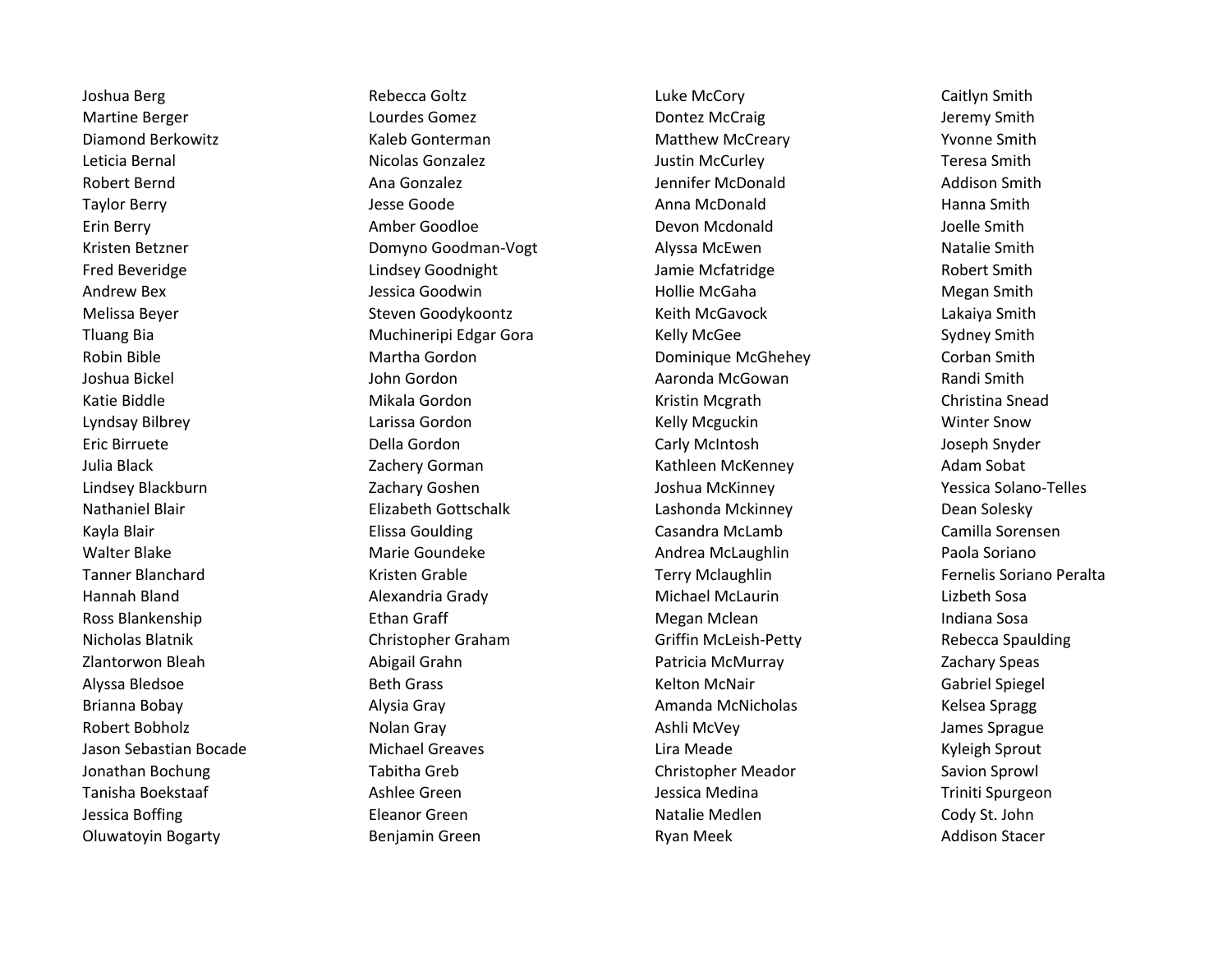Wisam Brahim **Greg Hall** Greg Hall **Greg Hall** John Minniear **Felicity Storm** John Minniear

Staci Bohall **Staci Bohall** Chromography Kelsey Greeson **Benjamin Meginnis Skyler Stackhouse** Skyler Stackhouse Haley Bohannon **Amy Griffin** Amy Griffin Amy Griffin American Mehl Mehl Marisah Staggs Trinity Boillat **Michael Griffin** Sarah Mehringer Sarah Mehringer Crystal Stallworth Alexis Bond **Exercise Standard Constructs** Danielle Griffin **Constructs Therese Meilinger** Brian Staniszeski James Bonewitz **Nathan Griffin** Mathan Griffin Juan Mejia **America China Staniszewski** Nathan Bonnell **Starks Communist Communist Communist Communist Communist Communist Communist Communist Communist Communist Communist Communist Communist Communist Communist Communist Communist Communist Communist Communist** Jonathan Bontrager The Superinten Sessica Griggs The Starks Erik Melendez The Starks Relsea Starks Alex Bonty **Kaylie Grimes** Kaylie Grimes Elizabeth Mena Hannah Starlin Jacob Bookwalter **Emma Grimes** Emma Grimes **Maria Mendoza** Maria Mendoza Matthew Staton Marina Booth **Greek Contract Contract Contract Contract Contract Chelsey Stauffer** Chelsey Stauffer Ashley Booth Douglas Grossnickle David Merrell Patricia Stearns Mazzy Booth **Gabriella Groves** Gabriella Groves Crace Merrell **Ashley Steele** Ashley Steele Paige Bordner **Angel Gualajara** Angel Gualajara Karina Merrill Taras Stefyuk Mauvene Borton Olivier Guerra Carolle Diane Metagne Jackie Stegman James Borum Andrea Guerrero Brianna Metz Jonathan Steinbronn Marvin Boss **Marvin Boss** Salif Guingani **Network Ciara Steinert** Ciara Steinert Holly Botta **Anthony Gulliford Anthony Gulliford** Lauren Meyer **Anthony Steinmetz Patrick Steinmetz** Serenna Bottoms **Bonnie Gushwa Kempf** Jake Meyers **Bay Bayers** David Stennett Dalton Bousum **Angela Gutierrez Angela Gutierrez** Rael Michira **Angela Stephans** Rael Michira Michael Stephans Abigail Bowden **State Community Community** Jose Guzman Jose Correspondent Library Tyler Middlebrooks **The Community Community** Zane Stevenson Breanna Bowden Tyler Stewart Brenda Guzman Hernandez Fletcher Mielke The Tyler Stewart Evelyn Bowen **Example 20 Exercise Constants Anita Miles** Anita Miles **Research Anita Miles** Kayla Stewart Chelci Bowles-Glenn **Rosebud Gyasi** Dionne Miller Niller Rowles-Glenn Kyle Stewart Heather Bowman Natasha Stewart Cameron Hackleman Natasha Stewart Niller Natasha Stewart Johnathon Box **Galact Communist Communist Communist Communist Communist Communist Communist Communist Communist Communist Communist Communist Communist Communist Communist Communist Communist Communist Communist Communist** Maria Boyd **Elizabeth Hahn** Elizabeth Hahn Edward Miller **Edward Miller** Jourhaney Stingley Emilee Boyd **at a buread a contained a container and a** laith Haj Asaad **Containery Containery Containery and Mark Stinnett** Melissa Boyer **Alex Hale** Alex Hale **Alex Hale** Emily Miller Emily Miller **Alex Emily Miller** LeeLynn Stockberger Dakota Boyle **Gott Clubse Constructs Clubse Jane Hale** Justin Miller **Justin Miller** Munter Stogsdill Stephanie Brackett **Adam Hall Bradley Miller** Bradley Miller Matthew Stokes Matthew Bradburn **Stephanie Hall** Stephanie Hall Shelby Miller Shelby Elizabeth Stone Olivia Bradford **Example 20 Example 20 Example 20 Example 20 Example 20 Example 20 Example 20 Example 20 Example 20 Example 20 Example 20 Example 20 Example 20 Example 20 Example 20 Example 20 Example 20 Example 20 Example** Samuel Bradford **Katelyn Hall Austin Miller** Austin Miller Austin Miller Abegail Stoner James Brady New Yorkia Maisha Mimms New Yorkia Storey (New Yorkia Maisha Mimms New Yorkia Storey Alexandria Storey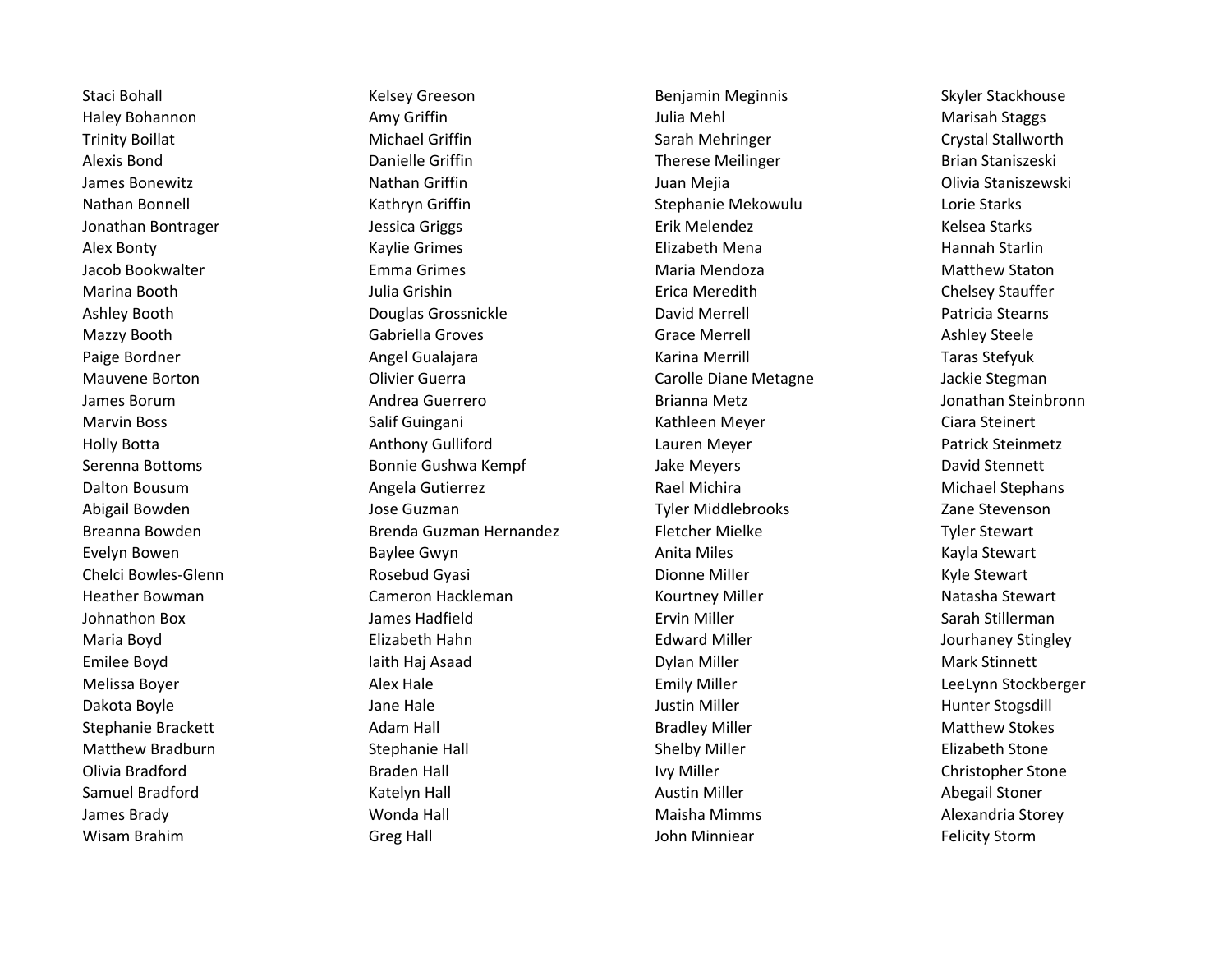Nichole Buchanan **Monica Helvey Brionna Morris** Brionna Morris Brittany Taylor

Donna Bratton **Amanda Hammer** Amanda Hammer **Condre Minnion** Andrea Straley Emily Braun Deanna Hammond Taylor Minnis Jacob Stratton Jose Bravo ling han Danny Mitchell Nathaniel Strawmyer Nicole Bray Calvin Hansard Janet Mitchell Christopher Strickland Dustin Breedlove Nulliam William Hansen Nulliam Hansen Maureen Mitchell Nulliam Annulliam Annulliam Maureesha Stubbs Sarah Brent **Amanda Hardin** Amanda Hardin **Amanda Hardin** Theresa Mitchell **Cassidey Stubbs** David Bresich **Shana Hardin** Shana Hardin **Shana Hardin** Daulton Mitchell **Communist Communist Aaron Stucki** Christopher Brewer LaKeshia Hardy Zoran Mitic Nicole Stump Arielle Brewis **Michael Harkness** Abiodun Mogaji Ashim Subba Ashim Subba Erica Brewster **Kiera Harlow Mehrdokht Moghimi** Si Si Lian Sui Menguese Si Si Lian Sui Menguese Si Si Lian Sui Men Jacob Bridenthal Sarah Harmon Luwam Mohamed Michael Suimang Dena Bright **Miguel Harris** Miguel Harris **Faridat Mohammed** Katie Sullivan Dennis Brink Natalie Harris Natalie Harris Natalie Harris New Sofiat Mohammed Natalie Hannah Sullivan Gladys Brito **Commers** Controller Lylith Harrison **Commers** Hector Molina **Commers** Jordan Summers Jessica Brockman and Theorem Controllers and Jesse Hart Theorem 2011 Luke Molloy Controllers and Elizabeth Sung Jo Ann Brokamp Mary Hartbarger Chad Monroe Molly Surber Tyisha Broner **Example 20 Formal Example 20 Formal According Contact** Michael Montgomery **Tyisha Bronery** Raymond Surratt Baaqiah Brooks **Breonna Hasch** Nicole Montgomery Joseph Swisher Donovan Brown Roger Hasper Lauren Montgomery Tiffany Swopes Janel Brown Michael Hause Mahagany Montgomery Leah Syverson Jacob Brown **Maria Access Contract Contract Contract** Maria Montoya Maria Montoya Shawn Tabelman Belinda Brown **Natalie Havenor** Natalie Havenor **Natalie Havenor** Deja Montoya Natalie November 2014 Nilma Tabora Burdine Kathleen Brown John Hawkins Chase Moore Wai Yan Tai Adam Brown **Sierra Hawthorne Sierra Hawthorne** James Moore **Margo Talbott** Amanda Brown Sarah Hawthorne Evan Moore Alaa Talji Christopher Brown **Nicholas Hayden** Micholas Hayden Jackson Moore **Benjamin Tandy** Joey Brown Sindi Tane Jeremiah Hayes New Hannah Moore New York Sindi Tane James Brown **State Communist Communist Communist Communist Communist Communist Communist Communist Communist Communist Communist Communist Communist Communist Communist Communist Communist Communist Communist Communist Com** Oliver Brubeck **Andrew Hayworth Ashley Morales** Ashley Morales Haiyan Tang Abigail Bruce **Mary Melanie Heck Weidman** Mary Moran Mary Moran Mary Moran Andrew Tanner Christina Brumfield **Cody Heir** Cody Heir Nataly Moran Nataly Moran Emmanuelle Tano Ralph Bruns **National Accord Contract Contract Contract Contract Contract Paw Taw** Jeremy Heller **Brandi Moran Paw Taw** Samantha Bruton **Samantha Bruton Component Control** Victoria Helm **Adrian Morgan** Adrian Morgan Sarah Taylor Jeffery Bryant Brandon Helmick Erika Morris Katelyn Taylor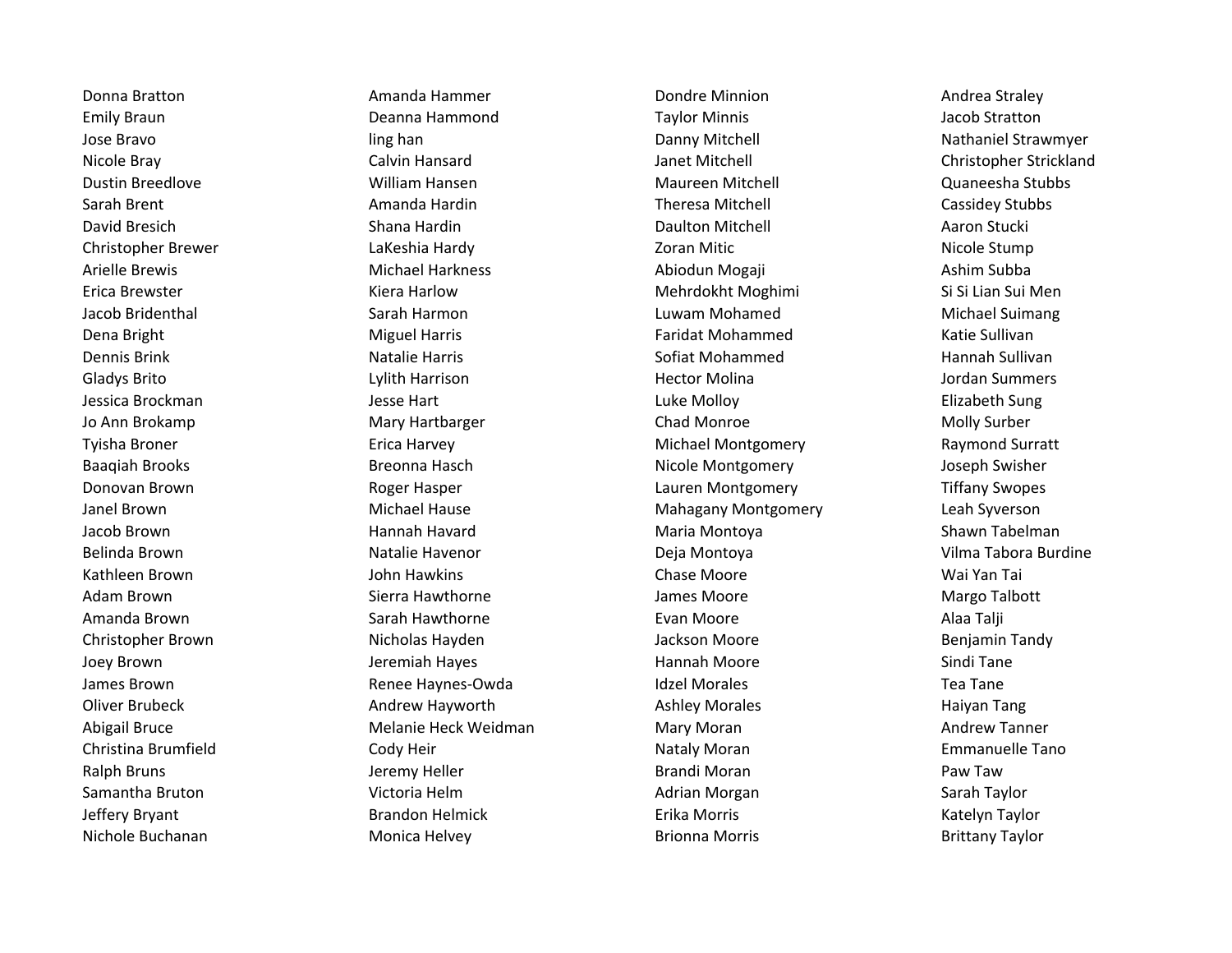Conner Buckley Chevaney Hemmings Jenna Morris Elizabeth Taylor-Medsker William Buckner **Lewis Henrickson** Communication Sheila Morris Communication Communication Communication Communication Yenly Bui Jasmine Henry Gregg Morris Viginir Teke Heather Bultman Theore Theorem Grace Hensel Timothy Morris Timothy Morris Theorem Sultman Jeremy Templin Hunter Burchett **Melissa Herman** Melissa Herman Brandi Morrow **Melissa Herman** Brandi Morrow Channes And Kyle Tengson Kira Burdine **Reine Tengue Communist Communist Communist Communist Communist Communist Communist Communist Communist Communist Communist Communist Communist Communist Communist Communist Communist Communist Communist Commu** Slater Burge **Grammer Communist Communist Communist Communist Communist Communist Communist Communist Communist Communist Communist Communist Communist Communist Communist Communist Communist Communist Communist Communist** Carlos Burge Cristopher Hernandez Sipho Moyo Linda Thahleipar Logan Burgess Karina Herrera Haya Mujaddidi Ada Thiane Tyler Burgess Linda Herrera Jimenez Tigist Mulat Brynne Thoman James Burkert **Austin Hess** Austin Hess **Mackenzie Mullins** Mackenzie Mullins Matthew Thomas Ashley Burkholder **Lora Hester** Lora Hester **Angie Tatiana Munoz** Hollis Thomas Jacob Burks Luke Hiatt Jezer Munoz Martinez Sheena Thomas Diamond Burns **Sydney Hicks** Sydney Hicks Nichole Munson Summas Jared Thomas Matthew Burris **National State of Convention Convention** Vanessa Hidleburg **Margaret Murphy Action Action Thomas** Cameron Butner **Charles Hightower** Charles Hightower **Cameron Butner Charles Account Charles Account** Charles Hightower Melissa Murphy **Richard Thomas** Kasey Butz Le'Tia Hill Olivia Murray Nakayla Thomas Jesse Bye **Nicholas Hill Comega Thomas** Nicholas Hill Comega Thomas Talha Mushtaq **Nicholas States and Talmas** Omega Thomas Alicia Caballero Espejo Jacob Hill Ouleymatou Mve sidibe Jessica Thomas Marlon Cabrera **Katelyn Hilligoss** William Myers Christopher Thomas Christopher Thomas Bradley Cagle **Kimberly Hilton** Boutaina Mzaghrani Marie Thomas Eli Cain William Hinesley Samar Naifeh Kristy Thomas Evelyn Cain **Eugen and Thompson** Rebekah Hinkle **Susan Nakamura** Anna Thompson Susan Nakamura Anna Thompson Jacob Calderon Hailey Hinthorne Hailey Nance Monique Thompson Stephanie Califf **School Skylar Hinton** Skylar Hinton Vanessa Nance Dylan Thompson Amber Callahan Clare Hnem Jason Napier Dejah Thompson Charlotte Calnek **Heather Hobbs** Heather Hobbs Jessica Napier **Benjamin Thompson** Jamie Calvert **Katelyn Hochstetler** Michael Nash Nicholas Thompson Nicholas Thompson Maria Calvillo **Mandy Hockenberry Crace Navarrete** ShyNiqua Thompson ShyNiqua Thompson Rachel Cameron **The Cameron Tonya Hodge Aninam NAYO EPSE TEKPOLO** Charista Thornton Allison Campbell **Allison Campbell** Hong Hoffman James Ndagijimana Shelbi Throckmorton Gail Campbell **Gail Campbell** Campbell **Jackson Hogan** Jackson Hogan Alfred Ndemafac **Alfred Ndemafac** Erica Thurman Jesse Campbell **Travis Holbrook** Chronic Liberal Diah Nealy **Diah Nealy** Zeana Timberlake Alexandra Campbell **Sean Holder** Sean Holder **Campbell** Campbell Sean Tinnin Kasey Canada **Kasey Canada** Kevin Holiday **Keyang Manada Keyang Toni Nevins** Toni Nevins **Review Accord Contract** Connect Tinsley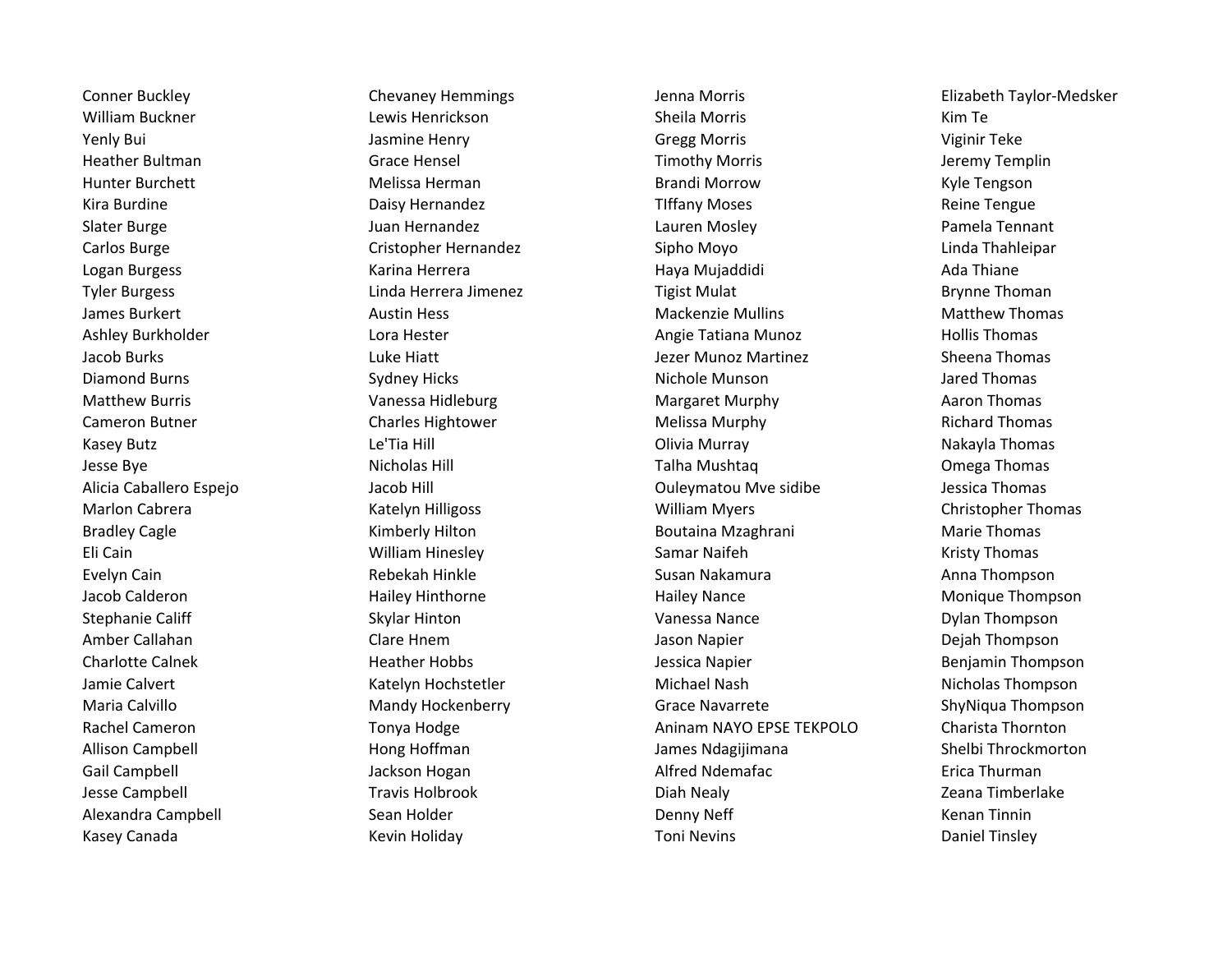Mary Catron Christina Huefner Christianah Okungade William Urick

Julisa Candelaria **Christopher Holland** Aaron Newbury **Christopher Holland** Aaron Newbury **Riley Tipton** Ryan Cannon **National Computer Computer Computer Computer Computer Computer Computer Computer Computer Computer** Thomas Cannon **Nicole Newman** Carry Holmes **Cannon** Carry Holmes Nicole Newman **Ruth Todd** Kaili Cannon **Example 20 Seap Alex Holmes** Fabrice Ngahadjo tchouamo Bryanna Tolliver Shawn Cantrell **Shawn Cantrell** Cassidy Tom and Tom Nguyen Cassidy Tomamichel Cassidy Tomamichel Lavinia Cantus Suzanne Holzhausen Chloe Nguyen Aminatu Tomasiewicz Gabriella Cardenas **Tyler Homeleski** Hieu Nguyen Hieu Nguyen Tana Torreblanca Luis Cardona **Ethan Hommel** Ethan Hommel Kieu My Nguyen Alison Torres Rochelle Carey-Pearman **Milliam Hoock** Brandi Nichols-Templeton Manuel Torres Visolela Carlson **Example 2** Eric Hoogland Gregory Niehaus Gregory Niehaus Savoth Touch Joshua Carlson **Abigail Hoover** Abigail Hoover **Linsey Niehaus** Eleen Townsend Heath Carlton **Network Carls and Teach Teresa Hopkins Merab Nisar Network Carls and Rebecca Trainor** Rebecca Trainor Cameron Carmack **Gameron Carmack** Jeffrey Hopper **Cameron Carmack** Jeremy Trogdon Dana Carman **Patience Hore Patience Hore** Alex Nolte Alex Nolte Ana Troncoso Vanessa Carman Arie Hornbeak Uroosa Noorani Chad Trubey Jennifer Carmichael **Elisa Horne** Elisa Horne **Brooke North** Brooke North Temane Tsegai Kyle Carnes **Mackenzee Hornick** Rachel Northam **Mackenzee Hornick** Rachel Northam Khai Tuang Zachary Carnovale **Samantha Northington** Bryan Tucker **Carnoval** Codeka Hoskins Samantha Northington Bryan Tucker Kristin Carpenter **Brooklyn Hoskins** Erica Novak Erica Novak Cheyann Tucker Cathy Carpenter **Mariel Accord Cathy Carpenter** Hatef Hosseini **Mariel Nunez Molina** Richard Tuite Xitlali Carrera Aquino **Billy Houston** Billy Houston Jaron Nunnally **Makiya Tunstall** Eduardo Carrillo India Howard Elena Nygra Daniel Turk Marie Carroll **Example 20 Terri Howard** Terri Howard **Emily O'Haver** Transform Toya Turner Sara Carroll JaMaris Howell Precious Oduwale Nicole Turner Kyle Carter **Steven Howell** Communication Carter Andrew Turner Communication Steven Howell Communication Daniel Oelker Nicole Carter **Christopher Howington** Paula Oesterle-Young Katherine Turner Christopher Howington Riley Carter **Natalie Hoy Cartes Abigail Ogden** Abigail Ogden Lane Tuttle Ireland Cassidy **State Cameron Tyler** Jenny Huang **Cameron Tyler** caroline ogucha Cameron Tyler Jordan Cassity The State of Temidayo Ogundare Manus Jakeem Tyler Adrian Castaneda **Meifeng Huang Castalla Laura Tyndall** Keji ogunlola Laura Tyndall Theresa Castillo **Channel Communist Channel Communist Channel Channel Awo OHIAMI** Amanda Tyner Amanda Tyner Aaron Castrejon **Antica Communist Communist Communist Communist Communist Communist Communist Communist Communist Communist Communist Communist Communist Communist Communist Communist Communist Communist Communist Communis** julia catalan **Natalan Nurlan Daniel Hudson** Nurlan Daniel Hudson Nurlan Daniel Ajanigo Ojata Nurlan Dombetov Matthew Catania **Matthew Catania** and Mussica Hudson and Matthew Catania Jonathan Upton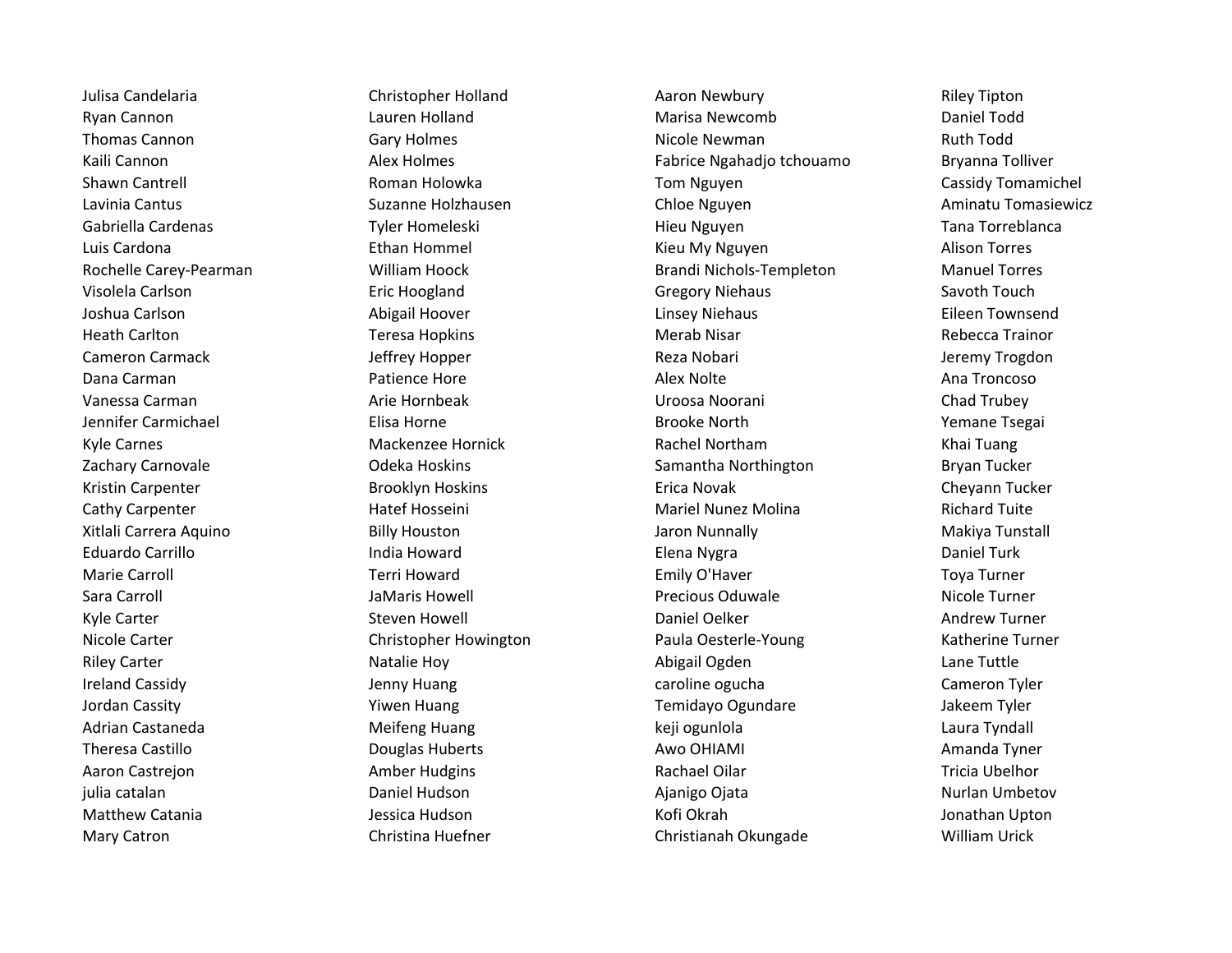Eric Classen Dietrich Jackson Meredith Overton Seth Wadsworth-Carr

Holly Catt **Active Cassie Utecht** Jonathan Huff **olawale olawale oladokun** Cassie Utecht Hunter Cavazos **Tiffany Hughes** Tiffany Hughes Cluwakemi Olaniyi Noah Utley Micah Cebra **Kent Hughes Mosunmola olawole** Mosunmola olawole Daisy Valdez Taylor Cesnik Summan Stefanie Hulen Stefanie Hulen Savannah Oliphant Savannah Oliphant Ruth Valenzuela Janelle Chandler **International Colton Van Allen** Ismaeel Hummeid **Ruth Oliva Rodriguez** Colton Van Allen Derrick Chaney **Kindra Hunckler** Kindra Hunckler Kelly Oller Smith Isabella Van Alstyne Cameron Chapman Megan Hunt Mark Olson Heidi Van Horn Reba Chapple **Seth Hunt Seth Hunt Brooke Olson** Brooke Olson Seth Hunt Brooke Olson Brooke Olson Melanie Van Winkle George Charles **Charles Charles Charles Control** Kylee Huntington **Charles Charles Destiney Olson** Taylor Vance Christopher Charles Christine Hurns Favour Oluwamuyemi Melissa VanDemark Alexis Chasteen Tyler Vanderveen Lorrie Hurt Lorrie Hurt Adekunle Oluyedun Tyler Vanderveen Alex Chaudhary **Samuel Hutchins** Samuel Hutchins **Chaudhary Sanuel Hutchins** Olumide Omobomi Jackson VanHorn Yesenia Chavez **Bao Huynh** Bao Huynh Omotola Omogbehin Lance Varnell Emilee Cheesman **Emilee Cheesman** Henry Huynh bukola omoleye Christopher Varney Junshen Chen Phuong Huynh Emmanuel Omoleye Jalen Vaughn Jijun Chen Francesca Ianni Francesca Ianni Fatimah Omotoso Fatimah Omotoso Emily Vautaw Ryan Cheri **Nisreen Ibraheem** Cheri Cheri Cheri Lal Vawr Drion Onassis Cheri Lal Vawr Soukayna Cherif **Soukayna Cherif** Cherical Coluwatosin Ilesanmi **Megan Orcutt** Cherical Megan Orcutt Jennifer Vazquez Brian Chien **Elvis Ilor** Elvis Ilor **Elvis Ilor** Ashlaynn Orkmon **David Vazquez** David Vazquez Lucas Chisham Matthew Ingalls Britney Ortiz-Cseh Jhovanni Vazquez Khaled Chortani **Matison Inman** Madison Inman Efe Osagiobare **Exmeral Access Esmeralda Velasco Garcia** Katherine Christian **SHERIFAT IPADEOLA** Tiffany Osborn **Kayla Vernon** Kayla Vernon Makishi Chuks Asemota Morten Ipsen Olajumoke Osho Dennis Villanueva Bawipeng Cin **Emmy Irwin** Emmy Irwin **Arturo Osorio Vicens** Darci Villatoro Darci Villatoro Sean Cinnamon **Seth Isaacs** Seth Isaacs **Barbara Otchere** Euis Villegas Jennifer Clark Eyad Ismail Luis Otero Joseph Vinnai Michael Clark **Victoria Isom** Victoria Isom Jacob Ott Jacob Ott Polina Vinogradov Toni Clark Tuwana Ivy Tuwana Ivy **Emily Ott** Emily Ott Victoria Vivirito Austen Clark Tuyen Von Tuyen Volume Izaguirre-Almendarez Tuyen Volume Dylan Otto Tuyen Vo Nathaniel Clark **Michael Clark Rohma Izhar** Michael Otto **Michael Otto** Hai Vo Shawn Clark **Natural Ackson** You are Jackson and Jacob Otto Ian Vogel View Man Vogel Blair Clark Samuel Jackson Merilly Ouassenan Sara Vogel Bailey Clark Tatiana Jackson Tatiana Jackson and Zahra ould ouali Tauheni Volchek Claudette Clarke The Samantha Vaddell James Jackson Collin Overfelt Claudette Clarke Samantha Waddell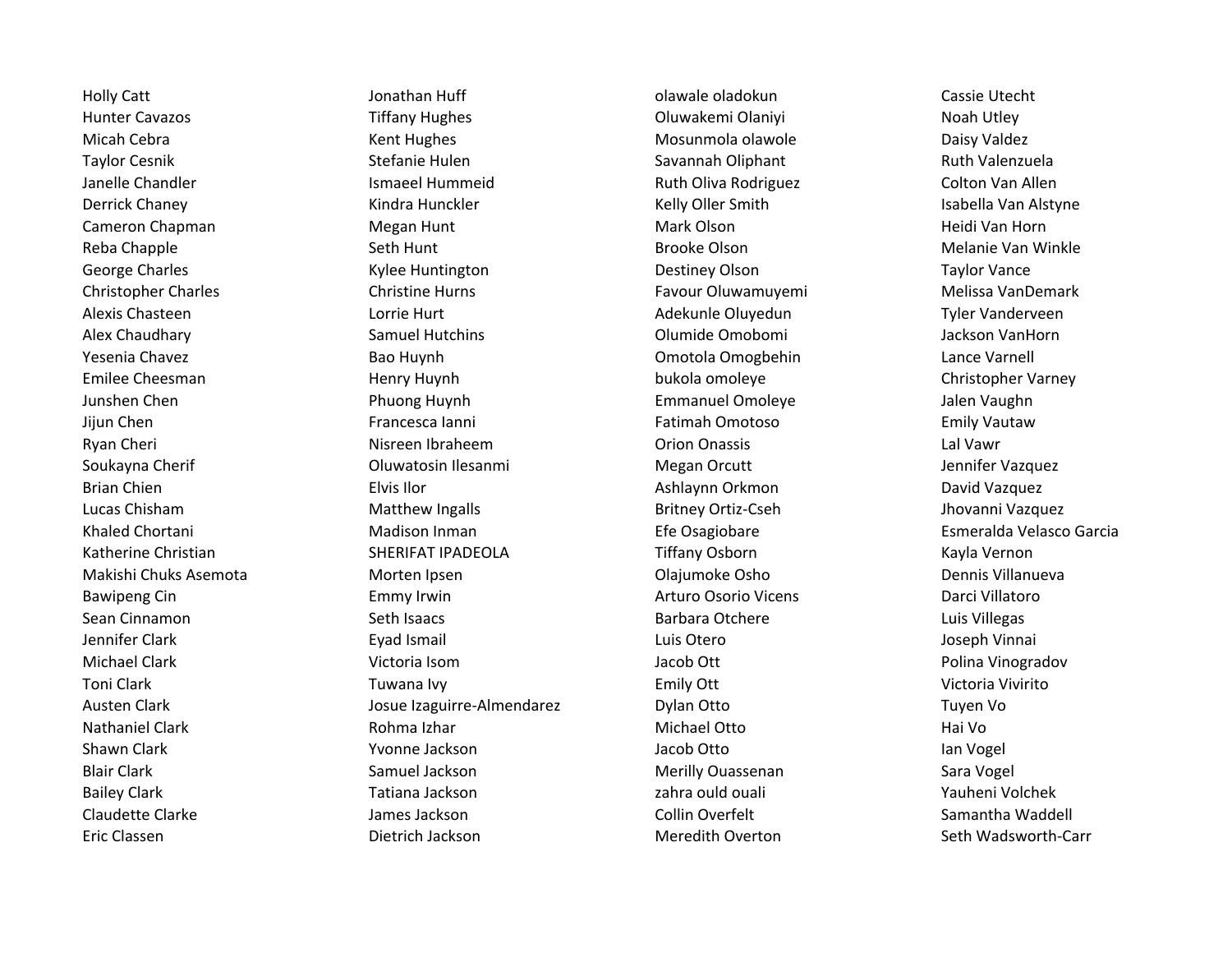Kayln Cox **Timothy Johnson** John Pence John Pence James Weigle

Alexandria Clegg Shawn Owen Delaney Wagar Joseph Jacobi Shawn Owen Shawn Owen Delaney Wagar Samantha Click **Trisha Jacobs** Trisha Jacobs Bryttnie Padgett **Elizabeth Wagner** Browner Chase Cline **Chase Cline Cline Cline Cline Cline** Gina Jacobs **Chase Padilla** Chase Padilla Chase Padilla Chase Padilla Chase Padilla Chase Padilla Chase Padilla Chase Padilla Chase Padilla Chase Padilla Chase Padilla Chas Tyler Clonts **State Clonts** Jacquelin Jacobsen-Lewis Diana Paff Natasha Wakefield Gregory Coddington The Shawntavia James Shawntavia James Jacqueline Page Shawntavia Dhelsea Walker Ryan Coglianese Shayla Walker Elizabeth James Samaria Palacios Shayla Walker Shayla Walker Conrad Cokus **Kent Jamison** Kent Jamison Ashley Palmer Ashley Palmer Kaleb Walker Dawn Coles **Natasha Jamison** Sukhraj Pandher Sukhraj Pandher Sharkila Walls Michelle Colglazier **Michelle Jaquez de Allison** Arisbeth Paniagua Brett Wallsten Chyann Colles **Sheila Jared** Sheila Jared Sheila Janice Par Janice Par Sheila Sheila Ann ann an Aiste ann an Michael Walton Bethany Collett **Ali Jawad** Ali Jawad Sui Par Sui Par Jeffrey Waltz Jennifer Collins **Amira Jebari** Amira Jebari **Amira Jebari Amira Amira Amira Amira Amira Amira Amira Amira Amira M** Ebony Collins **Ebony Colling Colling Colling Colling** Victoria Jeffers **Mang Par** Mang Par The Colling Colling Colling Vantuch Jessica Collins Courtney Jennings Cassidy Parker David Wapol Amanda Collis-Floyd **Anna Ward Andrew Jennings** Anna Ward Anthony Parks Anna Ward Anna Ward Brianna Combs Valeska Jensen Kaitlyn Parrinello Hannah Warner Alexandria Conner **Meiling Jiang Montu Patel** Montu Patel Montu Patel Kyle Warnick Benjamin Conners **Renjamin Conners** Lorena Jimenez **New York Conners Accompany Conners** Samantha Warrum Sarah Cook **Sanatia Babatunde Jimoh** Dhruv Patel Dhruv Patel Tamara Watkins Jeffrey Cooper **Anit Anna Jobe Anna Aniya Patrick** Aniya Patrick Clay Watkins Jeremy Cooper Martha Jobito Laura Patron-Leon Emily Watring Brooke Copp **Summer Patterson** Erin Watring Jesicca Johns Summer Patterson **Exites Exits Summer Patterson** Erin Watring Kayla Corbin **All and Adam Johns Corbin Patterson** Corbin Patterson and All Accelyn Watrous Robert Cordell **Robert Johns Collect Access** Jamie Patterson **Michael Watson** Michael Watson Andres Cordova **Ariel Watson School** Jason Johnson **Ariel Watson** Kara Paul Ariel Watson Ariel Watson Beverly Cornejo **Lattical Communist Communist Communist Communist Communist Communist Communist Communist Communist Communist Communist Communist Communist Communist Communist Communist Communist Communist Communist Commun** Jodie Cornett **Ack Acknowledge Strutter Cornet Cornet** Kelsey Johnson **Cornet Cornet Cornet Cornet Cornet Cornet** Kelsey Johnson Jose Cortes Vazquez Tyffani Johnson Hannah Payne Emilie Waugh Jessica Costa Indonesia Johnson Emilee Payne Hannah Wayman Kristen Cothron and Communication Cothron Rayna Johnson and Theorem Julian Payne and Cothron Robin Weaver Jessica Cotton **Gack Constructs Constructs Constructs** A lustin Pebworth Nicholas Weber A lustin Pebworth Nicholas Weber Kilynn Courtney **Stephanie Peck Maly Webster** Courtney Courtney Latasha Johnson Stephanie Peck Stephanie Peck Maly Webster Josel Covarrubias **Makayla Johnson** Makayla Johnson Holly Peebles Charice Weddle Jennifer Cox Allen Johnson Leslie Pell Brooks Weidman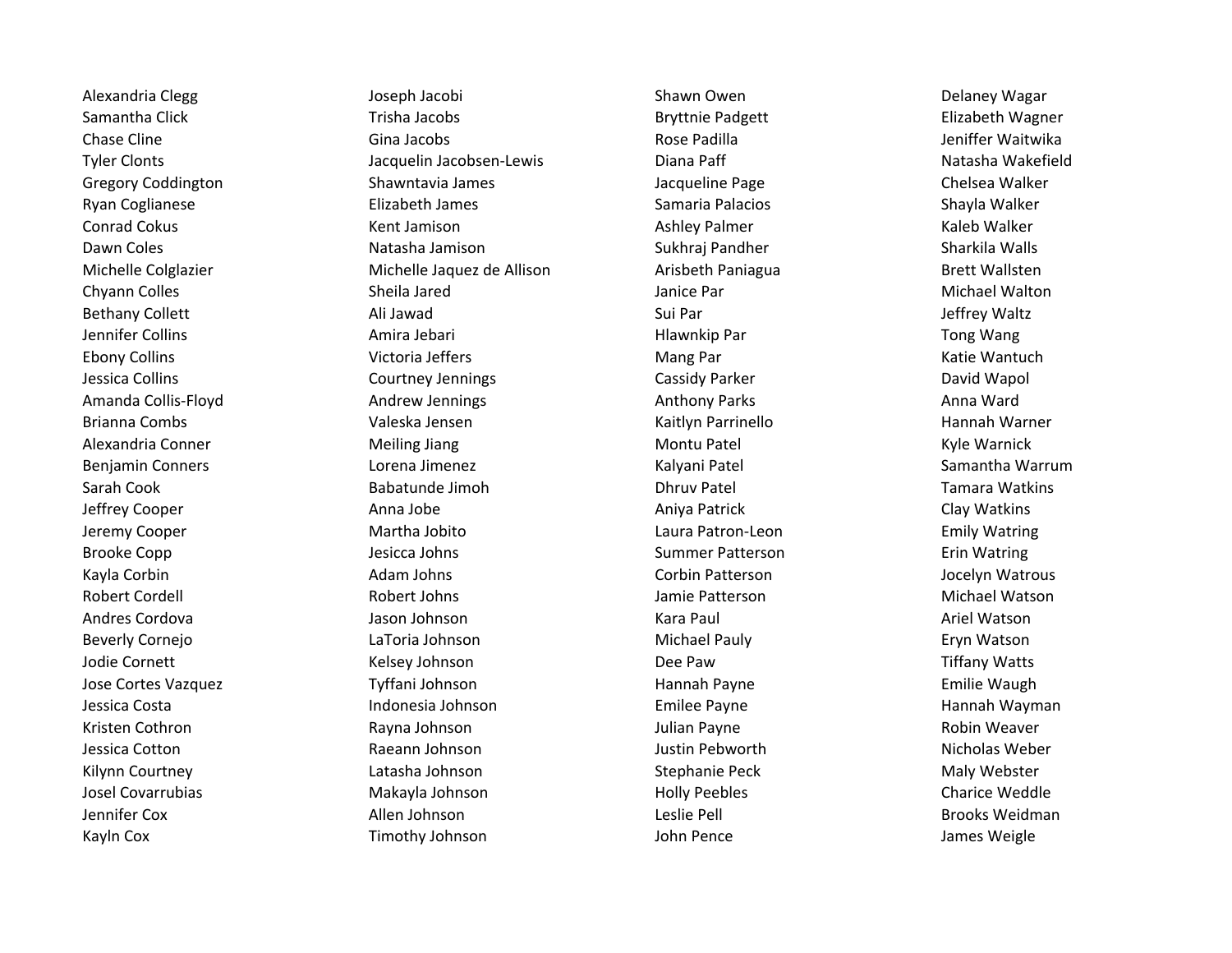Natasha Davidson **Natawid State Abigail Powell** Meredith Willen Meredith Willen

Bailey Cox **Elle Johnson** Elle Johnson Sarah Pendleton Sarah Pendleton Shannon Weiss Jessica Cox Douglas Johnson Jessica Penn Avery Welch Mackenzie Craig **Azias Johnson** Azias Johnson Matthew Penney **Paul Welch** Brandi Cramer **Bethany Johnson** Bethany Johnson Brian Pennington Deborah Welch Austin Crane **Communist Clubse Communist Clubse Venus Jones** Communist Communist Melissa Penter **Communist Clubse Communist Clubse Communist Club** Eli Crane Carl Jones Matthew Pepper Vanessa Wells Christian Cranor Lisa Jones David Perez Kira Welsh Karin Crawford **Galactic Coney Coney State Joshua Jones** John Perkins The Merkins Heidi Welsh Adria Crawford **Crawford Commandial Crawford Conna** Jonna Jones Commandia Cuadalupe Perusquia Crawford Theresa Wendling Catelyn Crawford Jazzmine Jones Johnathan Peters Wendy Wernke Blake Creed **Graed Constructs Classic Constructs** Jackyn Jones **Jackyn Jones Music Classic Classic Classic Classic Classic Classic Alexandra Wertz** Casey Cretcher **Casey Cretcher** Cretcher Casey Cretcher Daryl Jones **Natalie Peyton** Miranda Wessel Megan Crews **State According to the State According Crews** Jacquel Jones **Mathew Wethington** Bryan Pham Mathew Wethington Lily Crews **Ashaunte Jones** Charlene Phillips Charlene Phillips Christina Wetzel Nicolas Crews **Abigia Jones** Nicholas Phillips **Nicholas Phillips** Ross Wheatley Gillian Criswell **Cheyanne Jones Cheyanne Jones April Phoenix** April Phoenix Cachary Whitaker Kara Crockett **Evan Jones** Evan Jones Chelsea Pickerel Constants Cindy White Kayla Cross **Reather White** Charly Jones **Charly Jones** Trevor Pierce **Constants Heather White** Synthia Crouch **Bethany Jones** Bethany Jones Katelyn Pietsch Grace White Edgardo Cruz **Elliora Piguet Cruz Cregory White** Edgardo Cruz Cregory White Madelynn Culp **Micah Jones** Micah Jones **Rocio Pillco** Rocio Pillco **Micah Locio Accio Pillco** Karli White Elise Cummins **Elise Cummins Taylor Jones** Cassandra Pittman **Comming Comming Comming Comming Comming Commission** Caleb Curtis Marian Jones Kathryn Pitzer Stephanie Whitesell Madison Curtis **Ashli Jones-Corlette Ashli Jones-Corlette** Zachary Plahitko Shannon Whitney Samantha Cutsinger **Andrew Jorgensen** Andrew Alonso Planes Alonso Planes Chelsea Whyde Zachary Czachura **Christopher Julian Marchary Czachary Czachary Czachura** Andrew Wichlinski Tara Dale **Alexander K'Peahay Rachael Pogue** Rachael Pogue Christian Widduck Anja Dale **Moussa Kadir** Moussa Kadir New Youne Wieck Michael Dalka **Amy Kaiser** Amy Kaiser **Cathy Porter Cathy Porter Kyle Wieczorek** Kyle Wieczorek Deja Darling North Controllering Gloria Kaliman Number 2012 vickie Porter Number 2013 Ronald Wilbur Austin Darrah **Allam Ackery Aderonke Kareem** Accordinal Sordan Porter **According Contract Contract According Contract** Kristina Wilcher Jack Daugherty Zahra Karimi Razakani William Powell Emily Wiley Wilson Daugherty **Erika Karle Community Community** Jala Powell **Brittni Wilkerson** Brittni Wilkerson Tamar David North Sheryl Karnes New Sheryl Karnes New York Bashley Powell New York Shen Wilkinson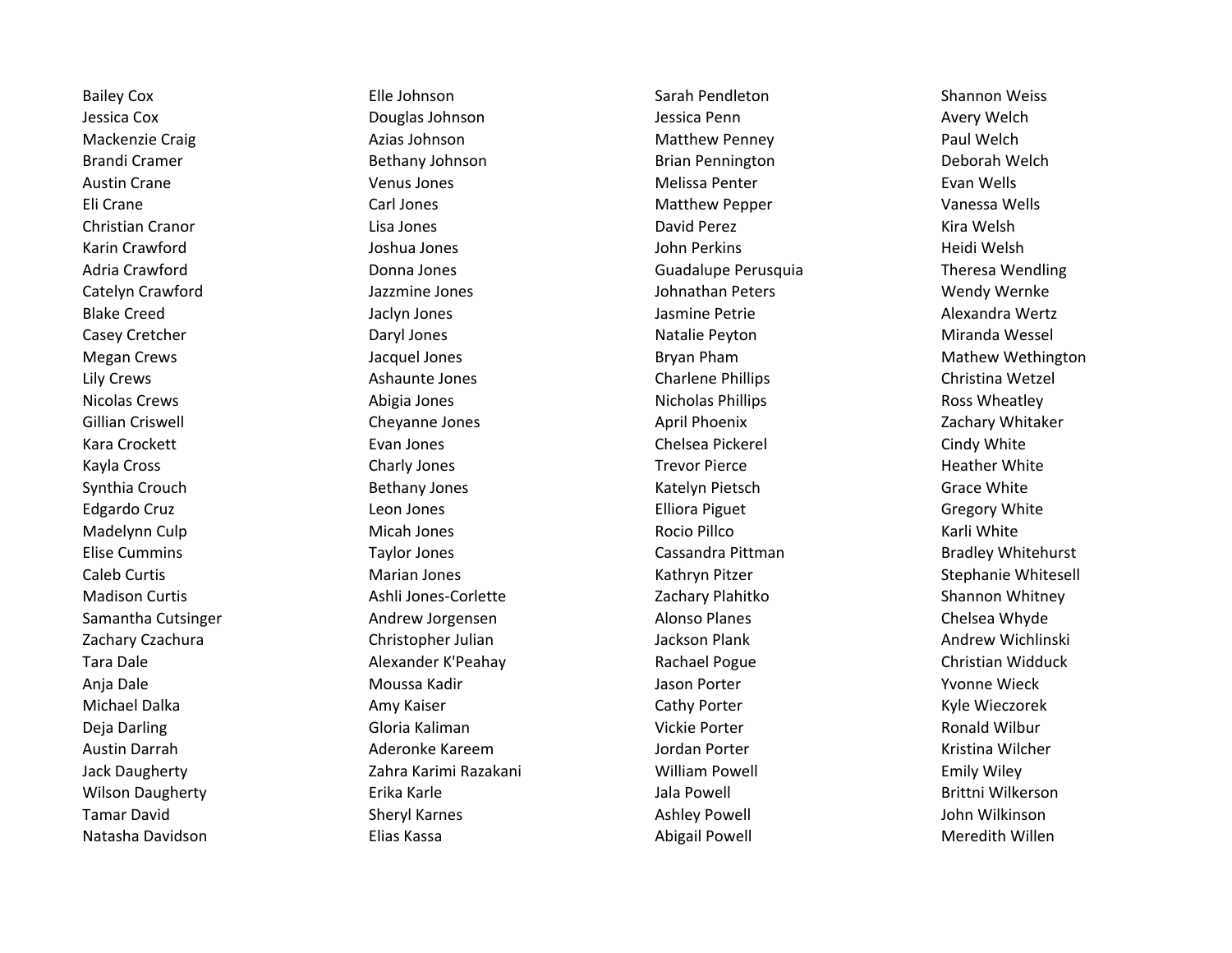Christopher Davis **Tressie Kaufman** Joseph Pratcher Joseph Pratcher Jessica Williams Cameron Davis **Machinam Harsimran Kaur** Morgan Price **Morgan Price** Cameron Davis Victoria Williams Vivian Davis **Mathem Communist Communist Communist Communist Communist Communist Communist Communist Communist Communist Communist Communist Communist Communist Communist Communist Communist Communist Communist Communist C** Ben Davis **State And Architects** Jaisleen Kaur **Material Contracts Contracts Contracts Contracts Braden Williams** Jacob Davis Jaspinder Kaur Erick Pruitt Ross Williams Allison Davis **Harsimranjit Kaur** Ashley Puckett **Harsiman**in Harsimranjit Kaur Ashley Puckett Tenisha Williams Isaac Davis **Example 20 No. 2018 Mercy Pui Access Controller Mercy Pui** Mercy Pui **Michael Milliams** Michael Williams Caroline Davis **Caroline Davis Jaspreet Kaur** Lindsey Purvlicis **Caroline Davis** Brenda Williams Michael Davis II **Sumandeep Kaur** Angela Quiett Nina Williams Nina Williams Lydia Dawes **Morgan Kavalec** Morgan Kavalec Kennedie Radcliff **Morgan America** Morgan Kavalec Quincy Dawson **Example 20 Transformation** Hunter Kays **Erin Rader** Erin Rader **Accommunist Constant Constant Constant** Lesa De Fluiter **Katelyn Keane** Katelyn Keane Carter Radseck Carter Radseck Kirsten Williamson Laura De La Garza **Analea Keatts** Analea Keatts Javorious Raggs Todd Willis and Willis Alison DeBuhr Connie Keck Dietra Ragsdale Daisia Willoughby Samantha Decker **Child Christian Chrystal Keeton** Chloe Raikes Chloe Raikes **Child Christian Christian Christian** Alexis Decker Nicholas Keffaber Ambriel Raine Sean Wilson Christopher Deere **Aminatou Keita** Braden Rainey Braden Rainey Tiffany Wilson Levent Deger The Samantha Wilson Jeff Keithley New York Charles Ashley Rakowski Samantha Wilson Adonis Del Orbe Rodriguez Hamidreza Keivanfard Joseline Ramirez Monica Wilson Benjamin Delfin News Hoelle Kelava Maria Ramirez-Martinez Martinez Kayla Wilson Susan Deloach **Kelsey Kelly Guadalupe Ramos** Carmen Wilson Gutierrez Carmen Wilson Gutierrez Jacob DeLoach Chrystal Kelly Magdalena Ramos Ayala Rachelle Winslow Amanda Delp **Lydia Kemp** Lydia Kemp **Holly Ramsey** Holly Ramsey **Tishawna Winston** Matthew Demmary **Matthew Benjamin Randall Anna Winzeler** Benjamin Randall Anna Winzeler Aniya Demmings Christopher Kenipe Levi Ransom Alex Wirey Nathan DeMyers **Sithabile Kennedy** Megan Ratliff **Elizabeth Wisdom** Megan Ratliff **Elizabeth Wisdom** Tyler Denham **Example 20 Example 20 Example 20 Example 20 Example 2** Zachariah Ratliff Sydney Wise Danielle Denise **Calyssa Keown** Calyssa Keown Caleb Ratliff Caleb Ratliff Caleb Ratliff Caleb Ratliff Daniel Wiseman Donovan Denny **Matthew Ray Constructs** Joel Kern Matthew Ray Matthew Ray **Account Luke Wishmier** Grace Denny The Chase Wisner Kaelyn Kerns The Chase Wisner Chase Wisner Chase Wisner Alyssa Devlin Natura Aliyasa Devlin Sadie Ketchum Naman Sadie Ketchum Daryn Raymer Natura Superin Daryn Raymer Saidatou Diallo **Samuel Wolski** Xavier Keys **New York Constructs Constructs** Lily Raymond Samuel Wolski Samuel Wolski MAMADOU DIALLO **Rammad Khan** Caylin Readus Caylin Readus Ashley Wolverton Luke Dias **Ratinder Khattra** Michelle Wood Builder Chattra Cuke Andrew Michelle Wood Alita Diaz **Malik Kherchaoui** Malik Kherchaoui Raven Redding **Ramada Roxanne Wood**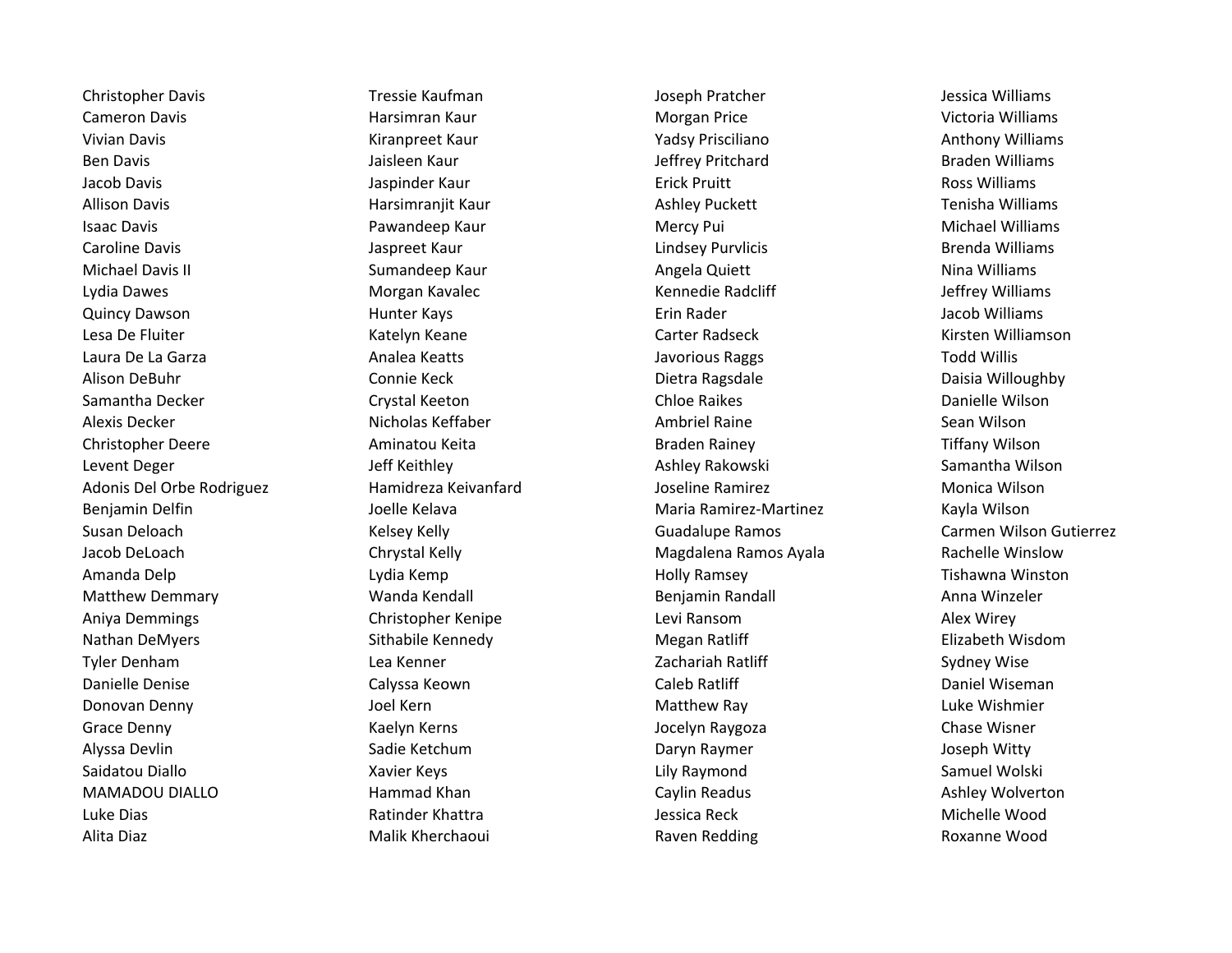Lazaro Diaz Escutia Shervin Kiani Jamie Reed Ivy Wood Alejandra Diaz Fernandez Marleen Kidwell Miranda Reed JoDee Woodruff Kenya Diaz Ocampo Jane Kim Lilnell Reed Zachary Woods Kirby Dice **Michaela Wooten** Yunah Kim Nunah Asim Darren Reese Nunah Desember 2014 Michaela Wooten Justin Dickens **Sarah Kincaid** Sarah Kincaid Nathaniel Reeves **Nathaniel Reeves** Russelle Workman William Dickey **Ning Morgan Remainted Amanda Worland** Morgan Remlinger **Ning Amanda Worland** Michael DiCristofaro **Margarita Rentschler** Taja Wright Margarita Rentschler Taja Wright Bailey Didion **Alexandra King Sheridan Resor** Sheridan Resor Sheridan Resor and Dulianna Wuethrich Allison Dill **Allison Dill Travis King State Account Control**ler Mercedes Reyes Allison Dill Sam Wulle Michael Dillehay **Michael Wyatt** Catrianna King **Catrian Communisty Communisty Catter** Adrian Reyes Michael Wyatt Adam Dilley **Auch and August Chadwick King Chamber Channel Mevelyn Reyes** Mevelyn Reyes and Mevelyn Reyes Mevelyn Reyes Raleh Yaghoubi Whitney Dilling **Melissa Kingrey Community Constructs** Gisselle Reyes Menbo Yang Minh Dinh **Abigail Kinkade** Abigail Kinkade Ben Reynolds Nan Yao Garry Ditchley **Example 20 Example 20 Hollie Kinker** Brittney Reynolds Andrew Yardas Andrew Yardas Fnu Divya **IVY North Communist Cleah Kinser** Number 2011 and the Julie Rhea Ivy Yataco Ivy Yataco Mahougnon Djihouessi Gibson Kinslow Nicolas Rhorer Autumn Yates Diem Doan Goan Goalen Claire Yaung Janey Kirby Claire Yaung Jessa Rice Claire Yaung Claire Yaung Brian Dobbs **Malorie Kirk** Sarah Rice sakinatou yawa Sarah Rice sakinatou yawa Ashley Dobbs **Anaclet Kisi** Anaclet Kisi Ian Rice **Anacles Anacles Anacles Anacles Anacles** Anacles Anacles Anacles Anacles Anacles Anacles Anacles Anacles Anacles Anacles Anacles Anacles Anacles Anacles Anacles Anacles An Erin Dolson Aislynn Kizer Jennifer Richardson Cari Yohe Clifton Donald John Knapic Jasmine Richardson Hunter Yonts Michelle Dotson **Michelle Dotson Caitlyn Richardson** Taylor York Benjamin Dove **The Connor Richardson** Connor Richardson Nathan Young Nathan Young Danny Dowell **Amy Knoll Michael Richardson** Michael Richardson Natasha Young Ethan Dowling **Kasey Knox** Kasey Knox Noah Richey Moah Richey Mallory Young Travis Drake Mackenzie Koehl Evangelyn Richter Brandon Young Daniel Drake **Kyle Kohler Manda Brayson Rigsby** Grayson Rigsby Hamza Yousaf Samantha Drum **Angela Konold** Angela Konold Aaron Riley Aaron Riley Aaron Riley Angela Konold Aaron Riley Angela Robert Drummond Courtney Kooken Courtney Kooken Rusty Riley Courtney Rusty Riley Riley Riley Riley Riley Riley Matthew Dryden **Matthew Dryden Wesley Kotcher** Matthew Jacob Riley Juan Zarate Juan Zarate Dumisa Dube **Isabelle Kourany Litter and Amy Riley** Amy Riley **Amy Riley** 2 aaheed zebada Corey DuBois **Emily Rinear Astride Kpotufe Emily Rinear** Emily Rinear **Astride Kpotufe Emily Rinear** 2. Alamagne Zhang Zhang Zhang Jordyn Duboise **Rachel Kraynik Claude Rinehart** Claude Rinehart Ziyu Zhao Laramie Dudley **Markov Charamie Contract Character Character Character Character Character Character Character Character Character Character Character Character Character Character Character Character Character Character C** Samantha Dugard **Chase Kuhn** Chase Kuhn Rebecca Risch Rebecca Risch Lin Zhou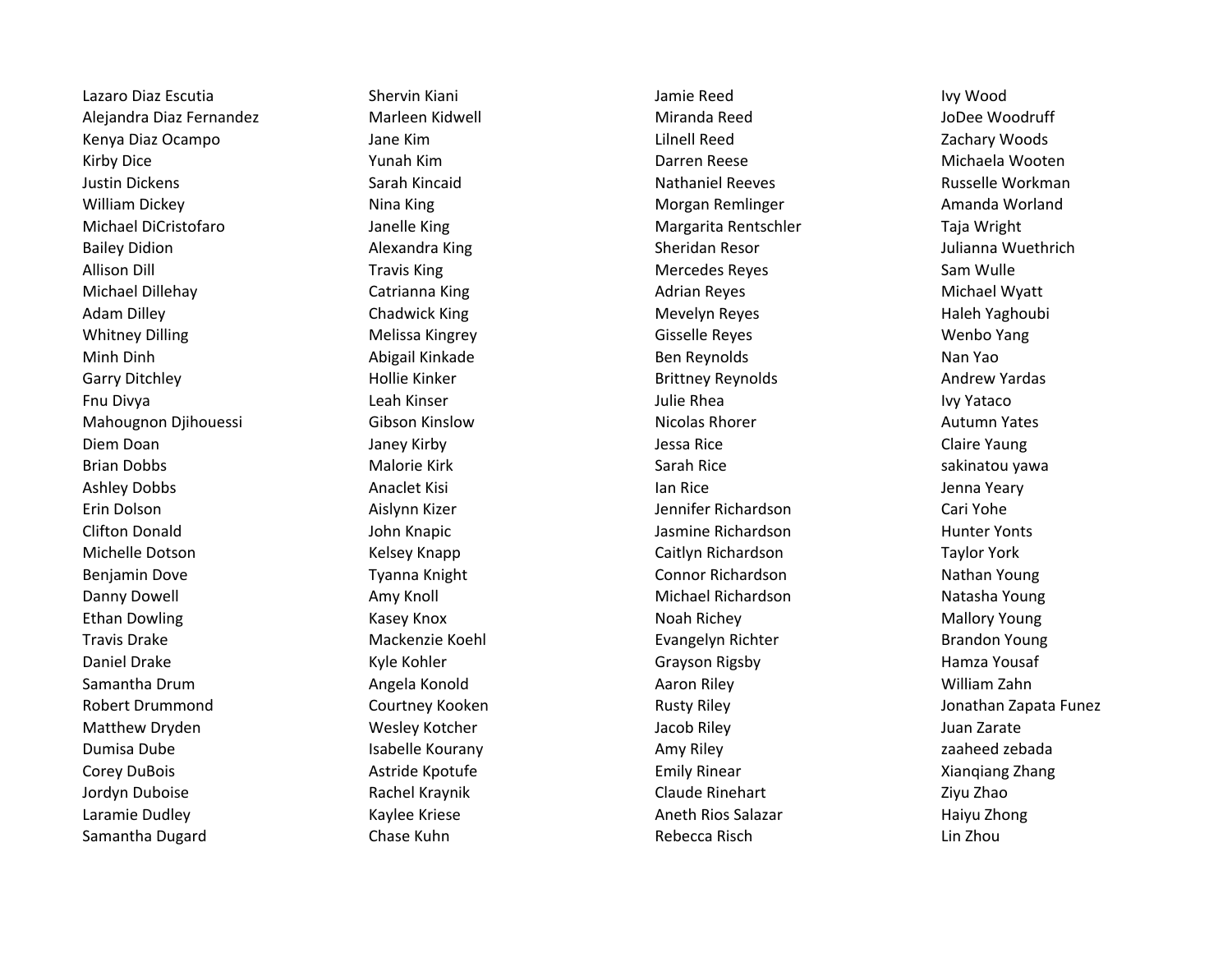Lindsay Duncan

Mariah Dugger **Amritpal Kular** Amritpal Kular Rachel Risley **Amritpal Amritpal Kular** Rachel Risley Sarah Dulaney **Kaiseuh Kum** Pennie Ritter **Managatan Bulanga Pennie Ritter** And Sahaziel Zuniga

### KOKOMO

Mariam Ali **Elizabeth Garber** Industries and McCurdy Ian McCurdy Isaiah Slaughter Steven Allen **Amanda-Joe Garling Monica Slonaker** Kori Mcduffie **Monica Slonaker** Monica Slonaker Ashley Amick **Abigail Garmon** Abigail Garmon **Abigail Garmon** Walter McFarland Jeri Smith Jody Andrews **School Communist Contract Communist Contract Contract Contract Contract Daniell Smith** Daniell Smith Nicole Anthrop **Marti Smith Marti Smith Marti Smith** Jeremy McLearran Marti Smith Marti Smith Emily Arslain **Samantha Gentry Samantha Gentry Communis McNally Communis McNally** Leah-Rachel Smith Alex Aspinwall Tara Gibson Corynne Menard Sarah Smith Joshua Bachman Garrett Glassburn Justin Meyer Cortnie Smith Tyler Barber Natural Micah Glover New York Barber Aleon Snyder Stephen Micah Glover New York Barber Aleon Snyder Ross Bates **Maxim Contract Contract Contract Contract Contract Contract Contract Contract Contract Contract Pora** Keenan Bates **Maximo Gomez** Maximo Gomez Tracy Miller **New York Conference Conference Conference** Danielle Snyder Katerina Baucco **Amber Grimaud** Amber Grimaud Bryce Moeller **Anthony Soule** Anthony Soule Leanna Baugh **Angie Gross** Angie Gross **Angle Southern** Richard Moeller Angela Southern Mikayla Beard **Brenda Grubb** Brenda Grubb **Olivia Mohring** Sadio Sow Joshua Bedilion Emma Guldi Alexander Moore Logan Sparks Amy Behny **Amanda Gustin** Amanda Gustin Adam Moore **Adam Moore** Kelsey St.Clair BreeAnna Bell **Gout Communist Communist Communist Communist Communist Communist Communist Communist Communist Communist Communist Communist Communist Communist Communist Communist Communist Communist Communist Communist Co** Amanda Beltz **Brandon Hammond** Tiffany Morecraft Jaxson Stage **Jaxson Stage** Bruce Bir **Noah Hamrick** Heather Moreland Lenora Stanford Lenora Stanford Dalton Bishop **Seth Handy Seth Handy** Brianna Mortz **Seth Handy** Brianna Mortz Steffel Caitlyn Blankenship Mitchell Hardin Rachel Mow Sarah Stephenson Jonathan Blanton **Antonio Haro Gaeta** Malori Mullens Malori Mullens Jeremy Stewart John Bottger **Nary Stephen Hashbarger** Mary Munger David Stewart David Stewart Dawson Bower **Terri Hayes** Terri Hayes and the Unit of Stirk Assemblance Charles Stirk Jody Bowsher **Steven Stollings** Celina Hayslett **Mary Mary Musholt** Steven Stollings Jessie Boyd Jossie Helmerick Zoe Musselman Laurie Stoops

David Akers **Shannon Fuller** Shannon Fuller Waiming Mccurdy James Slaughter

Ricky Bearden **Example 2 Community Community** Deanna Gualtieri **David Monticue Communicue** A'mya Sparger-Withers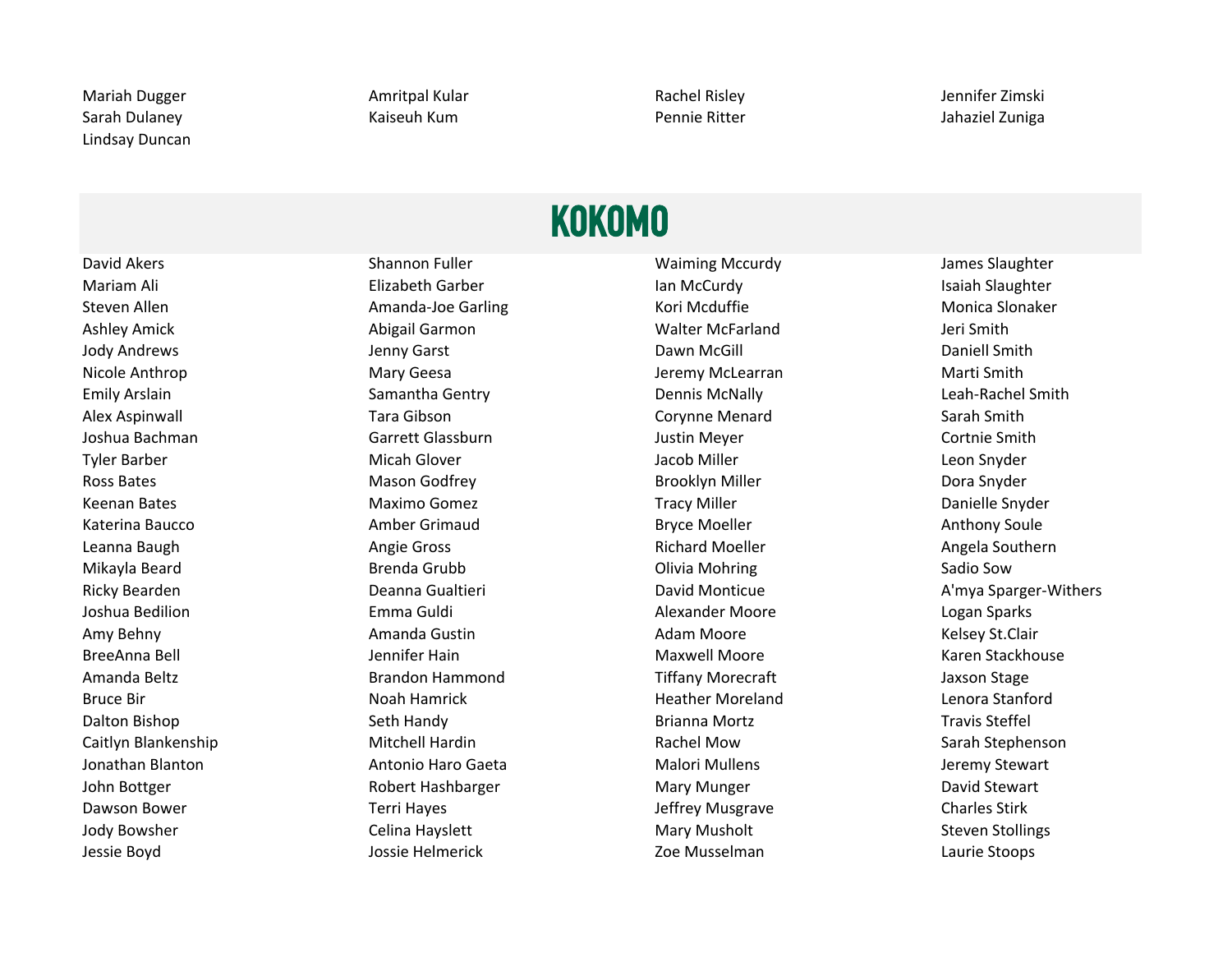Keegan Duncan **The Communist Communist Communist Communist Communist Communist Communist Communist Communist Co** 

Lila Brinkoetter **Teresa Henderson** Sarah Napier Sarah Napier Sarah Indonesia Sosh Sturgell Kenneth Broniak **New State Cole Henderson** Cole Shaunne Neer Shaunne Neer Amanda Summers Dulcey Brooks **Brooke Hendricks** Brooke Hendricks Jessica Nester **Brianna Swing** Brianna Swing Hunter Bryant **Tanner Tatman** Jessica Hensley **New York Constructs** Peyton Neuzerling Tanner Tatman Justin Bull Tracy Herr Gabriel Nielander Harley Taylor Mariah Burgess **National State of the Community Community** Carah Norman Communism Communism Communism Anthony Templin Neil Burkle **Neil Burkle** Jared Hickman **Aaron Offenberger** Tyllah Thoden Geordan Butler **Chandler Hipp** Chandler Hipp **Chandler Hipp** Morgan Oilar Chandler Hipp Morgan Oilar Kelly Tomlinson Kimberly Byers **Example 2 State Comotage Comotage Comotage Ashley Tooley** Clamigoke Omotayo Ashley Tooley Jarold Cannon Jessica Hoffner Brianna Orpurt Alyssa Torres Jessica Carroll Jessica Honeycutt Jessica Page Madelyn Townsend Amanda Chalk **Zakari Hoover Caleb Treadway** Caleb Treadway Caleb Treadway Andres Chavez **Shelby Hopkins** Shelby Hopkins Natalee Parsons **Christi Trees** Tamara Clark **Bailey Howard** Bailey Howard Adam Patrick **Nathan Troutman** Adam Patrick Nathan Troutman Angel Clark **Sunday Htoo Ruby Patton Ashley Turko** Ruby Patton Ashley Turko Tommy Cleaver **Example 20 Times Cleaver** Brian Hunt **Cleaver Cleaver Cleaver Brian Hunt** Katie Paulus **Madison Turner** Kyle Clemons **Example 20 Transformation** Carolin Hunter **Carolin Hunter Carolin According Carolin Accordin** Daniel Pavey **Melinda Ulz** Andrea Collier **Andrea Collier** Holly Hunter **Holly Hunter** Luis Pedro Cortez **Homer Uncapher** Homer Uncapher Searra Cooper **Searra Cooper Kain Hunter** Kain Perkins Kain Perkins Micole Unger Kyle Copeland The Community Community Isaac Community Community Community Community Community Community Communi Eric Cowell **Example 20 Shanyah Plummer** Parker Vanmeter **Shanyah Plummer** Parker Vanmeter Jasma Cowherd Jessie James Bethaney Porter Stephen Vanneste Alison Cregar **Communist Clubse Constructs Constructs** Derreck James **Morgan Vetter** Jesse Powell **Morgan Vetter** Timothy Critser **The Crite Contains Container Walter Januszkiewicz Faith Pownell** Antonio Viera Antonio Viera Casey Croussore **Casey Croussore Casey Croussore** Brittany Price **Casey Croussore** Breannah Vogel Alexis Dabney **COURD COURDEY COUTTER** Courtney Johnson **Ethan Purkey Courtney Amanda Walden** Dayna Damewood **Mallory Johnson** Mallory Johnson Amanda Rairigh Courtney Waldmann Jason Darland William Jones Tina Ramirez Russell Waldon Sierra Davis **Andrea Kaiser** Andrea Kaiser **Freddy Ramirez Cruz** Tara Walker Jacqueline Davison **Shawn Kelly Shawn Shawn Stephanie Wallace** Shawn Kelly Shawn Stephanie Wallace Angela Dobbs **Marcy Reese** Marcy Reese Marcy Reese Melanie Walsh Breann Donson **Autumn Kilgore Autumn Kilgore** Erin Reichenbaugh Samantha Ward James Dotterer III **Mallory King Community Community** David Reynolds Controller Mattlynne Watanabe

Rebecca Braun **Example 2 Cassidy Myers** Cassidy Myers **Cassidy Myers** Anthony Strohecker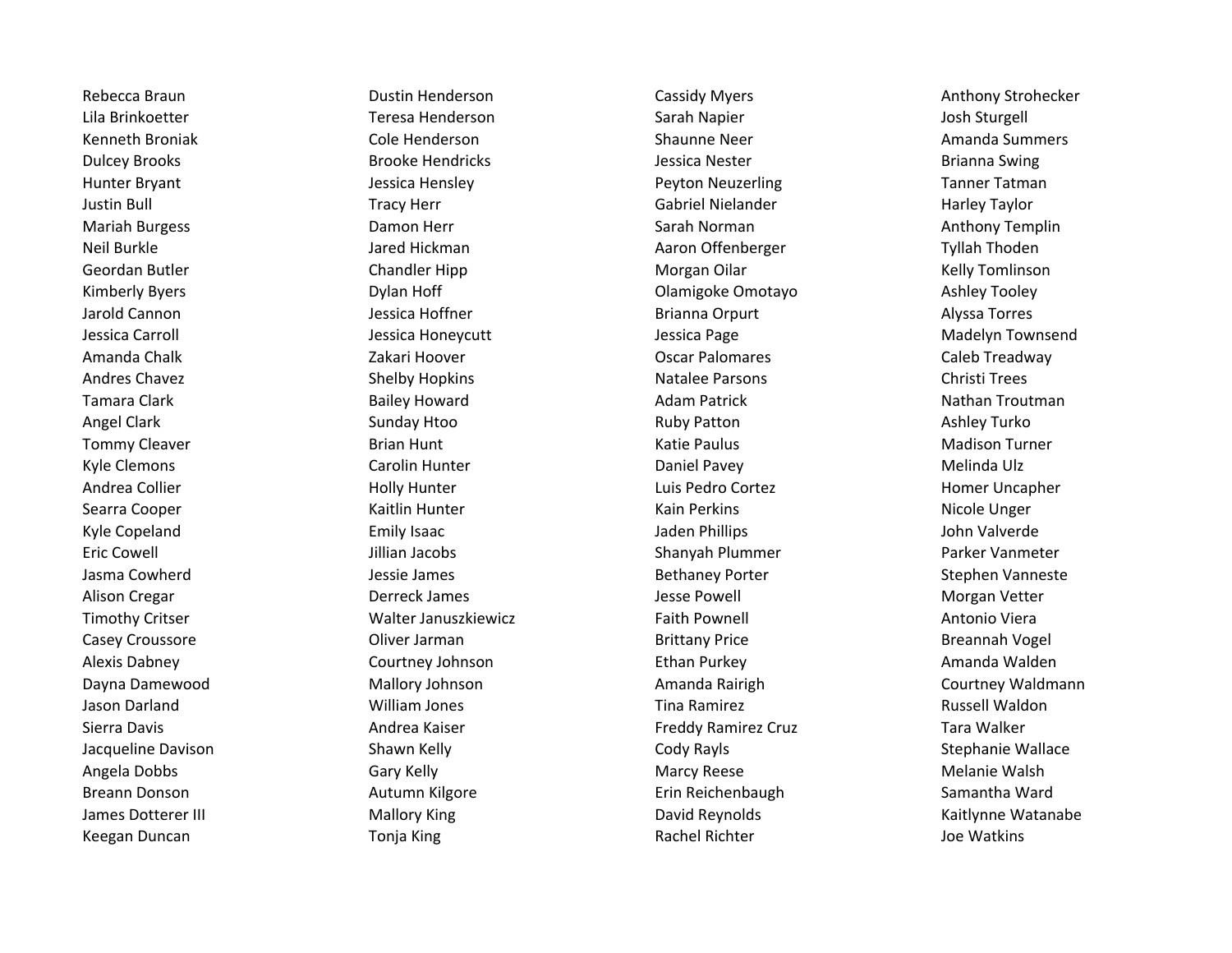Catherine Fritz

Jeana Friedersdorf **Nanielle McCune** Communication Cristen Simmons and Heather Youngman

Amanda Dunn Number of Aleighia King Number of Stephen Watkins and Aleighia King Stephen Watkins Siera Dziadosz **Angela Kirts Laura Ritchey Laura Ritchey** Alerica Weaver Shanna Earnheart **Galact Christene Shanna Earnheart** Jonathan Klingler **Jose Rivera** Jose Rivera Lauren Weaver Jake Ebert Macaela Kuntzman Mackenzie Roberts Emma Weiler David Eccles **Alexis Lees** Alexis Lees **Alexis Lees** Jeremy Rodabaugh Logan Welker Nicole Edwards Nolan Leisure Nolan Leisure Malissa Ruebush-Moon Roderick Welker Kameron Eller **Shea Leonard** Shea Leonard **Harrison Ruschak** Bridgette Welsh Michael Elliott **Lance Leonard** Communication Cevi Rutherford **Communication Communication** Christelline White Arlene Emmert **Example 20 Example 20 Example 20 Example 20 Example 20 Example 20 Example 20 Example 20 Example 20 Example 20 Example 20 Example 20 Example 20 Example 20 Example 20 Example 20 Example 20 Example 20 Example 2** Brayden Endsley The Santucci Christopher Santucci Schristopher Santucci Schristopher Santucci John Willett Matt Englert **Englert Communist Engleries Communist Communist Communist Communist Communist Communist Communist Communist Communist Communist Communist Communist Communist Communist Communist Communist Communist Communist** Lydia Enos **Terry Loer** Terry Loer **Network Channel Communist Communist Communist Communist Communist Communist Communist Communist Communist Communist Communist Communist Communist Communist Communist Communist Communist** Breanne Estep **Mark Wilson** Craig Loveless **Melissa Schmidt** Melissa Schmidt Mark Wilson Jessica Estep Bailee Lytle Tabitha Schoenstein Morgan Wilson Brooke Eubank **Network Schultz Schultz Amanda Schultz** Luke Wilson Marlis Feightner Pierre Malone Abigail Schwieso Alyshia Woods Travis Fetter **The Contract of the Contract Scott** Fravis Fetter Morking Hunter Working Angela Fields **Angel Marquez Communist Angel Marquez** Hannah Scott **Angela Propinsi Michael Wyrick** Mara Fivecoate **Gotto Constructs Constructs Constructs** Ocean Sharp **Constructs Constructs Constructs** Brandi Yakubov Avery Fouts **Nathan Maynard** Nathan Maynard Jennifer Shue Keyerstyn Young Courtney Frazier **Roger McCarthy Courtney Frazier Marlayna Young** Alethea Shumaker Marlayna Young

Makinsey Erickson **Autumn Lolkema** Autumn Lolkema Landon Scena-Bolan Tabatha Williams-Janssen

### **LAFAYETTE**

- Ayu Sabrina Abdul Samat Scot Earle Elijah Keller Brian Rawlins Ariana Acevedo Rosario Jamie Ebershoff Amy Keller Caitlin Rayburn Justin Adams **Elijah Eddy Elijah Eddy Melissa Kendall** Shane Rayphole Corrin Adams **Garrett Eldridge** Benjamin Kercheval Evan Reed Coty Adkins **Community Constructs** Peter Eleuteri Sylvia Keys Chelsea Reppert Coty Adkins Chelsea Reppert Evelia Aguilar Tyler Enlow Tae Keun Kim Carly Resler Joonyoung Ahn Michelle Escobedo Macy King Sarah Richardson
	-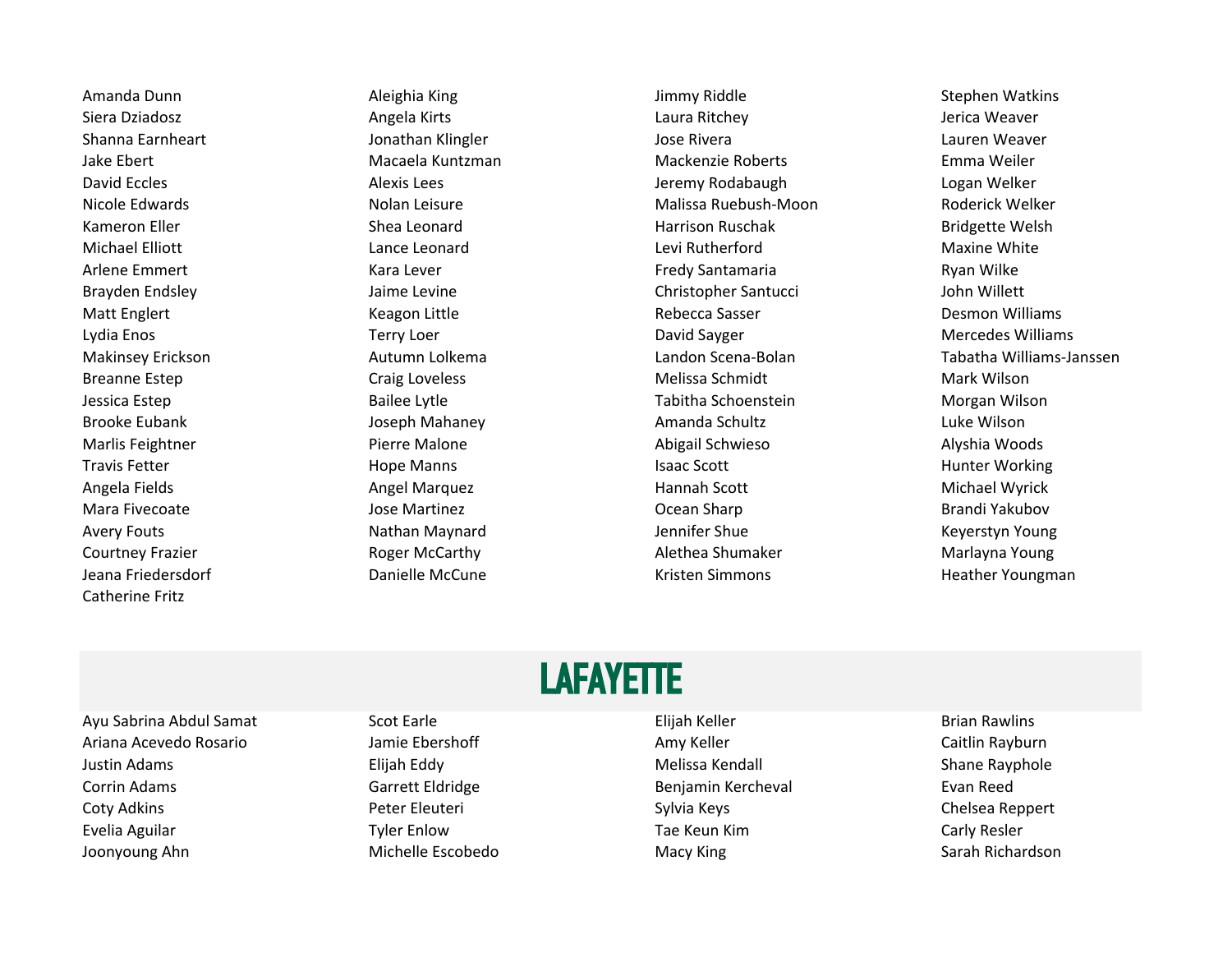Sandy Alanis **Exting the Control Control Control Control Control Control Control Control Control Control Control Control Control Control Control Control Control Control Control Control Control Control Control Control Contr** Yetsenia Alanis Hernandez **National Angel Angel Angel Kizer** Angel Kizer Ian Rider Ian Rider Patrick Alexander **Nexim Fan Steater Alexander** Christen Kexin Fan Leah Knowles Christen Leah Knowles Alexander Ben Allbaugh **Braugh Communist Communist Communist Communist Communist Communist Communist Communist Communist Communist Communist Communist Communist Communist Communist Communist Communist Communist Communist Communist C** Enrique Alquezada **Heather Fell** Austin Koepkey Madison Rishel Gabriel Anderson **Gabriel Anderson** Joshua Fennell **Communist Communist Communist Communist Communist Communist Communist Communist Communist Communist Communist Communist Communist Communist Communist Communist Communist** Lily Archer Karli Fidler Hae Ji Kwon Clint Robertson Wendy Arellano **Ross Filbrun** Ross Filbrun **Ross Ellection Communist Cative Lafortune** Ana Rodriguez Jennifer Arenas Hernandez **Braiden Fingerle** Averiana Lain Averiana Lain Diane Rodriguez Brian Arias **Chelsea Fisher** Chelsea Fisher Malachi Lambert Chemical Arias Angles Jolane Arnold Joseph Flemings Carl Lane Jessica Roman-Ramirez Celeste Avila **Carlos Community Community** Kaitlyn Flint Community Celeste Avila Bredi Lane **Community Community Community** Celeste Avila Kenzie Bahler **Melinda Flores** Melinda Flores and Aude Lankford Trace Rosen Isaac Bahler **Tyler Floyd** Tyler Floyd Catherine Lape Catherine Lape Austin Ross Bernie Baker The Communication of the Kelsie Floyd Communication Bailee Laughner The Communication William Ross Drake Baker **Lukas Forgey Community Community Laux** Emily Laux **Brandon Ross** Brandon Ross Brandon Baldry **State Communist Cassady Lear** Cassady Lear **Cassady Lear** William Royal Angelina Ball **Anna Leichty** Brittany Foster Anna Leichty Anna Leichty anns Royce Abigail Ballentine **Shelby Francis** Nathan Leonard Mathan Leonard Joseph Ruiz Daymia Barnes **Serena Frazier** Maranda Lester **Maranda Lester** Erik Ruiz Tahessia Barnett **Aubrey Frazier** Aubrey Frazier Kate Lester Kate Lester Nathan Rusk Taylor Barrett **Abigail Freeze** Abigail Freeze **Neenah Lewis** Andres Salazar Marlon Barrientos **March Exercits Constants Bria French** Constants Constants Architectural Constants Constants and Marchitectural Constants Architectural Constants Architectural Constants Bria Bria Bria French Constants Co Gabriel Baumann **Amilee Fugate** Amilee Fugate Nikun Li Vikun Li Cabriel Baumann Misikary Salazar-Rivera Michael Baumann **Mark Fuller** Mark Fuller **Communist Communist Communist Communist Communist Communist Communist Communist Communist Communist Communist Communist Communist Communist Communist Communist Communist Communist** Jeronimo Bautista **Jennifer Fullhart** American Brandon Lieu **Connor Sandry** Connor Sandry Evan Beach **Teresa Fultz** Teresa Fultz Amy Lime Amy Lime **Amy Lime** Matthew Santos Bryce Becker **Grand Communist Communist Communist Communist Communist Communist Communist Communist Communist Communist Communist Communist Communist Communist Communist Communist Communist Communist Communist Communist Co** Nikole Beecher **Night Communist Communist Communist Communist Communist Communist Communist Communist Communist Communist Communist Communist Communist Communist Communist Communist Communist Communist Communist Communist** Mark Beeler **Sandie Eiter Schneider Sandie Lipska-Pugh Hannah Schneider** Sandie Lipska-Pugh Hannah Schneider Hope Beer **Example Emalee Galyen** Shuo Liu Shuo Liu Sara Schwenk William Begley **Brianna Gamble** Brianna Gamble Clarissa Loehe Communist Conte Chase Bell **Example Chase Bell** Stacy Seabolt Chase Bell Stacy Seabolt Breanna Benn **Gamaliel Garcia** Garcia Christianus d'Archives d'Archives d'Archives d'Archives d'Archives d'Archives Steven Bennett **Alan Garcia** Alan Garcia Alexander Lucas Shari Shari Sheets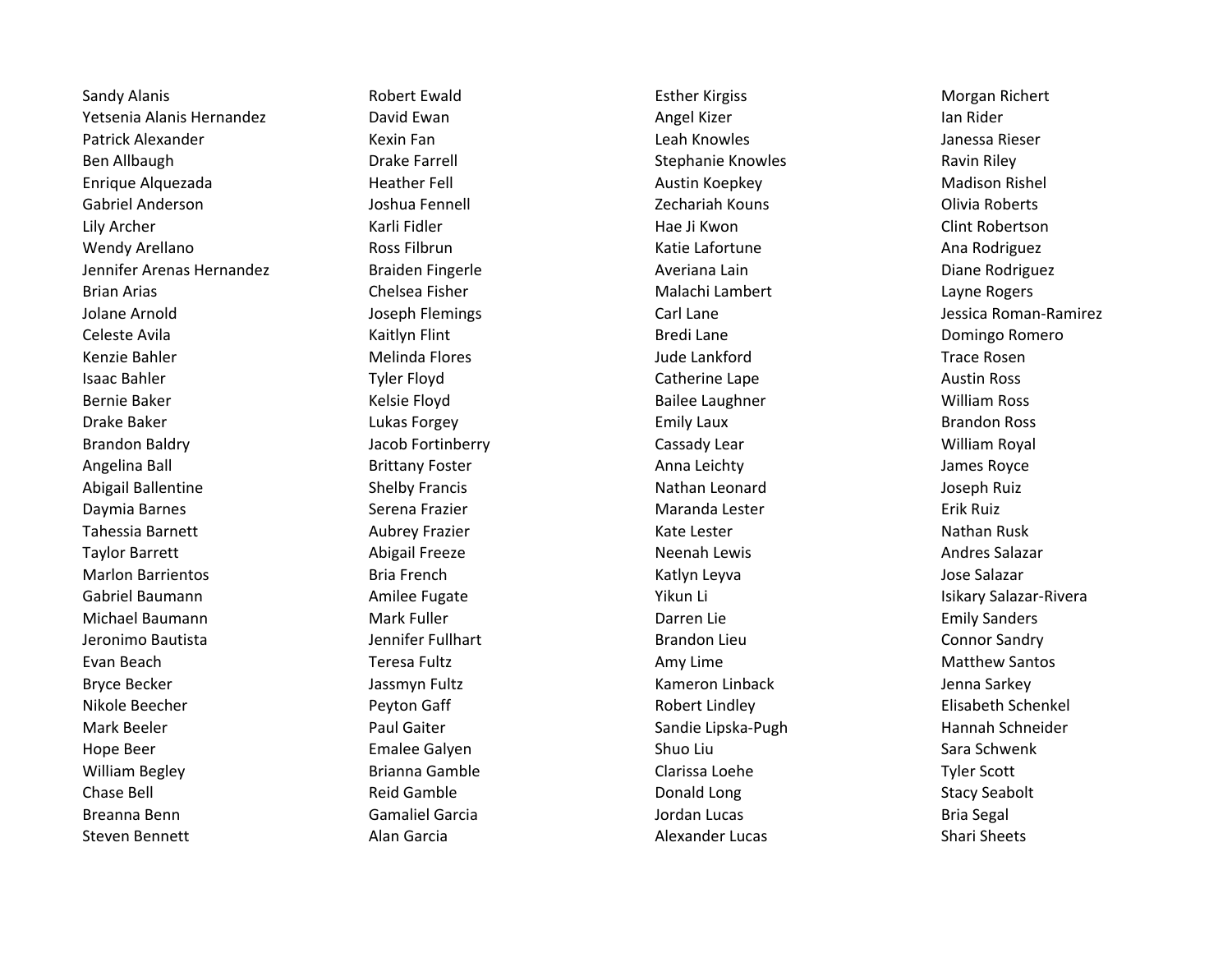Zachariah Cannon **Thomas Harrison** Thomas Harrison Taylor McLean Taylor McLean Emily Stover

Luis Berber Daniel Garcia Nicole Luckey Kaitlyn Shepherd Bradley Berkshire **Brandon Lum Brandon Lum** Brandon Lum Pun Shi Haley Bigger **Shidler Communist Communist Communist Communist Communist Communist Communist Communist Communist Communist Communist Communist Communist Communist Communist Communist Communist Communist Communist Communist** Austin Bland **Chelsie Garrison** Chelsie Garrison Candace Lytle **Candace Communist Communist Communist** Brad Shumaker Elizabeth Boggs Lillian Gastineau Samantha MacDonald Humza Siddiqui Drew Bolt **South America Constantine Constructs** Jonathon George Theorem and Josie Mahin Lindsey Sisk Lindsey Sisk Kendrea Bonds **Morgan Gillen** Morgan Gillen Rebekah Maitlen Rebekah Maitlen Troy Skaggs Kayla Bonner **Manus Anna Magacana Nagarawa Kayla Bonner** Lamar Sledge Chad Boone **Francisco Gonzalez Francisco Gonzalez** LaToya Mallett **Amelia Sloan** Jeffrey Boone Laura Gonzalez Michael Manion Abbey Smit Shannon Boss **Shannon Boss** Shannon Boss Shannon Boss Stephannie Smith Alexander Botta **Teri Gosewehr** Teri Gosewehr Emily Manson Emily Manson Buncan Smith Madison Bowers **Emily Grady** Emily Grady **Network Constructs** William Marchal Maryjo Smith Jessie Bradley-Trietsch **Karol Gray Communisty Cori Marinko** Cori Marinko Andrew Smith Catherine Brainard **Catherine Brainard** Jennifer Gray **Jesus Martell** Jesus Martell Anne Smith Patrick Brand **Mantee Communist Communist Communist Communist Communist Communist Communist Communist Communist Communist Communist Communist Communist Communist Communist Communist Communist Communist Communist Communist** Jay Brooks **Graen Creen Calcular Constructs and Science Creen** Juan Martinez **Juan Martinez** Tyler Snodgrass Brooke Brooks **Aaron Green** Aaron Green Jacqueline Martinez Clayton Soepranoto James Brophy **South America Chantal Martinez** Chantal Martinez **Chantal Martinez** Keegan Sorenson Mason Brown Nicole Greener Nicole Greener Nicole Brown Bulce Martinez Martinez Nartinez Summa Sorg Alexander Brown Trenton Gregory Raquel Martinez Melchor Jessica Soto Cristobal Stephanie Browning Theorem Controller Destiney Grider Liliana Martinez Ramirez Channel Shane Spaulding Braxton Bucy **Example 2** Trey Gross **Brandy Mason** Brandy Mason Roger Spurgeon Nathan Budreau **Mathan Budreau Charlotte Masso** Nicholas Stacy Jordyn Bullerdick **Grant Guinan Communist Communist Communist Communist Communist Communist Communist Communist Communist Communist Communist Communist Communist Communist Communist Communist Communist Communist Communist** Edward Bunyard LaDonna Hagadon Jaden McCain David Stanton Nathan Burcham **Brandon Halstead** Haley McCandless Haley McCandless and Brandon Halstead Haley McCandless and Brandon Halstead Haley McCandless and Brandon Halstead Haley McCandless and Brandon Halstead Haley McCandless an Bailey Burns **Cheyanne Hammer** Maren McCarty **Chammer** Maren McCarty and Maren McCarty **Jimmy Stephens** Madison Buss **Mancipus** Marshall Hannon **Mancipus** Grace McCutcheon **Chad Stevenson** Brian Butzen **Mischel Hardebeck** Chloe McGaughey Chloe McGaughey Rachel Stewart Jenna Byers **Michaela Haringova** Emily McGlothlin Breanne Stewart Breanne Stewart Kayla Callahan Noan Treven Stidham Noah Harley Noah Treven Stidham Noah Harley Noah Treven Stidham Faith Campbell **Examptel Canadia Communist Campbell** Kylie Harp **Accord Campbell** Campbell Campbell Campbell Campbell Campbell Campbell Campbell Campbell Campbell Campbell Campbell Campbell Campbell Campbell Campbell Campb Dayana Campos-Salinas **Lena Harper** Lena Harper Kylie McKinney Hunter Stover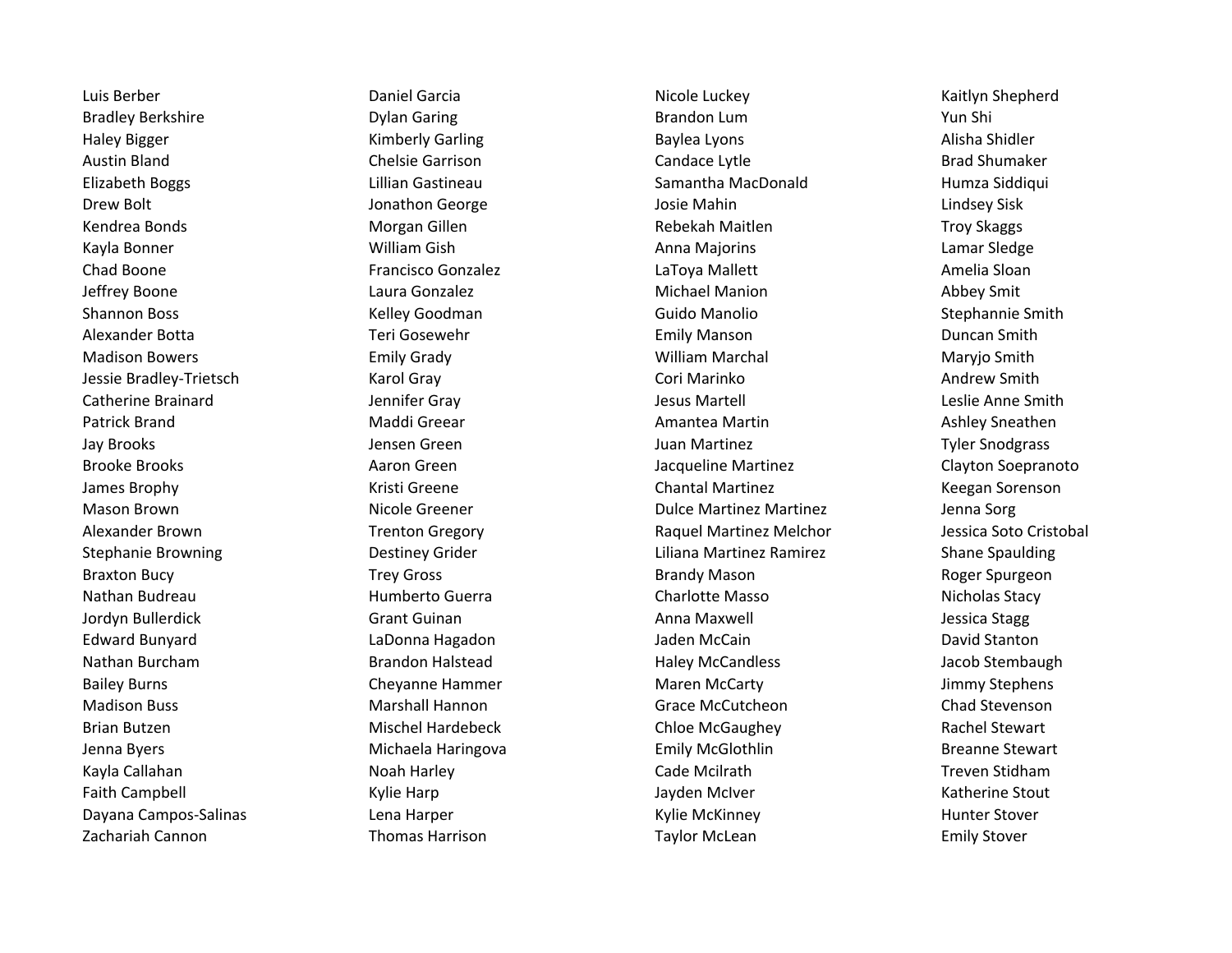Loan Cao Kayla Hart Mackenzie Meeks Travis Strain LauraJane Capehart **Manual Amanda Strawser** Jennifer Hart **Manual Amanda Strawser** Tanner Merkel Amanda Strawser Sophia Cardwell-Smith **Adam Harvey Communist Communist Communist** Megan Messer Nictoria Strong Clarissa Carlisle **Auburn Harvey Clarissa Carlisle** Auburn Harvey **Auburn Harvey Clarissa Carlisle** Dustin Sullivan Madison Carlson and Carlson Jared Hasselbring Carlson Alexander Miethke Lauren Sullivan Craig Carrell **Shelley Swearingen** Matthew Hassenplug Aubrey Miller Shelley Swearingen Frank Carrillo **Example 20 Frank Carrillo Brandt Hasser** Communication Communication Reegan Miller **Carrillo Communication** Lixiang Tan Gabriel Carrillo **Example 20 Faith Hassett** Cabriel Carrillo Carrillo Kristina Taylor Bridget Carrington **Chad Hassler** Chad Hassler Jenna Miller Jonah Taylor Gabriel Cary **Example 20 Terms Clube Carrier Michelle Headlee** Rachel Mills Carret Ternet Ternet Ternet Breanna Casada Rebecca Heidle Marci Minks James Terry Joseph Casebeer **The Case Constructs Constructs** Jesse Hemmerling Thany Moawad Nicole Thalmann Sandra Castilla **Sandra Castilla** Brianna Hemphill-King **Morgan Mobley Laura Thomas** Laura Thomas Joshua Caudill Richard Henderson Ann Mobley Christopher Thomas Joshua Cevela Matthew Henderson Basma Mohammed MaQuinn Thompson Connie Chapman **Tanner Henry Connie Chapman Nolter** Kayla Thompson Tao Chen **Emily Thompson** Roxanna Hernandez **Channel Company Dallas Moore** Chen Chen Emily Thompson Junmin Cho Jorge Hernandez Gonzalez Noah Moore-Benge Curtis Tinnin Eun Joo Cho Jesus Hernandez Vicario Felicia Morales Carmen Trapp Yun hye Choi Newsler Angela Tressler Norman Megan Herre Newsler Angela Tressler Norman Angela Tressler Philip Choi **Example 20 Example Hope Herron-Johnson** Abigail Morland Linda Tripp Linda Tripp Alexa Christy **Christian Hess** Christian Hess Daryin Morris **Christian Matthew Troxel** Bryce Chupp **Logan Hieber** Communication Communication Communication Communication Communication Communication Co Cory Cinowski Sara Hill Isaac Mroczkiewicz Tiffany Tunis Valerie Clark Grace Hintz Grace Hintz Alexander Mueller Brandon Turner Brandon Turner Quentin Clark **Clark Clare Clares Hoagland** Clares Hoagland Zayra Mullen 2008 2012 2012 2012 2012 2012 2012 201 Henry Clark **Mackenzie Hodgen** Mackenzie Hodgen Thadious Mullendore Meredith Tyo Coty Clodfelter **Nathan Hoffa** Nathan Hoffa Sean Murphy Sean Murphy Alicia Tyvand Lacey Cobbs **Seok Hong Community Community Community** Lane Murray Nobles and Holly Unkel Cameron Cole **Sungmin Hong Mervat Murshid** Mervat Murshid Ashley Van Hoosier Leah Coley Justin Hood Yadira Navarro Christopher Van Lieu Amanda Combs **Stevenee Hood** Cynthia Nelis Cynthia Nelis Tucker Van Meter Alexander Combs **Brianna Hoskins Brianna Hoskins** Nicholas Nguyen Caleb VanHoosier Megan Cook Meghan Houston Marietta Nichols Carlos Vazquez Santos Savannah Cooper Clayton Howard Bonnie Nickell Bonnie Nickell Romario Velazquez - Tapia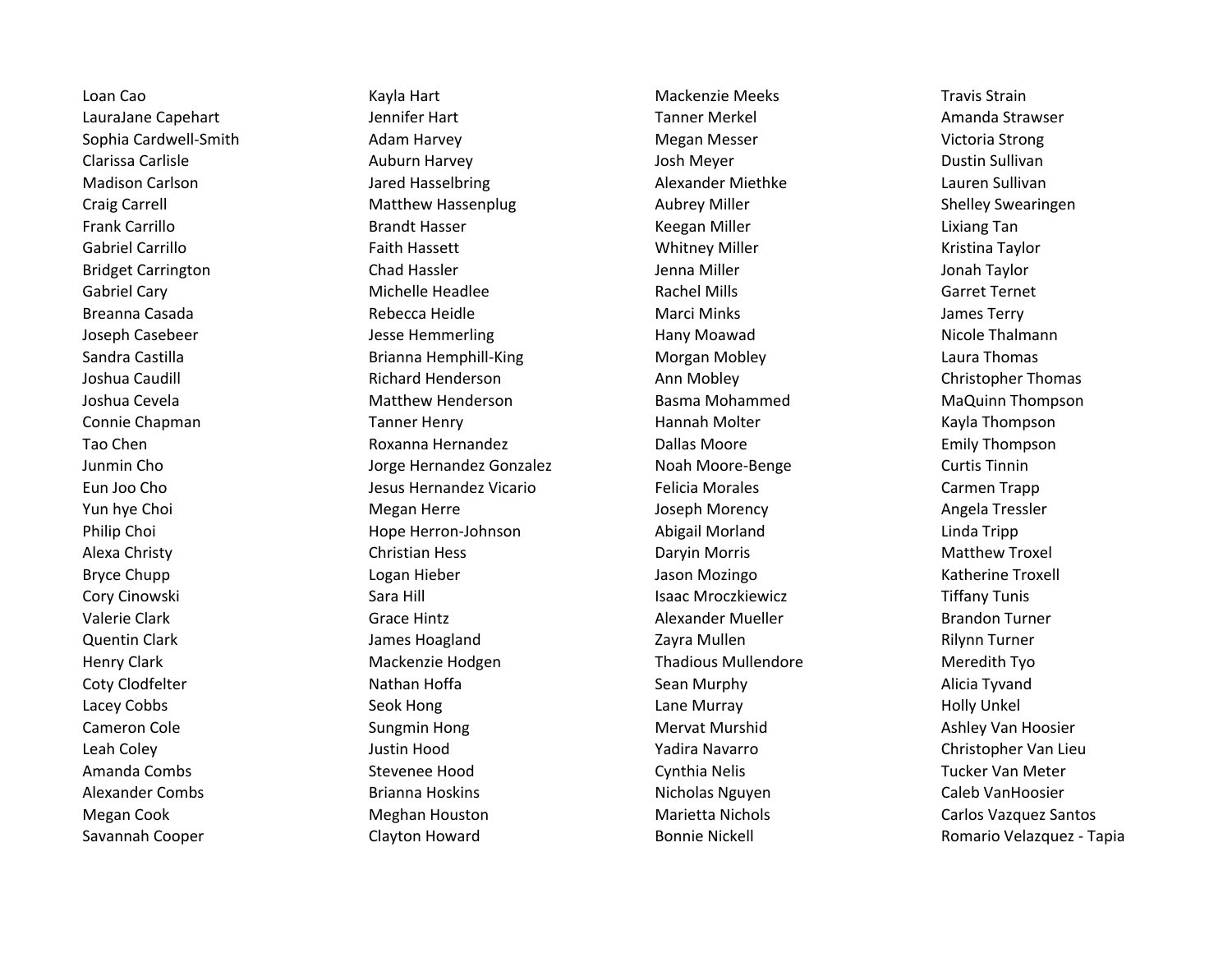Wesley Corbin **Courtney Hudson** Courtney Hudson Ryley Nobbe Caleb Voth Ashley Cordes **Angela Hudson** Angela Hudson **Kevin Nolan** Kevin Nolan Bradley Waggoner Alyssa Corp **Seager Hudson** Seager Hudson Kyle Oliver Hannah Wagoner Hannah Wagoner Seager Hudson Alejandro Cortez **Nicole Huff Cortes Alexandro Cortez Cortes Alexandro Cortez Nicole Huff Cortes Alexandro Cortez Kirby Walker** Autumn Cummings **Nash Jackson** Nash Jackson Haydn Parker The Manus Tod Whetstone Nicole Dean James Jenkins Victoria Pennington Kevin Willey Andrew Deitrick **Austin Jeong Communist Chemical** Stephanie Peterson and Jazmine Williams Soanirina Ketsa DeJong Theorem Cassidy Pierce Cassidy Pierce Theorem Cassidy Pierce Cassidy Pierce Derek Wilson Philip Demoret **Sharon Johnson** Sharon Johnson Kelly Plank Courtney Winings Rebekah DeMoss and Abigail Johnson Caleb Polston Caleb Polston Destynee Wireman Donald DeWitt **Melanie Julian** Melanie Julian Nicholas Poole **Nicholas Poole** Dustin Wrightsman Peyton DeWitt **Example 20 Finally Contract Hyun Sun Jung Catter Caitlin Power** Christopher Christopher Wyant Elizabeth Donnelly Leialoha Kalua Jacob Qualkenbush Trey Zahner Ashlyn Drake **Matthew Kauffman** Patrick Quillen Matthew Holly Ziegler **Matthew Kauffman** Patrick Quillen Louise Drews Hayley Kauffman Gabriela Radilla Skyler Ziemer Leah Dye Gabrielle Kellems Haley Rater Elizabeth Zuk

Ashley Cooper **The Cooper Cooper Cooper State Cooper Ashley Cooper** Cristian Viveros Shasta Cottrell **Shasta Continuity Carla Carla Carla Carla** Carla Onken Gavin Waln Sara Covarrubias **Summan Steven Hughes** Steven Hughes **Steven Hughes** Diego Ortiz Covarrubias Tao Wang Vidalia Cox **Miguel Ortiz** James Ingram **Miguel Ortiz** Jeffery Ward Edward Crawley **Example 20 Transformation** Joseph Innis **Shonta Osborne Clicabeth Webb** Elizabeth Webb Jeremy Crick Lauren Isaacson Mayra Pacheco Daniel Weber Colin Crippin **Trinity Isom** Trinity Isom **William Pappas** Colin Crippin Mussels D Cross **Amber Jackson** Amber Jackson Korin Parker Korin Parker Konlie Westerfield John Darnell **Alexander Jackson** Caitlin Pearcy **Caitlin Lackson** Cannell Andrew Whitsitt Scott Dause **Curtis James** Curtis James **Curtis James** Danielle Pearson Curtis And Michael Bearson Curtis And Michael Bearson Curtis And Michael Bearson Curtis And Michael Bearson Curtis And Michael Bearson Curtis And Mich Madison Davis **Mathem Contract Contract Contract Contract James Peebles** Megan Miley Megan Wiley Kaylee Deere **Levi Jenkins** Communication Charvin Perez Marvin Perez Katie Williams Jeremy Denton Eric Jones Verasha Pomart Chase Woodrow Kayla Dirks **Mingrui Xia** Heidi Justice **Arrich Communist Astrid Preston** Mingrui Xia Regina Dodds **Nation Constructs Constructs** Dalton Justice **National Constructs Constructs Shaun Zachary** Shaun Zachary Bracee Dudley **Bryan Keefe** Bryan Keefe Ciera Ratcliff **Ciera Ratcliff** Benton Zink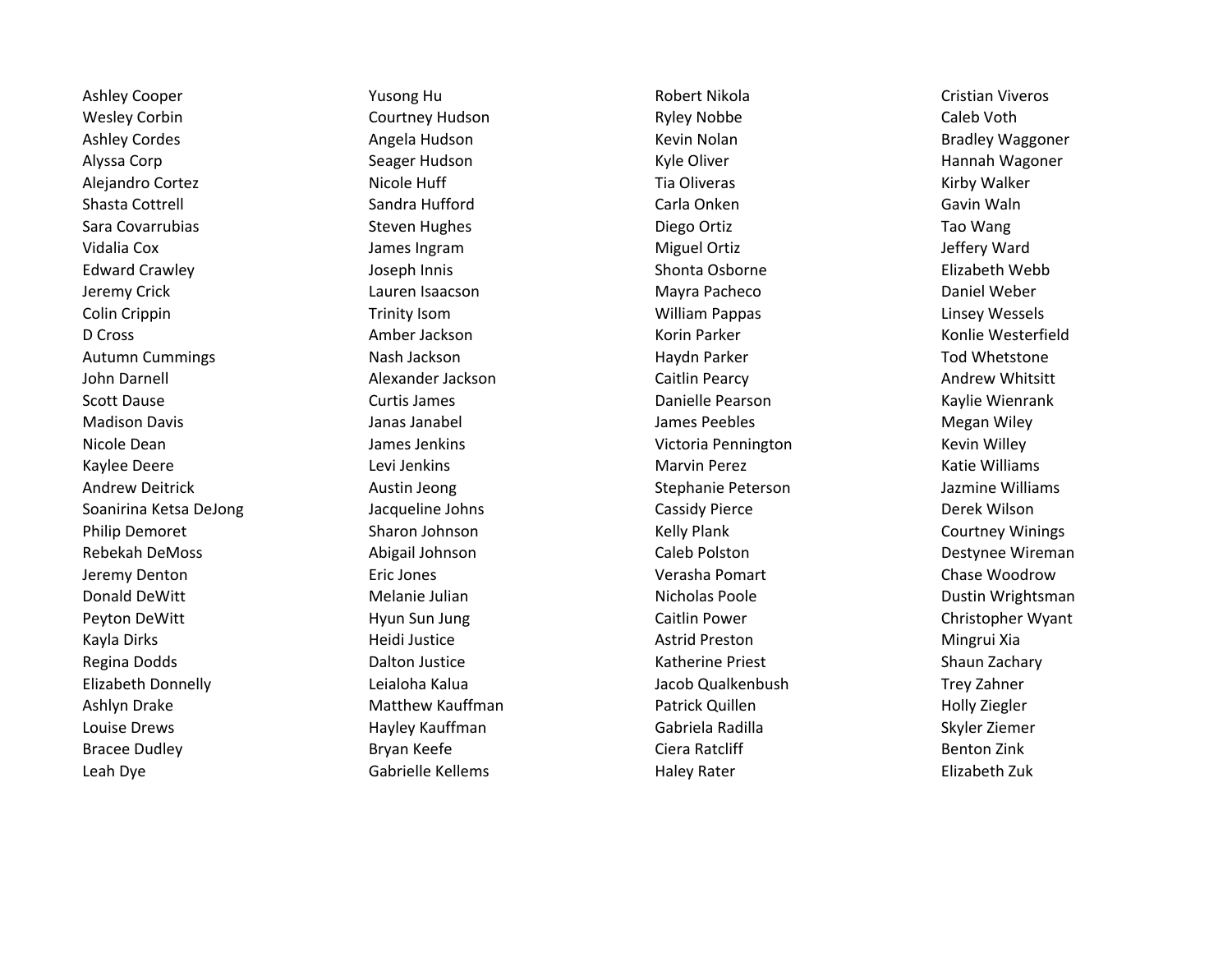## LAKE COUNTY

Sandra Bohlman **Sandra Bohlman** Jason Goins **Latessa Mayo** Latessa Mayo

Renee Adams **Network Communist Communist Communist Communist Communist Communist Communist Communist Communist Communist Communist Communist Communist Communist Communist Communist Communist Communist Communist Communist C** Jemiece Adamson **Efrain Flores** Efrain Flores **Tanike Lawrence** Sylvia Reynoso Jessica Adan Natura Adam Paustino Flores Natural Adam Adam Paustino Flores Adam Paustino Flores Natural Adam P Juan Aguilar **Juan Aguilar Jessica Flores** Antonio Ledesma Joniequa Riley Johana Alanis **Reading Community Community Community** Dakota Lee Jaime Rivera James Alexander **Shannon Fowler** Shannon Fowler James Lee Joyce Rivera John Alfaro Kaden Fox Katherine Lineburg Janel Roberts Tierra Allen Niesha Robinson Jose Fragoso Niesha Logan Niesha Logan Niesha Robinson Bianca Allen **Rebecca Fritz Rebecca Fritz** Jinky Logronio Tyler Robinson Stephen Allen **The Contract Contract Trisha Fullerton** Contract Constants David Long Constants Sylvia Rodriguez Samantha Almanza Alexa Gaitan Daniel Lopez Karl Rogers Julio Alvarez **Renee Gaitors** Renee Gaitors Meston Lounsbury Meston Lounsbury Hannah Rogers Alejandro Anaya Amanda Gamino-Rodriguez Jackie Luczak Brayan Romero Angelica Anderson **Ramon Gandarilla** Gabrielle Lumbreras Gregorio Rosales Gregorio Rosales Angelina Andrade Juanita Gant Ana Luna Liliann Rosas William Ares **Sebastian Garcia** Carcia Tiffany Mack **Exercise Sebastian Garcia** Carcia Carcia Tiffany Mack Itziar Azpiolea **Anthony Garcia** Anthony Garcia **Maci Mackiewicz** Courtney Runk Miya Bailey **Brandon Garcia** Brandon Garcia Mikaela Macuga **Connor Ryan** Shaketta Baker **Mario Garcia Corona** Corona Lourdes Magallanes Jane Rymus Jessie Balka Jhonae Garmon Nicholus Mallory Yasmeen Sabbah Mariah Barber Jose Garza Lauren Maratea Alyssa Sagel Tracey Bassett-Davis **Sergio Salazar** Jeremy Gates **Network Cynthia Marquez** Sergio Salazar Elizabeth Bates **Melissa Genovese** Crystal Marquez Crystal Marquez Andrew Salgado Justyn Bayes **Auckler Communist Communist Communist Communist Communist Communist Communist Communist Communist Communist Communist Communist Communist Communist Communist Communist Communist Communist Communist Communist** Michael Beavers **violet Gerodemos** violet Gerodemos Alexis Martin **Alexis Martin** Rhana Sanders Kaitlin Behrens **Angel Gilchrist** Angel Gilchrist Hector Martinez **Angel Systems** Jennisis Sanford Kayla Bivona Veronica Giles Julia Martinez Malik Sarsi Dillon Black **Aaron Ginther Luke Martinez** Luke Martinez Ashley Schweinhagen Ashley Schweinhagen Sherron Blacks **Emily Gleason** Emily Gleason Jeffrey Matthies **Rashall Scott** Matthew Blower **Brooke Glover** Brooke Glover **Brooklynn Scott-Ashley** Michael Mayer Brooklynn Scott-Ashley

Mauricio Anaya **Rachel Galante** Rachel Galante Brad Lubiniecki Samantha Roggenkamp Alex Araiza **Scott Garcia** Scott Garcia Scott Santeonia Roseborough (Scott Garcia Scott Garcia Scott Santeonia Roseborough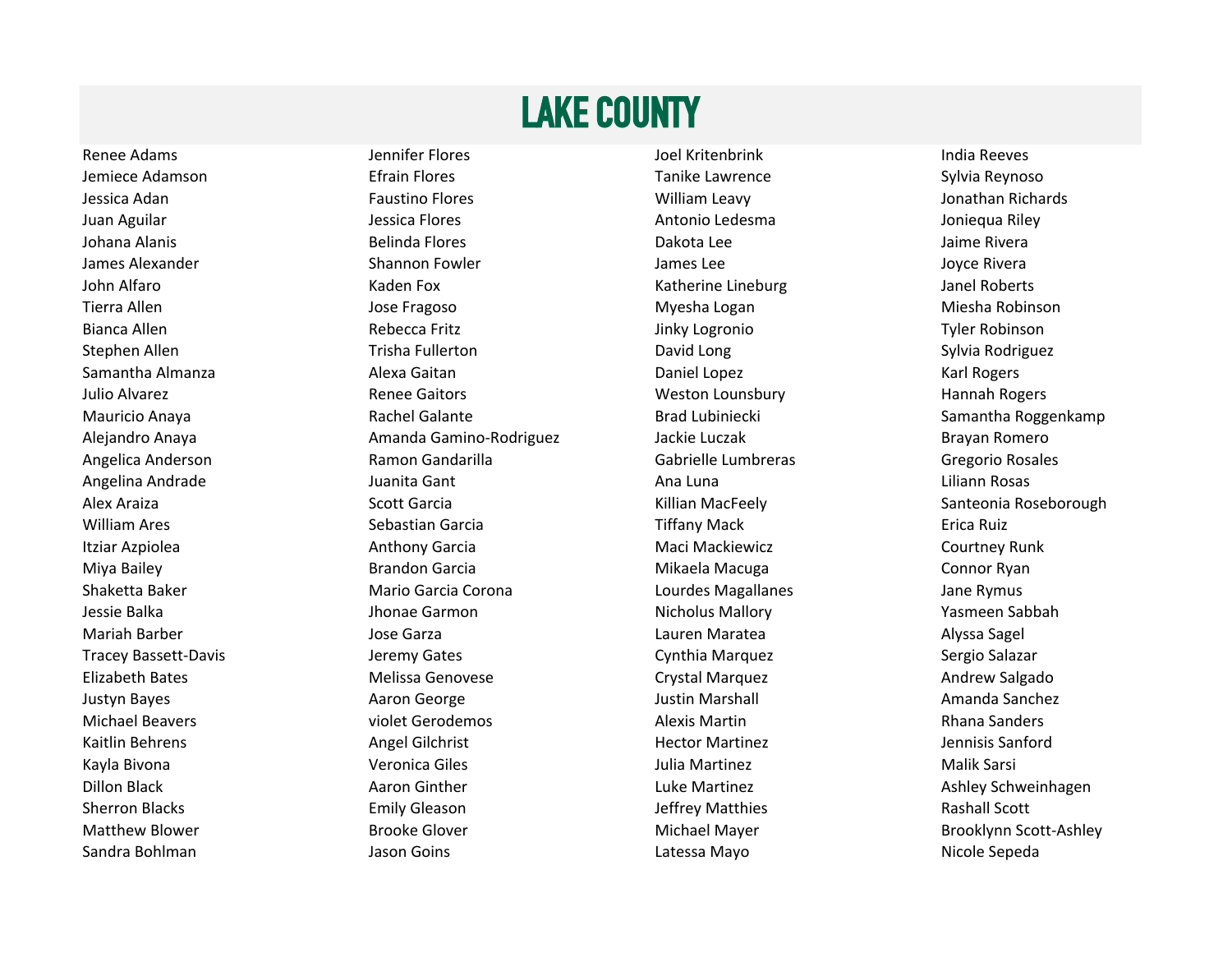Julie Brockman Paris Christian Goodlow Eric McClintock Janice Shaw Amber Burke-McDonald **Elyse Gregor** Elyse Gregor Peter Medema **Peter Medema** Annalee Skimehorn Monica Butkiewicz **Monica Butkiewicz** Joel Haddad **Edgar Mendez** Edgar Mendez in the slivka Shyann Cameron **Shurt Cameron** Cameron Cameron Kelsie Hall Denisse Mendez Cameron Cameron Sluis Vanessa Carrillo-Ramos Jacob Hamann Jessica Mendoza Ke'Ayra Smith Ariel Carter Zach Harris Anthony Meneghetti John Snoreck Veronica Castanon and Andrew Hartmann **Samantha Menke** Daniel Snyder Channel Snyder Qwamaine Chandler **Nathan Spangler** Robert Henderson Nathan Spangler Nathan Spangler Nathan Spangler Danette Chapman **Susan Hepler** Madeline Miner Miner Nicholas Stadnik Nicholas Stadnik Jessica Christy **Kasey Hokenson** Christy Latonya Montgomery Mathew Stewart Alexys Clarke The Storey Holmquest Alexys Clarke Andrea Storey Jacob Mora Andrea Storey Chelsea Cleaver **Corey Holt** Corey Holt **Corey Holt** Angiemarie Morales-Otero Ryne Stormer Ashlyn Cole **Subsett Iczkowski** Scott Iczkowski Marijana Nacovski Surney Alysia Surney Jacquanita Cook oluwaseun ikuomola Terra Neal Cassandra Tarver Trevor Courtney Leslie Inglada Cory Nehmelman Whitleyann Terry-Harris Allisha Craig-Davis **Hezekiah Israel Sarah Thibodeaux** Brittiny Nell Sarah Thibodeaux Marcella Crow Dog **Kerence Jackson Iteskia Nielson** Iteskia Nielson Esteban Tinoco Steven Cruz **Shamyne Jackson** Ariana Nieves **Shamyne Jackson** Ariana Nieves **Shamyne Jackson** Ariana Nieves Denise Tiscareno

Linda Bradford Jacob Gonzalez Giancarlo Mazzocco Richa Sharma Katherine Brown **Gorth Contracts Communist Contracts Corny** Briyauna McNeal **Contracts Contracts Contracts** Kyle Sherbit Miah Brown **Communist Communist Communist Communist Communist Communist Communist Communist Communist Communist Communist Communist Communist Communist Communist Communist Communist Communist Communist Communist Communist** Timothee Brown **Gray Communist Communist Corey McNulty** Corey McNulty **Corey McNulty** Jennyfer Silva Dylan Bullock Megan Gray Leslee McSwain Kyla Sinkiewicz Devon Burton New Mera Griswold New York Barnes Meliclar New York Henry Skinner Ruby Bustamante **Angelo Guerra** Angelo Guerra R'reon Melton **Alexis Slaven** Alexis Slaven Elijah Camargo **Elizaber 20 Elizaber 1988** Hailey Halcomb **Desiree Mendez** Brianna Sloan Eric Carlson **Amy Hallenius** Amy Hallenius **Alexis Mendoza** Alexis Mendoza Andrew Cernick **Nicholas Harvey Communist Communist Communist Communist Communist Communist Communist Communist Communist Communist Communist Communist Communist Communist Communist Communist Communist Communist Communist** Tiffany Chester **The Chester Constructs Constructs** Jordyn Hepler **National Steffy** Tatiana Mireles **Madeline Steffy** Jasmine Christy **Grisell Hernandez** Grisell Hernandez Chloe Moffett Tasha Stewart Kennara Clopton **Michael Hoover Michael Hoover** Elsa Mota Elsa Mota Caitlin Cloud **Canada Carry Communist Caitlin Cloud** Sarah Sulek Sara Cofer **Example 20 Transformation** Paige Howe **Containers Containers Gizelle Muniz** Correspondent Michael Sundt Sabrina Colbert **Tyler Hughes** Tyler Hughes and the Sabrina Colbert Alexander Surber Tiara Creal **Samih Issa** Samih Issa Nelson Barbara Nelson **Samang Tawny Thomas**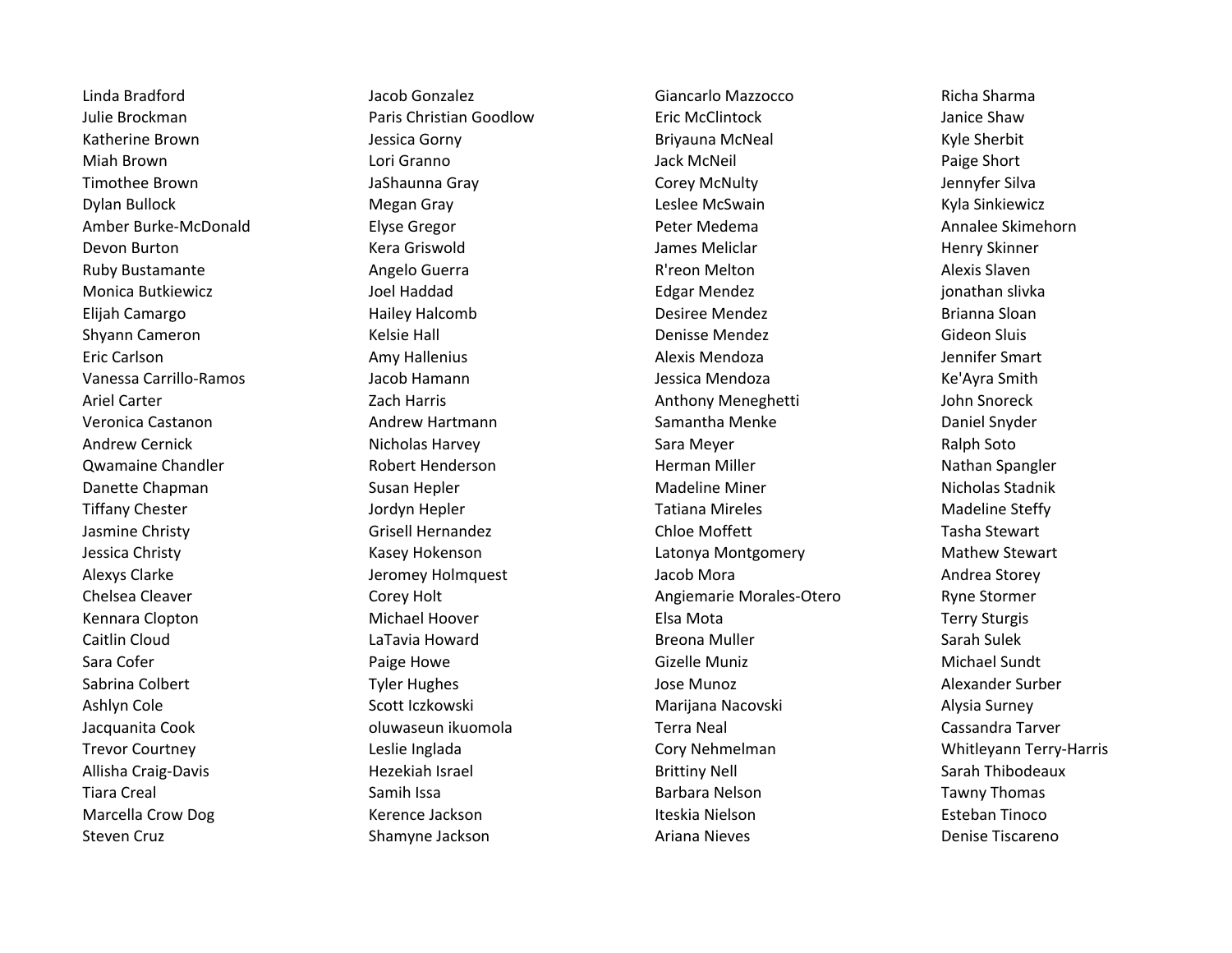Rojue Curtis **Megan Nugent Alegan Curtis Alegan Curtis** Alejandro Torres Ebonie Cuthrell **Europe Christina Jefferson** Christina Torres Ryan Oakes Caritina Torres Joy Czech Elizabeth Jevyak Olasubomi Olayiwola Cristian Torres Michael Czernik **Selena Jimenez** Selena Jimenez Matthew Oldenburg Margarita Trevino Koiya Davis **Michelle Jimenez** Michelle Jimenez **Zoe Origel** Zoe Origel **National Delores Tukes** Nicholas Davis **Melanie Diana Jimenez** Christen and Melanie Ortiz Christen and Rachel Updyke Devin Dearing **Communist Clubs Care and David John Clubs Contract Clubs Contract Clubs Contract Clubs Contract C** Tiffany Deaton **Galactic Carlos Velazquez** Jasmine Johnson **Galactic Carlos Sandra Palmerin** Carlos Velazquez David DeBoer **Corwin Johnson** Corwin Johnson Saham Paniagua Marcela Velazquez Jacqueline Delgado Alexis Johnson Lisa Parkhill Vanessa Velez Jennifer Delhaye **Davida Jones** Communisty Communisty Communisty Communisty Communisty Communisty Communisty Comm Alyssa DeLuca **Tatiana Jones Audrey Payonk** Tetyana Vjestica Michaela Therese Demape Jasmin Jones Alec Peden Jovena Ward Victoria Diaz **Miriana Jovanovic** Miriana Jovanovic Vanessa Pena Sepia Washington Kaitlyn Dorneanu **Italia Alex Karas** Alex Karas **Isabella Perez** Commice Watson Donnice Watson Gabrielle Dumont Charles May-Price Charles Agreement Dylan Perney Charles Haley Wawrzycki Willie Dyer **State Act and Act and Tiffany Weaver** Zachary Kedziora **Markovich Control Control** Justin Perrine Tiffany Tiffany Weaver Sean Dykstra Sommer Keller Makiyah Perry- Bell Theodore Weigel Neigel Sean Dykstra Makiyah Perry- Bell Theodore Weigel Ashley Eenigenburg **State Contract Contract Contract Contract Contract Contract Contract Contract Contract Contract Contract Contract Contract Contract Contract Contract Contract Contract Contract Contract Contract Contrac** Hailey Espinoza Noha Khateib Niko Plessas Dorothy White Fatima Esquivel **Example 20** Controller Destiny Kincade **Data Data Da'Jah Polk** Controller Controller Ratina White Andrew Facey **Breanna King Breanna King Britteny Ponziano** Britteny Ponziano Damani Duro Wicks Chase Farmer **Amy Klassen** Amy Klassen **Frances Portillo** Frances Portillo Bobbie Wilkerson Umaimah Fatima **Brian Knight Shantel Powell** Shantel Powell **Shantel Powell** Tyesha Williams Rachel Faucher **Roxanne Kocian** Michael Prodanic **Ryley Wolverton** Ryley Wolverton Kathryn Feezel **Gathryn Feezel Actual Action** Betty Koenig New York Charles And Kyla Putz Charles Bacob Wright Amanda Felke **Kostas Kouskousakis Melanda Konstanda Konstanda** Leon Zajac Deanthony Fennie **Maritain Company Ryan Kozy** Ariana Ramirez angel Zaldivar angel Zaldivar Chalonda Ferguson Chalonda Ferguson Gayynn Krieg Chalonda Ferguson Bilizabeth Zimmer Billy Fields

Veronica Cruz Lloyd James Sean Norris Ivonne Torres

### **LAWRENCEBURG**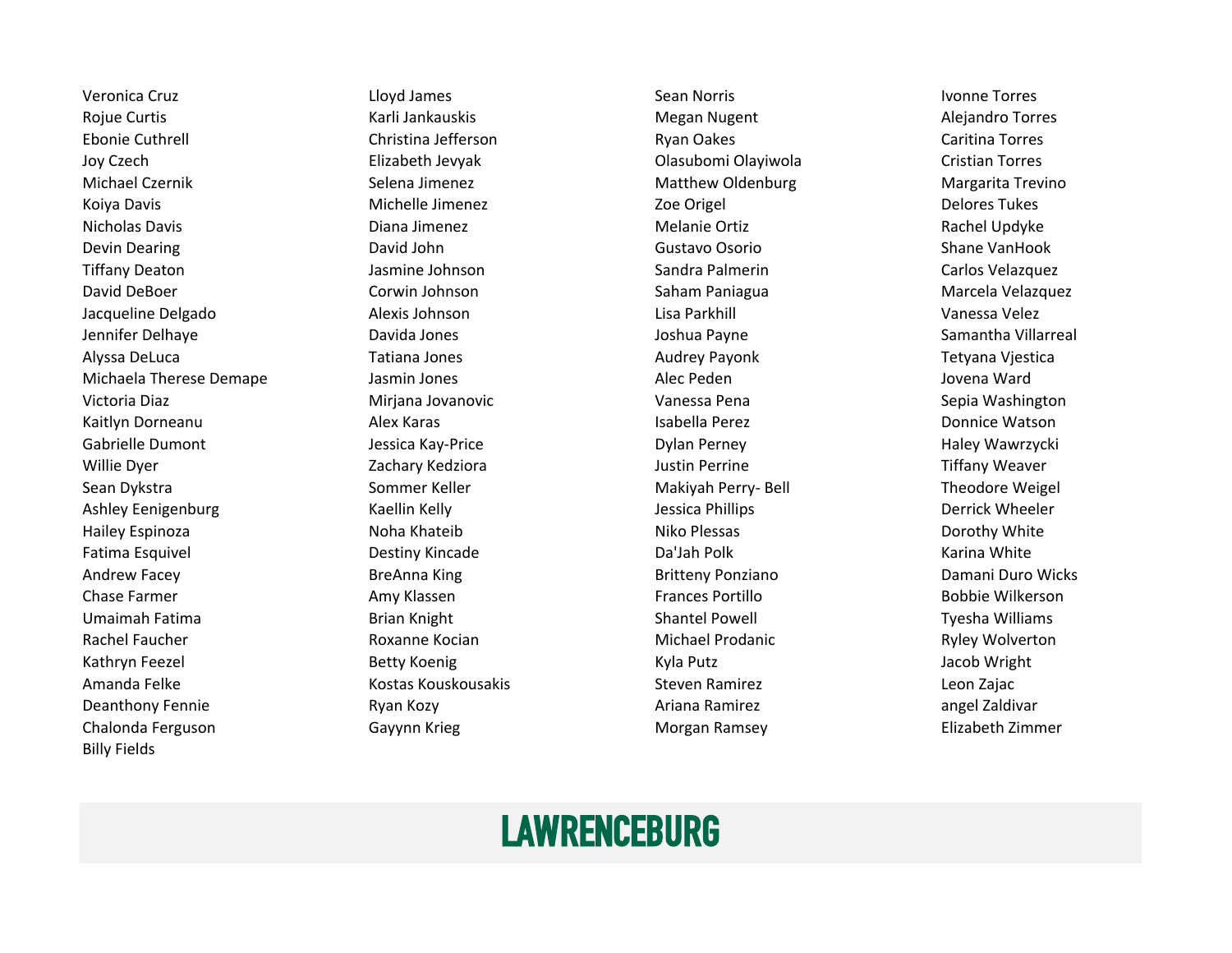Logan Adkins **Michelle Dilts** Michelle Dilts Kyle Land Mary Salatin Jenna Anderson Nation Shaye DiMeglio National Ryan Lawrence Shaye DiMeglio Register Shaye Ryan Lawrence Shaye M Steven Antrobus **Steven Antrobus Antropolis Antropolis Antropolis Rachel Disbro** Steven LeCount Antropolis Sawyer Karley Asche **Example 20 Team Constructs Devon Leek** Devon Leek Brittney Schmidt Brittney Schmidt Gary Ashton **Rachel Duerstock** Designation Daniel Leinberger Renee Schneider Renee Schneider Kayla Atwell **Samantha DuVall Emily Lockard** Samantha Scott Samantha Scott Alexis Bagby **Sarah Seals** Jessica Duvall **Alexis Bagby** Sarah Seals Jason Baker **Sandy Seals** Christopher Long Christopher Long Christopher Long Sandy Seals Rick Baker **Shelbea Eckel Elisabeth Luckhaupt** Montana Sechrest Nicole Ball **Amanda Eldridge** Bret Lusby Bret Lusby Grace Sehlhorst Grace Sehlhorst Rebecca Barga Newsita Scott Engle Scott Engle Scott Engle Scott Shipman Jessica Mann Jessica Shipman Daniel Barkdoll **Example 20 Example 20 Example 20 Example 2** Zachary Martini Mika Shook 20 Alika Shook Diane Barrett **Katelyn Faulkner** Katelyn Faulkner Kaitlin Mason New York Delaney Siegert Lillian Bates **Machinas Component Component Component Component Component Component Component Component Component Component Component Component Component Component Component Component Component Component Component Componen** Sarah Batta Newslett Kyla Fischer Newslett Connor McCollough Newslett Kassandra Skaggs Mollie Baxter **Music Community Community** Hannah Ford **Transform Tia McConnell** Tommy Slone Tommy Slone George Beiderhake **Southern Chase Chase Chase Chase McDade** Brandon Slone Brandon Slone Carly Bellamy **Seth McFarland** Haylie Smallwood Jonas Geiser Seth McFarland Seth McFarland Haylie Smallwood Travis Bender **Communist Communist Communist Communist Communist Communist Communist Communist Communist Communist Communist Communist Communist Communist Communist Communist Communist Communist Communist Communist Communi** Blake Bennett **Griftin** Blake Bennett **Griftin** Jennifer Griffin **Griftin** Britt Mcwilliams Mulliam Smith Cody Berry **Sanct Sara Hale Communist Cody Berry** Baniel Smith Olivia Beverly **Conall Access Conald Hall** Conald Hall Rebecca Merida Constanting Metal Constanting Devon Bevis **Corey Hamilton** Corey Hamilton Kaitlyn Middendorf Rebecca Spurlock Olivia Bingle **Candace Hammond** Brett Miller **Candace Hammond** Brett Miller **Candace Hammond** Brett Miller Ryan Bishop Cassandra Haring Cassandra Haring Michael Mobley Chassidy Stewart Josephine Black **Morgan Henkel** Morgan Henkel Dillon Mock **Mock Kelsey Swartz** Constants and Morgan Henkel Dillon Mock Carla Blair **Nicole Herbert** Emily Montgomery Sarah Tamaska Aimee Boudreau Christian Herring Christian Herring Ashley Munt Sara Taylor Hannah Brock Jessica Hildebrand Mallory Murray Adam Thompson Melissa Brownlee **Granding Brandon Hoffman** Area Brownload Ryan Murtaugh Melissa Brownlee and Joshua Tinch Mary Brunsman **Emily Hofmann** Emily Hofmann Claire Nagel **Claire Land Claire Claire Act Act Act Act Act Act Act A** Katlyn Buckhave **Cassie Hooten** Cassie Hooten Alex Nichols Alex Nichols Matthew Vickery Mark Buschle **Chamonie Horn** Chamonie Horn Jordan Nuhring **Chamonie Horn** Dennis Vinup John Busha Lacey Horn Sandra Nutty Lyndsey Volpenhein

Cheryl Abplanalp **Nolan Dieselberg** Lissa Rullman Cheryl Abplanalp Lissa Rullman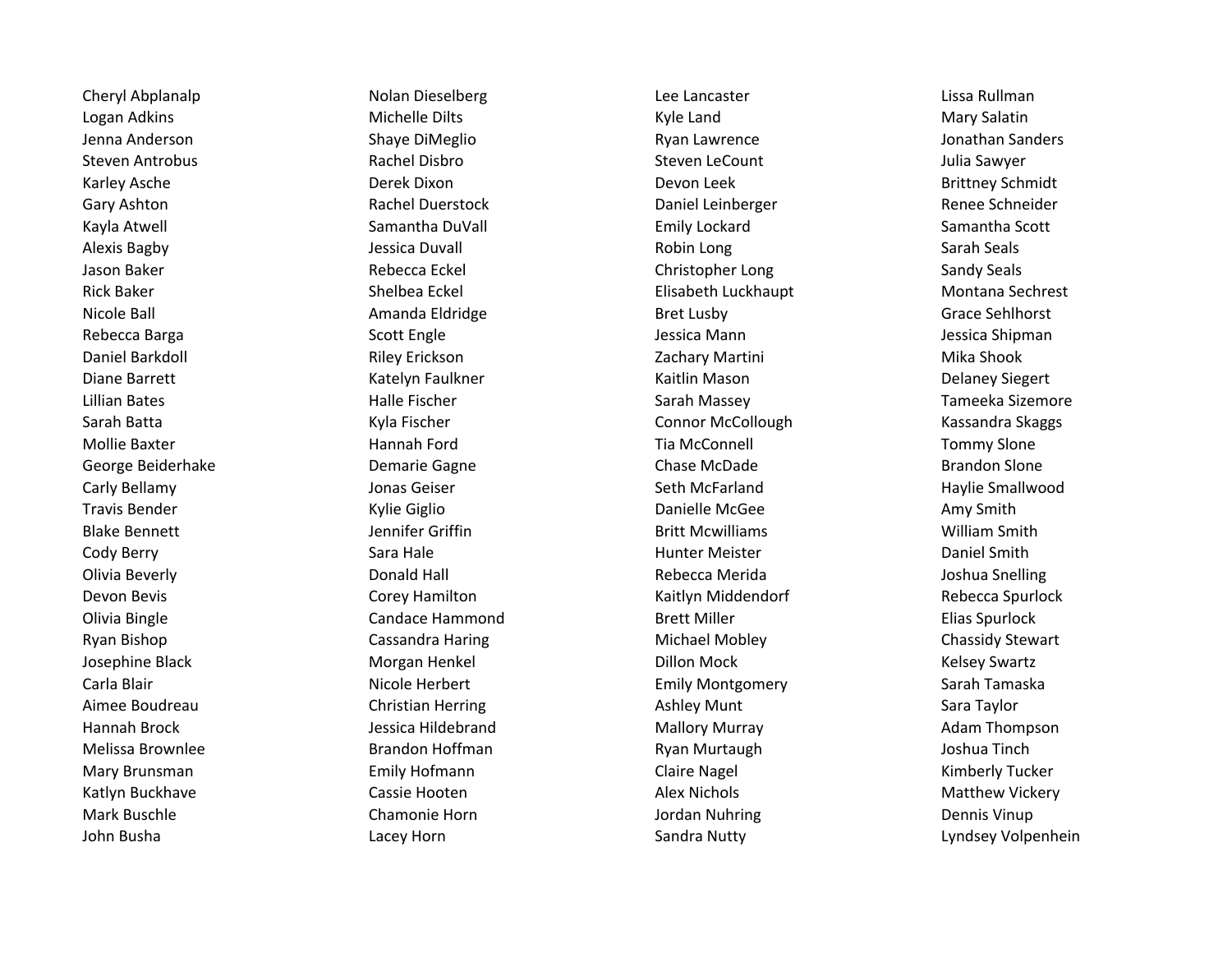Kyle Callahan Sarah Hussung Sarah Hussung Adedolapo Obawomiye Christina Vorbroker

Emily Callahan **Example 20 Times Constructs Constructs** Callahan Sealey Hyatt Lily Oberding The Callahan Audrey Wade Harley Calvert **Morth Communist Communist Communist Communist Communist Communist Communist Communist Communist Communist Communist Communist Communist Communist Communist Communist Communist Communist Communist Communist** Alexis Cappel **Acker Accord Contract Contract Contract Contract Contract Contract Contract Contract Contract Me** Natasha Carpenter **Alexandria Jivoin** Shayla Peters Shayla Peters Courtney Wanstrath Deborah Carter Daniel Jones Gloria Ponciano Cynthia Wanstrath Riley Chipman **Allyson Jones** Allyson Jones and Allyson Julie Prost Arian Wessel Erin Clark **Katherine Kahles** Communication Clark Clark Clark Clark Clark Katherine Kahles Lindsey White Emily Combs **Emily Combination Computer State Asse** Jessica Wessica Whiteford Jessica Whiteford Emily Cook **Emily Cook** Cook **Kuljeet Kaur** Melissa Richardson Isabelle Wiehe Dalton Craft **Example 20 Terrick Contract Contract Contract Contract Contract Contract Contract Derrick Keith** Sarah Riehle **Contract Contract Contract Contract Contract Contract Contract Contract Contract Contract Contrac** Jordan Craig National Michael Kilby Nichael Kilby Kayla Riehle Nassers Cavin Williams Ashley Craig **Example 20 Telecom Constructs** Whitney Kisner **Constructs Bethany Roberts** Clauren Williams Emerson D'Agostino Charles Kissick Bree Roberts Michael Wilson Cole Davidson Cory Knoll Samantha Rogers Lauren Wilson Summer Dickerson **Summer Dickerson** Class Charles Dakotah Knueven **Michael Michael Windholtz** Cummer Powers And Michael Windholtz Matthew Dickson **Amanda Kunkel Heather Ronnebaum** Leah Wright Jennifer Dieckmann Samantha Lackner Jacob Rosenberg Aimee Wyatt Michael Diekman **Faith Lafary** Faith Lafary **Gregory Rouse** Gregory Rouse Adriana Youngman

### LOGANSPORT

Rosenda Balbuena Naara De Jesus Naara De Jesus Timothy Kieninger Naara Carol Sanchez Peggy Billiard **Catherine Diveley Catherine Civeley** Kate Kingery Catherine Diveley Kate Kingery Catherine Billiand Aubrey Billingsley **Levi Dyer** Levi Dyer **Daniel Knutson** Daniel Knutson Joseph Shaffer Wendy Bower Makayla Felda Kylee Lindsey Meaghan Slone Derek Braden **Rachel Foster** Christina Long Christina Long Eric Smith Amanda Browning Thomas Garner Thomas Garner New Yorkitney Mayhill Natelyn Smith Timothy Bullock **Emily Goodman** Emily Goodman Bailie McCall **Constants Bailie McCall** Joshua Smith Shauna Cambe **Shauna Cambe Stamper** Janel Harding **Mandi McMinn** Mandi McMinn **Mandi McMinn** Rachelle Stamper Andrew Cange **Accord Following Controller Hayley Hines** Stacy Nipple **Hannah Stanley** Hannah Stanley Miranda Carter Christina Holcomb Lauren Odom Thomas Sutton

Brandi Abbott **Example 20 Foot Allison Keller** Allison Keller Mitchelle Rodriguez **Allison Keller** Mitchelle Rodriguez Mackenzie Appleton **Mackenzie Appleton** Cody Davis **Ashlee Keller** Ashlee Keller Anthony Rodriguez Sanchez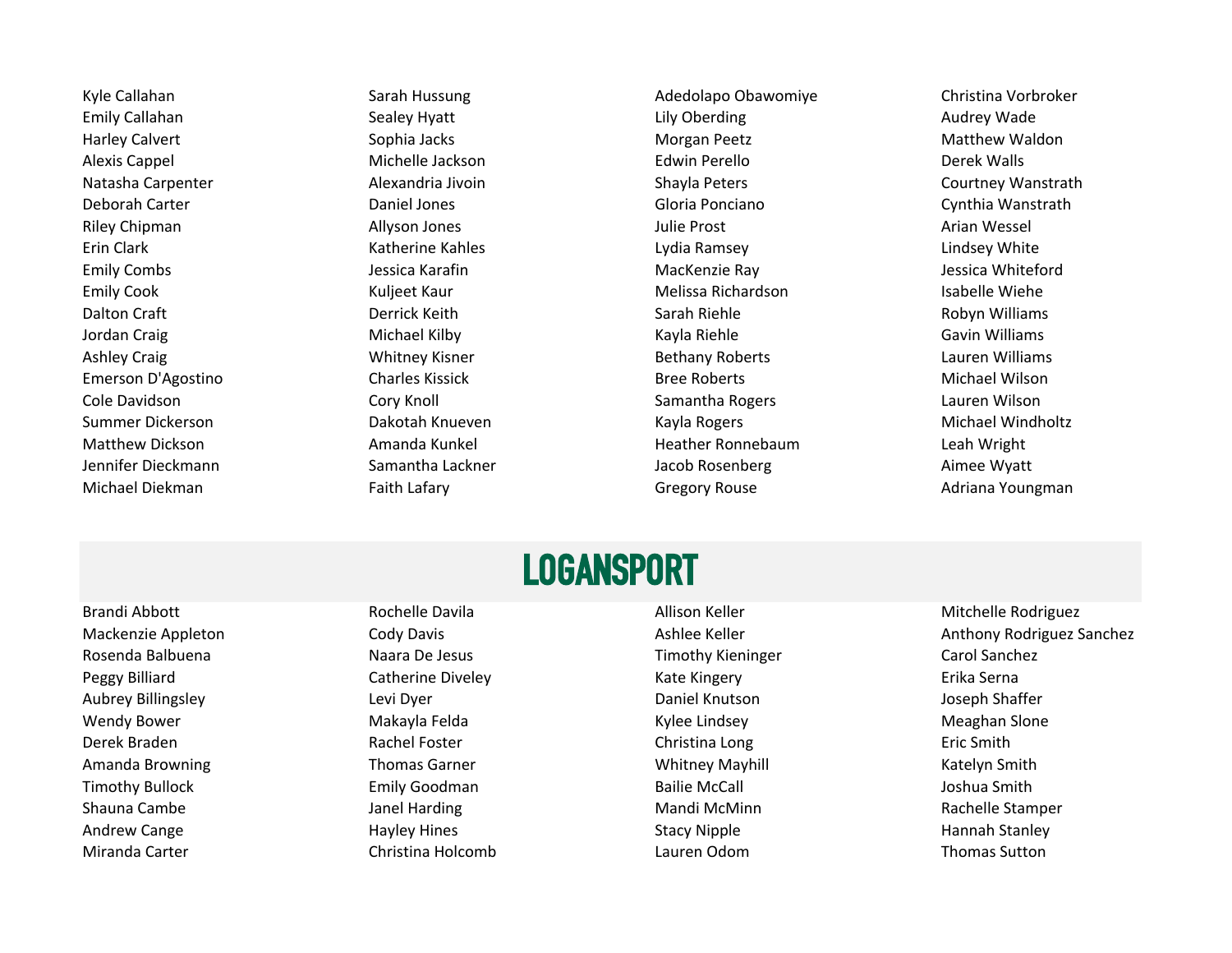Joseph Cattin **Rick Howe Community Community Community** Hunter Packard Teena Tocco James Cattin Emma Huber Sofia Pedersen Kertesz Jennifer True Caleb Chambers **Galeb Chambers** Jason Ildefonzo **Jeffrey Powlen** Jeffrey Powlen Milena Valdes Jennifer Corcoran and Adrienne Johnson Andrea Raymer Andrea Raymer Kaitlin Vasquez Shawna Cozzello **Cassandra Jones** Eric Regan Eric Regan Brooke Williams Rose Criswell **Elisabet Jose Elisabet Jose** Ryan Repass **Repass** Dresden Wright

Austin D'Agostino **Austinicia de Santiano Hunter Keaton** Music Collega de Locelyn Reyes Fatima Zarate-Martinez

#### **MADISON**

Lakin Alexander Peggy Eaglin Breanna Lapsley Cadie Roush Jeremey Bailey James Ellegood Halee Luellen Christopher Rowlett Malini Balasubramaniyam Shelby Everroad Cheyenne Madden Kevin Scharlau Samantha Baston John Fairbrother Starr Madrill Rachel Seal Crystal Bayne Susannah Figueroa Elisabeth Mahoney Shelby Short Shelby Short Judith Beck **Robert Galbreath** Balie Mason Balie Mason and Balie Mason and Balie Mason bordan Sloan Sean Bennett **Sean Bennett** Brittany Smith Hannah Gamble **Hannah McCarthy Brittany Smith** Brittany Smith Leslie Beverly **Matthew Gammons** Matchew Hannah McCord Sarah Smith Matthew Binzer **Seth Geer** Seth Geer Cristina McDaniel Samantha Smith Annabella Bivens **Annabella Bivens** Ashley Smith Jasmine Glover **Annabella Anastasia McDaniel** Ashley Smith Kelly Blanton **Nicholas Gordon Andrew Melton Andrew Melton** Destiny Snell Jason Boldery **Subset Constructs Constructs Steve Granger** Teresa Miller **Steve Granger** Teresa Miller Katelynn Brooks **Amanda Hansen** Amanda Hansen Amanda Miller Amanda Miller Ashley Sprouse James Burris **School Anthony Statzer** Jonathon Head Morgan Miller **Anthony Statzer** Anthony Statzer Kerri Buzzard **Elisabeth Elisabeth Moore** Anna Stewart Elisabeth Moore Anna Stewart Jenna Callis Bradley Hendrix Joshua Motsinger Alexiana Stewart Holly Carpenter **Andrew Hereford** Ginger Naegele **Ginger Carpenter Macket Andrew Andrew Hereford** Ginger Naegele Travis Carroll **Exercise Communist Carroll** Kristine Hoffman **Communist Carroll** Larissa Neville **Communist Communist Communist Communist Communist Communist Communist Communist Communist Communist Communist Communist Comm** Annette Cartwright **Mary Holwager** Mary Holwager Gregory Newman Shawntae Taylor Michael Castro **Nicole Huskey Lauren Overpeck** Lauren Overpeck Laken Taylor Amanda Chatham **Crystal Johnson** Crystal Tohnson **Crystal Sydney Thomas Crystal Johnson** Crystal Chatham Dustin Peters Sydney Thomas Justin Copeland **Regan Kelso** Regan Kelso Michael Phillips **Nathan Trice** Nathan Trice Keshia Craven **Hannah Kernen** Hannah Kernen Samantha Pierce Christopher Wade

Moira Delgado Tina Kinirsky Hunter Pomeroy Aaron Watson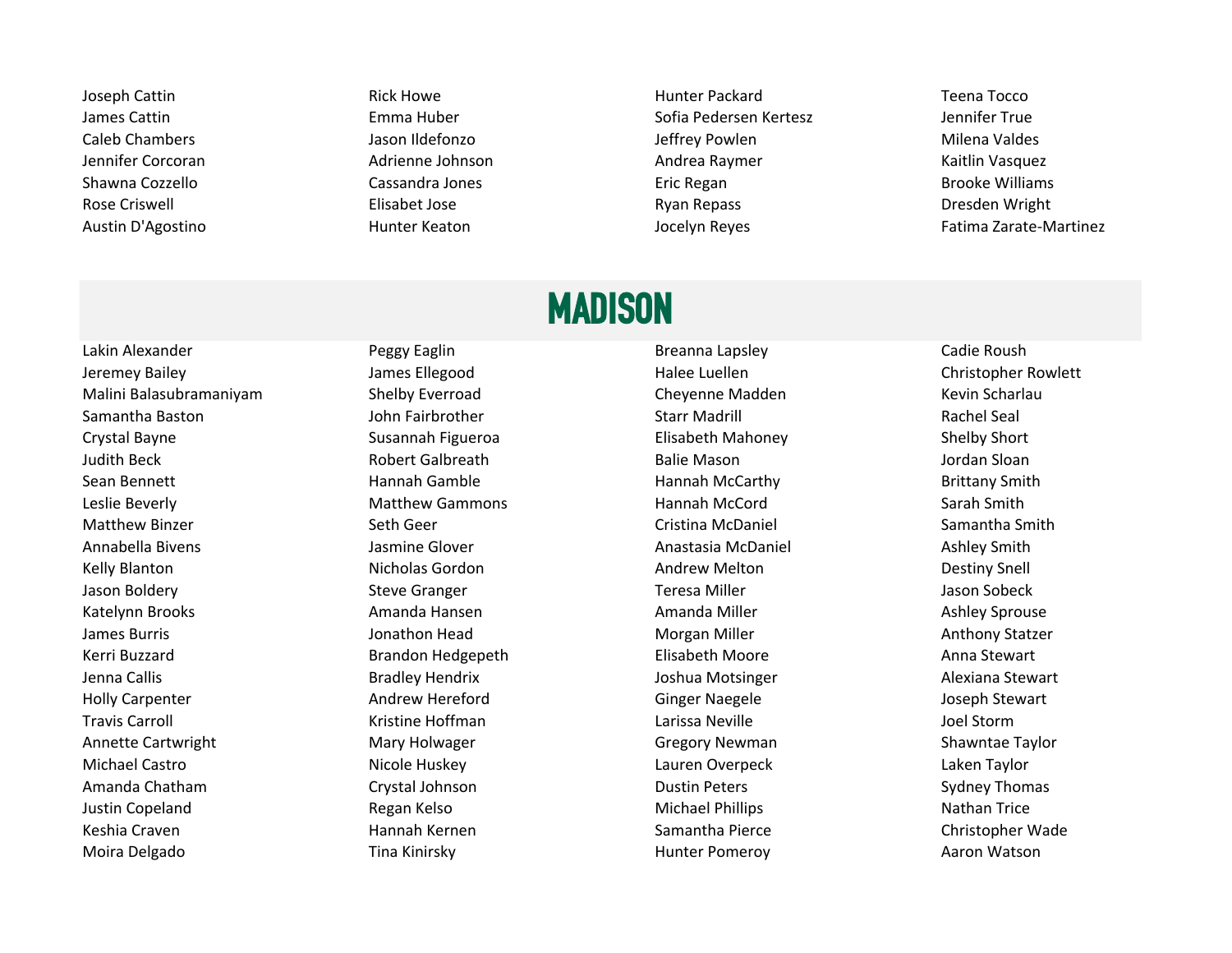Timea Demaree **Logan Kinman** Andrea Pope Andrea Pope James Whitice Emily Desonia **Emily Desonia** Christina Kondrat **Chelsea Wicker** Robin Prather Chelsea Wicker Juliana Dilk **Brandon Koors** Brandon Koors Grayson Rhoten **Grayson Andrea Willis** Erica Dunagan Joseph Lamar Karissha Righthouse Alyssa Young Jarin Dunlap Samantha Lanham Jordan Robison

# **MARION**

Tawni Ailes **Malorian Cassandra Rollins** Katelyn Hamilton **Maloree Linn Cassandra Rollins** Cassandra Rollins Lexus Altman **Matison Hancock** Madison Hancock and Altman Mary Ross and Mary Ross Ian Atkinson Nathora Harmon Althera Harmon Nathora Nathora Nathora Arabia Kendall Samsel Katie Banter **Nicole Lowe** Carrie Schmit Sean Harnett **Nicole Lowe** Nicole Lowe **Carrie Schmit** Dakota Bartlett Gabrielle Harpham Calven Mann Kristine Seitz Ashley Bartz **Takillah Surang Takilah Tawni Harvey** and the Surang Mantz and the Surang Mantz dessica Sellers Lisa Bennett Sarah Heath Ariah Marin Jessica Smithley Makayla Berry **Karen Henkel Majessica Snyder** Amy McCreery Majessica Snyder Majessica Snyder Matthew Boothby **Ellie Hobbs** Ellie Hobbs **Amanda McCreery Ellie** Lyndsey Spencer WILLIAM BRASS **Any Ashlyn Standfest** Kimberly Hodupp **Anyah McKinney Ashlyn Standfest** Ashlyn Standfest Mary Cain **Mary Cain Communist Caleigh Hollars** Taylor Middleton **Cain Care and Taylor Middleton** Kesslar Suddarth Jamie Click **Graaties Action Click** Jennifer Hoover **Margaret Miles** Margaret Miles Action Suman Marc(o) Clupper **Arthur Hornback** Arthur Hornback Alex Miller Heather Teegarden Terrence Cole **Exercise Cole** Naomi Hurlock **National Collection Collection Collection** Ashley Timmons Sean Conklin **Megan Hutchison** Charles Morris Charles Morris Elizabeth Tomlinson Marcus Cook **Adrianna Johnson** Megan Musgrave Musgrave Andrea Trader Kaylani Dale Chase Christine Kelley Chase North Chase North Chase Chase Chase Chase Chase Chase Chase Chase Chase Chase Chase Chase Chase Chase Chase Chase Chase Chase Chase Chase Chase Chase Chase Chase Chase Chase Chase Erin Denney **Example 20 Times Amanda Turner** Bridget Kelley **Matthew Nose** Amanda Turner Amanda Turner Arial Duke **Troy King State Act 2018** Lonnie Peek Commission Canady VanDiver Jon Ferguson **Allah Sumanda Kirby Breanna Penrod** Breanna Penrod Shanna Vest Anthony Fuller **Anthony Fuller** Anthony Fuller Michelle Pitman Anthony Fuller Michelle Pitman Jeremy Voland Le Garrett **Emma Landrum** Emma Landrum Nhitney Ragon Katie Wade Jamie Garza **Matison Landrum Madison Landrum** Milliam Reed Tayler Watson

Christine Ailes **Andrea Hall** Andrea Hall **Stefanie Lines** Cole Ridgeway Kimberly Gates **Erik Laughlin** Erik Laughlin Sara Richey Sara Richey Grace Weesner

Mandy Dilts **Maria Community Community Community** John Kelley **Maria Oelfke** Maria Oelfke **Maria Oelfke** Dannyelle Vanderpool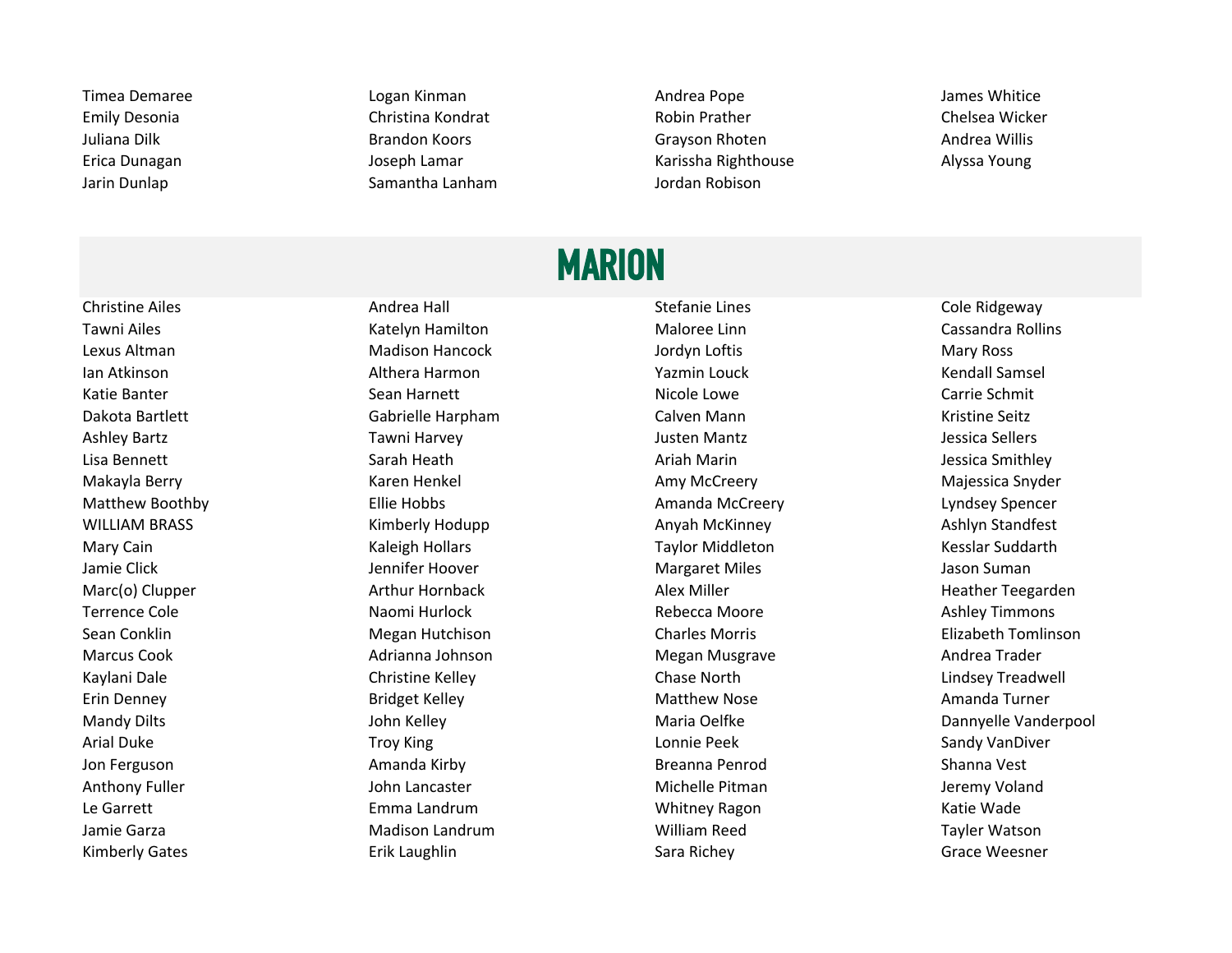## MICHIGAN CITY

Julianna Derousse 0 Toni Lee-Davis

Adrieanna Davis-Coco 0 Trevor Laberge Lisa Rudnick Jennifer Zerbes

Manuel Alfaro **1988 Contrary Domogola** Communism Contrary Pomogola Khalilah Lewis Communism Contrary Pustin Runions Rosa Alvarez 0 Anthony Finch Theresa Lile Ashley Samford Tamara Ansell 0 Fernando Garnica Elizabeth Linder Timothy Saylor Brandi Baird **Canadix Communist Communist Communist Communist Communist Communist Communist Communist Communist Communist Communist Communist Communist Communist Communist Communist Communist Communist Communist Communist** Sean Biehl **Chause Communist Communist Communist Communist Communist Communist Communist Communist Communist Communist Communist Communist Communist Communist Communist Communist Communist Communist Communist Communist Com** Serena Birmingham **1986 Crystal Sobus** Componica Grant Nicholas Maldonado Crystal Sobus Savannah Black 0 Iyana Hales Michelle Moore Ariana Sone Shannon Bowen **1988 Contract Contract Contract Contract Contract Contract Contract Contract Contract Contract Contract Contract Contract Contract Contract Contract Contract Contract Contract Contract Contract Contract Cont** Linda Bowen 0 Destiny Harvey Konstantin Negrebetskiy Jo Stokum William Brookshire III **1988 Contract Contract Contract Contract Contract Contract Contract Contract Contract Contract Contract Contract Contract Contract Contract Contract Contract Contract Contract Contract Contract Cont** Katherine Carrier **National Carrier Carrier Carrier School** Dennifer Johnson Heather Peters and Heather Peters Janel Taylor-Bush Jessica Colbert 0 Carrie Jongkind Emily Rhodes Laura Waggoner Katherine Conway **Contract Conway 0** Brianna Keith **Rachel Ritchey Rachel Ritchey Melissa Womack** Melissa Womack Loren Crawford **Carlos Communist Communist Communist Communist Communist Communist Communist Communist Communist Communist Communist Communist Communist Communist Communist Communist Communist Communist Communist Communist** 

## MUNCIE

Nathan Abbott **Nathaniel Fischer Nathaniel Fischer Nathaniel Executed Accord Tomesh Lewis** Dominica Sandridge Christine Abercrombie Stacie Fisher Stacie Fisher David Lines David Lines Rachel Scherer Julianne Ackerman Taryn Lorance Taryn Lorance Taryn Lorance and Schofield Unit and Taryn Lorance Nullianne Ackerman Taylor Alsip Taylor Alsip Jessica Foglesong Taylor Alsip Elizabeth Lovett Colton Scott Kerrigan Amos **Monte Foist** Monte Foist **Network** Zachary Lutes **Melissa Shafer** Melissa Shafer Stacey Archey **Lyndsey Forster** Meredith Lynn Meredith Lynn Jenna Shafer Sheila Arleas **Amber Foss** Amber Foss **Cheyanne Madara** Amber Foss Cheyanne Madara Short Indian Short

Uryah Arrowood and Rashetta Foster Angela Mahaffey and Jacob Short Angela Mahaffey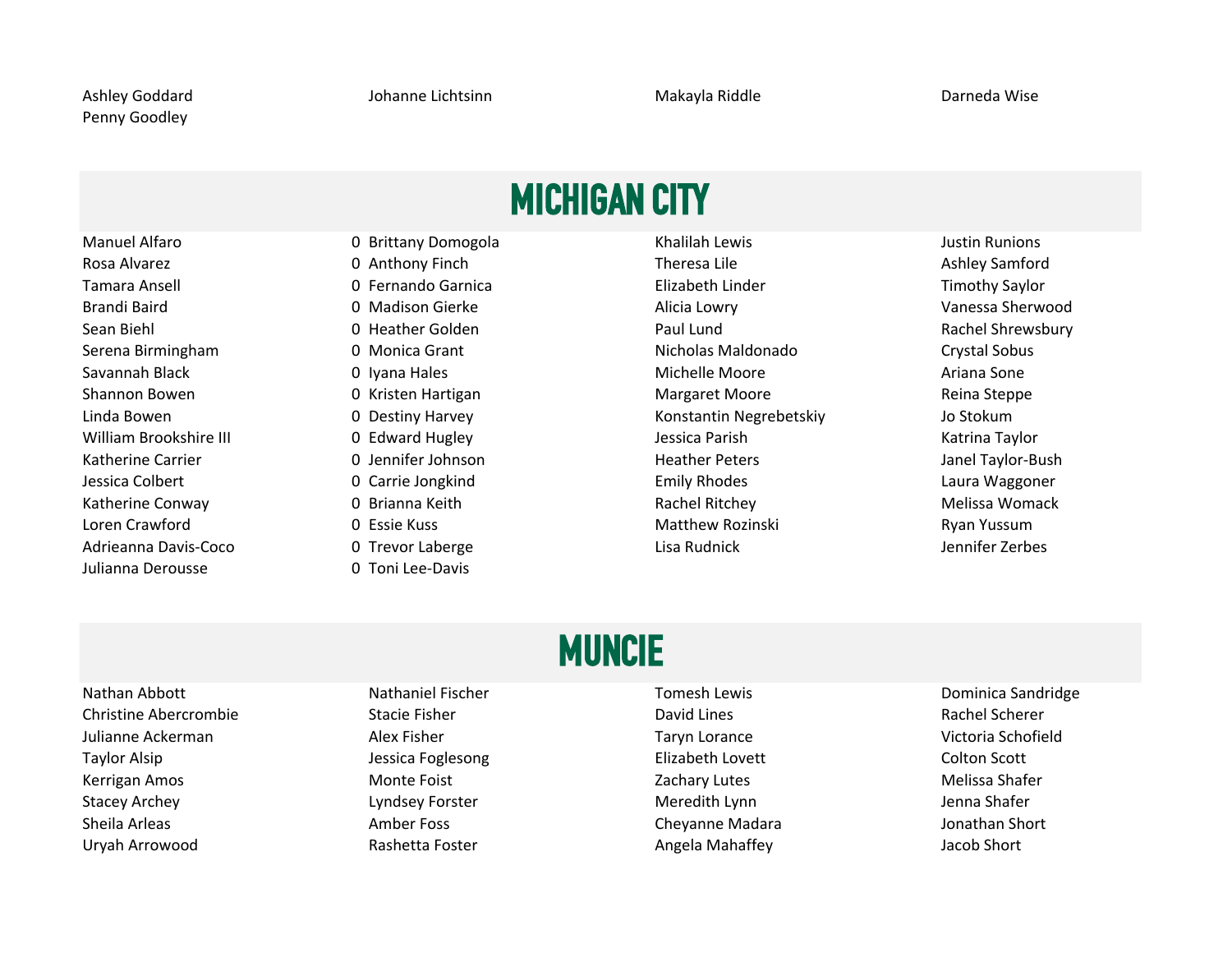Jocelyn Chrissikos **Erica Himes** Erica Himes Shelby Parker Shelby Parker Takyra Thomas

Julia Baker **Sich America Scott Foy** Scott Foy **Jonathan Malott** Jonathan Malott Jenna Short Nathaniel Barber **Amanda Foy Amanda Foy** Stephen Mann Shroyer **Dylan Shroyer** Stephen Mann Jacob Barr **Vanessa French** Chronic Lynn Marinakes Amy Sites Amy Sites Jennifer Barton Brian Fullenkamp Jennifer Martin Erin Slusher Jonathan Basey Madalyn Garringer Eva Martin Suzanne Smith Cera Batt Krista Geesaman Kristin May Megan Smith Philip Baughey **Chance George** Chance George Jacob McClurg Assessed a Kyle Smith Ashton Bennett **Example 20 Tacey Calledge Community** Dacey Gibson Hannah McCoin Shelby Spencer Terrance Benning Tammy Gierhart Cody McCord Cody McCord Destiny Spera Brian Benoit **Example 20 Friends Chelsea Spradlin** Rachel Girton Morgan McCorkle Chelsea Spradlin Daniel Bergren Lincoln Glass Courtney McCoy Laurelen Spring Justin Bierbaum Nichael Stanley Kimberly Goad Scotty McDowell Stanley Michael Stanley Adrian Blackwell **Heather Golden** Heather Golden Jessica McFadden Xavier Stegmeier Grace Blanch **Nina Gregory** Nina Gregory **Breanna McIntosh Breanna McIntosh** Amanda Stephens Briana Blanton **Example 2** Haley Gregory **Seanna McNab Aundraya Steveson** Seanna McNab Aundraya Steveson Haley Blanton **Mation Communist Constructs** Katie Guenther Natalie Mcnally Matalie Mcnally Communist Gregory Stewart Kadijah Blevins Sureeta Guiden Kelcie Mendenhall Melcie Mendenhall Jonathan Stine Timothy Blevins **Ella Stoller** Logan Guzik Logan Guzik Dylan Messersmith Ella Stoller randy brenner The Brian Hamilton Communisties of the Gretchen Messersmith Angelia Stone Katherine Broussard **Avery Hanauer** Avery Hanauer Ashley Miller Ashley Miller Braedyn Stovall Cassandra Buchanan Maria Hancock Keith Miller Paul Sullivan Hannah Buchanan Natie Sutherland Lakeia Hargraves Natie Sutherland Samuel Miller Natie Sutherland Katie Sutherland Gabriell Burgett **Venus Harrington** Venus Harrington Kaylin Miller Heidi Swafford Jessica Burke **Gott and The Swanagan** Joshua Hatton Joshua Hatton **Dalton Moffett** Andrew Swanagan Hannah Burke **Alexis Heaston** Alexis Heaston **Network** Zachery Moore Chris Swift Destiny Butler **Network** Helena Heintzelman **Chase Morrow Chase Morrow** Simon Swinford Hannah Butler Noah Swink Gudny Helgadottir Noah Swink Joshua Moser Noah Swink Noah Swink Yolanda Carey **The Carewist Canadiate Helton** Carewist Cabrielle Helton Julio Munoz The Carewist Carewist Carewist Carewist Captacher Gabrielle Helton Cierra Cecil **Cierra Cecil** Ashley Hendrickson Sarah Myers Sarah Myers Daniel Taylor Katelynn Chambers **Engineer Chambers** Dakota Hensley **Neal Suzanne Teghtmeyer** Zachary Neal Suzanne Teghtmeyer Holly Chance **Example 2** Dustin Hergert Channel Channel Kathryn Neely Anthony Teghtmeyer Samantha Charlton **Samantha Charlton Sarah Ogle** Sarah Ogle **Samantha Charlton Robert Terrell** Conner Chipps **Nicole Higdon** Nicole Higdon Conner Chipps **Carter Tharp** David Ostrowski Carter Tharp

Stephen Blair **Stephen Blair** Josh Gossage Hailey McIntire **Hailey McIntire** Brittany Steinbrunner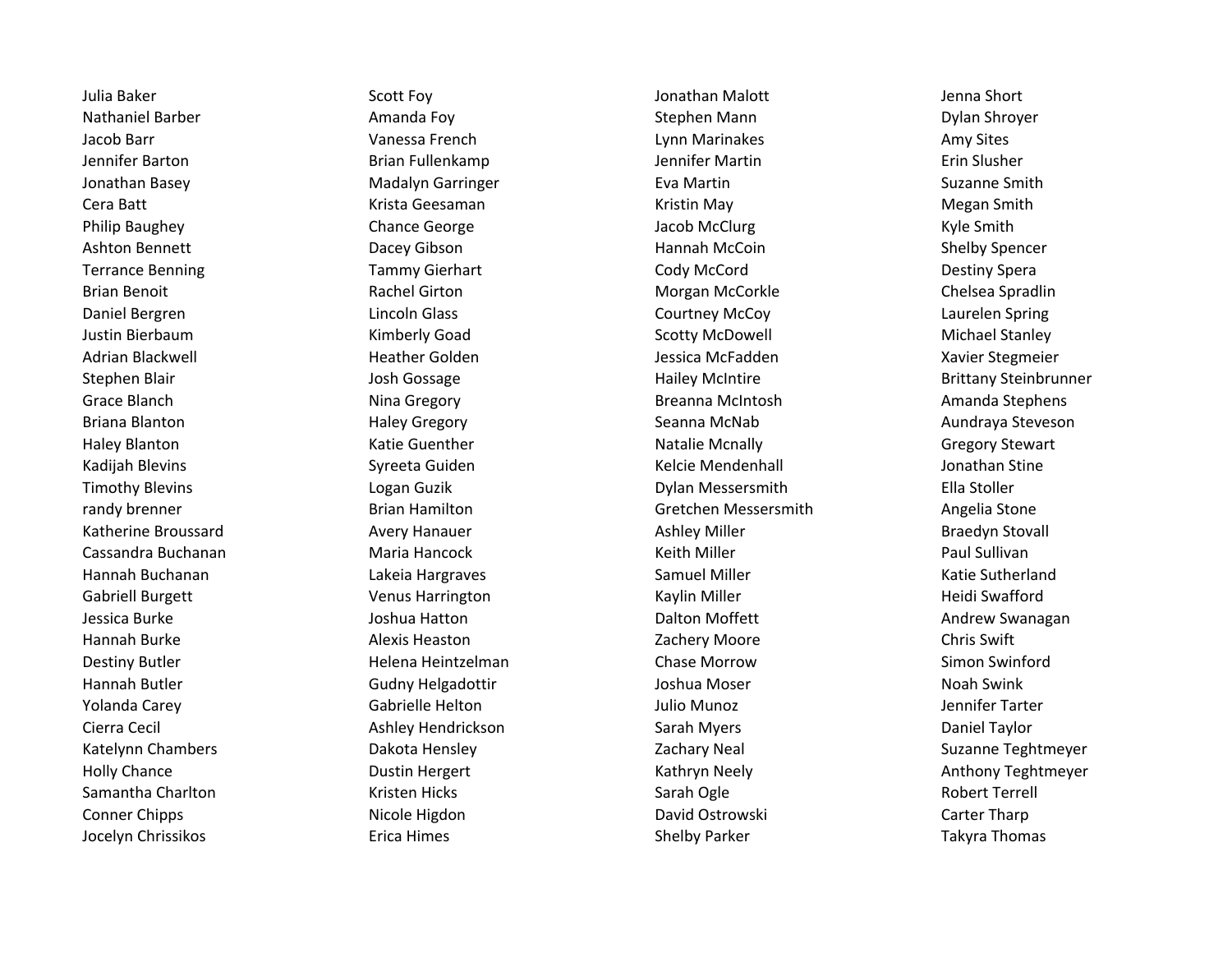Caitlyn Fields **Either Commandial Commandial Commandial Commandial Commermandial Communist Communist Communist Communist Communist Communist Communist Communist Communist Communist Communist Communist Communist Communist C** 

Braxtynn Clark **Blaise Hite** Blaise Hite James Patton James Patton Jeffrey Tingler Kayla Clifford **Corey Holt** Corey Holt Corey Holt Cin-quea Pegues Veronica Tittle Presley Cole **Tyler Hopkins** Tyler Hopkins **Cole Andrea Tondu** Danielle Perlich Andrea Tondu Kaitlin Conner **Network** Conner Conner Conner Conner Conner Conner Conner Conner Conner Conner Colivia Turner Sheila Cook **Sheila Cook** Camden Uhlry Camden Uhlry James Phillips Cook Camden Uhlry Mackenzie Cook **Good Cook** Jamison Hudson **Nicole Phillips** Nicole Phillips **Nicole Phillips** Zoe Unger Alissa Cox Brian Irelan Sarah Phillipy Erica Ussery Megan Crook **Marybeth Pierce Cameron Vale** Katelynn James **Marybeth Pierce** Cameron Vale Andrew Cross **Exercise State Isaac Jameson** Alyssa Pisano-Martin Casey Vance Andrew Cullum **The Cullum Cullum** Youngmin Jang **Ashley Plessinger** Ashley Plessinger Ashley Plessinger Ashley Plessinger Ashley Plessinger Ashley Plessinger Ashley Plessinger Ashley Plessinger Ashley Plessinger Ashley Ple Stephen Cummings and Aristen Jennings Andrea Porter Andrea Porter Margaret Vanzo Hannah Curtis **Andrea Jent Marcie Pratt** Marcie Pratt Chrisavgi Vasilakis Nathaniel Dalley **Nathaniel Dalley** Darrell Johnson **Nathaniel Dalley Austin Vorndran** Samantha Davis **Samantha Davis** Chelsea Jones **Chelsea Jones** Emma Priest **Chelsea Contains Constanting Constant** Taylor De Tar Taylor De Tar Jack Jones Sean Printke Nagley Sean Printke Sean Printke Elizabeth Wagley Cody Denney **Collect Contract Contract Contract Contract Contract Contract Contract Contract Contract Contract Contract Contract Contract Contract Contract Contract Contract Contract Contract Contract Contract Contract Con** Eliza Denney **Kenneth Jones** Matt Rasmussen **Matt Rasmussen** Brittani Ward Kaylea DeWitt **Example 20 Transformation** Holly Jones **Shaylie Rayl Shaylie Rayl** Reilly Waters Brittany Dibattiste **Exercise Exercise Constructs** Holly Kappes Laura Reaume **Nicholas Watters** Nicholas Watters Tyler Dodd **Kayla Kimberlin** Kayla Kimberlin Brooke Rees **Cary Watts** Cary Watts Tara Dodson Nature Arrow Molly Kimble Nature Arrow Kylee Reff Nature Arrow Farrah Webb Gwen Donnelly **Shayna Webb** Elizabeth King **Miranda Remy Shayna Webb** Shayna Webb Kaila Downs **Example 20 Found Accord Reno** Laura Reno **Rachel Wechter** Caulus Rachel Wechter Josiah Drown **Grandon Kiser Brandon Kiser** Milliam Retz Collin Weddell Britlyn Dues **Caleb Klee** Caleb Klee Katrina Reynolds **Britlyn Dues** Brian Wehrle Amanda Duncan Dillan Knopp Courtney Rigdon Britney Weller Joshua Eaks **Kassidy Koch Elizabeth Rittichier** Shana Welling (Shana Welling Shana Welling Kavin Eberle The Mikaela Ritzler Katie Wells (Katie Wells Jacob Eddington **Ellen Kuhbander** Hailey Robbins Antonio White Kiera Edmonds **Mark Lada** Mark Lada Katie Robbins Mark Lada Katie Robbins And Mark Lada Katie Robbins And Mark La Vivian Edwards **Emily Lake** Emily Lake **Emily Lake** Misti Robinson and Misti Robinson Megan Williams Teela Eppard **Notal Communist Communist Communist Communist Communist Communist Communist Communist Communist Communist Communist Communist Communist Communist Communist Communist Communist Communist Communist Communist Co** Jason Estep **Brandon Lam Communist Communist Communist Communist Communist Communist Communist Communist Commun** Lenzie Evans and Muslim Catlynn Lampke and Muslim Carlee rumfelt and Muslim Jared Wright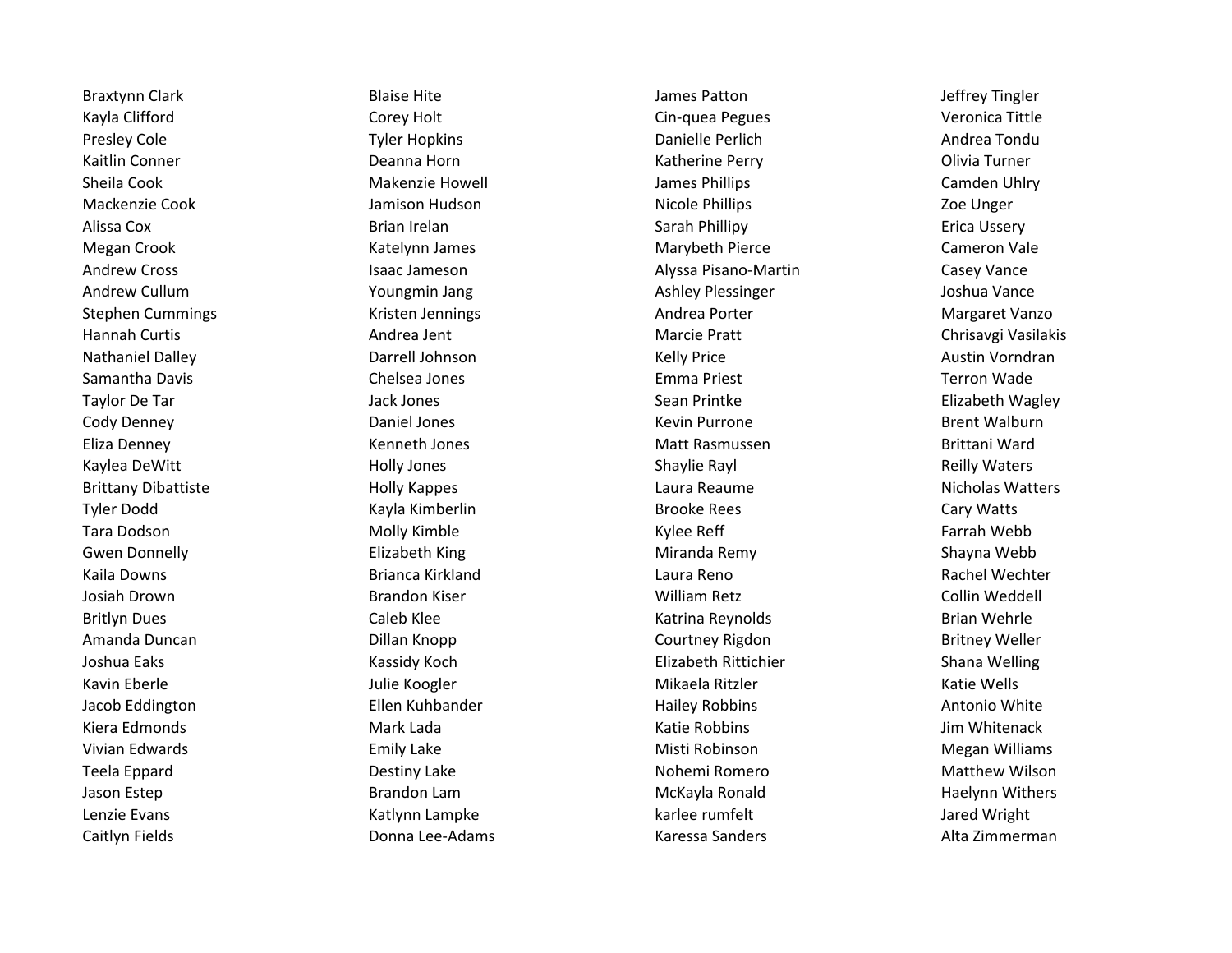# NEWCASTLE

Teresa Allen **Brandy Burgess Hayleigh Kwisz** Taylor Rogers **Taylor Rogers Hayleigh Kwisz** Taylor Rogers Alexis Andrews **Nicholas Byers** Ashley Logan Ashley Logan Tabitha Souders Alexis Arnett **Andrew Curtis** Andrew Curtis **Brett Matney** Brett Matney Alexis Arnett Shelby Stewart Hannah Baker Katie Garreth Eric McIntosh Christopher Tapley Chasity Bertram and Thomas Chasity Bertram Jamie Gibson Jessica Thomas Derek Orr Thomas Derek Orr Jessica Thomas Brittney Bisel **Summer Jones Amy Thompson** Andrew Pheffer Amy Thompson Austin Bodenhamer Jake Kwisz

## NOBLESVILLE

Amir Abubaker Olivia Doherty Kaitlyn Jones Chadwick Reeh Jared Alexander **Matthew Enders Matthew Enders** Trevor Joy **The Container State Containers** John Remington Mohsen Ali **Elizabeth Entrican** Dhwani Juthani Clayton Ridgway Clayton Ridgway Sebastian Amissah **Sebastian Amissah** Bili Ross Numme Fariha Angel Khalil Angel Khalil Angel Khalil Eli Ross Noah Amos **Kristal Farmer** Kristal Farmer Karsten Krauss Karsten Krauss Shilah Sanchez Kacey Ashby **Example 20 November 20 Associates** Zachary Fitzgerald Colin Kreider Colin Kreider Callyssa Sharp Sydney Bivens **Matthew Flanagan** Matthew Lilek Matthew Lilek Stephanie Simmons Clayton Bowling The Clayton Bowling Devin Frame Clayton Brianna Lindeman The Daida Smith John Brothers **Renata Garcia** Renata Garcia Liezl McDanield **Aubrey Standish** Brothers Aubrey Standish Ariel Brygger The Lindsey George The Lindsey George Steppe Jeremy Mcdonald The Steppe James Campbell **State Contract Contract Contract Contract Contract Contract Contract Contract Contract Contract Contract Contract Contract Contract Contract Contract Contract Contract Contract Contract Contract Contract Co** Anastasia Campbell **Raven Guenette** Nicholas Merrell Nicholas Merrell Matthew Surufka Margaret Carnes Page Hamather Karen Miller Madison Sveen Shawna Carper **Shawna Carper Shawna Carper Shawna Carper Kennedy Hampton** Samantha Miller Shawna Conna Vong Lamine Cherifi Stephanie Haskins Jayse Monks Hunter Ward Fredrick Clapper Jr. The Claudia Helsloot Clapper Jr. Claudia Lilia Helsloot Clapper Samuel Moore Number 2012

Farahangiz Abdullahi Tonia Dill Braden Jarvis James Price Luke Crawford **All Aden Hewitt** Aden Hewitt Chloe Moore **Christian Character Character Character** Tyler Warriner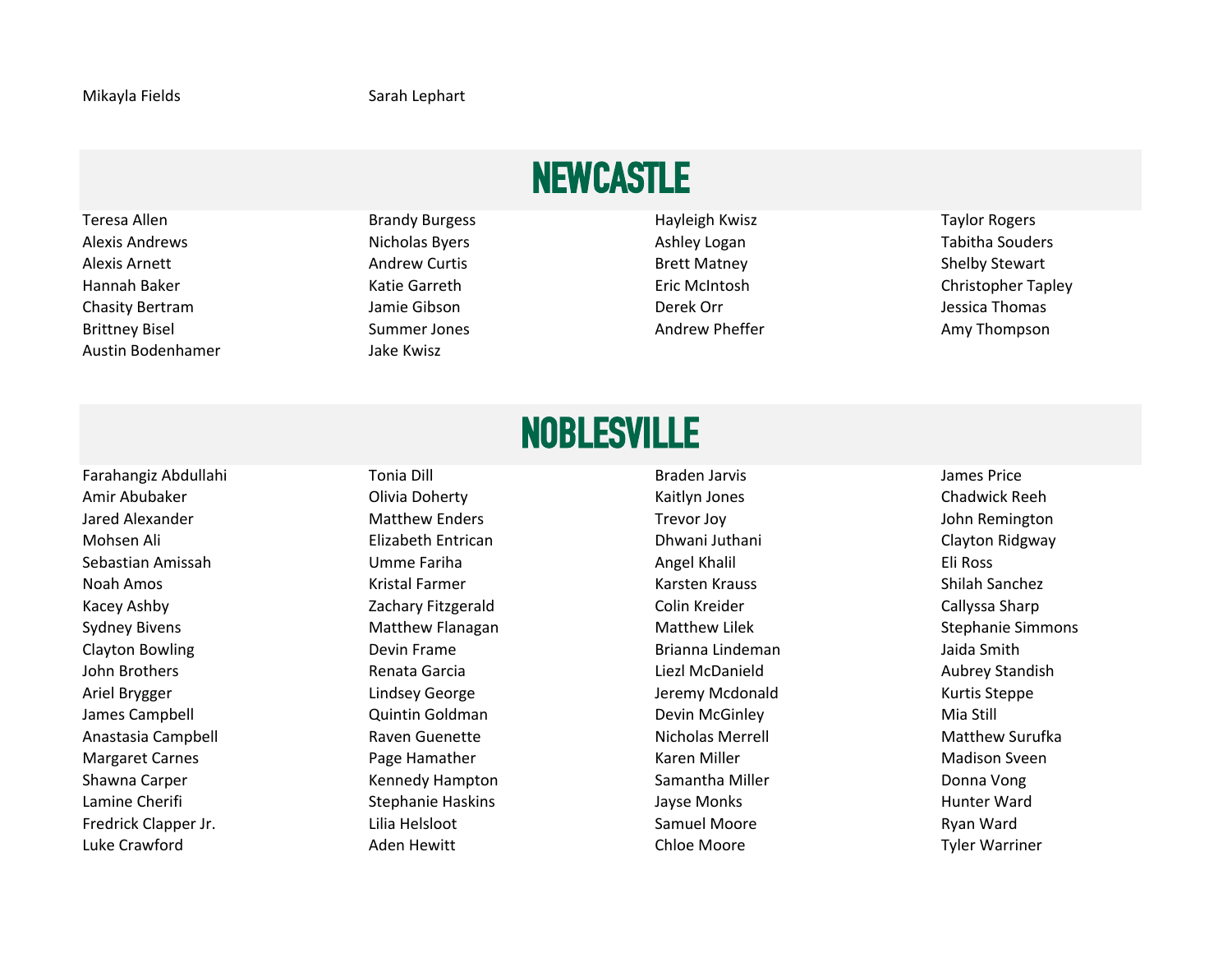Patricia Curles **Exercicia Curles** H Hobbs **According to the Curley Control Curley** Curley Mariah Whitesell Isabela Dagon **Disk Communist Communist Communist Communist Communist Communist Communist Cody Wiese** Raegan Dale **Kaleigh Humphrey Communist Communist Communist Communist Communist Communist Communist Communist Communist Communist Communist Communist Communist Communist Communist Communist Communist Communist Communist Co** Jenna Daum **Graum Communist Communist Communist Communist Communist Communist Communist Communist Communist Communist Communist Communist Communist Communist Communist Communist Communist Communist Communist Communist Comm** Ashley Dickey Diamond Jackson Vivian Pliquett Tonya Yarusinsky

PERU

Shelbi Anderson The Shelbi Anderson Controller Shelbi Anderson Controller Stevens Joseph Hiles Controller Controller On Dallas Stevens

# **RICHMOND**

Kelly Abel **Patrick Donovan** Patrick Donovan Jaymeson Lakes Sarah Rees Breann Adams **State And Analyze Communist Communist Communist Communist Communist Communist Communist Communist Communist Communist Communist Communist Communist Communist Communist Communist Communist Communist Communist** Danny Adams **In the Cynthia Reuss** Isaac Doolin **Isaac Doolin Cynthia Reuss** Megan Langley Cynthia Reuss Kevin Aldrich Alisha Doty Valerie Lawrence Jason Reynolds Tyler Allen North Charles Tia Dreier North Charles Alexis Layne North Alexis Layne North Rich Ravena Alves Barbosa Allen Xarri Duke Ashley Ledbetter Ashley Ledbetter Abigail Richardson Ian Armstrong The Manneson Chemical Chemical Chemical Abbigale Leffel The Tenneth Richey Christina Arnold **Samantha Richmond** Jacob Durham **Mitchel Legg** Samantha Richmond Samantha Richmond Christopher Asher **Logan Durham** Logan Durham Devona Lemley Ashley Rodriguez Joshua Austin Dustin Elliott Nicole Levi Ricardo Rojas Rachel Bailey **Natasha Long Natasha Long Natasha Long** Natasha Long Martin Roman Brittany Baker **Craig English Craig English** Hannah Lucas **Craig English** Hannah Lucas Donald Rose Dylan Baker **Nathan Roseman** Dustiny English Ciera Mackie Ciera Mackie Nathan Roseman Christopher Ball **Christopher Ball** Suzanne Runkley Kiley Erwin Suzanne Runkley Suzanne Runkle Kriscia Barrett **Exercica External Condany Conda** Estes **Brady Mann Condany Brady Mann** Brady Mann Desiree Runyon Hannah Barrett **Mannah Evans Access Taylor Manning Communist Constants Danielle Russo** Danielle Russo Tracy Beare **Example 20 Tracy Beare** Care Damon Ewry **Canal Communist Communist Communist Communist Communist Communist Communist Communist Communist Communist Communist Communist Communist Communist Communist Communist Co** Bethany Beaver **Sean Accord Contract Chris Sanders** Sean Martin Chris Sanders Chris Sanders Joshua Becknell **Elizabeth Marvin Communist Club** Brianna Faucett **Elizabeth Marvin** Prabhjot Sandhu Brittany Becraft **Briena Ferguson** Briena Ferguson **Briena Ferguson** Trisha Mastin Briena Briena Briena Briena Briena Briena Briena Briena Briena Briena Briena Briena Briena Briena Briena Briena Briena Briena Briena Briena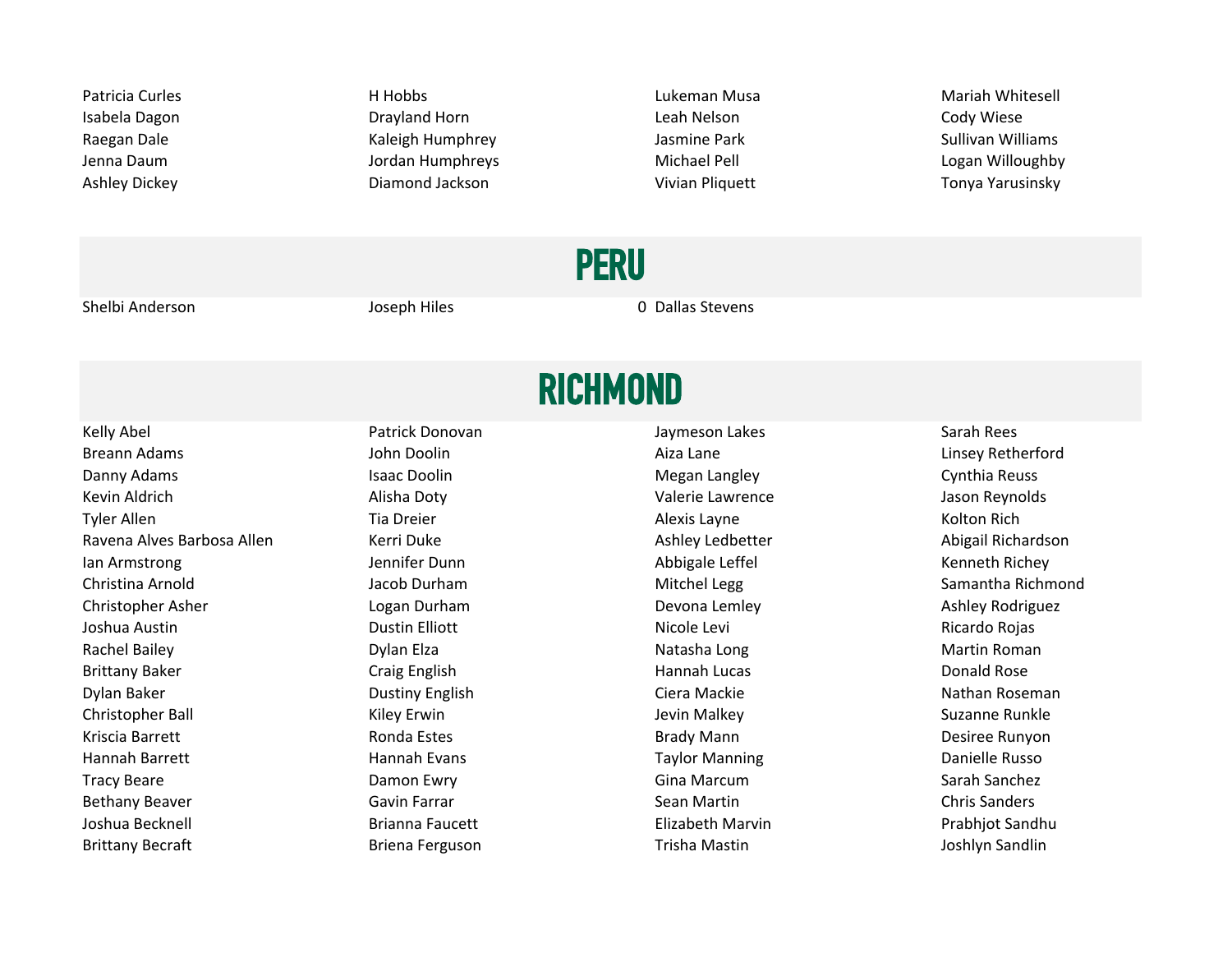Cleveland Begley **Ross Ferguson** Ross Ferguson Cleveland Gillian McDonald Peter Sangster Cheyenne Berger **Andrew Fields** Erin Mcdugle Cheyenne Berger Christian Schaekel Kayla Binford **Shauna Fioritto** Shauna Fioritto Keegan McGowan Mackenzie Schilling Kinsie Blocher **Nathaniel Flowers** Eliza McGuire Stephen Schubert Stephen Schubert Lori Bolser **Carrie Fohl** Carrie Fohl Accord Carrie Fohl Accord Currie Foundation of Lessica McKinney Nathaniel See Karen Bolser **Ethan Fowler** Ethan Fowler Kortney McNamara Travis Selm Elise Bottomley **Nicholas Fullmer** Gene McNew Gene McNew Kamil Shirley Brittany Bowden **Danyel Gabbard** Deena Meddock **Deena Meddock** Justin Simmons Tony Boyatt II **Example 20 Finally Gaddis** Communication Scotty Meek Allison Singleton Brian Bradburn **Calcular Craig Smith Lisa Goens** Craig Craig Smith Craig Smith Joshua Branson Nation Hailey Gonya Namara Derek Messer National Starissa Smith Destinee Bray **Diana Gonzales Communist Evan Messer** Evan Messer **Communist Communist Communist Communist Communist Communist Communist Communist Communist Communist Communist Communist Communist Communist Communist Comm** Eric Brevik Erika Gray Tyler Metzger Dasia Smith Chelsea Brown **Example 20 Telecomb** Kristen Halcomb **Manda Miller** Wanda Miller **Channel Brittany Spencer** Ivee Brubaker **Kristen Hale Communist Communist Communist** Robert Miller **Robert Miller** Persephone Staggs Caleb Buckler James Hall Amber Miller Samuel Stephens Elijah Buhler Dominique Hampton Jamie Miller Cheryl Stewart Patricia Buhrow **Tess Hardy Community Community Community** Angel Mills Angel Mills Angel Mills Angel Mills and the Sara Bulmer **Erick Minor** Called Harger Care Erick Minor Called Heather Tague Debra Burdette **Katrina Harris Melissa Tamplin** Communication Actrice Kimberly Mitchell Melissa Tamplin Amber Calihan North Communication and Jeff Harrison Communication Linda Moore and Josh Tate Stephanie Campbell **Shane Hartsock** Darci Moore Darci Moore Daniel Taylor Karah Carpenter **Example 20 Formal Andrew Thomas** Bill Harvey **Laura Moran Andrew Thomas** Andrew Thomas Katona Chapman **Steven Morris Charles Haworth** Steven Morris **Steven Morris Chapman** Bridget Tilley Lovina Chesnut **Acker Example 20 Finds and Accept Accept** Lovina Chesnut Hunter Tinsman Willie Chimwaza Traci Heiser Jordin Moster Brittany Tonkli Brittany Clark **Patricia Helms** Patricia Helms Brian Mullalley **Patricia Helms** Brian Mullalley Jordan Clay **Robert Hendrix Robert Hendrix** Adam Myers Adam Turner and Turner Ryan Coddington Turner (Jeffery Hickel Christina Nealis Christina Nealis Miranda Turner Jaidlyn Coffman **Matthew Hickey Community** Taylor Nunn Taylor Nunn Katherine Vance Hayley Confer **Mackenzie Oakley Conferred Arti Verma** Megan Higbie Mackenzie Oakley Mackenzie Oakley Arti Verma Charles Cornett **Kirk Hoey** Kirk Hoey **Kimberly Obi** Kimberly Obi Katelyn Waddell Megan Corum **Elizabeth Hogg Maria Wadsworth Elizabeth Hogg Ashley Offutt** Maria Wadsworth Maria Wadsworth Kimberly Crank **Rena Holcomb** Rena Holcomb Diandra Ogletree **Network Club Analy Walker** Crank Measure Tiffany Walker

Nicholas Buck Cayla Hall Cayla Hall Cayla Hall Kaleigh Miller Cases Ambu Nayo Stella Epse Anchange Ambu Nayo Stella Epse Anchange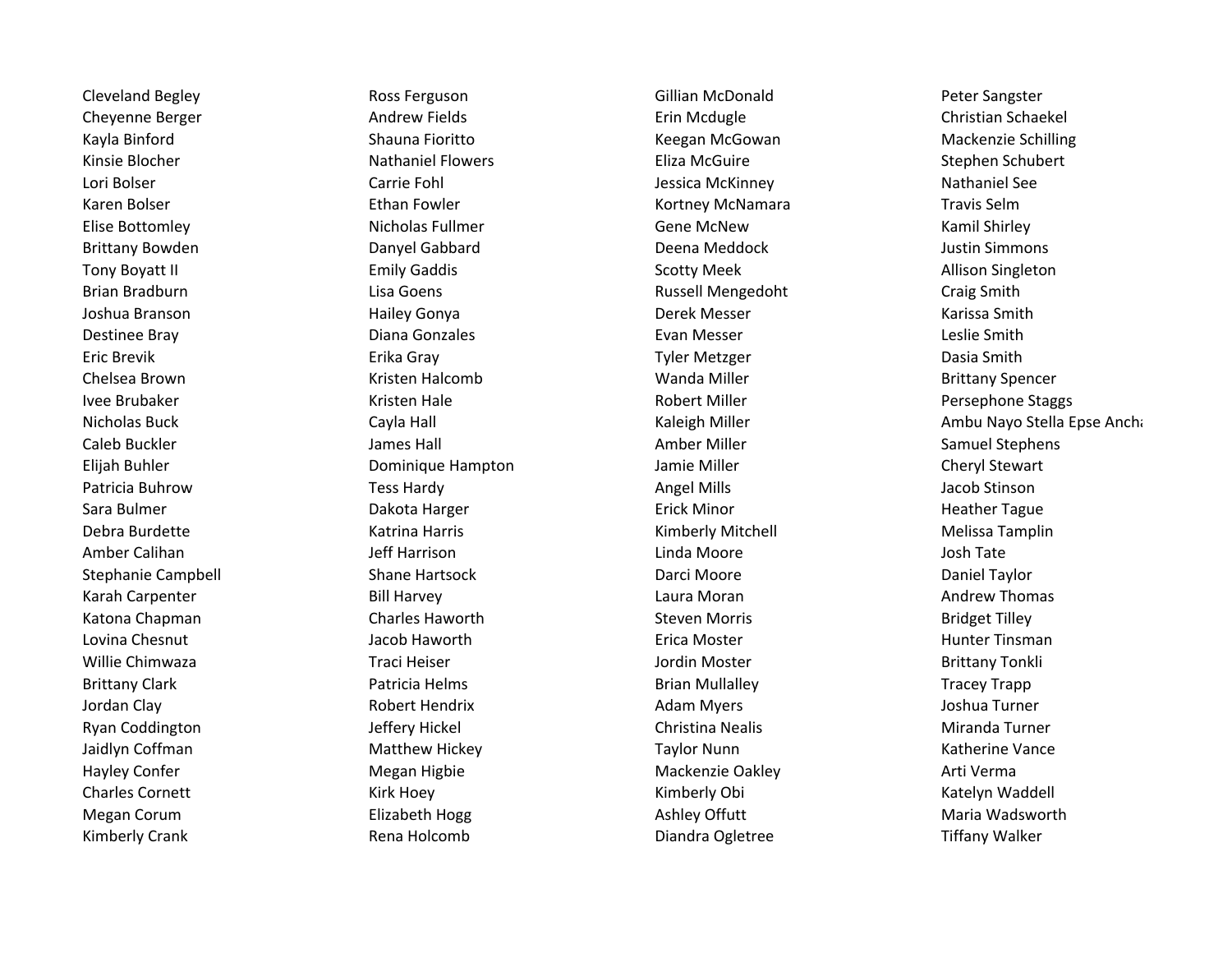Chris Croley **Charlot Chris Croley** Katlynn House **Chris Croley Chris Croley Holly Wallace** Chelsea Cromer **Chelsea Cromer Milliam House Amanda Orsborn** Amanda Orsborn and Amanda Orsborn being termifer Warvel Samantha Cromwell **Samantha Cromwell** Corbin Howard **Corpin Library Corpin Library Corpin Parker Corpin Parker Anthony Watson** Breann Crowe **Cassity Jackson** Cassity The Cassity Cassity Cassity Cassity Cassity Cassity Contra **Ashley Watson** Natali Parra 2008 2011 2012 2022 2023 Michelle Dafler **Mindy Patrick** Thomas Watts Jamie Jackson **Mindy Patrick** Thomas Watts Rebecca Dalrymple **Amanda Johnson** Amanda Johnson Jeremiah Patterson Kevin Weisenborn Janelle Davidson Caitlyn Johnson Alexandra Pearman Zachary Welling Megan Davis **Christopher Justice Christopher Justice** Symone Perkins **Brendan Weymouth** Penny Davis **Participal Communist Communist Communist Communist Communist Communist Communist Communist Communist Communist Communist Communist Communist Communist Communist Communist Communist Communist Communist Communis** Jessica Dawson **Gaussian Chasidy White** Jamie Keller **Jessica Pierce Chasidy White** Chasidy White John Delk **Heather Key Courtney Pollard** Courtney Pollard Kristin Williams Courtney Pollard Kristin Williams Michelle Dice CheyAnne Kibbey Erin Powell Whitney Williams Dustin Dice **State Ashley Powell** Bryce Winningham Julie Klein Ashley Powell Bryce Winningham Jessica Dickerson Kelly Kolb Joshua Powell Jeannine Winters Haley Dickson **Sherri Kuhn** Sherri Kuhn Rachael Purvis Rachael Purvis Jarred Worden Christina Diehl **Beth Lahman** Beth Lahman Dakota Raduenz **Beth Dakota Raduenz** Elizabeth Wortham Brianna Dillow **Taylor Lakes** Taylor Lakes Michael Rawlings **Michael Rawlings** Jennifer Zehringer Abigail Donaldson **Ashley Lakes** Ashley Lakes Shane Reagan Shane Reagan Kelly Zeiser

#### **SELLERSBURG**

Scott Adam Tyler Edwards Tyler Edwards Bethani Kleopfer The Yemetri Russell Shawn Akemon **Shawn Akemon** Madison Eger Michelle Knight Michelle Knight Kelly Ryan Komlavi Akpaglo Karmann Elliot Number Susannah Knoef Krista Ryan Lukas Allen Janet Elmore Coren Knox Noureddin Salehi Charles Alsept **Example 20 Frin Engstrand** Erin Engstrand Chad Korff **Example 20 Frin Engstrand** Chad Korff **Teresa Saling** Lionitza Alsina Cassie Enlow Jessica LaHue Randy Salyer Alyse Alvis Perla Epps Zachary Lambertus Tonia Sampson Qamar Amin Nang Kaylee Estrada Namar Alyssa Langdon Namar Amin Patrick Sand Peggy Anderson Summann Stephanie Evans Stephanie Evans Andrew Langford Silas Schaefer Julia Anderson Madelyn Evans Olivia Lavey Alyssa Schafsnitz Griffin Anderson **Emma Eveslage** And Emma Eveslage Joanna Leadingham Sarah Schamore

Raquel Joseph Abaya Newslett Abaya Joni Edwards Jessica Kivlehen Brandon Russell Brandon Russell Nathan Armstrong The Schroeder Sokheang Leang Sokheang Leang Stephanie Schroeder Stephanie Schroeder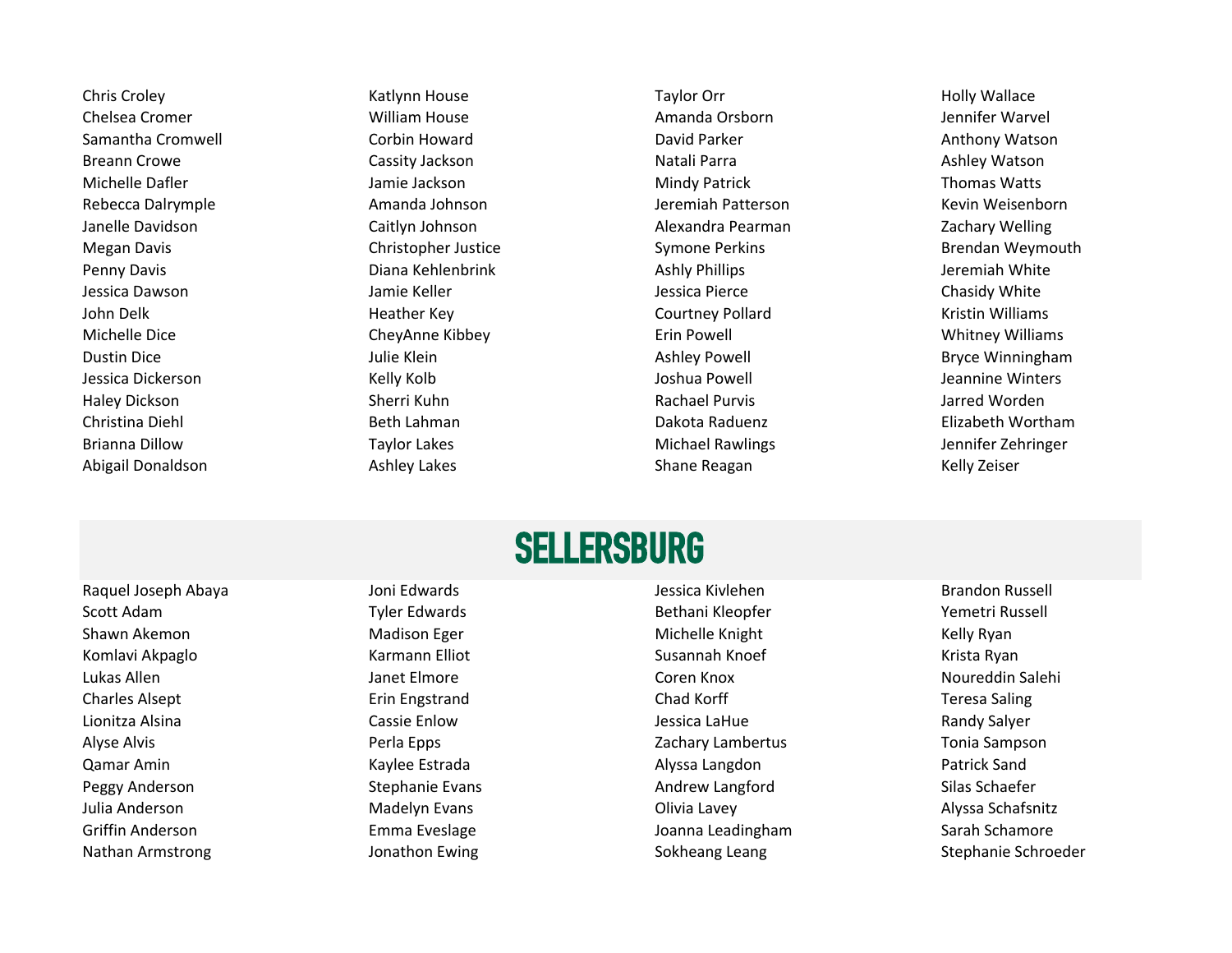Zachary Arnett **Michelle Farley** Charity Leonard Charity Leonard Jessica Scott Benjamin Atkins **Ethan Farmer** Ethan Farmer Brian Leonard Ethanism Brian Leonard Kayla Seabrook Carrie Atkinson **Cannonic Carrie Atkinson** Melissa Sears Bianca Austin **Stacy Finney** Stacy Finney **Brendan Lewis** Brendan Lewis Charlotte Seaton Lakoi Bailey **The Canadian Canadian Candyce Lewis** Candyce Lewis Zachary Seidl Michaela Baker **Edward Edward Lewis** Brandi Self entity and inchelle Flaget **Edward Lewis** Edward Lewis Brandi Self Charlotte Baker **Charlotte Baker** Charlotte Baker Destiny Flanagan Charlotte Kristin Lewter **Charlotte Baker** Holly Sexton Janice Baker **Good Communist Constructs Constructs** Jordan Flener **Hui Li** Sydnie Sharp Sydnie Sharp Bryan Baker **Matthew Flispart** Chromogen Beana Limp Controllers are described by Garrett Sheely Ashley Ballard **Acknowledge Constructs Constructs** Joshua Forbes **Haley Line** Haley Line Renee Shelton Morgan Balmer **And Ashley Fox** Ashley Fox **Rosalis Lopez Hernandez** Linnie Shelton Ricardo Banda **Katie Frakes** Katie Frakes Rachel Lorett **Sarah Shickles** Sarah Shickles Ryan Barker **Michelle Fraley Michelle Fraley** Grace Lori Grace Lori Marleach Shirley Janis Barnett **Garnett** Chromogens and Jessica Fraley **James Lovvorn Chromogens** Deseted and Presley Shrebtienko Lesly Barnette **Alexander Franklin-Collier** Zachary Lowery **Taylor Shuler** Lesly Barnette **Taylor Shuler** Sarah Barr **Brandon Gagliardi** Beth Lumpkins **Beth Lumpkins** Coen Shultz Larry Basham **Emily Gaither Community Community Cameron** Shupe Cameron Shupe Tricia Bateman Nathaniel Gardner Joshua Lynch Taylor Simpson Eddy Baxter **Eddy Baxter Alexis Gazaway Community Community Community Dienesa Lyons** Dienesa Lyons Jacob Sims Cameron Beach **Gameron Beach** Jessica Geary **Anwar Mahamoud** Beth Singleton Jeffrey Beal **South Cassandra Gentry Cassandra Gentry** Mark Mahan Nark Mahan Larry Smith Victoria Beatty **Taulton Gentry Communist Communist Communist Communist Communist Communist Communist Communist Communist Communist Communist Communist Communist Communist Communist Communist Communist Communist Communis** Jonathan Belcher Latosha Gholston Kristina Mann Clayton Smith Cynthia Benson **Leslie Gibson** Leslie Gibson **Heather Martin** Cynthia Benson Kallee Smith Kristian Berryman **Islam Communistian Communisties** Julia Gillenwater **Islam Communisties Communisties** Angela Snook Talia Bias **Access 20 Increme Communist Claab** Jessica Martino **Jomannia Sowders** Jomannia Sowders Mireille Biki Charlie Gluck Charlie Gluck Conchita Matthys Conchita Matthys Kathleen Speak Ashley Billner **Sheafer Community Community** Gavin Goad Sheafen Mattingly Sayde Spence Sayde Spence Brandon Bishop **Lucia Gonzalez** Cody Spencer Cody Spencer Cody Spencer Cody Spencer Todd Bishop **Example 2 Todd Bishop** Hunter Goodpaster Clayton Mazuch Aaron Spurlock Aaron Spurlock Taylor Bishop **Anthony Goslin** Anthony Goslin Nicholas McBride Chealsea Stapleton Jennifer Bizzell Erica Graeter Cheyenne McCutcheon Deborah Sterrenberg Zoe Blackwell **Caleb Green** Caleb Green **Emma McDaniels** Blackwell Blake Stewart Andrea Blackwell **Gabriel Gregory Cancel Gregory** Evan McKinley **Communist Constructs** Patricia Stewart

Nicolas Armstrong Onyinyechi Eze Vicki Lemmel Juliette Schuur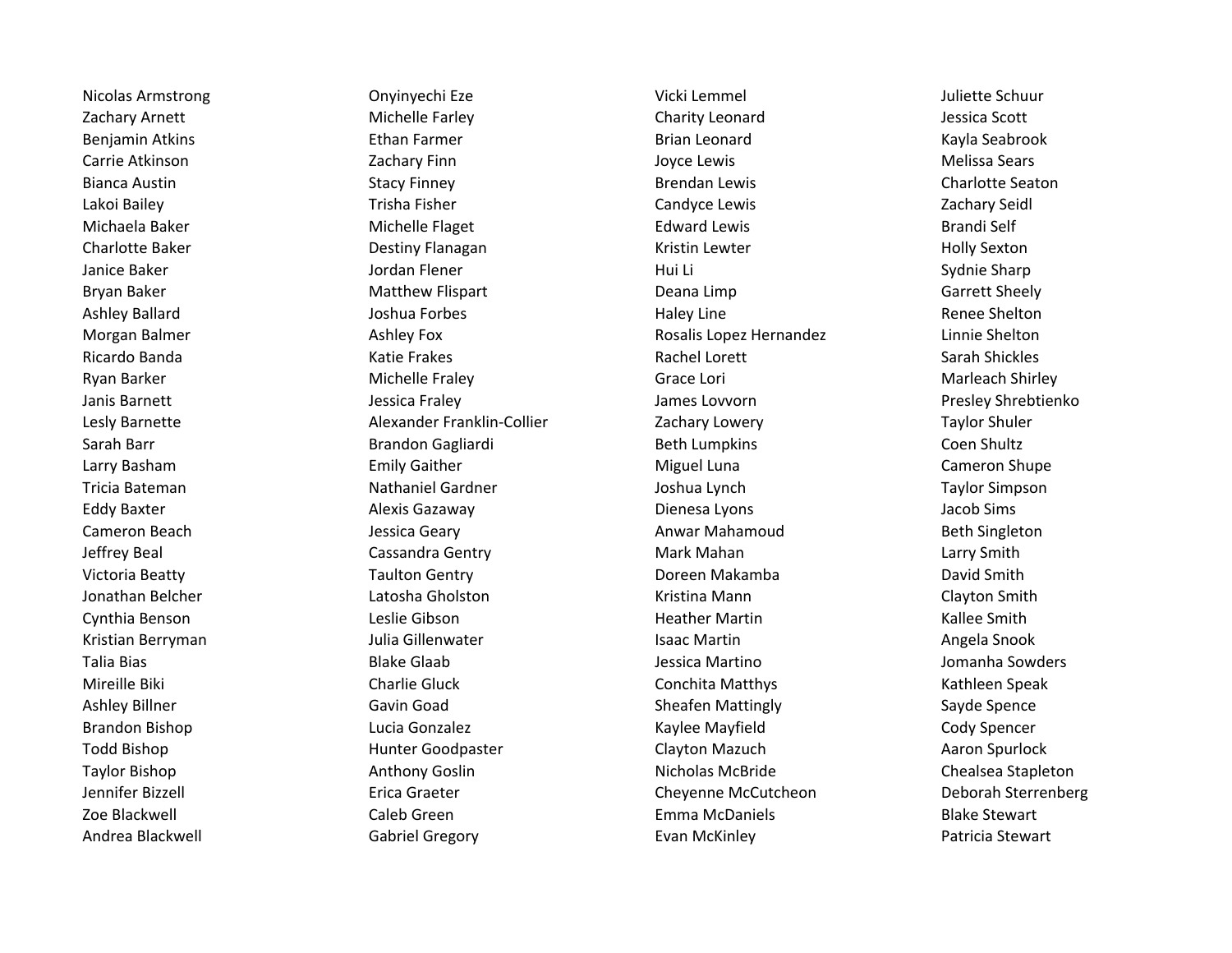Stephanie Blevins **Michael Guarneri** Chamber David McLaughlin Katie Stinson Hayleigh Blevins Lindsay Guelda Victoria McMurray Alexander Stinson Jonathon Booth Steven Hacker Stephanie Medcalf Destinee Stocks Shelby Bower **Meghan Hall** Meghan Hall **Meghan Hall** Helen Medina Cameron Stoll Cameron Stoll Lacey Boykin Allena Hall Justin Mefford Jeffrey Stotridge Kayla Branstetter-Colson Scottie Hall Scottie Hall Scottie Hall Christina Mercado Morgan Striegel Aspen Braun and Clayton Hallsen Communisties and the Communisties of the Communisties of the Clayton Hallsen an Larry Brewer **Summary Steven Hamlet** Ann Suvak Jayce Metz Ann Suvak Michael Bricker **Michael Bricker Megan Swartz** Kabrina Hammel **Michael Audrey Miles** Megan Swartz Alina Brown **Carrie Hammon** Carrie Hammon Ashley Miller **Carrie Hammon** Ashley Miller Michael Brown **Tara Handiboe Barron Miller** Barron Miller **Barron Miller** Daniel Taylor Ashley Brown **Steven Hanes** Steven Hanes **Subseter Carlee Taylor** Zachary Mills **Steven Example 2** Carlee Taylor Misty Brown **Example 20 Taylor State And Taylor** Circuit Controll Misty Brown Justin Taylor Matthew Brown **Eliana Harmes** Eliana Harmes and Harmes and Harmes and Harmes and Harmes and Harmes and Harmes and H Nathan Bruner **Aimee Harmon** Aimee Harmon Matthew Monroe **Aimee Peter Tempo** Robert Bruns **Mitanda Harper** Miranda Harper Katrina Montgomery **Music Bruns** Huong Thi Brandon Burchel **Music Communist Communist Communist Communist Communist Communist Communist Communist Communist Communist Communist Communist Communist Communist Communist Communist Communist Communist Communist Communist** Dustin Burdick **Mark Harris Communist Communist Communist Communist Communist Communist Communist Communist Communist Communist Communist Communist Communist Communist Communist Communist Communist Communist Communist Comm** Cassandra Burnett **Marris Exception Holly Harris** Cassandra Burnett Clairece Thomas Christopher Burnett **Christopher Burnett** Danique Harrison Christopher Mouser David Thomas Wayne Burres **Mikayla-Rae Thomas** Hannah Hart National Burres And Stacey Mullins Number 2016 Mikayla-Rae Thomas Preslei Butt **Amber Mullins** Controller and Dakota Hartman Amber Mullins Amber Mullins Alissa Thompson Martha Cabezas Lauren Harvey Dominique Murphy Sebastien Tides Kristen Caldwell **Exercise State Caldwell** Brittany Harvey **Next Exercise State State Caldwell** Tony Timberlake Cydney Callahan **Ashley Contains Ashley Contains Ashley Needy** Sheena Tipton Ugennear Calloway **Taylor Hawkins** Shalana Nelson Shalana Nelson Jennifer Toby Cortney Camara **Community Constructs Community Constructs** Cody Nichols Claire Tompkins Claire Tompkins Lacondria Campbell **Trey Heazlitt** Emma Niemann Emma Niemann Kyle Trautwein Logan Campbell **Brooke Helton** Brooke Helton **Brooke Helton** Morgan Nieter **Braxton Troutman** Steven Carman Trowbridge Carman Danielle Hembree Trow Kyanna Nott New York Kristin Trowbridge Chad Carmickle Chelsea Henderson Matt O'Connell Chesney Tucker Jacob Carpenter **Lauren Hensley Andrew O'Donnell** Madeleine Tulacz Madeleine Tulacz Tristan Carpenter **Lisa Herald** Angela O'Neil Angela O'Neil Miranda Turpin David Carstens **Example 20 Transformation** Patricia Herron **Carstelli Suzi O'Shea** Nicole Tyler

Makayla Blanton Brittany Grut Tammy McKinney Alexandria Stiner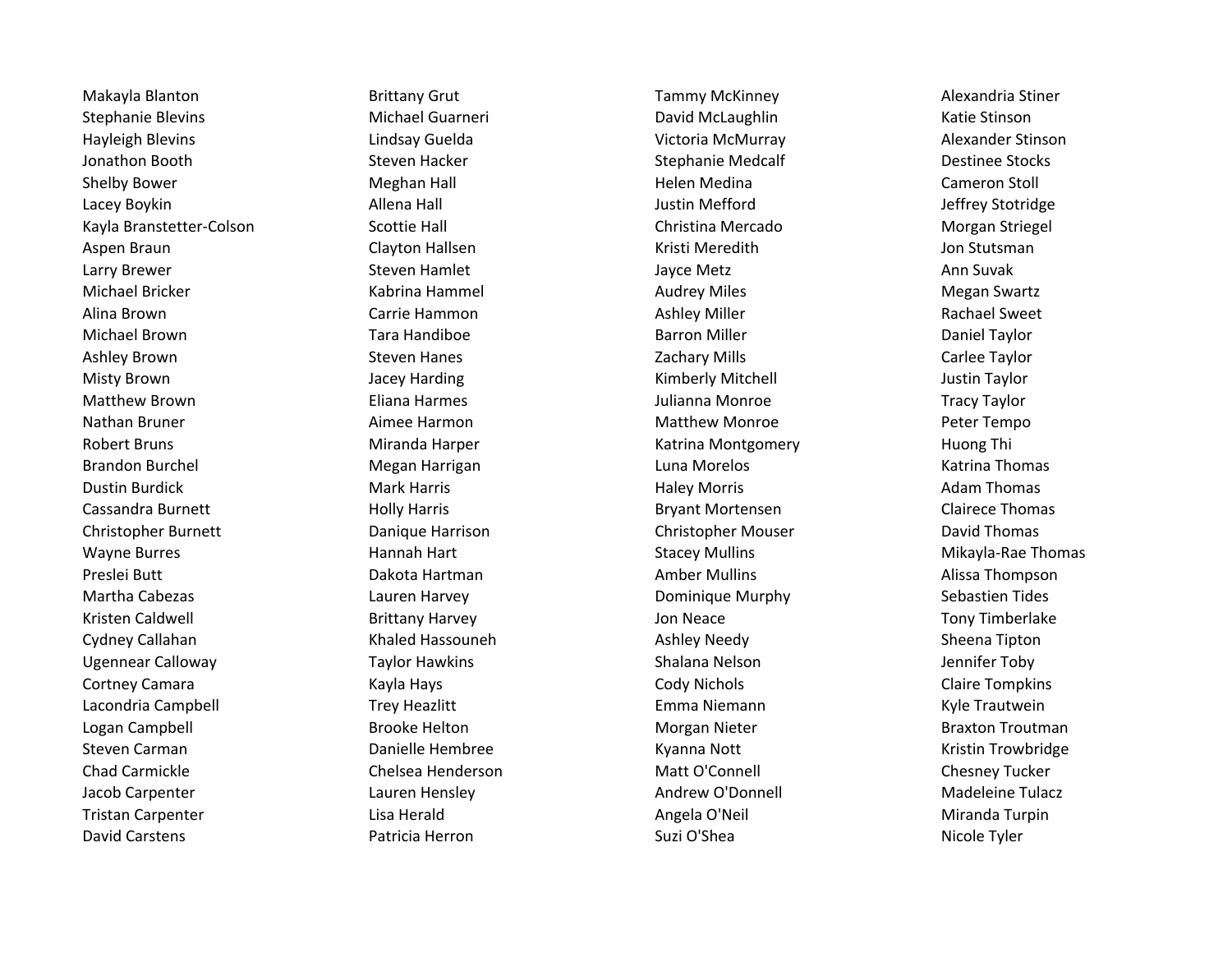Matthew Case **Aunt Case** Bradley Hobbs **Aung Oo Aung Oo** Kristen Ulrich Kasey Cassady **Regina Hobson Regina Hobson** Courtney Orndorff Rhonda Van Meter Marcie Chavez **Marcie Chavez** Wyatt Hoehn Monica Osborn Monica Osborn Miranda Veatch Kaitlyn Chester **Corey Hollowell** Corey Hollowell Joshua Overberg **Communist Constants Morgan Veatch** Glenda Clark **Nicholas Horn Carla Palacios** Carla Palacios and Carla Palacios and Carla Palacios and Carla Palacios Delisa Clark Matthew Hoskins Monica Palencia Ocampo Anna Vessels Africa Claros Villalon Patricia House Kimberly Pangburn Sarah Vogt Cassandra Clayton **Cassandra Clayton** Joshua Howard **Nyree Parker Nyree Parker Hayley Wachtel** Rosina Cobb Michelle Hubert Alicia Parker Ryan Walden Cambria Cole **Anna Huddleston** Anna Huddleston Darci Parker **Anna Huddleston** Darci Parker Anna Darci Parker Anna Huddleston Darci Parker Anna Huddleston Darci Parker Anna Huddleston Darci Parker Anna Huddleston Darci Park Rachel Cole **Ashley Hughes** Ashley Hughes Vandankumar Patel Brianna Wallot Roger Colglazier **Amanda Hughes** Amanda Hughes Kate Patterson **Amanda Hughes** Kate Patterson Amanda Kuga Basa Walters Kayleigh Collier **School Example 20 Examples** Jacqueline Perez Garcia **Jeremy Walton** Jeremy Walton Christopher Collins Claire Hughes Claire Hughes Matthew Pierce States and Matthew Pierce Collins (Claire Hughes Ashley Collins **Amber Hunt Amber Hunt** Stephanie Piercefield Alexander Warth Alexander Warth Glenn Colvin **Chann Colvin Colvin Colvin Colvin Colvin** Victoria Hunter **Network Collection Colvin Colvin Colvin** Eric Compton Logan Hutchinson Kelsey Pinnick Meghan Webb Aaliyah Conner **Lindsay Hutter** Communication Connect Connect Connect Lindsay Hutter **Rob Platt** Rob Platt Devon Webster Noah Cook **Mukarrm Inam** Seth Porter Christopher Weick Christopher Weick Kelsey Cooke Sara Isom Shelby Potter Xavier Wells Joselyn Cooks **Sarah Jackson** Sarah Jackson Rachel Powers **Sarah Jackson** Rachel Powers Rachel Powers Katelynn Wendelgast Brent Coomes **State Acknowledge State Joseph Jackson** Noah Prater Noah Prater **Bailey Wenning** Madelyn Copperwaite The Jessica Jackson Chronic Shawn Price Jeremiah Westendorf Stefanie Corbin **Ellen Prince** Gorbin Holly Jacobs **Accord Prince** Ellen Prince and Discourse and Discourse of the Malina Costin **Alexus James** Alexus James **Alexus Alexus Access** Alexus Annum Matie Puffer **Access Access Access** Rachel Whisman Kendra Covele **Haylee Jantzen Megan Ralston** Megan Ralston Danielle Whitehouse Trinity Cox **Michael Whitson** Jazzmen Jefferson **Michael Whitson** Dustin Ratliff Michael Whitson Naomi Craven Laurel Johnson Lillian Ray Mekenzie Wiers Christopher Crawford **Ashley Johnson** Ashley Johnson Tania Ray **Amanda Wigge** Amanda Wigge Colton Crawford **Colton Crawford Douglas Johnson Colton Crawford Colton Crawford Colton Crawford Colton Crawford Colton Crawford Colton Crawford Colton Crawford Colton Crawford Colton Crawford Crawfor** Amy Crites **Example 20 Taylon Constructs** Dennisha Johnson **Devin Reas Constructs Constructs** Taylon Wilkinson Javier Cuebas **Kendrah Johnson** Mary Rees Mary Rees Taylor Willhoite Clifford Cunningham Shelby Johnson Megan Reid Larissa Williams Sydney Curtis **Subset Contains Accord Containst Contains** Leah Renn and Tacob Williams

Justin Carter **School Carter Cartes Anne Communist Cartes Anne Olsanski** Roselyn Tyree-Broadus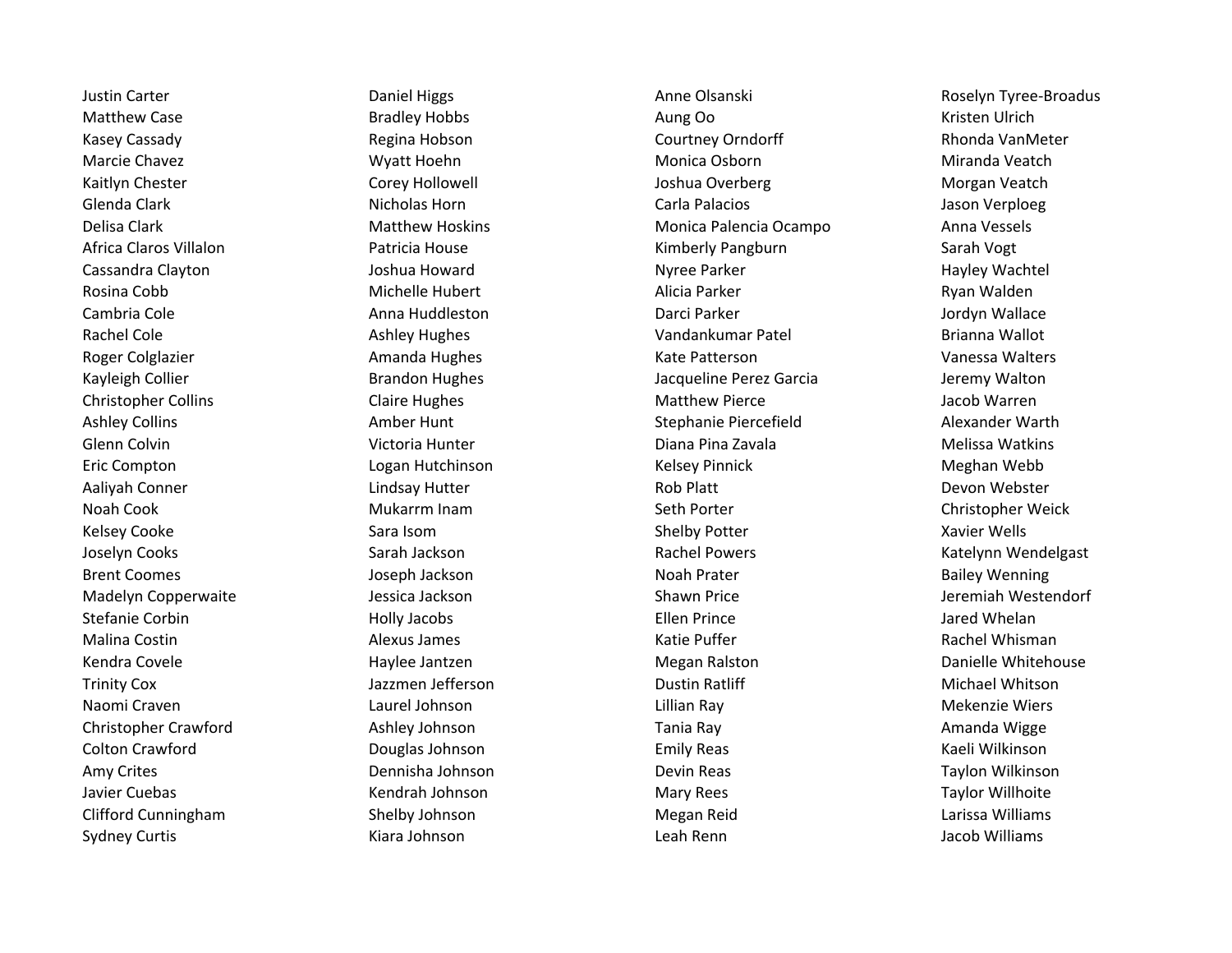Sierra Eason Sierra Eason Savannah Kirby

Randall D'cruz **Martia Accessita Accessita Accessita Accessita Accessita Accessita Accessita Accessita Accessi** Eric Duvall **Example 20 Tyler Constructs Tyler Kinney** Tyler Kinney Cach Zach Zeller

Reshel Dahms **Clarence Johnson Clarence Johnson** Rachel Rhodes **Rachel Rhodes** Hunter Williams Anthony Damon **Graham Johnston Graham Superset Containst Construct** Evan Richardson **Cidney Williams** Elizabeth Davey Stephanie Jones Christi Richey Shannon Williams Michael Davey **Kenzi Jones Shannon Richey Shannon Richey** Christina Williamson Brian Davis **Example 20 India Accord Brittany Jones** Collin Willis Relsey Richmer Collin Willis Michael Dearborn **Rachel Jones** Alexis Richmer **Alexis Richmer** Cornell Willis Paul Deatrick **Carlos Jones Pereira** Carlos Jones Pereira Amber Righthouse **Amber Ashley Wilson** Kyle Dees **Avery Jordan Charles Rightnour** Charles Rightnour Andrew Winslow Andrew Winslow Elizabeth Demyan Alfredo Juarez Breanne Riley Jennifer Wiseman Jonathon Dierking Halee Kaiser Stephen Roberts Melissa Wolf Casey Dietrich **Casey Dietrich** Dustin Keith Laura Roberts Laura Roberts Andrea Wolfe Kelsey Dile **Malison Keith Autumn Robertson** Autumn Robertson Andrew Wood Briana Dineen **Sydney Robertson** Charity Wood Samuel Keller Sydney Robertson Sydney Robertson Charity Wood Hailey Dorman **Corinne Kelley Commanda Rogers** Amanda Rogers Ashley Wright Morgan Dowdle **Austin Kelly Elizabeth Roig-Martinez** Emilea Wright Rhiley Dowell **Amber Kelly Amber Kelly** Jennifer Rojas Jennifer Rojas Amber Amber Kelly Sarah Dragoo New Chase Kemp New York Derrick Roll New York Ronele Yates Kristen Due **Amelia Yeager** Conthia Kendall **Contract Contract Contract Contract Contract Contract Contract Contract Contract Contract Contract Contract Contract Contract Contract Contract Contract Contract Contract Contra** Brianna Dunn Number Ann Archaeol Kyle Kiefer Number 2012 and Preston Rosenbarger Svetoslava Yordanova Matthew Durgin **Entitle Emma King Community Community** Desiree Ross Communisty Shane Young

### SOUTH BEND/ELKHART

Kristin Acosta Katie Dudeck Joseph Knizner Kayla Rivera

Alex Adams **Shelley Ebersol** Shelley Ebersol and Shelley Ebersol Communist Communist Communist Communist Communist Jorge Aguilar **Nolberto Echeverria** Preston Kratzer **No. 2016** Lukas Rollinger Lukas Rollinger Daniela Aguirre **Serica Ellis** Serica Ellis Michael Kring Michael Kring Serica Romero Elizabeth Ainsworth **Nevin Ennis** Nevin Ennis Autumn Lane Autumn Lane Gladys Rosas

Damon Adair Newslett Kevin Durham Newslett Alexandra Knudson Newslett Braeden Robakowski Becky Adams **Patrick Eash Patrick Eash** Paul Krabill Paul Krabill Cassandra Robertson Esmeralda Aguirre **Serena Lackey** Ashlyn Romersberger (Syle Emigh Nulle Emigh Serena Lackey Ashlyn Romersberger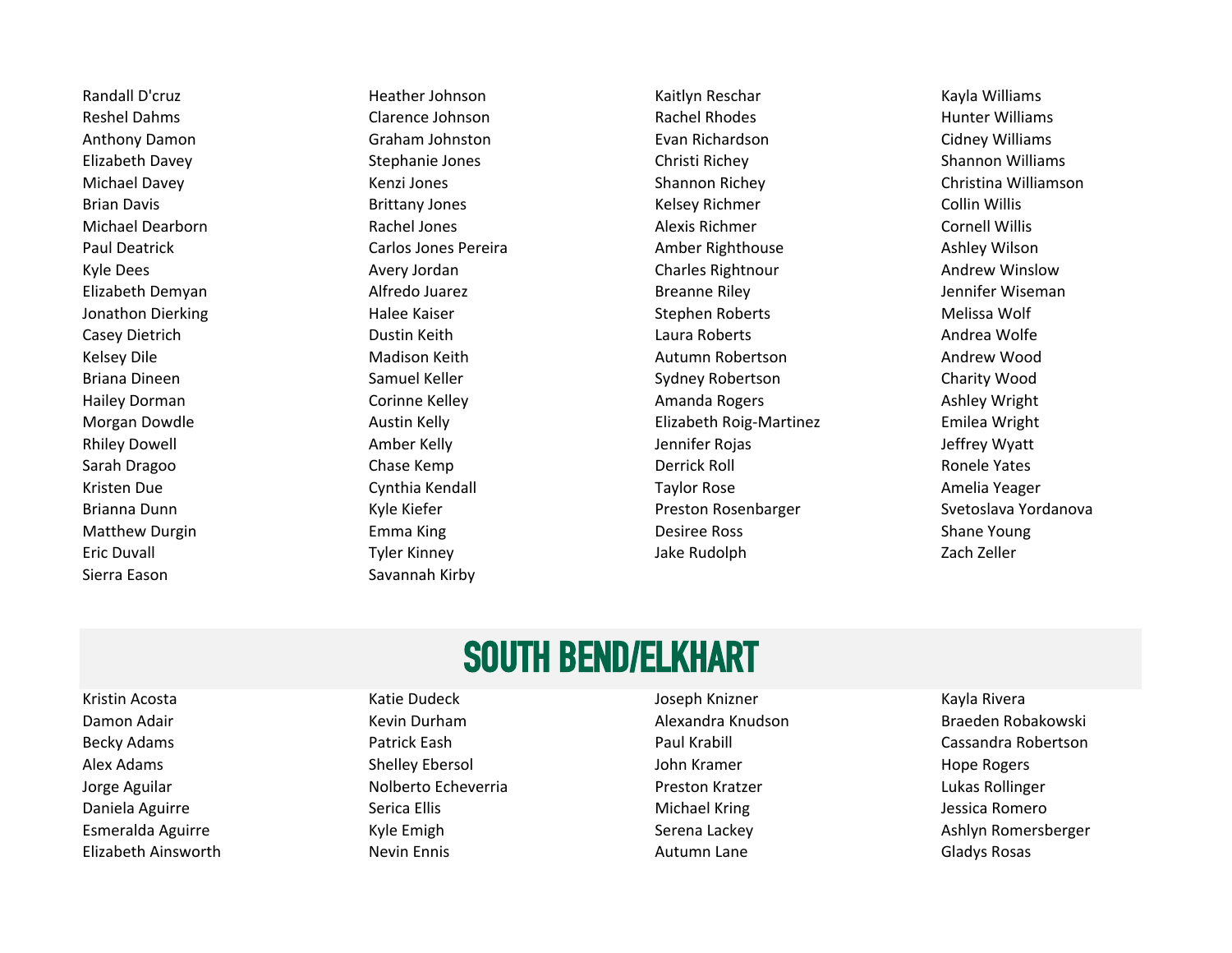Doaa Aldulaimi Ashley Evans Austin Lantz John Ross Ghadir Alfadhl **Chann an Chuidh Chuidh Chuidh Chuidh Chuidh Chuidh Chuidh Chuidh Chuidh Chuidh Chuidh Chuidh C**h Sarah Alfadhl Lorraine Exum Ashley Lara Devin Rounds Crystal Allison **Argelia Fagre-Rivas** Miriam Laurence Savannah Rudynski Afkar ALNUAIMI Joshua Fair Krista Lee Josh Ruiz Alejandra Amador Corona Chandler Fairbanks Sarah Lee-Lopez Corrinne Russell Mary Amiel **Interval and Amiel Statel And Tary Amiel Isabel Favilla** Micah Lehman Micah Lehman Micah Lehman James Rybicki Destiny Anderson **Michael Feather** Maria Lemanski Viridiana Sabas Kathryn Andresen **Angela Feitz** Angela Feitz Ashley Lentine Ashley Lentine Alismond Saengtavanh Monica Andrysiak **Airriah Ferguson** Airriah Ferguson and Airriah Ferguson and Airriah Perguson Ashley Sajda Angela Arcineda Erin Fini Sarah Lesher Alejandra Salazar Genesis Arevalo Narwan Saleh Diane Fisher Narwan Saleh Dayna Letcher Narwan Saleh Marwan Saleh Angela Arndt Bradley Flores Julius Miguel Lim Joselin Sanchez Jesus Arriaga **Brianna Flores** Brianna Flores **Daniel Lindenlaub** Daniel Lindenlaub Miguel Sanchez Alexis Arroyo Sandra Ford Jaymee Little Andrea Sanders Patricia Asuquo **Christian Christian Christian Litton** Christian Litton **Christian Christian Christian Christian** Anthony Austin **Bethany Fortner** Communications and Dustin Long Lisa Schaefer Communications Communications and Lisa Schaefer Cecilia Avila **Mark Scher Heather Forystek** Cearra Longbrake Cearra Longbrake Mark Scher Tabarek Azeez Lee Fraim Sergio Lopez Michael Schrader Myranda Babbitt **Leslie Frank** Maricela Lopez Christine Schut Lopez Christine Schut Nathaniel Babcock **Erik Frankiewicz** Erik Frankiewicz Camila Lopez Camila Lopez Nicole Schwartz Kimberly Baca **Kevin Freel** Kevin Freel Alexis Lopez Alexis Lopez Barbara Schwartz Valeria Baca Villagomez **Amanda Freeze** Amanda Freeze Judith Lopez Ortiz **Amanda Bradley Schwartz** Bradley Schwartz Jessica Baker Scott Fried Svitlana Lozovskaya Shannon Sellers Joshua Balko New Steven Frye Nessica Luczkowski Krystal Shock Michael Baney **Stanley Fuhrman** Nicole Luczkowski Bryton Shreve Isel Barbosa Rachel Fuller Ramon Luna Carrillo Jennifer Shumaker Todd Barenie **Francis Galeano** Francis Galeano Bailey Lundy Bailey Lundy and Barenie Boshua Siekman Seth Barnett **Amy Sills** Paulo Gallegos **Amy Sills** Amy Sills Amy Sills Chelse Barney **All and Amanda Gannon** Amy Macias Amy Macias Amy Macias Dean Simfukwe Gustavo Barron **Armando Garcia** Armando Garcia **Armando Garcia** Nannette Simms Rebecca Barsoda Erin Garcia Vira Magidova Samir Singhal Eben Batz Anna Garcia Joseph Makowski Taylor Slabach Samantha Bauer **Sandy Garcia** Sandy Garcia **April Mallory School School Slachta** Kayla Slachta

Sarah Al-Hasnawi Negram Musimba Johan Esparza Negram Negram Kendra Langfeldt Negram Deffrey Rose-Fellows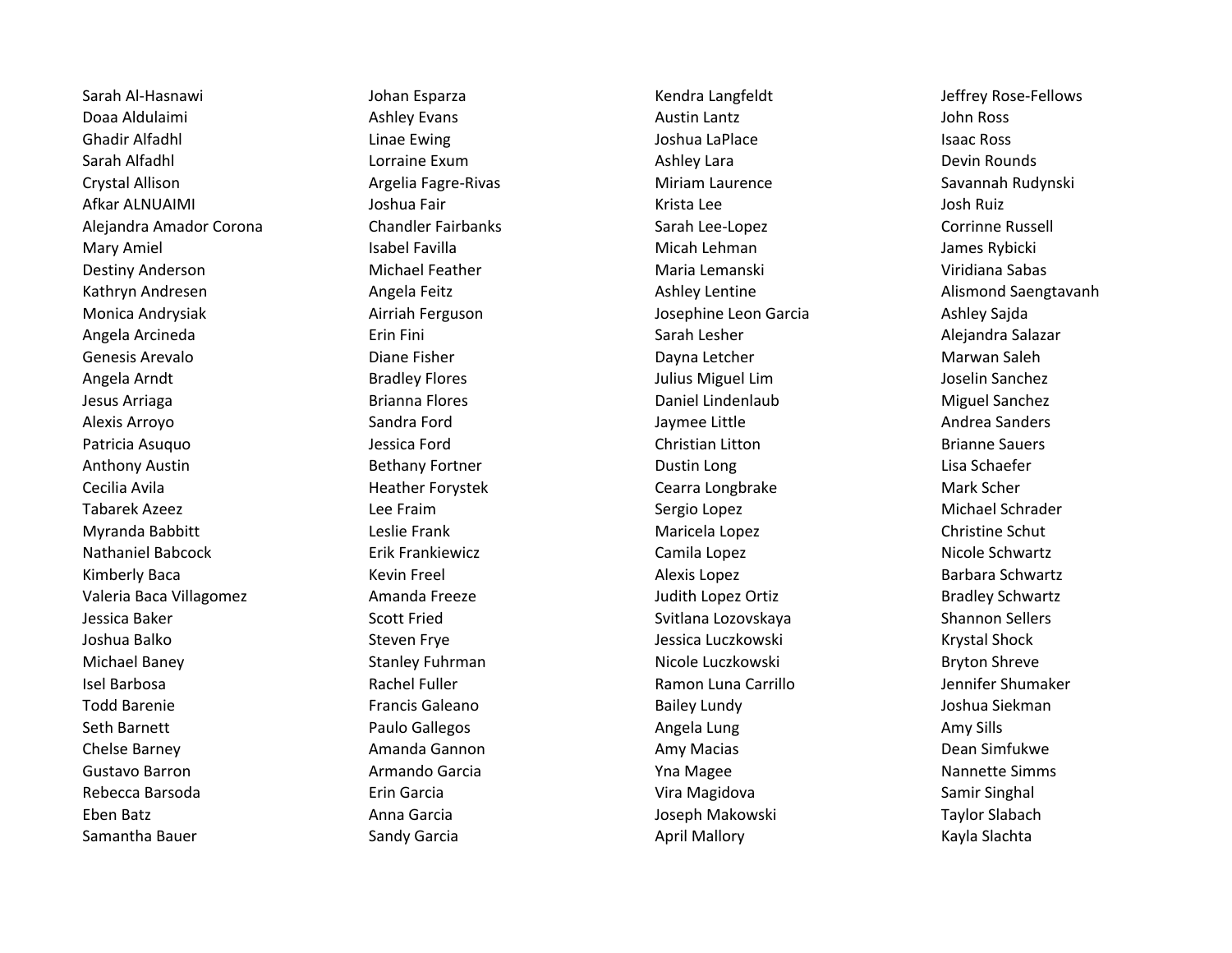Chad Bell Gabrielle Gardner Hannah Mangan Candice Slovinski Ronald Belschner **Allan Garratt** Evan Mangunda April Smith April Smith Melissa Bensinger The Christopher George The Relli Mann Nelli Sensinger Settin Smith Alexandra Berg Theorem Communication of the James Geyer Nagatendwe Mantiziba Communication Danielle Smith Matthew Bergman Sheila Gingerich Martel March David Smith Thomas Berkey **Milliam Gingerich** Ricardo Mariano Ricardo Mariano Nicholas Smith Gricelda Bernal-acosta Parker Girard Savannah Marker Raheem Smith Justin Bettinelli Dana Giszewski Sarah Markley Jarika Smith Ethan Bibby **Ethan Bibby William Glascoe** William Glascoe Kirsten Martin Carolyn Sohlke Tara Biddinger **Nathan Gloss** Nathan Gloss **Nathan Gloss** Starla Martin Nathan Solis Griselda Solis Christopher Bishop **Exmeralda Gomez Exmeralda Gomez** Janina Martin-Russell Alexander Soptich Natalia Blakesley **Stephanie Gonzalez Conzalex** Olivia Martinez **Stephanie Gonzalez** Olivia Martinez **Martinez** Joseph Spear Brooke Bloom **Felicitas Gonzalez Felicitas Gonzalez** Tyler Massing **Research Accompany Research Accompany** Kristin Speed Pamela Bloom **Racheal Gonzalez** Brandon Mattix Calie Speth Haley Bodle **Ann Gonzalez Communist Communist Communist Communist Communist Communist Communist Communist Communist Communist Communist Communist Communist Communist Communist Communist Communist Communist Communist Commun** Leighton Borkholder **Cecilia Gonzalez** Cecilia Gonzalez Sarah McCall **Ryan Stasyshan** Carissa Bousnakis Deanna Gowdy LaVonte McCallister Eric Sterry Abigail Bowen **Chelsa Greathouse** Chelsa Greathouse **Kyra McDonald** Jill Stewart Rachel Boyer **Ernest McFarland** Gavin Stewart Cavin Stewart Patrick Green **Ernest McFarland** Gavin Stewart Corey Brandenburg The Sasha Green Haley McFarland Haley McFarland Nicholas Stone Tracy Braun New Hotel Care is a Kaitlin Griffin New York Lindsey McFarland New Philip Strimbu Rebecca Breining **Sarah Mendoza** Damion Grimes **Sarah Mendoza** Sarah Mendoza Jennifer Strukel Quentin Bridgeman Austin Groves Johnathan Mendoza Wendy Stump Gary Brooks **Come Comarge Comarge Community** Comarge Communication of the Teresa Messina Communication Matthew Stump Gary Brown **Come Contains Constructed Contains Constructed Constructed Constructed Constructed Constructed Const** Nicholas Brown **Exity Contract Contract Contract Contract Contract Contract Contract Contract Contract Contract Contract Contract Contract Contract Contract Contract Contract Contract Contract Contract Contract Contract Co** Tyler Brown **Guilt Christian Surman Carter Miller** Carter Miller Christian Surman Christian Surman Christian Surma Keonshay Brown **The Constant Tyler Haab** Trista Miller Mason Swank Mason Swank Lucas Brumbaugh **Bradley Haines** Bradley Haines Katelyn Miller Shanice T-Alsanders Shanice T-Alsanders Zachary Buckmaster Katelyn Hamo Alyssa Miller Aaron Taberski Jo Burns **Max Mishler Communist Constructs** Jada Hans Max Mishler Max Mishler **Account Darius Taylor** Fred Burton **Example 20 The Control Michelle Hanshew** April Mitchell **Example 20 The Erin Taylor** Erin Taylor Morgan Busby Michele Harman Josephine Montoya Lakeisha Taylor

Sheila Beachy **Angeline Garcia** Angeline Garcia Alexandre Mangala **Alexandre Mangala** Melanie Sloman

Angela Bunton **Miriam Angela Bunton Constructs** Jared Hamsher Miriam Miramontes **Soledad Tafolla Rodriguez**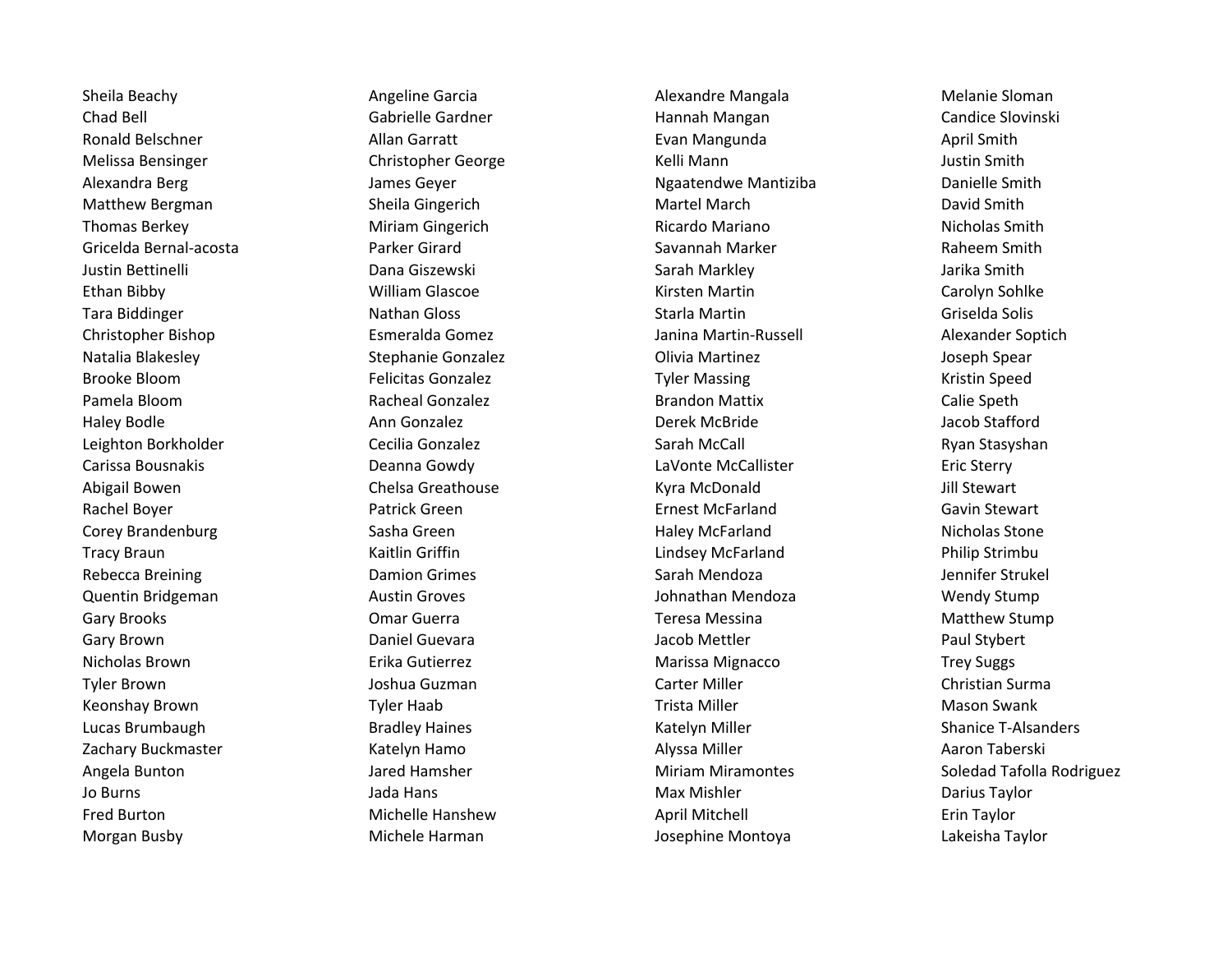Ashley Buss **Alexander Taylor Concident Concident Alexander Concident Concident Alexander Taylor** Concident Alexander Taylor Delanie Bussard Lucille Harris Ysabela Mora Elizabeth Teel Claudiu Butnaru Caleb Hartwig Randal Morin Alexander Teifert James Buzas Tabitha Hasbrouck Emily Morin Jacob Theodorovich Melanie Calderon **Mary Mary Moss** Mary Moss **Mary Moss** Hope Thomas Vanessa Calderon **Angela Healey Seemia Munoz** Yesenia Munoz Tach Thompson Jose Calderon **All amanda Heater** Amanda Heater **Mark Murfitt** Mark Murfitt Muslem Myatt Tiffany Christopher Campbell **Karolyn Heighway Christopher Campbell** Kathleen Tinsley Kathleen Tinsley Wilbur Campbell **Merikh Helfgott** Merikh Helfgott Dennis Muriuki Loredana Tirri Spano Giselle Campos **Superson Campos** Daniel Henderson **Campos** Jonathan Murray **Brandy Tomlinson** Maria Carmona **Nathan Tooke** Samantha Henson **Nathan Tooke** Eric Myers Nathan Tooke Nathan Tooke Scott Carnell **Scott Carnell Nancy Scott Carnell** Hannah Toole Nancy Nalepinski Hannah Toole Elle Carpenter **Elle Carpenter Raeann Hernandez** Andrea Torres Andrea Torres Timothy Cart **The Christian Torres** Jorge Hernandez-Walton **Christian Torres** Christian Torres Heather Carter **Sarah Network Carter State Carter Carter Sarah Neff** Nhi Trinh Dale Casey **Brent Hershberger** Brent Hershberger Jonathon Nelson **Paul Troxel** Melody Casselman Troyer Jim Heying Troyer (Kathleen Nemec Mary Troyer Mary Troyer Marisol Castillo **Melinda Hiatt** Melinda Hiatt **Priscilla Nerio** Priscilla Nerio Natalie Truitt Omar Castro **Autumn Higbee 19 Communist Communist Communist Communist Communist Communist Communist Communist Communist Communist Communist Communist Communist Communist Communist Communist Communist Communist Communist Co** Gladys Castro Jason Hilty Sue Newland Theresa Uribe David Cervantes The Spencer Uyhelji Spencer Uyhelji Jordan Hixenbaugh Nicely Kalley Nicely Spencer Uyhelji Spencer Uyhelji Anne Chapman Bryan Hochschild Jessica Noffsinger Sabrina Valdez Christal Charbonneau Daniel Hochstetler Paul Norem Matthew Van tubbergen Sabrina Chavez **Gina Hodowaniec** Charles Leslie Nungaray-Mondragon Catherine Vance Kate Chavez **Nichole Hoeppner** Flora Nyirongo Stacy Vandergriff Doralys Chavez Bouchard Elizabeth Hoffer Winifred O'Connell Benjamin VanSickle Wendy Chevrie **Gabriel Hollister** Gabriel Hollister And Alle State Deseth Palacios Chaise Vaughn Christin Chris Chase Holtzinger Lauren Parcell Sabrina Veich Wesley Chrzan **Macket Chranges Madeline Hoover** Nicole Parker Nicole Parker Nicole Parker Loukia Verhage Austin Chupp **Amy Hostetler** Amy Hostetler **Amy Hannah Parker Mannah Parker Kristi Vogler** Kristi Vogler Aaron Chupp **Tiffani Howard** Tiffani Howard Jennifer Parks **Accommon Parks** Robert Wagner Ryan Churchill **Makeda Howard** Mary Patterson **Mary Patterson** Chad Ward Savhana Ciula Cierra Hughes Cheyenne Pelis Octavia Washington Courtney Ciupinski Nariela Huizar Mariela Huizar Jasmine Perez Donielle Watson

Timothy Bush Jena Harrington Johnai Moody Lisa Taylor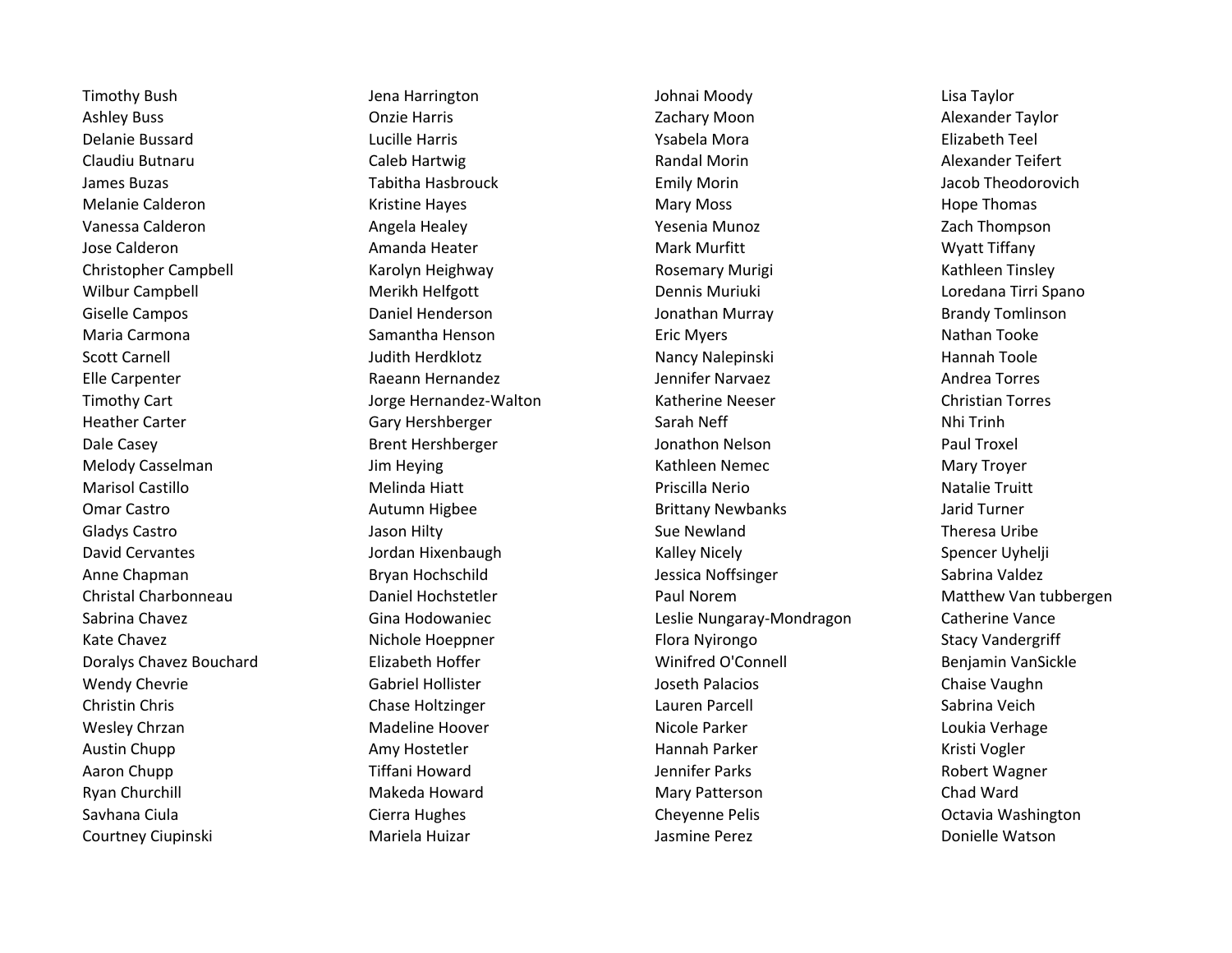Ann Claeys **Marissa Humes** Marissa Humes Cidney Perkins **Sidney Perkins** Giovanna Watts Kelsey Clark **Kalin Hunsaker** Kalin Hunsaker Kelsey Clark Kris Webster Lauren Cleaves **Exercice Stephen Cleaves** Samantha Weekes Andrew Clemons **Alexandria Hylkema** Rebecca Peterson Sherra Weimer Brian Coddington **Bruce Iradukunda** Bruce Iradukunda **Patrick Pfarrer** Makayla West Thomas Conley **The Conferent Contract Conduct** Haley Irons **Sabrina Pierce Conserverse Conferent Conserverse Richard West** Jacob Conn Daniel Iskrzycki Alyssa Pietrzak Matthew Westfall Shanqulle Conner Shalonda White Scott Jackson Shalonda White Shalonda White Shalonda White Terence Conroy **Citlali Jacobo** Citlali Jacobo Matthew Plank Carla White April Cooper **Anthony Jamora** Anthony Jamora Brittany Pogotis **Anthony Dominique White** Alejandro Coronado Caitlyn Jarvis Derek Powers Johnathon Wietfeldt Esteban Cruz Myolande Jean Keith Price Christopher Wiggins Alex Cunningham The State of the Joe Jimenez Theorem Hannah Pritchett The Evan Wigley Jeff Curran **Ashley Johar Ashley Johar Georgios Procopi** Alyssa Wilcox Jennifer Cygert Stephanie Johnson Hannah Puryear Stephanie Johnson Stephanie Johnson Hannah Puryear Joseph Williams Austin Dale **Gotton Constructs Constructs Constructs** Brianna Quintero **Constructs Constructs Constructs** Jonelle Williams Brandon Davis **Matter Communist Communist Communist Communist Communist Communist Communist Communist Communist Communist Communist Communist Communist Communist Communist Communist Communist Communist Communist Communist** Sandra Davis **Sandra Davis Communist Communist Communist Communist Communist Communist Communist Communist Communist Communist Communist Communist Communist Communist Communist Communist Communist Communist Communist Commu** April Davis **Stephanie Juarez-Tapia** Rustand Radkiewicz **Stephanie Juarez-Tapia** Rustand Radkiewicz Vera Williamson Melissa De La Fuente **Mike Juday** Mike Juday **Leslie Ramm** Leslie Ramm April Wilson Rebekka DelaRosa **Elizabeth Karn** Paige Randle Paige Randle Bestiny Winter Logan DeLeeuw **Rebecca Kauffman** Karina Rangel **Bregetta Witter** Bregetta Witter Kylie Detrick **Many Manpreet Kaur** Manster Mason Ransberger Music Autumn Wojcik Michael Dhuivetter **Alison Keller** Alison Keller Gage Ratkay Gage Ratkay Martha Wolf Leydi Diaz Fletcher Kelsey Fernando Rebollo Diaz Noah Wright Erica Dixon Liliana Khailo Crystal Revoir Komo Yaoua Ouattara Victoria Dixon **Alixary Aditi Khanorkar** Saira Reyna De Luna Cherith Yoder Cherith Yoder Alex Donnelly **Nathaniel Richards** Andrew Young Nathaniel Richards Andrew Young Abigail Doorn Donghyeon Kim Evangeleta Ricks Khardeshia Young Allison Doorn **Shannon King Shannon King Shannon** King Nicole Ridenour **Shannon** Cesar Zamora T'ayajae Douglas-Johnson **Nicole Kinkaide** Matthew Riggs National Batthew Riggs Katie Zancan Rachel Draeger **Rachul Example 2018** Ryan Kintzele Sharyl Riley Sharyl Riley Riley Karen Zhao Ryan Drinkall Najorine Zinabara Shawn Kiss Najorine Zinabara Billie Rippey Najorine Zinabara Patricia Droessler **Aaron Kleckner** Aaron Kleckner **Aaron Brooke Ritchie** 

0 Jessica Zinsmeister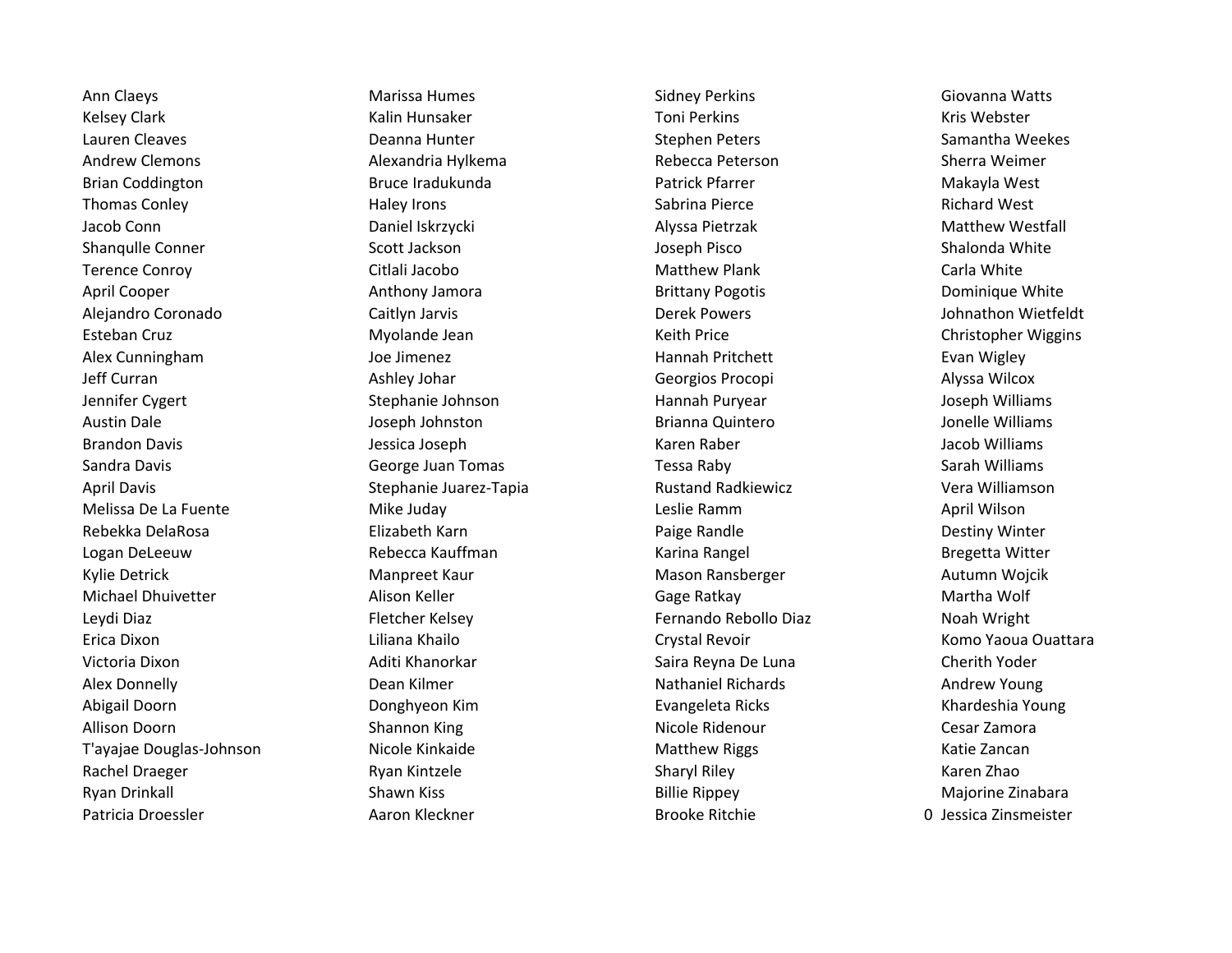# TELL CITY

Charles Beaven **Sexual Accord Connect Accord Justin Cunningham** Justin Cunningham Johnnie Keener Tommy Sebastian Patrick Burch **Carl Davidson** Carl Davidson **Carl Davidson** Daniel Robinson Carl Daniel Robinson Lester Thimling Stacey Crazymule **Stace Stace Crazymule Jody Howard Crazymule Ruston Welborn** Derick Saint Ruston Welborn

#### TERRE HAUTE

Nicole Abernathy **Eric Finup** Eric Finup Paige Kosinski Paige Kosinski Shelby Reed Cody Acton **Collect Contract Contract Contract Contract Contract Contract Contract Contract Contract Contract Audrey Reed** Robert Adams **National Community Community Community** John Fischer Nashow Nashoba Lackey **Nashow Nashow Nashow Nashow Nashow** Jason Reed David Aldridge The Samantha Floyd Network Charles Activity Charles Activity Charles Activity Charles Activity Mitchell Alexander Tara Foley Tara Foley Brooke Lambermont Arionna Rennick Austin Allen Brei Followell Sheyanne LaMeau Joshua Richardson Mark Allen **Emily Ridge** Kevin Foster **New York Constructs** Donald Lancaster **Constructs** Emily Ridge Riley Alltop **Sophia Franklin** Sophia Franklin Christopher Lance William Rindone Kristi Altvater Theorem 200 Eranklin Heather Lankster Number 200 Mackenzie Ringen Ted Ames Cammy Risinger Gabrielle Fritz Cammy Risinger and Ted Ames Cammy Risinger Patrick Amos **Example 20 The Collect Amos** Heather Frye **Collect Amos** David Large **Collect Amos** Colby Roach Casey Anders **Casey Anders Kara Frye Casey Amy Large** Amy Large Barbara Roberts Isaac Anderson **Alexis Fulk** Alexis Fulk Mattison Larrance **Alexis Alexis Fulk** Mattison Larrance Rebekah Anderson Micheal Fullhart Tonya Lathrop Julia Robertson Danial Armentrout The Kayla Gabbard Charles Robert Lawrence The Felishya Robins Allison Auler **Ault Cody Gadberry Community Cody Gadberry Harry Lawson** Carol Robinson Courteney Austin **Courter Austin Courter Amber Leal** Amber Leal Courteney Austin Kaeli Rodriguez Nick Bagley **Amy Roever Joseph Gallo Brittani LeClercq Amy Roever** Amy Roever Curtis Bailey **Cannical Carmen Garcia** Carmen Carcia Curtis Bailey **Cannical Carmen Garcia** Curtis Andrew Leek Deborah Rogers Michelle Baldwin **Briana Gard** Briana Gard **Briana Gard** Rachel Leek **Rachel Leek** David Rollings Julia Barnes **The Cassidy Rubeck** Todd Garden **The Cassidy Rubeck** Arial Lehman Cassidy Rubeck Christine Barton Donavin Gardocki Chenille Lehman Vicki Sager Anna Basore **Lania Garrison** Lania Garrison Lania Lania Leturgez Context Lania Sonia Sanchez Jeremy Batchelor **Stacy Lewellyn** Jade Gaskins Stacy Lewellyn Stacy Lewellyn Nate Sanders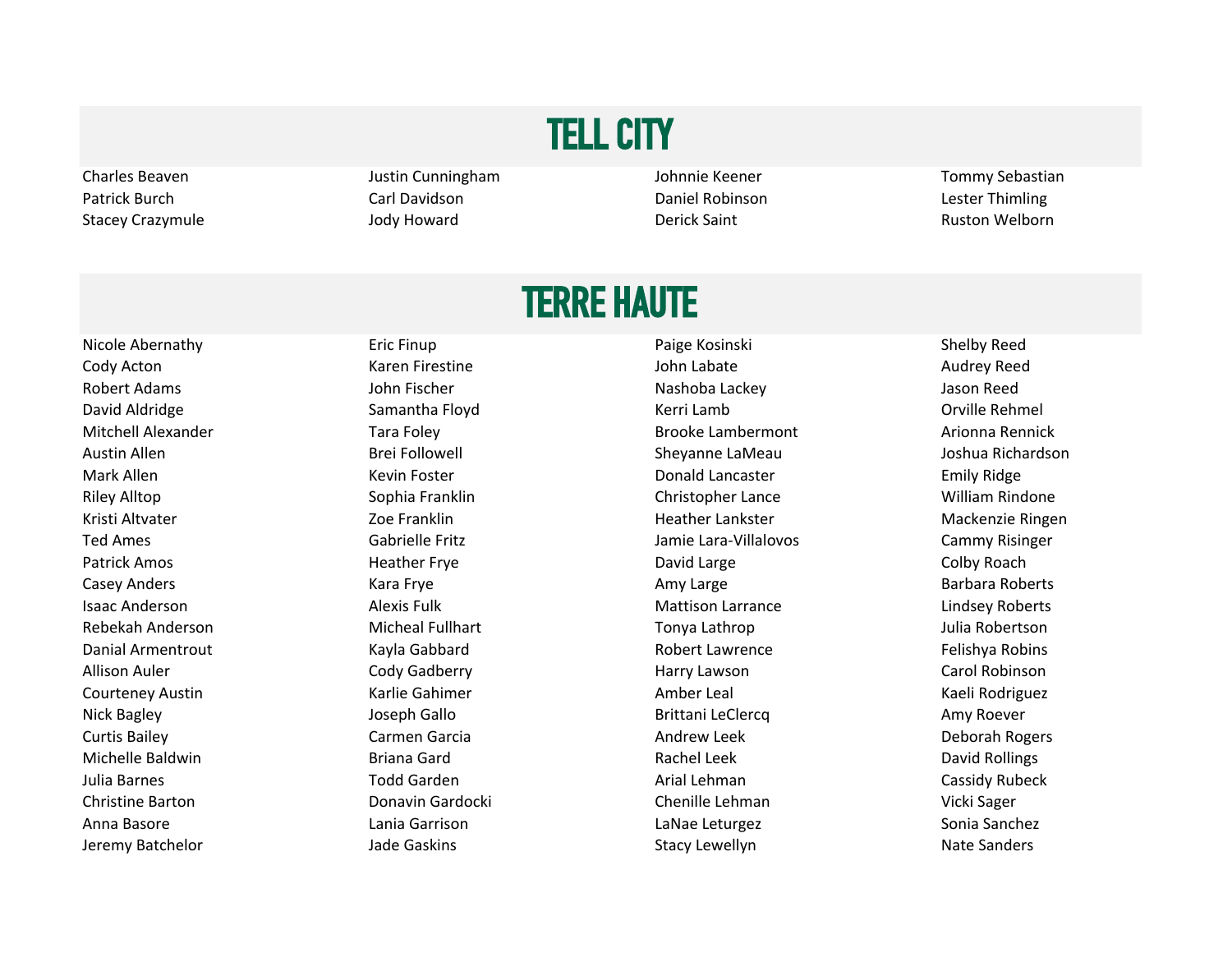John Callahan Nashiew Hasler Ashley Hasler Ashiew Hasler Ryan Milam Adrehana Stansbury Adrehana Stansbury

Kyle Bays **Ali Gayed** Ali Gayed Madalyn Lindsey **Madalyn Lindsey Charles Savio** Matthew Beatty **Cheyenne Gibbons** Grace Lowe Grace Lowe Leslie Schane Chelsi Beck Rachel Gilbert Madison Lucas Lokysa Scheuermann Steven Bedrava **Manual Hannah Gillin** Manual Disebut Johanna Lumbu Benjamin Schmitz Larry Beeler **Lacker Community Constructs** Zachary Gilman **Material Charles Schroeder** Charles Schroeder Alison Benefiel **Alison Benefiel** Nicole Godley **In the Scott Container Alexa Scott** Kaitlyn Bennett **Ethan Lynch Sarah Seaton** Daisy Goffinet **Ethan Lynch** Ethan Lynch Sarah Seaton Racheal Benskin Nariah Sellers Kimberly Goldner Nariah Sellers Tonisha Maddox Nariah Sellers Audra Bex **Amy Good** Amy Good **Amy Search Audra Bex** Karen Mager **Amy Shaffer** Bevony Shaffer Cameron Biddle **Goodwin** Jakob Goodwin **Cameron Daniel Mahan** Jimothy Shanks Taylor Bird Joshua Gorrell Jennifer Mahoney Anna Sharps Ryan Bobbett **Kinsey Gosnell** Hannah Mantooth Laurie Sheldrake Samantha Bogard **Samantha Bogard** Celement Cole Market Cole Market Michael Shelton Brian Boone **Exica Graham Communist Sean Marlow** Sean Marlow Sean Marlow Sean Marlow Sean Marlow Sean Marlow Sean Marlow Sean Marlow Sean Marlow Sean Marlow Sean Marlow Sean Marlow Sean Marlow Sean Marlow Sean Marlow Sean Levi Bowers **Abigail Graham** Abigail Graham Kelli Marlowe **Access Access Access Access** Marlowe Access Marlowe Jennifer Boyer **School School State Shoup** Brian Grayless **Adam Marrs Container Shoup** Brian Shoup Brian Grayless Sierra Boyke **Samantha Silver Sierra Boyke** Jenny Green New York Samantha Silver Samantha Silver Bailey Bradish **Exercic Exercise State Weiters and Statie Martindale Carrin Silvers** Darrin Silvers Bethany Brashear Trisha Greenwell Trisha Greenwell Taylor Mason Taylor Mason Taylor Mason Morgan Bredeweg The Kaitlyn Griffie Mathelle Matheney Nichelle Matheney Charles Michelle Matheney Relton Lydia Bridgewater **Sarah Griffin** Sarah Griffin Abby Mathis Abby Mathis Kimberly Slater Debra Bridgewater The Erika Grimes Communication of SHANTE MATLOCK Communication SHANTE MATLOCK Communication Mariah Britton **Summary Sakura Hagensieker** Matthew May Shannah Smith Joel Brooks **Sherrie Hall Christi-Anne Mbe Sherrie Hall** Christi-Anne Mbe Amanda Smith David Brown **Cammon Common Common Common Common Common Common Common Common Andrew Smith** Jennifer Brown **Abigayle Hall School** Faith McCarter **Angela Smock** Smock Cindy Broyles **Casey Halter** Casey Halter Casey Halter Cindy Broyles Chase Snodgrass Monica Bryant **Abbi Ham** Abbi Ham Abbi Ham Kylee McClain **And Abbi Acclain** Jarret Snow Cory Buchta **Sabrena Hann** Cory Bariah Snyder David McConnaughey Mariah Snyder Nicole Buff **Internal Isaac Harper** Isaac Harper Candace McDaniel **Isaac Sorlie** James Sorlie Kyrstin Busenbark **Ashley Harris Christina McGovern** Jade Spangler Christina McGovern Jade Spangler Christian Byrd Christopher Hart Justin Mcintyre Jarrid Stagg Gracey Caddell **Graces Cannoval Communist Communist Catalogy** Cracey Caddell Ryan Stanley

Cathy Batchelor Cathy Batchelor Cathy Batchelor Lisa Gatewood Cathy Batchelor Cathy Batchelor Cathy Batchelor Stephanie Santos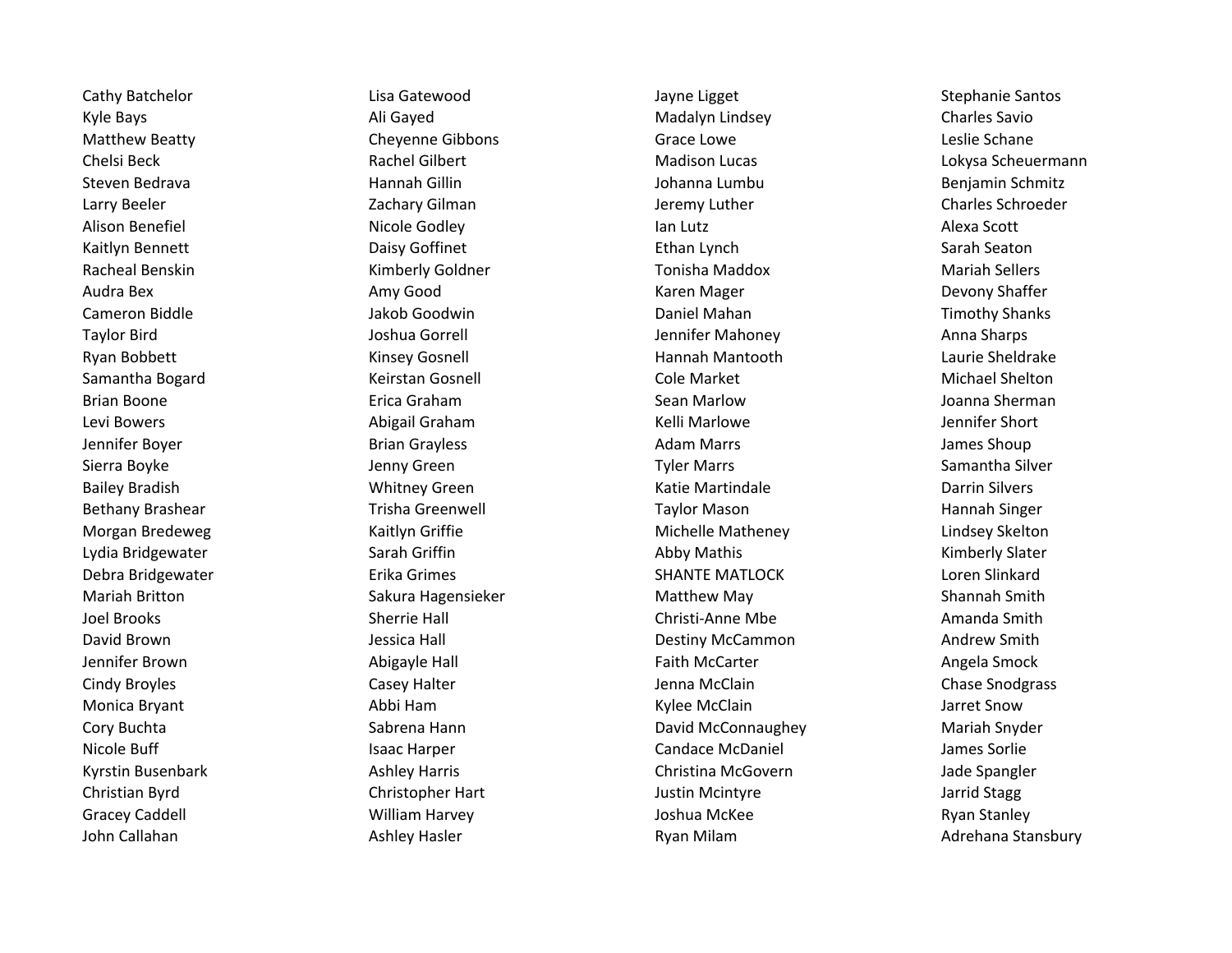Tyson Cargal **Stephanie Stephens** John Hatfield **Alisa Miller** Alisa Miller Stephanie Stephanie Stephens Mary Carlton **Falisha Hauck** Falisha Hauck Michael Miller **Michael Miller** Kenna Stephens Sarah Carnes **Caitlyn Haverkamp** Kayla Miller Carnes Donielle Stephens Caitlyn Haverkamp Chelsea Carnine **Chelsea Carnine** Cameron Stephens **Destiny Hay Cameron Chelsea Cameron Stephens** Roger Carpenter The Carpenter Misty Hayes The Stephenson Carpenter Amber Stephenson Amber Stephenson Christina Carpenter **Arlington Hayne** Arlington Hayne Kendall Mix Sarah Sterling Emma Carr Whitney Hazzard Levi Mobolama April Stevens Vania Carvalho Chronic Carvalho Chronic Tyler Head Chronic Chronic Elizabeth Moore Chronic Sadie Stewart Nicole Childress **Peyton Henderson** Sean Moss Sean Moss Adrienne Styles Adrienne Styles James Clark **Angela Herrick** Angela Herrick Lisa Mullen **Angela Herrick** Lisa Mullen Joshua Clinkenbeard Samuel Hines Rachel Neal Sarah Switzer Zachary Clymer **Nicholas Hofer** Nicholas Hofer Nancy Nelk Cheyenne Switzer **Nancy Nelk** Cheyenne Switzer Travers Colglazier **Alison Holt** Alison Holt **Kathy Newman** Books and Danielle Terrell Glendon Compton **Shannon Horutz** Shannon Horutz Heather Nichols Michael Thompson Jonathan Couch **Haley Howard** Haley Howard James Orick **Heather Trueblood** Heather Trueblood Chelsea Cox **Emiliana Cox** Hannah Humphrey **Andrea Osborne** Andrea Osborne Emiliana Turnbill

Ashley Campbell **Lucas Hatfield** Campbell **Lucas Hatfield** Morgan Miller **Campbell** Elizabeth Steiner Trevor Carter **The Charles Charles Charles Charles Charles Charles Steveson** Tidy Carver **Lindsay Hedges** Communication Controller Moore and Sydney Strange Caleb Caton **Rachel Hegg Caleb Caton Accre** Tyler Streacker Caleb Caton Tyler Streacker Melanie Cazee **Access Entity of the Case Controller Cases** Robert Helms Melanie Will Morrison and Melanie Cazee Michael Cioch **Gata Cionalists Controller Motal Alonic Cionalists Civilism** Jennifer Motz and Alonzo Suggs Thomas Clark **Triston Herrick** Triston Herrick Shania Mullins Shania Mullins Logan Svoboda Korinna Clay **Sarah Myers Sarah Myers Sarah Myers** Sarah Myers Sara Sweitzer Katie Clifford **Austin Hines** Austin Hines Cody Myles Communication Amanda Swenson Hannah Close **Crystal Hodgin** Crystal Hodgin **Crystal Hodgin** Dawn Neice Sam Switzer Abigail Cole **Landon Hollowell** Doyle Nesbitt Cole Cassandra Taylor Cassandra Taylor Nisa Coleman **Brenda Hollowell** Christina Newlin Christina Newlin Nichole Taylor Kandi Collins **Kelsy Horn** Kelsy Horn **Mitchell Newton** Mitchell Newton Keagan Thomas Joshua Conway **Sheena Houser** Sheena Houser Shadrak Nichols Shadrak Onway Jered Todd Mikayla Cooper **Elyse Hovis** Elyse Hovis **Breanna Noonan** Breanna Noonan Clenton Trausch Vicki Cottrell **Exercicial Caleb Travis** Dakota Howard **Munter O'Bryan Caleb Travis** Caleb Travis Erin Courville **Ashley Hugues** Ashley Hugues Terra Orndorff **Account Marcia Trusley** Marcia Trusley

Garrett Clark Christa Hertaus Christa Hertaus Christopher Swander Christopher Swander Blake Cobb **Lexie Holder** Communication Controller Emily Nelson Cobb Deborah Talajkowski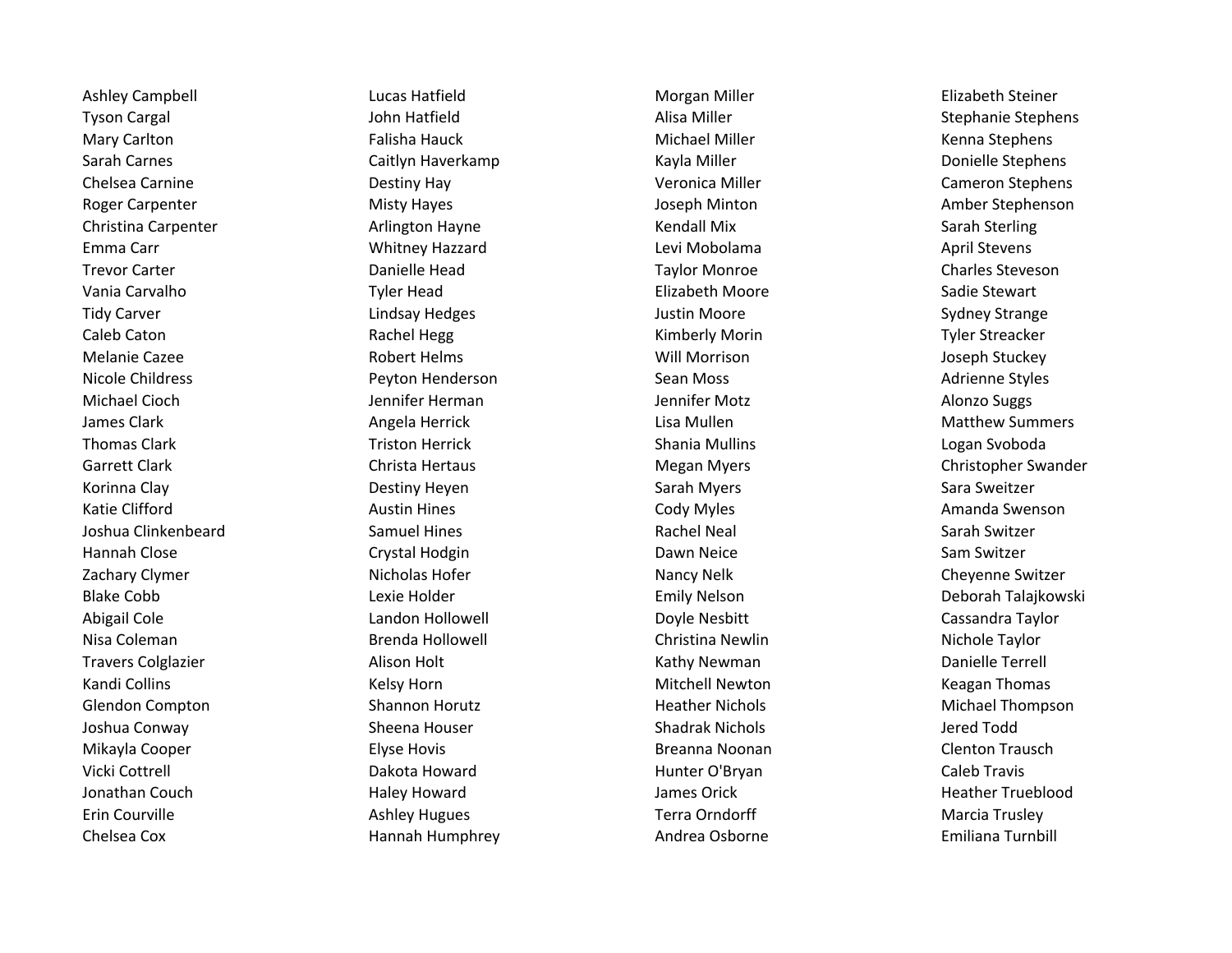Cassandra Endress **Cassandra Endress Cassandra Endress** and The Jordan Kelsey **Cassandra Endress and The Cassandra Endress** *Zachary Word* 

Madison Crock Melissa Hutchens Larry Owens Tiffani Vandermark Matt Crooks **Travis Hutchens** Travis Hutchens Brooke Oxendine Rachel Vanlandingham Corbin Crosby **Corbin Crosby Zachary Hutson Corbin Crosby** Hailey VanVactor Johnson Dang Stephanie Idle Stephanie Idle Stephanie Brandon Page Standon Page Stephanie Brandon Page Stephanie Michael Darden Nation Alicia Vessels and John Ingram National Caroline Paige Caroline Paige Alicia Vessels Aaron Daugherty **National Casson Cassondra Palmer** Cassondra Palmer **Cassondra Palmer** Dash Vester Evgenia Daugherty Sarah James Courtney Parks Sandra Vitaniemi Christopher Davis **Christopher Davis** Christopher Davis Latyshia James Noah Parr Noah Parr Noah Parr Kimberlee Wade Robert Davis **Rachel Jedynak** Cody Patterson Communication Communication Cody Patterson Communication Communication Chelise Davisson **Charles Walden** Lauryn Jeffers **Charles Charles Walden** Brittanie Paxton Charles Walden Haily Dean **Christopher Jewett** Riley Payton **Christopher Jewett** Riley Payton Aime Wali Ben Decker **Emily Johansen** Emily Johansen Bob Peck Bob Peck Kendra Wallace Cassandra Deisher **Chelsie Johnson** Chelsie Johnson Steven Penley Steven Penley Shelby Warneke Ashlynn Denny **Ruan Angela Pennington** Angela Pennington Heather Warren Angela Pennington **Angela Pennington** Heather Warren Kraig Dierdorf **Music Communist Communist Communisty Communisty Communisty Communisty Communisty Communisty Communisty Communisty Michael Watson** Justin Disney **Amanda Johnson Faith Petrowski** Gary Watts Laura Doll **Adam Johnson** Adam Johnson Rebecca Pettigrew Braden Watts Sara Donaldson **Bailey Johnson** Bailey Johnson Kristen Pfaff **Courtney Weaver** Courtney Weaver Samantha Dooley **Lisa Johnston Lisa Johnston** Jerrica Piatt **Andrew Webb** Andrew Webb Annelise Dossey Gyna Johnston Lynda Pierce-Wiseman Trevor Webster Melissa Dowell **Example 20 Fixed Strutus Contracts** Barbara Jones **Contracts Contracts Contracts Paul Wehr** Paul Wehr Cassandra Dugger Amaya Jones David Pino Sara Weir Immanuel Duncan and Lindsey Jones Controller Gerald Pirtle Controller and Dustin White Vanessa Durcholz **Cole Joseph Cole Joseph** Michael Pitts Michael Pitts Kristin Wilkins Olivia Eder **Michael Willis** Hadaline Jumps **Taylor Pitts** Taylor Pitts Michael Willis William Edington **Matrick Wilson** Jieun Kang Negrasi Persetan Pohlar Patrick Wilson Patrick Wilson Christina Eitelberg Lauren Kanizer Retha Popielski Skylar Wilson Dominic Eldred **Shelby Karges** Shelby Karges **Keirra Porter Shelmes Ashley Wilson** Kristine Elkins **Schwarter Hollock Chartawich** Grace Pound Charity Winderlich Charity Winderlich Lexus Elkins **Acker Accord Contract Accord Cheyanne Wirth** Jerika Powell Accord Cheyanne Wirth Cammy Elledge **Fayth Keller** Fayth Keller **Fayth Keller** Amy Powell **Amy Powell** Matthew Wolfe Kaytlynn Emberton **Kaytlynn Emberton** Chelsea Powers Chelsea Powers William Wood Brittany Embry **Matison Keller** Madison Keller Staci Prewitt **Matison Staci Premix** Staci Prewitt

Michael Crabtree **Michael Crabtree Communism Constructs** Kyle Hunter **Michael Alissa Turpin** Alissa Turpin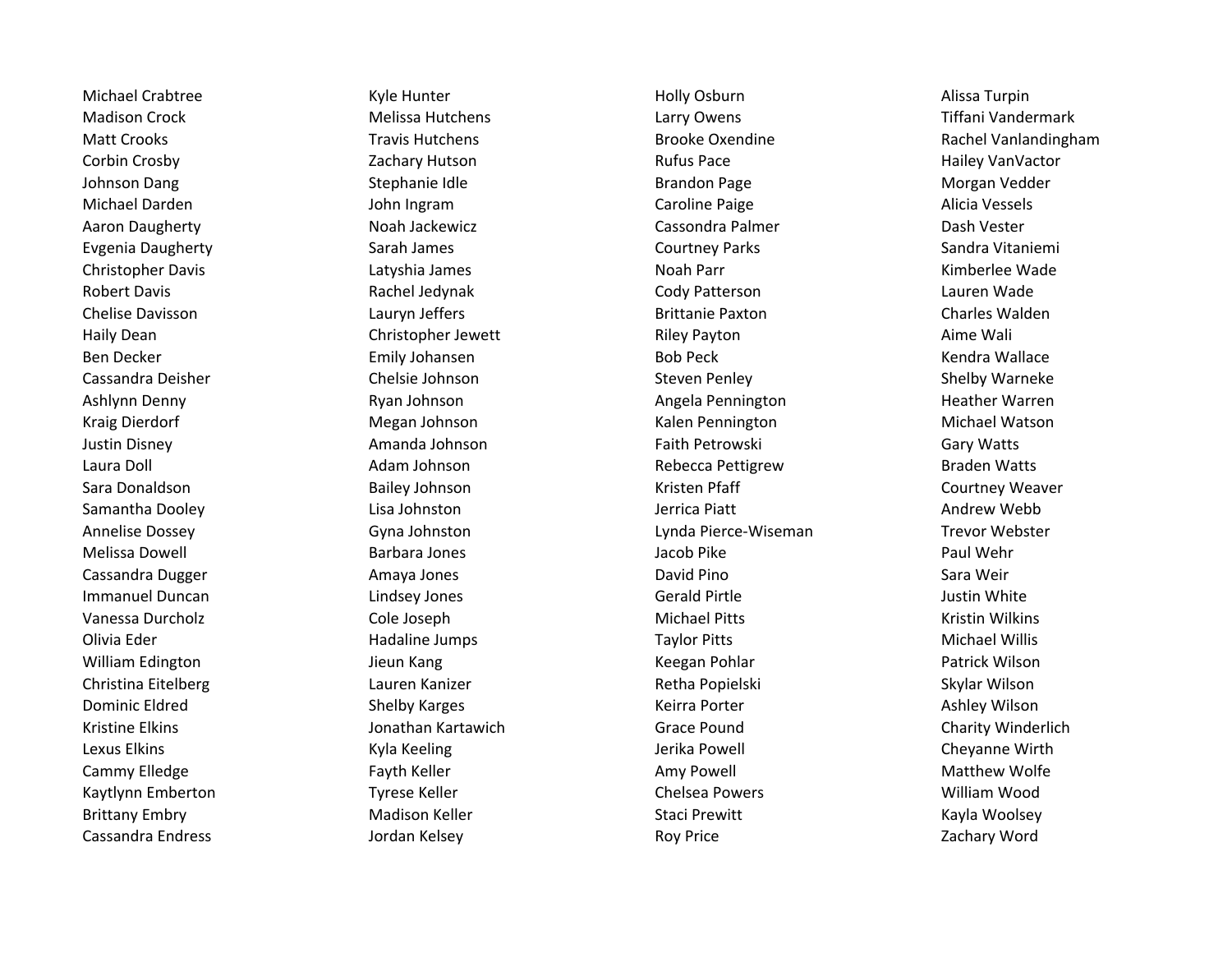Zachary Fields Chaise Kohl

Joseph England **Cody Kemmerling Mary Prindable** Ashley Wright Casey Eversole **Casey Eversole** Lesa Key **Shannon Pruett** Leslie Young Shannon Fannin The Chelse Kile Albina Ramic Chelse Kile Albina Ramic Albina Ramic Chelse Albina Ramic Chelse Kile Olivia Farrington Rolanda Kirkley Troy Ramsey Holly Zehner Blake Farris **Alexander Klapko Thomas Ramsey Alexander Klapko** Thomas Ramsey **Renee Zigler** Renee Zigler Asjah Fedrick **Annette Knight Annette Annette Annette Annette Annette Annette Annette Annette Annette Annette Annette Annette Annette Annette Annette Annette Annette Annette Annette Annette Annette Annette Annette Annette** Travis Fields **Ashley Knott** Ashley Knott Ashley Knott Ashley Knott Ashley Knott Ashley Knott Ashley Knott Ashley Knott Ashley Knott Ashley Knott Ashley Knott Ashley Knott Ashley Knott Ashley Knott Ashley Knott Ashley Knot

## VALPARAISO

Katrina Adam **Katrina Adam** Hunter Fletcher Stephanie Logan Stephanie Logan Raquel Ruiz

Michael Adams **Aaron Fletcher** Aaron Fletcher Scott Lohman **Adam Rundzaitis** Adam Rundzaitis Jenna Aguilar **Kindell Flynn** Kindell Flynn Holly Lolkema Holly Lolkema Nicholas Ryan Casondra Albertson Michelle Fogarty Pascual Lopez Trevor Ryan Meagan Alger **Erik Forrester** Erik Forrester Michael Lopez **Michael Lopez** Gloria Salas Trenton Allen **Communist Communist Cage Fowler** Communist Communist Communist Communist Communist Communist Commu Linda Allison Hevyn Frailey Jarred Lopez Lesly Sanchez Carrasco Tala Almahaini Namu Sumaani Dawn Frain Namu Sumaani Heather Loser Namu Cassandra Sandoval Nick Alonso Nichelle Frankowiak Noemi Lozano Noemi Lozano Ashley Satanek Noemi Lozano Ashley Satanek Mohammad Alrashed **Mary Frantz** Mary Frantz Christi Lozano Christi Lozano Casey Sausman Ariana Alvarez **Amanda Frederick** Metal Thomas Lozanovski Kaitlynn Saxe Patrick Andrews **South Andrews** Jack Friedrich **Example 20 and Tarack Example 20 and Tarack Principle 20 and Tarack Principle 20 and Tarack Principle 20 and Tarack Principle 20 and Tarack Principle 20 and Tarack Principle** Matthew Andrews Josiah Galicia JaNiwa Magee Christine Scheiderer Joseph Arch **Meghan Gallagher Meghan Gallagher** Pavel Makrov **Meghan Gallagher** Pavel Makrov **Kimberly Schiesser** Roula Asaf **Felicia Galusha** Felicia Galusha Michael Mannion Gary Schlabach Kirstie Ashton **Monica Galvez** Monica Galvez **Rodney Marcum** Rodney Marcum Garrett Schneider Taylor Atkinson Namantha Garcia Namantha Garcia Nang Megan Marlin Namantha Scurek Michael Averett **Garett** Julia Gear **Julia Hermines Australia Averett** Kennedy Selman Bethany Ayers **Example 2** Community Daniel Gesmond Community Community Magdalena Martinez Community Community Community Marko Babich **Ethan Martinez** Glebosky **Arista Glebosky** Ethan Martinez **Arista Constants Arista Clebosky** Ethan Martinez Patrick Baize **Cory Gleitz** Cory Gleitz **Rachel Martiradonna** Melanie Sheets Alida Baldazo **Grand Mackenzie Shelley** Jeremy Glotzbach **Justin Marvin Mackenzie Shelley** Mackenzie Shelley Jericho Balderas Jesus Gomez Charles Maslanka Casey Sheridan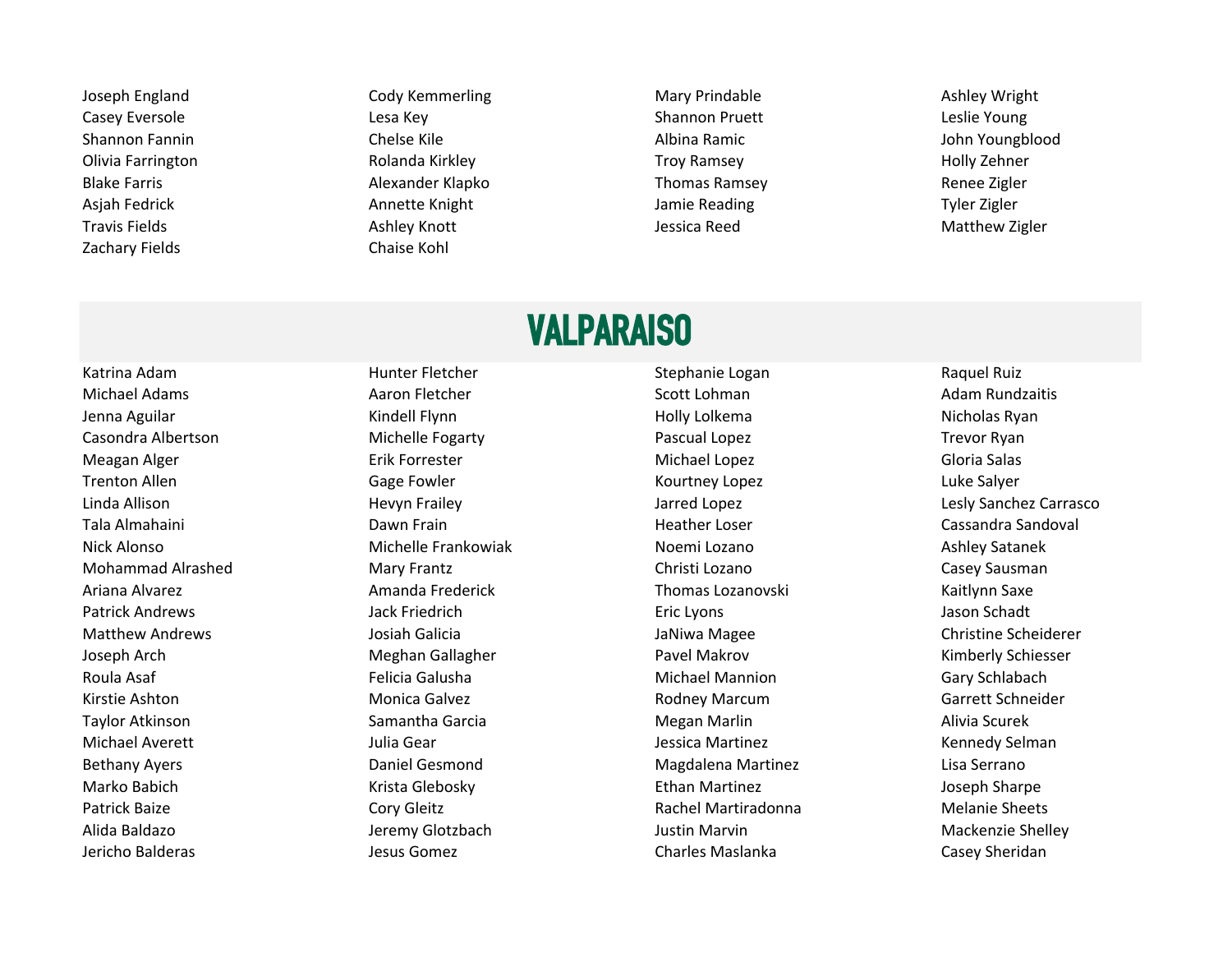Mason Balsley **Mason Balsley Mason Balsley Steven Mathew Steven Mathew Relix Sherwood** Alexie Barnas **Exercicias Chad Shippee** Zachary Graykowski Stephanie Matthys Chad Shippee Melissa Barrie Lehmann **Matthew Matthew Matthew Matthew Matthew Matthey** Paul Shook Katelyn Bartholomew **Maxwell Greer** Moxwell Greer Joshua Mccarty **The Sills** Tina Sills Jeremy Batterbee Adam Groat Nolan McDonald Alberto Silva Marine Bauwens Marcia Gromaire Demetrius McFerrin Erma Simmons Vanessa Beckom Crystal Gudino Crystal Gudino Meghan McGlashan Tonya Simon Jacob Bekelya Namil Stanley Gzik Namil Stanley Gzik Mitchell McKendry Namil Stanley Stanley Stanley Gzik Namil Stanley Stanley Gzik Namil Stanley Stanley Gzik Namil Stanley Stanley Stanley Stanley Stanley Stanley Stanley S Emily Bennett **Sandra Haligarda** Haleigh McKinley Cortnie Slocum Audrianna Beristain **Machara National Mulliam Halik** Number 2014 Metana Smart Richard Smart Chard Smart Richard Smart Jesse Bernal **Andrew Hall Communist Amanda Meadows** Corey Smith Tasha Bickham Michael Hallmen Tifani Meadows Rachel Smith Andrew Bieker **Andrew Bieker Charla Hammons** Charla Hammons **Charla Hammons** Kim Mehok **Charla Bayton Smith** Candice Bilina **Miriam Hamstra** Miriam Hamstra Alfredo Melendez Christopher Smith John Binkowski Amber Handley Megan Mercaldo Tyler Smolar Taylor Bissonnette Taylor Bissonnette Kathryn Hardy National Matthew Mercer The Dusita Somboon Stefanie Blockland Maximum Jenna Harrell Stefanie Blockland Jeanine Songer Jeanine Songer Sharon Bobeck **Trenton Harrington** Hope Messina Hope Messina Kimberly Sotak Brian Boedeker **Machina Component Component Component Component Component Component Component Component Component Component Component Component Component Component Component Component Component Component Component Componen** Jordan Boggs **Kamara Harris** Kamara Harris Hunter Mihigan Hunter Mihigan Justin Stamper Aimee Bolde **Good Constantine Constant Automobile Constantine Constantine Constantine Constantine Constantine Co** Amber Bonnes **Michelle Hart Communist Communist Communist Communist Communist Communist Communist Communist Communist Andrew Stevenson** Harold Boone **East Convertse Convertse Valerie Hart** New York Pershia Mohseni New York Pershia Mohseni Timothy Stewart Alycia Borchert **Game Communist Communist Communist Communist Communist Communist Communist Communist Communist Communist Communist Communist Communist Communist Communist Communist Communist Communist Communist Communist** Cameron Borders **in Cameron Cameron Cameron Borders in the Stone** Kevin Mondragon **Cameron Borders** Miranda Stone Adam Brandon **Christine Hawrot Brittani Moore** Brittani Core Nathan Braun Nathan Aaron Heiman Nathan Linda Moore Nathan Braun Kyle Stovall Mary Brazzale Megan Henrichs Jasmine Moore Kathryn Street Jacob Breault **Subset Cear Hernandez** Cezar Hernandez **Faith Moore- Lloyd** Mendee Stroud August Breitbarth **Natalie Herron** Natalie Herron Natalie Morales Natalie Morales Mark Stymiest Braxton Brewer **Example 20 Finalish Controller Controller Controller Controller Robert Sum** Robert Sum Matthew Brito **Galler Constructs Constructs Arizon** Jordan Moran Arizon Brianne Swafford Hali Brooke **Natural Accord Englished Controller Englished Proof and Tarabash Bryce Swanson** Bryce Swanson Jason Brosman Nekole Hinojosa Nekole Hinojosa Sarah Morganelli Sarah Morganelli Brooke Sytsma

Davonte Ballantine **Emily Gonzalez** Emily Gonzalez **Tyra Mason** Rebecca Sherrill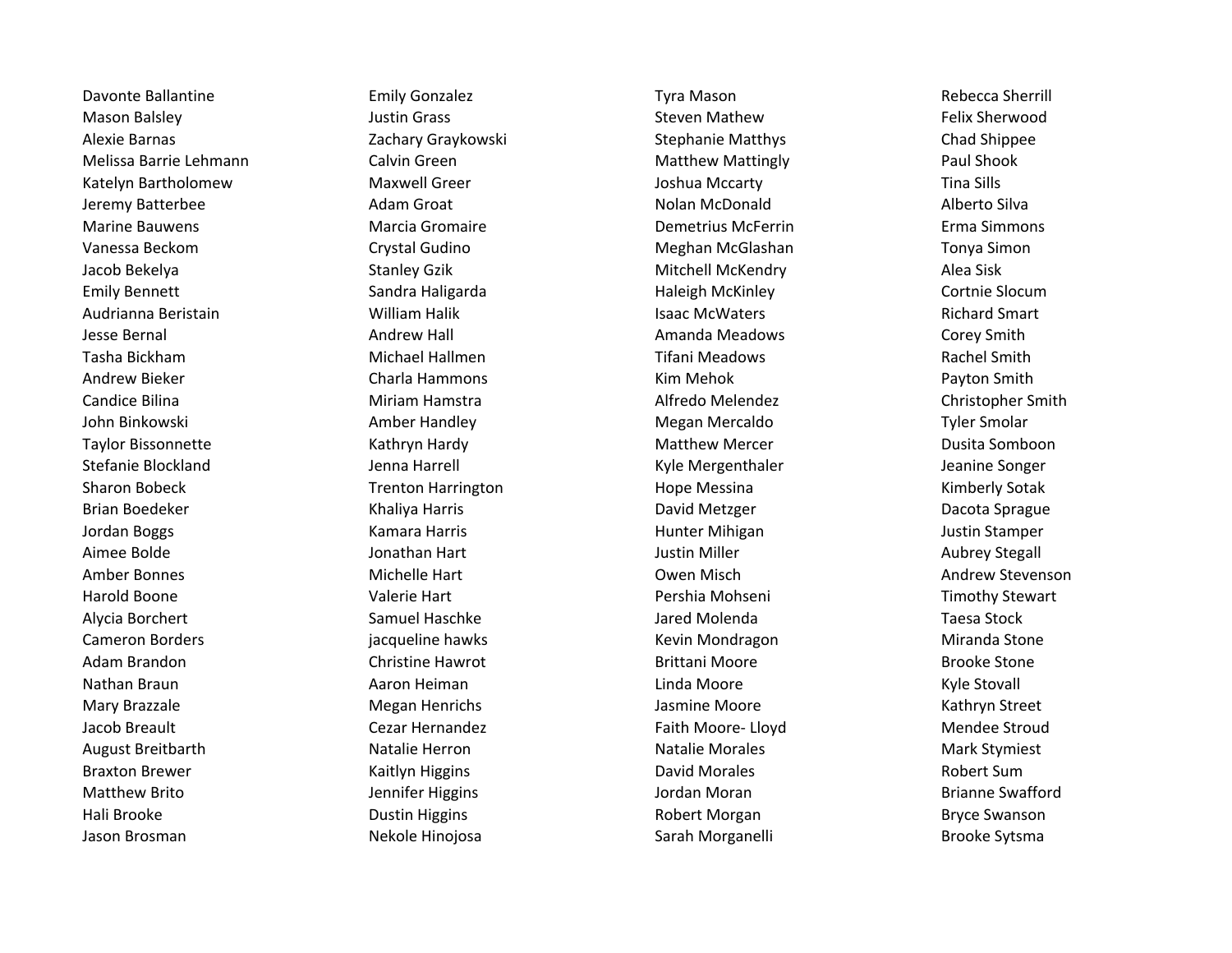Joshua Brzezinski **Martia Clarissa Tyler Hodson** Nebecca Morris Telecca Morris Clarissa Talmadge Jonathan Buck **Rachel Hoffmann** Claire Mueller Claire Mueller Suite Steam And Taskoff Aaron Buechley **Colton Holzhauer** Colton Holzhauer Lelani Muller **Hannah Taylor** Hannah Taylor Jeremy Burba **Emily Homeier** Emily Homeier Gabriella Muniz Communism of the teets Kaitlyn Burden Theory and Matthew Honeycutt Number of Joshua Myers and Jeffrey Tegt Suzanne Burge North Chloe Tharp Jason Hopkins Number 2012 Vanessa Myrick Chloe Tharp Chloe Tharp Russell Burke **Alyssa Housty Alyssa Housty** Danielle Nannenga Jennifer Thomas Colin Bush **Nathan Howard** Nathan Howard Lindsay Navarrete **Research Brianna Thomas** Gian Cabrera **Savannah Negrelli** Geneiya Thomas Savannah Negrelli Geneiya Thomas Jessica Caldwell **Stacy Thompson** Jonathan Hudson Nicholas Neligan Nicholas Neligan Stacy Thompson Raymond Cales **Stephanie Huffman** Teresa Neubert **Stephanie Huffman** Teresa Neubert Jacklyn Thompson Karissa Campton **Gaitlynn Tibbetts** Joshua Hughes Joshua Hughes JhoryAnne Nevers Caitlynn Tibbetts Letha Candiff **Allegra Hughes** Allegra Hughes Nicholas Newcomb Barbara Tinoco Destiny Carlisle **Eustolia Huizar** Eustolia Huizar Christopher Nieves **Christopher Nieves** Olivia Todd Hunter Cassoday **Nicholas Ibarra** Nicholas Ibarra Cody Nimon Communications (Kimberly Travis Chase Casteel Adebisi Igbasanmi Zachary Nippert John Trimble Alexandra Chabes **Alexandra Chabes Russell Ippolito Alexandra Chabes** Seth Trimble Jordan Chapman Katie Irk Jackson Nowatzke Valentina Trujillo Courtney Chmielewski and Jacob Irvin Jacob O'Dell Jacob O'Dell Brittany Tumbleson John Christos **Melanie Isakson** Christine O'Hara **Christine C'Hara** Emma Tunis Ayden Cleaves **Melanie Cleaves** Merry Melanie Obregon Melanie Obregon **Cleaves** Danielle Urban Ariel Clemens **Ariana Itczak** Ariana Itczak **Virginia Olazo** Schyler Utpatel Jonathan Clendenin Anthony Jackson Stella Olumba Kaylyn Vahary Sidney Coffman Summerhill **Haley Jackson** Holly Ooms Holly Ooms Caila Vale Ashley Cohen Cole Jacobs Luke Orshonsky Julie Van Wienen Elizabeth Colee Miranda Jacobsen Luis Ortega Avery Vanderberg Christian Coley Lynn Jasperson Erika Oscar Stephan Vantwoud Ashley Collins **Collins Collins Colling Colling Colling Colling Dakota Pace Colling Collins Collins Colling Dakota Pace Colling Colling Colling Colling Vega** James Conrick **Matthew Jessen** Santiago Padilla **Santiago Padilla** Emily Vera Megan Cortelyou **Exicute Exits Exicute Exits Exists** Joshua Palmer **National Marisa Villareal** Emma Cortelyou Evelyn Jimenez Justin Palmer Kristy Volk Meredith Covington **Meredith Covington** Karyme Jimenez **Emily Pals** Emily Pals **Covington** Jessica Von Tobel Kezley Cowan **Karya Madison Wade Thomas Jimenez** Network Communist Kim Pappas Thomas Madison Wade Spencer Cox **Subset Constructs Constructs Cassie Johnson** Barry Paradis **Constructs Constructs Andrew Wagner** 

Ashley Bryant **Acknowledge Example 20 Studies Ashley Bridget Hoch Acknowledge Controller Studies Ashley Bridget Hoch**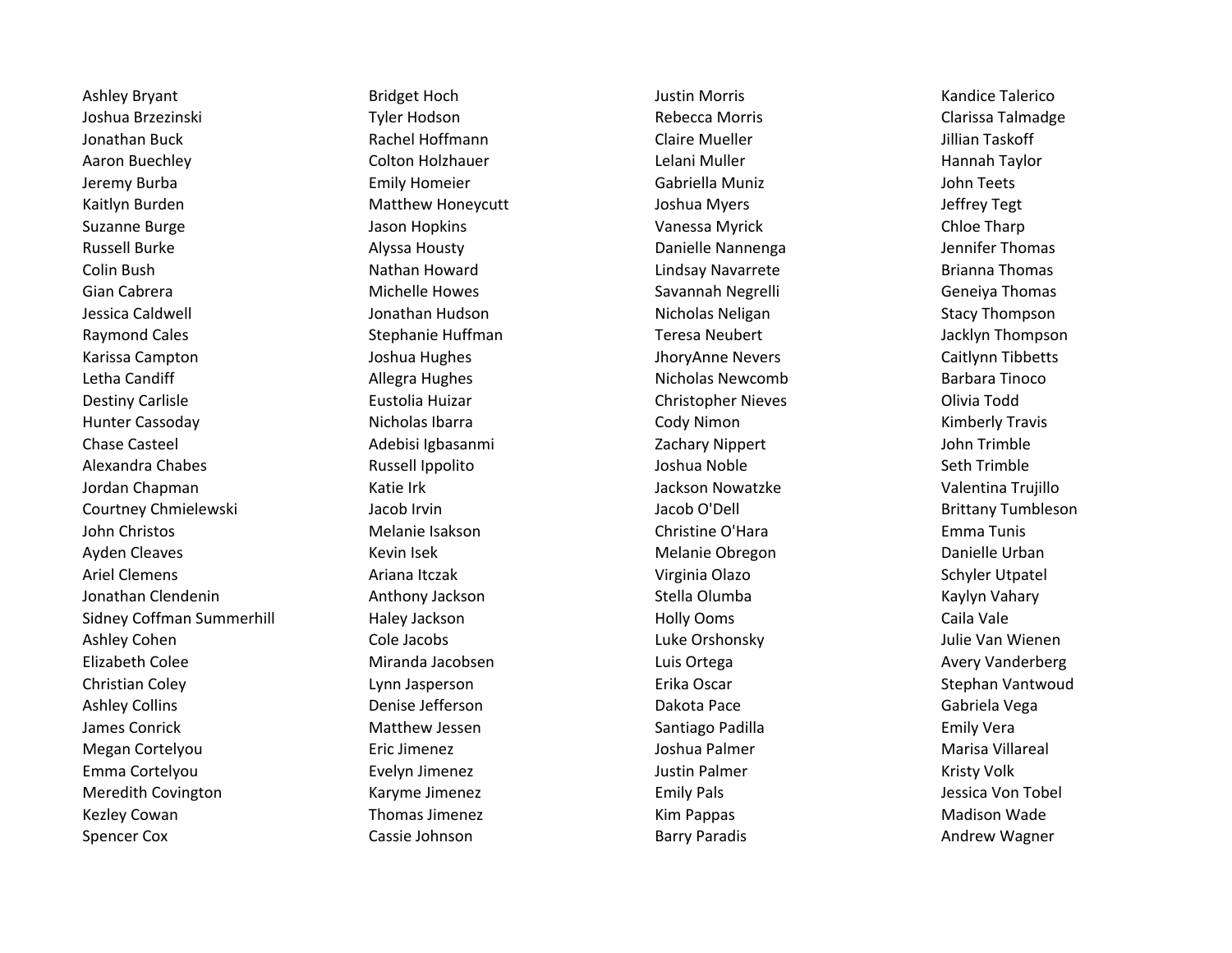Malik Crane The Section of the Malik Crane Series of the Jennifer Johnson Communisty Ryan Parker The Communisty Cric Wainwright Amber Craven **Australian Craven Australian Craven Australian Austin Parker** Australian Craven Australian Monas Wald Brandi Crawford **Brandi Crawford** Bobby Johnson **Brandi Crawford Brandi Crawford** Dana Walker Bryce Creutzburg **Charlene Johnson** Charlene Johnson Katlynn Pavich-Alvarez Kolby Walker Jacob Crim **South America Computer Service Service Service Computers** Jodi Payne **Penny Walters** Penny Walters Jennifer Cronin-Johnson **Bailey Jones** Nathaniel Peach Nathaniel Peach Dezaray Watts Michael Crowe **Maria Jones Maria Jones Eileen Peden** Melanie Way Braden Cumpston **Exercise State Holt Jones** Holt Jones **Kenyon Peiffer** Allem Holt Joshua Waytovich Ariel Dahlin **National Community Contract Community** Zachary Jortner **Hannah Pender Community Community Community** Kelly Daugherty **Fiorella Julkes** Fiorella Julkes Wyatt Pendleton Maxwell Wenglarz Jacob Davis Jennifer Jungels Jodie Personius Andrew Werner Jacob Davis **School Christine Westlund** Jonathan Kalisik **Emily Petro Christine Westlund** Christine Westlund Christopher DeMattio **Kayla Kayla Kaplan School Christopher DeMattio** Tyler Wherrett Stephanie Demkowicz **Stephanie Dakota Kaplan Navid Phillips** David Phillips Kamryn Whitten Amanda Denney **Channelle Kardosh** Ashley Pierson Madyson Wigley Madyson Wigley Pierson Ashley Pierson Madyson Wigley Kylie DePoy **Alyssa Kearney Community Community** Grace Pizer Community Control Kortney Wilgus Laney Detert **Ack Accord Mark Keehn** Mark Keehn Mikaela Planck **Porsche Williams** Caitlin DiMichele **Music Communist Caitlin Communist Caitlin** DiMichele Melly Williams Nicole Dingess **Mandi Kendall** Mandi Kendall Luke Powell **Constant Constant Constant Constant Constant** Dustice Williams Sarah Dishman **Sarah Dishman Kessinger** Zachary Kessinger **Alex Powell Alex Powell** Briana Williams Justin Distel **Branden Kien Matthew Preuss** Matthew Preuss and District Alliamson Aaron Dobson Destiny Kiest Miles Prieboy Krystal Williamson Hayley Doolin **Kaitlyn Kinkelaar** Manus Aurelia Pulido Christy Willstead Christy Willstead Steffani Dranchak Milson Jeremy Knotts Alexis Putman Alexis Putman Sarah Wilson Brandon Dudley **Katelyn Katelyn Knudson** Derek Radosevich Derek Radosevich Mulie Wilson Ryan Dulin **Network** Charlester Vera Kohut New York Tracey Rambo Nullin Charlester Katherine Winchester Whitney Dulla **Marc Koleff Communist Communist Communist Communist Communist Communist Communist Communist Communist Communist Communist Communist Communist Communist Communist Communist Communist Communist Communist Commu** Christine Duncan Bethany Koniuszy Amber Rardin Anna Witt Kathryn Dunham **Matthew Koppen** Rebecca Rasmussen Zachary Wittorp **Matthew Koppen** Rebecca Rasmussen Darius Dunivan **Matthew Kralik Matthew Kralik** Jessica Ray Jessica Ray Garrett Wolf Macuyler Dunn **Kayla Krieter** Kayla Krieter **Benjamin Raya** Benjamin Raya Alyssia Wolford Kiersten Duzan **Masou Burger and Schools** James Kristoff Mason Ream Mason Ream Nuzan Dowanda Woods Thomas Edwards Brayden Krsak Vicharry Rectitud Grayson Woods Abigail Ehlers **Marc Kubas** Marc Kubas Joseph Redemske Derrin Woodson

Kimberly De La Cruz **Keith Kaminski** Keith Kaminski Sarah Phillips **New System Communisties Accord Phillips** Debbie Wheeler-Denisiuk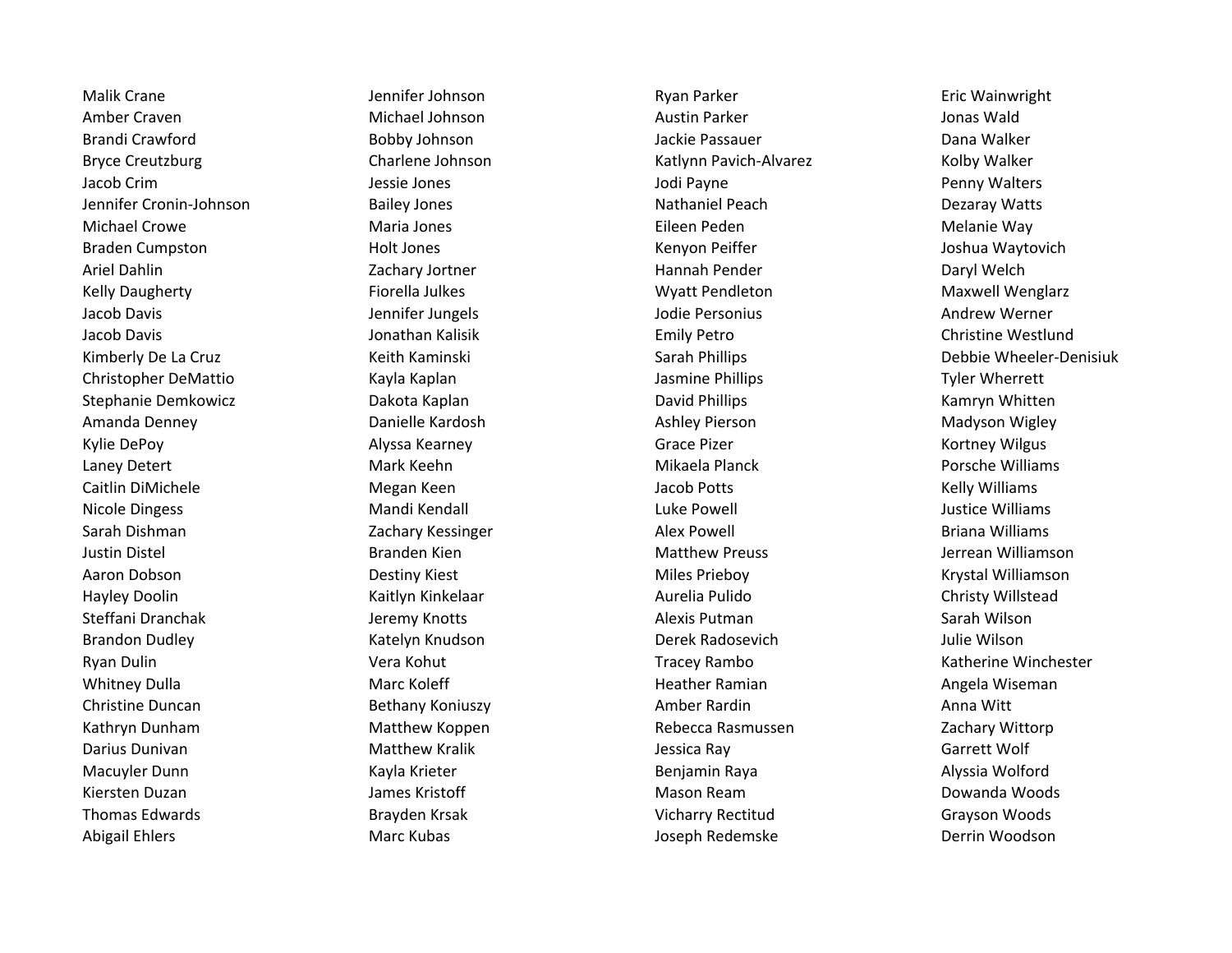Andrew Elam **Alex Kulbacki Michaela Redlark** Brianna Woodworth Tyra Elder-Lewis **Elder-Lewis** Kyndal La Mar Colton Reed Colton Reed Haley Wotherspoon Ally Emigh **Michael Laney Colton Reedy** Colton Reedy **Kristen Wright** Colton Reedy Jacob Engels **Harrison Lanser** Harrison Lanser Elizabeth Reid **Elizabeth Reid** Ming Yang Eliana Erazo **Katrina Larson** Katrina Larson Nancy Renteria Lauren Yates Aubrey Eriks **Tyler Lavery Courtney Rickstrom** Ethan Zajac Courtney Rickstrom Ethan Zajac Tammy Erwin **Example 20 Tammy Erwin** Roger Leady **Constructed Burger Cachary Risner** Tris Zaladonis Elizabeth Escutia Misty Ledgerwood Mitchell Robertson Alondra Zamora Armando Esparza Cody Lemon David Rodriguez Danielle Zaremba Nathan Farrant **Ashley Leouses** Samantha Rogerro Evan Zarowny Charles Fase **Natasha Lewis Charles Fase** Mustin Zasada Delana Romano **Natasha Lewis** Delana Romano **Delana Romano** Jennifer Favor Nannah Zemlik Kailee Rootkie Kailee Rootkie Kailee Rootkie Hannah Zemlik Abigail Figley **Allana Linn** Allana Linn Leah Rounsaville **Allang Allana Linn** Leah Rounsaville Erich Fischer **Alyssa Loera** Alyssa Loera Christina Ruiz Christina Ruiz Katelyn Zubrick

Brandon Elea **Nickole Labadie** Mickole Labadie Mathew Reed Jennifer Wotherspoon Caleb Finch Dominique Lipson Jacob Rudaski Melissa Zimmerman

## WABASH

Lauren Border Kent Shrock Patricia Thrush

## WARSAW

Shayla Bridgewater **Shayla Bridgewater** Cori Hoffhien **Cori Hoffhien** Allison Mosher **Allison Mosher** Dominque Sims

Sandra Anders **Emily Gibson** Emily Gibson and the Unit Lopez **Container State and School School** Emily Gibson Jonathon Bailey **Subset Contains Communist Georgina Gomora** Clizabeth McCullough McCullough Maria Sanchez Malagon Clay Baillieul **Rosa linda Gonzalez** Herman McGuire Shayna Schlichter Shayna Schlichter Ashley Bentele The Manus Communic Communist Communist Communist Communist Communist Communist Communist Communi Ranae Boocher **Melissa Hall Melissa Hall** Andrea Melton Andrea Melton Jessica Semonis Duane Border **Kourtney Harris** Kourtney Harris Kellishandra Mendoza Carmen Shaw Pierce Brandon **Matthew Haussmann** Logan Miller **Matthew Haussmann** Logan Miller Richard Shery Melanie Breske **Matthew Hefner** Matthew Hefner Crystal Miller Crystal Miller Melanie Breske Kyle Shuler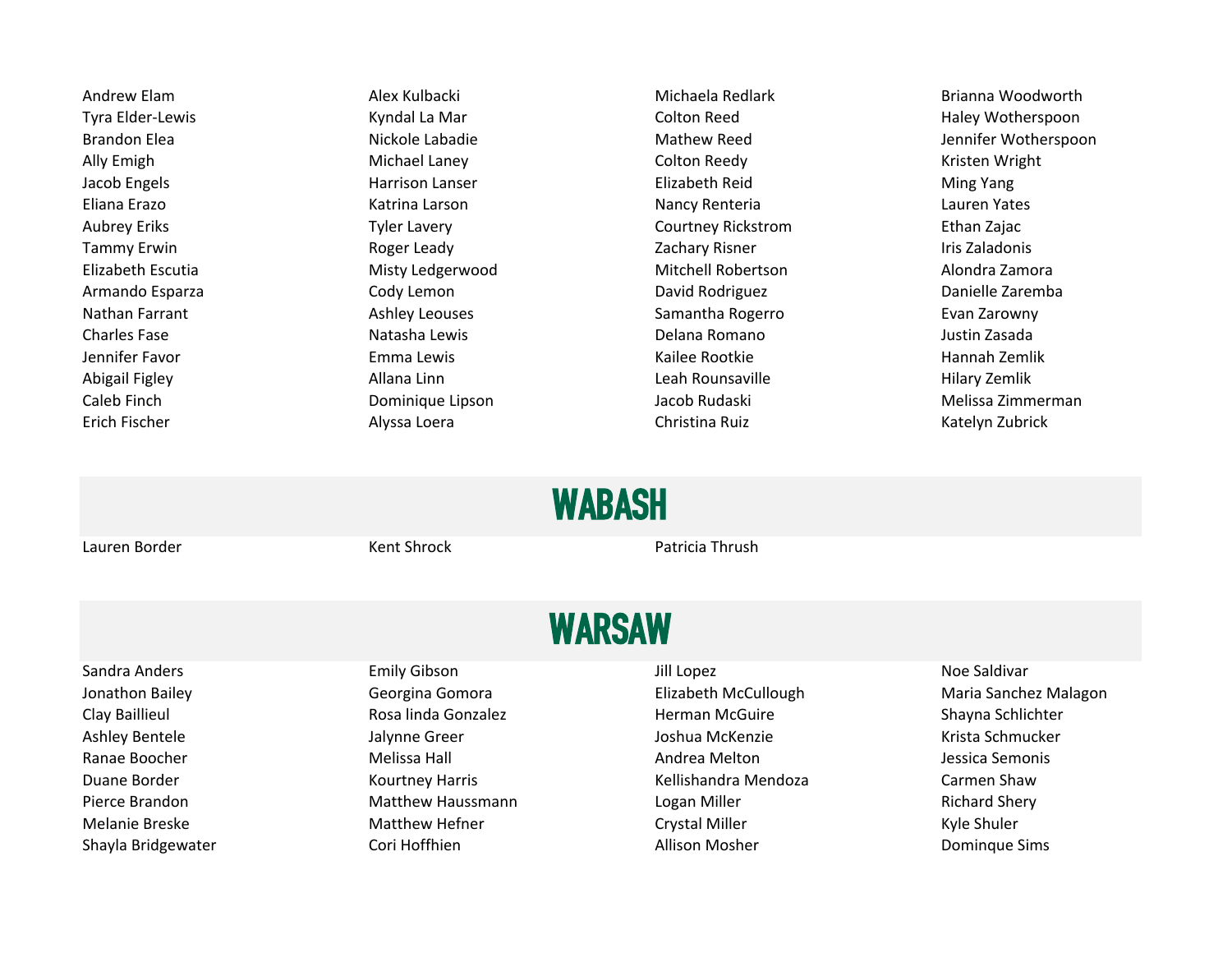Megan George The Stacie Light Blanca Salazar Chronic Michaela Zumbrun Nichaela Zumbrun

Rhyston Broadhurst **Rights Laura Holdread** Chromosom Communication Chromosom Chromosom Chromosom Chromosom Chromosom Chromosom Chromosom Chromosom Chromosom Chromosom Chromosom Chromosom Chromosom Chromosom Chromosom Chrom Zach Brown **Melissa Hughes** Cach Brown Susana Soto Cheyenne Carpenter **Bethany Hussung Makayla Musilli** MaKayla Musilli Deborah Sparkman Ashley Cassel **Acknowledge Constructs Constructs** Miguel Ibarra **Music Constructs Adam Myers** Adam Myers and Mustin Stevens Cori Catron Magaly Jimenez Nicholas Myers Michaela Stults Seth Christoffel **Superint Contract Contract Contract Contract Contract Contract Contract Contract Contract Contract Contract Alec Swihart** Jordan Clark Dianna Jones Brittany Oldfather Andrew Tanner Kylee Coughenour **Cedar Jones** Cedar Jones **Zachary Olinske** Zachary Olinske Emily Temple Daiana Courtois **Bennett Kauffman** Amber Patino **Bandaria Sabrina Thomas** Courtois Cabrina Thomas Donna Crill **Brennan Kellermann** Mark Paul Mark Paul Joshua Thorn Amy Diaz **National Contract Contract Contract Contract Contract Contract Contract Contract Contract Contract Contract Contract Contract Contract Contract Contract Contract Contract Contract Contract Contract Contract Contr** Rodolfo Diaz **Emily Kitson** Emily Kitson **Zachery Pennell** Zachery Pennell Alex VanKirk Amanda Dines **Australia Cody Kline** Cody Kline **Communist Cody Kline Context Australia Amanda** Dines And Vanness Summer Engle The David Knoerzer Channel Autumn Proudfoot Autumn Proudfoot Autumn Proudfoot Autumn Proudfoot Autumn Proudfoot Autumn Proudfoot Autumn Proudfoot Autumn Proudfoot Autumn Proudfoot Autumn Proudfoot Autumn Proud Amy Frame **Levi Krider** Chronic Levi Krider **Chronic Chronic Levi Americ Chronic Chronic Chronic Robert Ward** Robert Ward Jemina Fugate **Research Communism Communism Communism** Sara Rebus Faith White Sara Rebus Faith White Andrew Furge **Kathrine Kurosky Abigail Rees** Caleb Wilkinson Mykayla Galbraith Andrew Kurosky Jennifer Rensberger Hannah Williams Kara Ganshorn **Example 2** The Mayley Hayley Reynolds Eric Wright Canadian Mayley Reynolds Eric Wright Jose Garza **Gabrielle Lewis** Gabrielle Lewis Benjamin Robbins Michael Young

Alexandra Elliott Trevor Klotz David Prater Rita Vizcaino Sandova